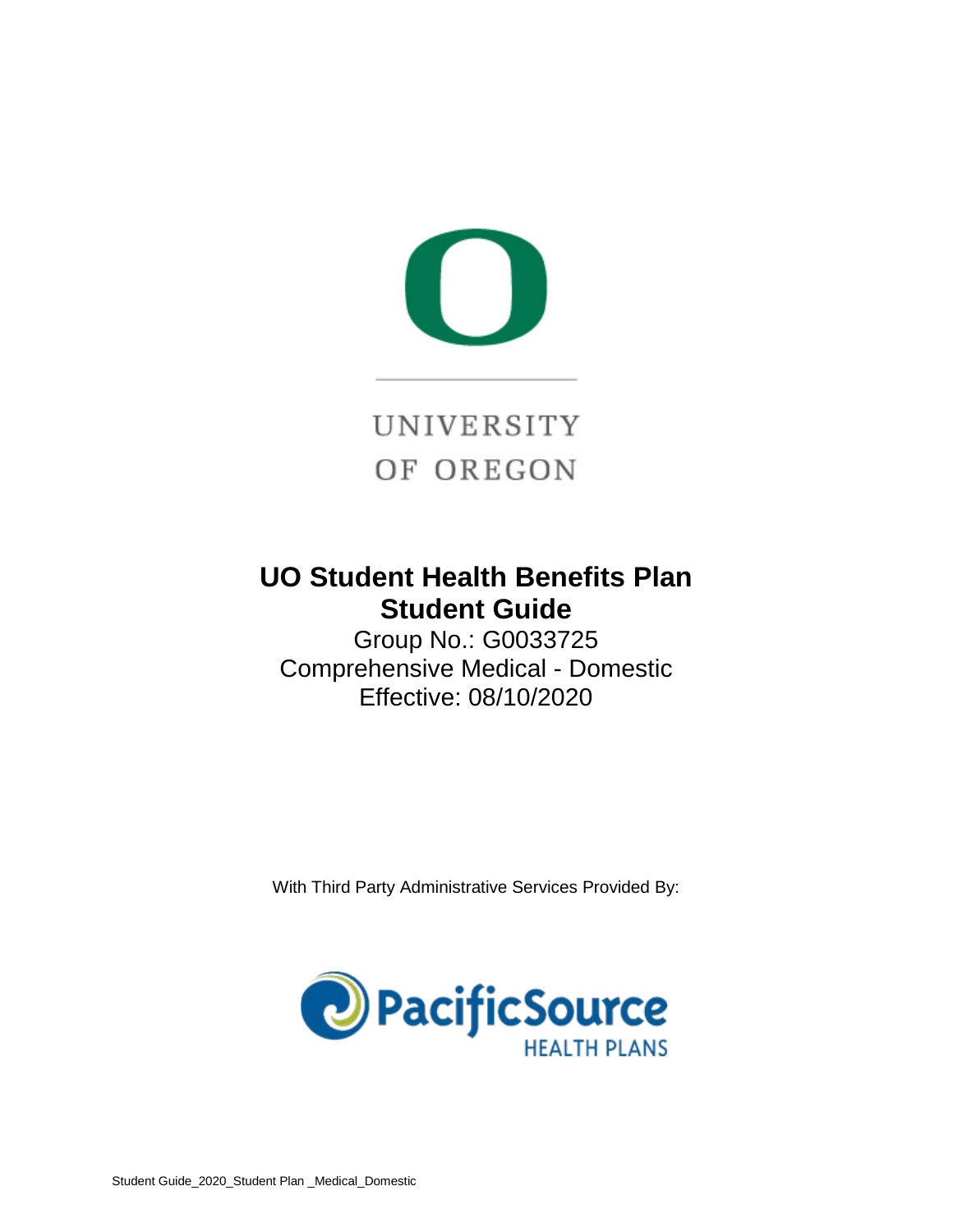#### *Introduction*

Welcome to your Student Health Benefits Plan. The University of Oregon established the UO Student Health Benefits Plan (referred to as the "Student Plan") to provide health coverage to help you stay well and assist you in case of illness, injury, or disease. We encourage you to familiarize yourself with the wide range of benefits and services offered by this Student Plan.

Any words or phrases used in this student guide that appear with an initial capital letter, or which are in *italics*, are defined terms. All such words or phrases are defined in the Definitions Section (see the Table of Contents for exact location). The University of Oregon highly encourages you to read this student guide in its entirety and to ask any questions you may have to ensure you understand your rights, responsibilities, and the benefits available to you under the terms of this Student Plan.

#### *Using this Student Guide*

This student guide will help you understand how this Student Plan works and how to use it. Please read it carefully and thoroughly.

Within this guide you will find Member Benefit Summaries for your medical plan and any other health benefits provided under the University of Oregon's Student Plan. The summaries work with this guide to explain this Student Plan. The guide explains the services covered by this Student Plan; the benefit summaries tell you how much this Student Plan pays toward expenses and the amount for which you will be responsible.

The UO Student Health Benefits Plan team is available to answer your questions about eligibility, general plan design, and enrollment/termination (call 541-346-2832 or stop by the University Health Center). The customer service team at PacificSource is also available to answer questions about providers, benefits, prior authorizations, and specific claims questions. To contact PacificSource Customer Service, call 1-855-274- 9814.

#### *Nature of this Student Plan*

This Student Plan is not an employee welfare benefit plan or an employer-sponsored plan. This Student Plan is not governed by the Employee Retirement Income Security Act ("ERISA").

This Student Plan is "self-insured," which means benefits are paid by the University of Oregon and are not guaranteed by a separate insurance company. The University of Oregon, which is also the Plan Administrator, has contracted with the Third Party Administrator to perform certain administrative services related to this Student Plan.

PacificSource Health Plans ("PacificSource") is the Third Party Administrator and will process Claims, manage its network of Health Care Providers, answer medical benefit and Claim questions, and generally provide administrative services to this Student Plan.

As used in this student guide, the word 'year' refers to the Student Plan's contract year, as follows: UO law students – August 10, 2020 to August 9, 2021 and UO students (undergraduate/non-law graduate students) – September 15, 2020 to September 14, 2021. The word 'lifetime' as used in this student guide refers to the period of time you participate in this Student Plan or any other student plan offered by the University of Oregon*.*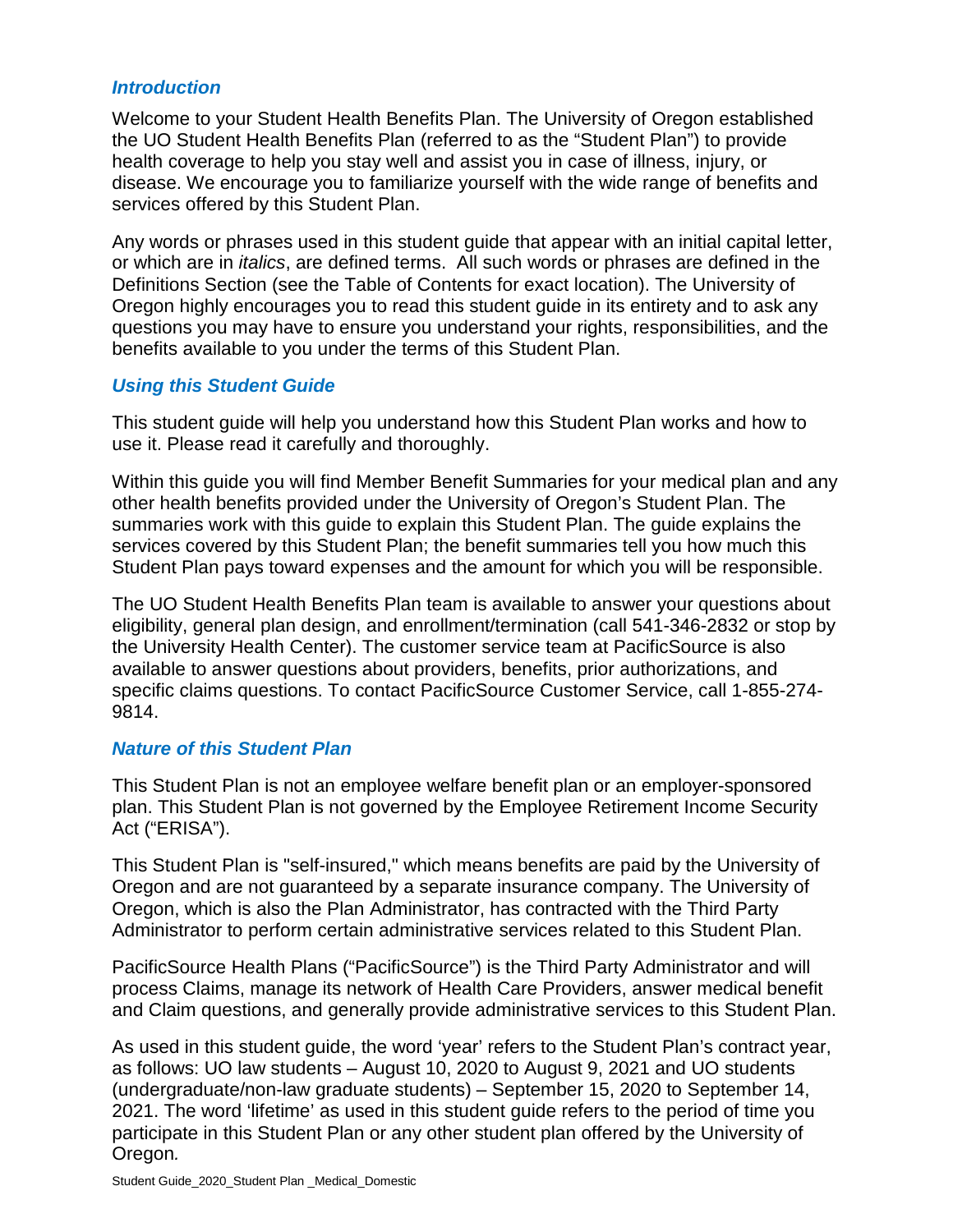Representations not warranties: In the absence of fraud, all statements made by the University of Oregon with respect to this Student Plan will be considered representations and not warranties. No statement made for the purpose of effecting coverage will void the coverage or reduce benefits unless it is contained in a written document signed by the University of Oregon and a provided to a student.

#### *Retention of Fiduciary Duties*

The University of Oregon has retained all fiduciary duties under this Student Plan, including all interpretations of this Student Plan and the eligibility, benefits, and exclusions it contains. This means that the University of Oregon is solely responsible for all final decisions regarding what benefits are or will be covered, both now and in the future. The University of Oregon is solely responsible for the design of this Student Plan. The University of Oregon is solely responsible for setting any and all criteria used to determine enrollment and eligibility.

#### *Governing Law*

This Student Plan must comply with both state and federal law, including required changes occurring after this Student Plan's effective date. Therefore, coverage is subject to change as required by law.

#### *Questions?*

If you have any questions, please contact the Student Health Benefits Team or PacificSource Customer Service staff. Please give them a call, visit them on the Internet, or stop by their offices.

#### UO Student Health Benefits Team

General Questions on Eligibility, Enrollment, Plan Design, Premiums: 1-541-346-2832

#### Website

Health.uoregon.edu/insurance

#### PacificSource Customer Service Team

Specific Questions on Claims, Provider Network, Benefits, etc.: 1-855-274-9814

#### PacificSource Headquarters

110 International Way, Springfield, OR 97475 PO Box 7068, Springfield, OR 97475-0068 Phone (541) 686-1242 or (800) 624-6052

#### Website

PacificSource.com/uo

*Para asistencia en español, por favor llame al nùmero (866) 281-1464.*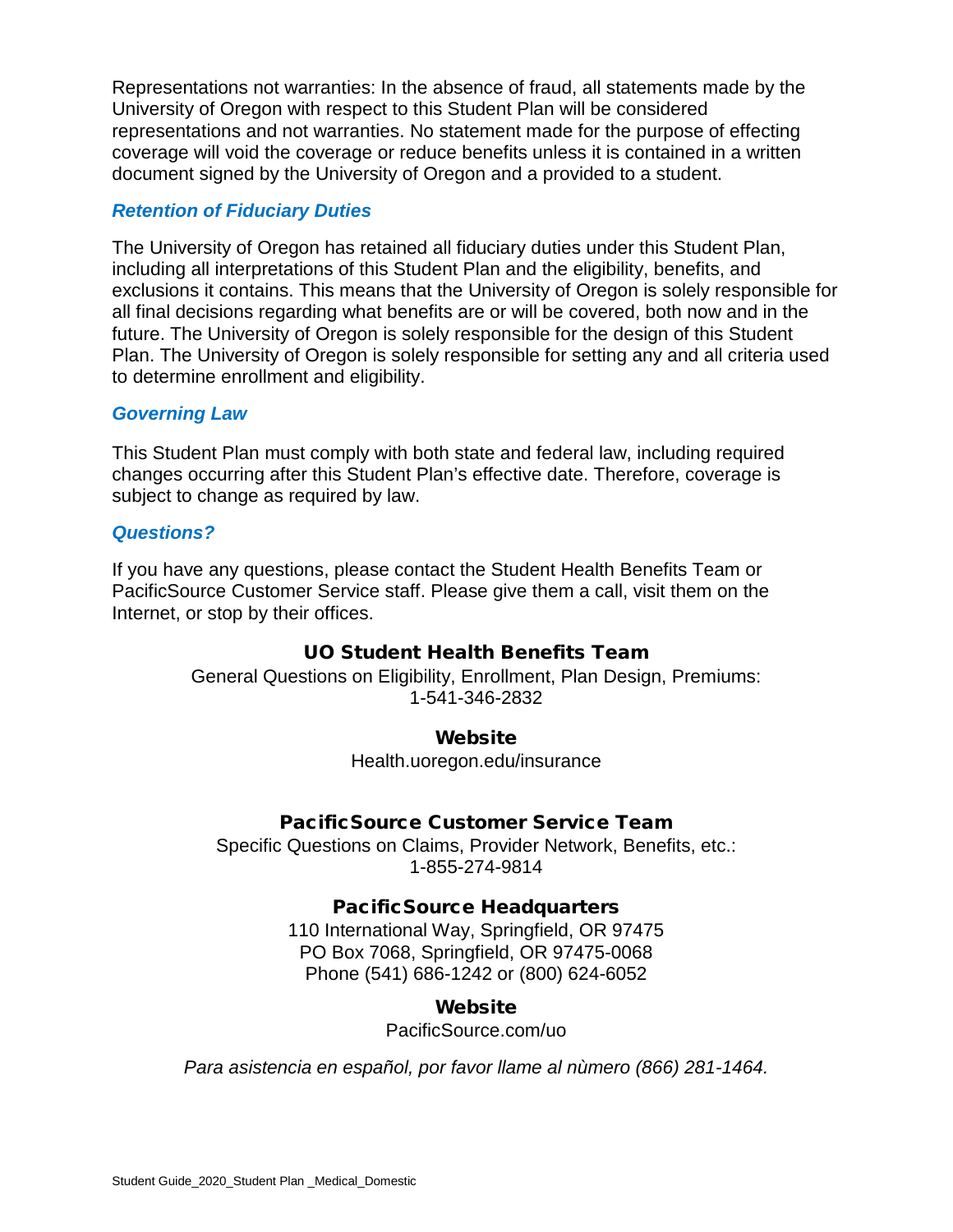# **CONTENTS**

| EFFECTIVE DATE OF COVERAGE, OPEN ENROLLMENT PERIODS, PAYMENT DEADLINES 4 |  |
|--------------------------------------------------------------------------|--|
|                                                                          |  |
|                                                                          |  |
|                                                                          |  |
|                                                                          |  |
| UNIVERSITY HEALTH CENTER (UHC) AND UNIVERSITY COUNSELING CENTER (UCC)  9 |  |
|                                                                          |  |
|                                                                          |  |
|                                                                          |  |
|                                                                          |  |
|                                                                          |  |
|                                                                          |  |
|                                                                          |  |
|                                                                          |  |
|                                                                          |  |
|                                                                          |  |
|                                                                          |  |
|                                                                          |  |
|                                                                          |  |
|                                                                          |  |
|                                                                          |  |
|                                                                          |  |
|                                                                          |  |
|                                                                          |  |
|                                                                          |  |
|                                                                          |  |
|                                                                          |  |
|                                                                          |  |
|                                                                          |  |
|                                                                          |  |
|                                                                          |  |
|                                                                          |  |
|                                                                          |  |
|                                                                          |  |
|                                                                          |  |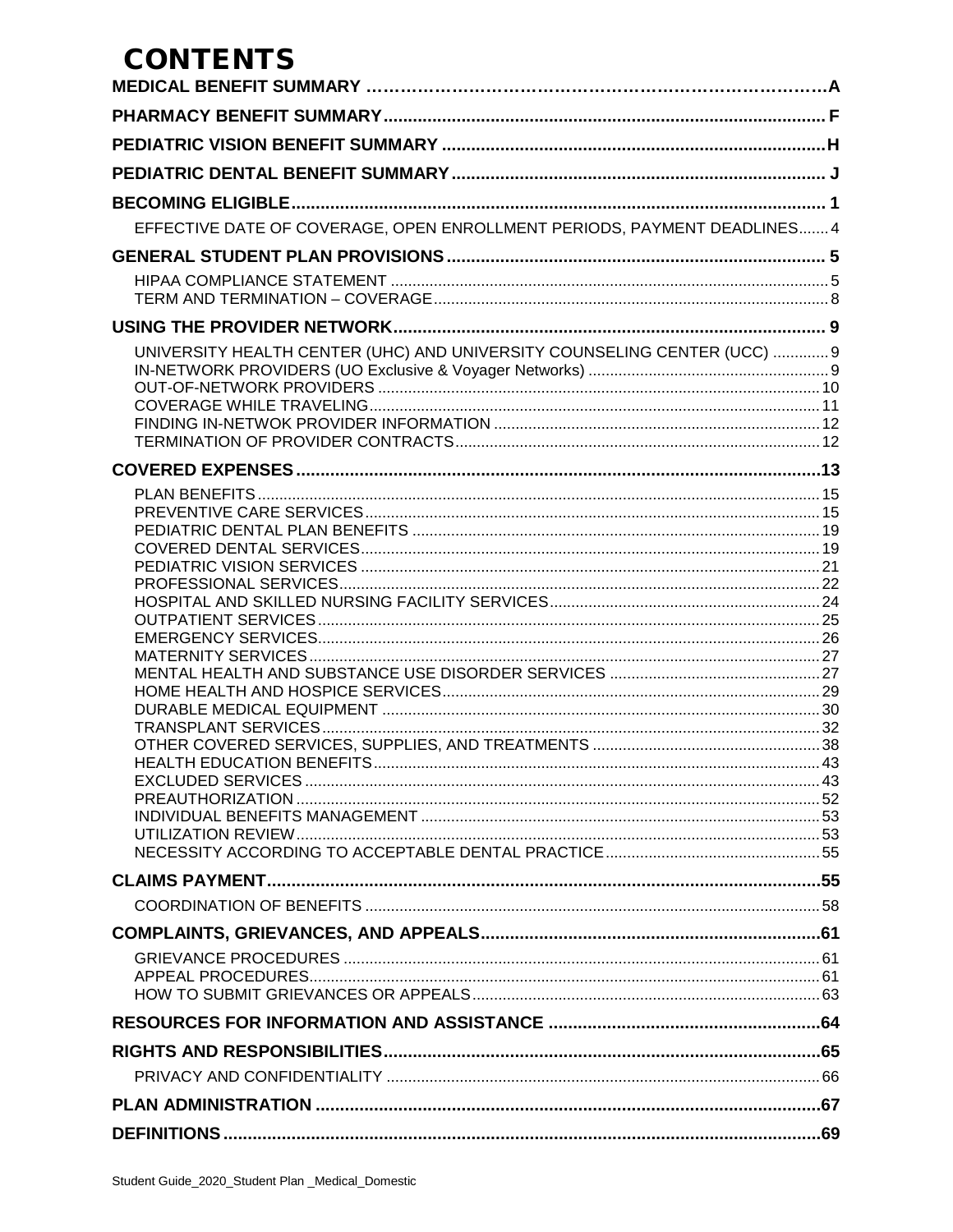# <span id="page-4-0"></span>MEDICAL BENEFIT SUMMARY

**Who is eligible?** University of Oregon Guidelines

**Provider Network:** UO Exclusive Network and Voyager Network

**Student Health Center: University Health Center (UHC)** 

**If the member is a student of or member of the University of Oregon, the Student Health Center listed above is considered an in-network provider for covered services.** Services provided by the Student Health Center are covered per University guidelines. Note: UO students who are eligible to receive services at Portland State University - Center for Student Health and Counseling (SHAC) will receive the same level of benefits as those received at the University Health Center (UHC). To receive this benefit, these students must print an itemized statement from the SHAC Patient Portal and mail it to PacificSource (mail to: PacificSource Health Plans, Attn: Claims, P.O. Box 7068, Springfield, OR 97475-0068) for reimbursement.

| <b>Annual Deductible</b>                       | Per Person, Per Contract Year |
|------------------------------------------------|-------------------------------|
| <b>University Health Center</b>                | <b>None</b>                   |
| UO Exclusive Network & Voyager Network         | \$300                         |
| (In-network Providers)                         |                               |
| <b>Out-of-network Providers</b>                | \$1,000                       |
| <b>Out-of-Pocket Limit</b>                     | Per Person, Per Contract Year |
| UHC, UO Exclusive Network, and Voyager Network |                               |
| (In-network Providers)                         | \$5,000                       |
| <b>Out-of-network Providers</b>                | \$10,000                      |

**Please note:** Your actual costs for services provided by an out-of-network provider may exceed this Student Plan's out-of-pocket limit for out-of-network services. In addition, out-ofnetwork providers can bill you for the difference between the amount charged by the provider and the amount allowed by the Student Plan, and this amount is not counted toward the out-ofnetwork out-of-pocket limit. Even though you may have the same benefit for in-network and out-of-network providers, you may still be responsible for any amounts that an out-of-network provider charges that are over the Plan's allowable fee. Please see 'allowable fee' in the definitions section of this student guide.

In-network provider deductible and out-of-pocket limit accumulates separately from the out-ofnetwork provider deductible and out-of-pocket limit.

| The member is responsible for the above deductible and the following amounts: |  |
|-------------------------------------------------------------------------------|--|
|-------------------------------------------------------------------------------|--|

| <b>Service</b>                       | <b>University</b><br><b>Health Center:</b> | <b>UO Exclusive</b><br><b>Network</b><br>(In-network)<br><b>Providers):</b> | <b>Voyager</b><br><b>Network</b><br>(In-network)<br><b>Providers):</b> | <b>Out-of-network</b><br><b>Providers:</b> |
|--------------------------------------|--------------------------------------------|-----------------------------------------------------------------------------|------------------------------------------------------------------------|--------------------------------------------|
| <b>Preventive Care</b>               |                                            |                                                                             |                                                                        |                                            |
| Well child exams,<br>ages birth - 21 | Not available                              | No deductible,<br>No charge                                                 | No deductible,<br>No charge                                            | <b>Not Covered</b>                         |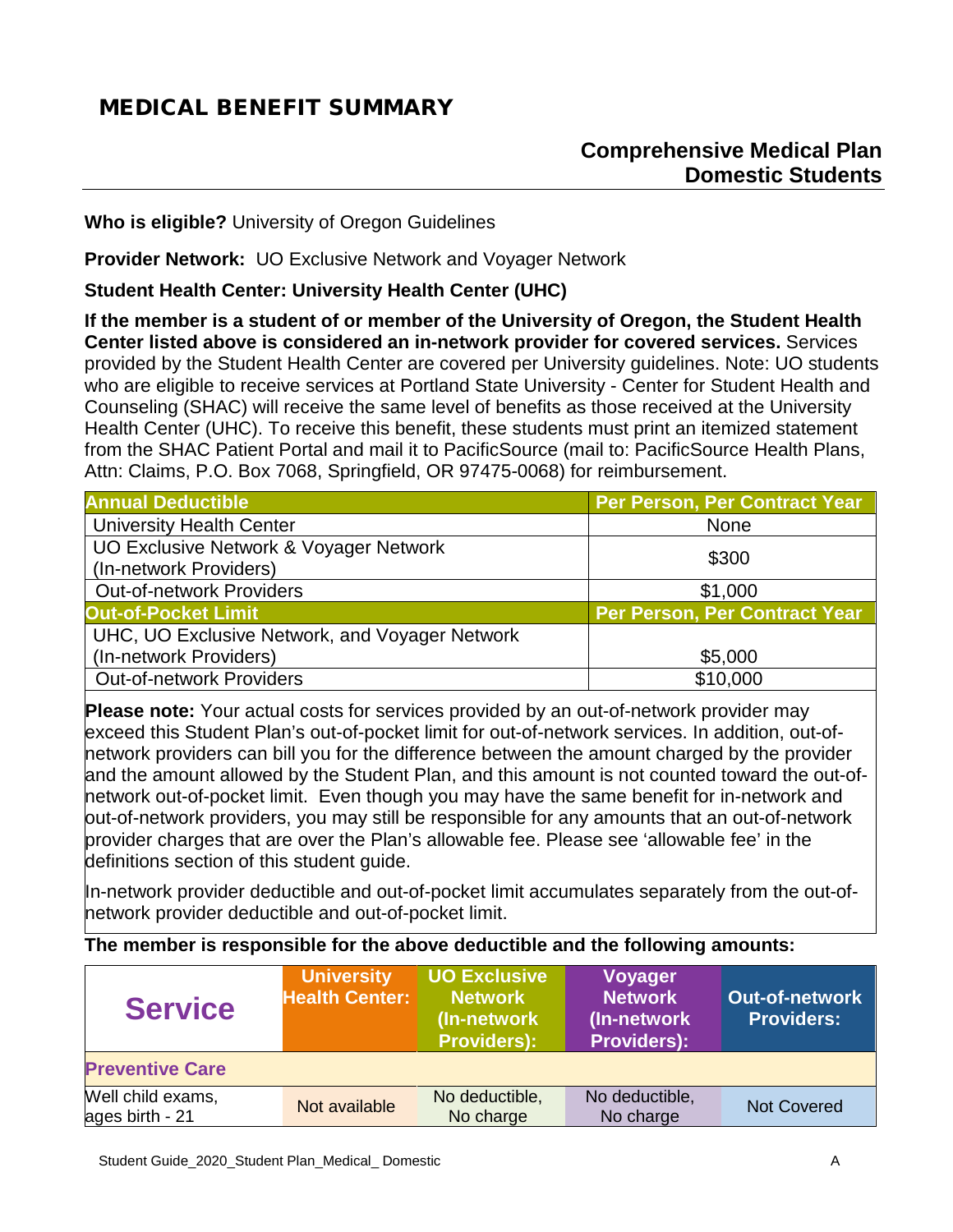|                              | <b>University</b>           | <b>UO Exclusive</b>                 | <b>Voyager</b>                      |                                     |  |
|------------------------------|-----------------------------|-------------------------------------|-------------------------------------|-------------------------------------|--|
|                              | <b>Health Center:</b>       | <b>Network</b>                      | <b>Network</b>                      | <b>Out-of-network</b>               |  |
| <b>Service</b>               |                             | (In-network                         | (In-network                         | <b>Providers:</b>                   |  |
|                              |                             | <b>Providers):</b>                  | <b>Providers):</b>                  |                                     |  |
|                              | No deductible,              | No deductible,                      | No deductible,                      |                                     |  |
| Preventive physicals         | No charge                   | No charge                           | No charge                           | <b>Not Covered</b>                  |  |
| <b>Preventive STD</b>        | No deductible,              | No deductible,                      | No deductible,                      | <b>Not Covered</b>                  |  |
| screening                    | No charge                   | No charge                           | No charge                           |                                     |  |
| Well woman visits            | No deductible,              | No deductible,                      | No deductible,                      | <b>Not Covered</b>                  |  |
|                              | No charge                   | No charge                           | No charge                           |                                     |  |
| Preventive                   | Not available               | No deductible,                      | No deductible,                      | <b>Not Covered</b>                  |  |
| mammograms                   |                             | No charge                           | No charge                           |                                     |  |
| Immunizations                | No deductible,<br>No charge | No deductible,                      | No deductible,                      | <b>Not Covered</b>                  |  |
|                              |                             | No charge<br>No deductible,         | No charge<br>No deductible,         |                                     |  |
| Preventive colonoscopy       | Not available               | No charge                           | No charge                           | <b>Not Covered</b>                  |  |
|                              |                             |                                     |                                     |                                     |  |
| <b>Professional Services</b> |                             |                                     |                                     |                                     |  |
| Office and home visits       | No deductible,              | No deductible,                      | No deductible,                      | Deductible then                     |  |
|                              | No charge                   | \$20 co-pay/visit                   | \$35 co-pay/visit                   | 50% co-insurance                    |  |
| Naturopath office visits     | Not available               | Not available                       | No deductible,                      | Deductible then                     |  |
|                              |                             |                                     | \$35 co-pay/visit                   | 50% co-insurance                    |  |
| Specialist office and        | No deductible,              | No deductible,                      | No deductible,                      | Deductible then                     |  |
| home visits                  | No charge                   | \$30 co-pay/visit                   | \$50 co-pay/visit                   | 50% co-insurance                    |  |
|                              |                             |                                     |                                     | Deductible then                     |  |
| Telemedicine                 | No deductible,<br>No charge | No deductible,<br>\$20 co-pay/visit | No deductible,<br>\$35 co-pay/visit | 50% co-insurance                    |  |
| Office procedures and        | No deductible,              | Deductible then                     | Deductible then                     | Deductible then                     |  |
| supplies                     | No charge                   | 10% co-insurance                    | 20% co-insurance                    | 50% co-insurance                    |  |
|                              | No deductible,              | Deductible then                     | Deductible then                     | Deductible then                     |  |
| Surgery                      | No charge                   | 10% co-insurance                    | 20% co-insurance                    | 50% co-insurance                    |  |
| Outpatient rehabilitation    | No deductible,              | No deductible,                      | No deductible,                      | Deductible then                     |  |
| services                     | No charge                   | \$20 co-pay/visit                   | \$35 co-pay/visit                   | 50% co-insurance                    |  |
| Outpatient habilitation      | No deductible,              | No deductible,                      | No deductible,                      | Deductible then                     |  |
| services                     | No charge                   | \$20 co-pay/visit                   | \$35 co-pay/visit                   | 50% co-insurance                    |  |
| <b>Hospital Services</b>     |                             |                                     |                                     |                                     |  |
|                              |                             |                                     |                                     |                                     |  |
| Inpatient room and<br>board  | Not available               | Deductible then<br>10% co-insurance | Deductible then<br>20% co-insurance | Deductible then<br>50% co-insurance |  |
| Inpatient rehabilitation     |                             | Deductible then                     | Deductible then                     | Deductible then                     |  |
| services                     | Not available               | 10% co-insurance                    | 20% co-insurance                    | 50% co-insurance                    |  |
| Inpatient habilitation       |                             | Deductible then                     | Deductible then                     | Deductible then                     |  |
| services                     | Not available               | 10% co-insurance                    | 20% co-insurance                    | 50% co-insurance                    |  |
| Skilled nursing facility     |                             |                                     | Deductible then                     | Deductible then                     |  |
| care                         | Not available               | Not available                       | 20% co-insurance                    | 50% co-insurance                    |  |
| <b>Outpatient Services</b>   |                             |                                     |                                     |                                     |  |
| Outpatient                   |                             | Deductible then                     | Deductible then                     | Deductible then                     |  |
| surgery/services             | Not available               | 10% co-insurance                    | 20% co-insurance                    | 50% co-insurance                    |  |
|                              |                             |                                     | No deductible,                      |                                     |  |
| Advanced diagnostic          | Not available               | No deductible,                      | \$300 co-pay/test                   | Deductible then                     |  |
| imaging                      |                             | \$200 co-pay/test                   | then                                | 50% co-insurance                    |  |
|                              |                             |                                     | 20% co-insurance                    |                                     |  |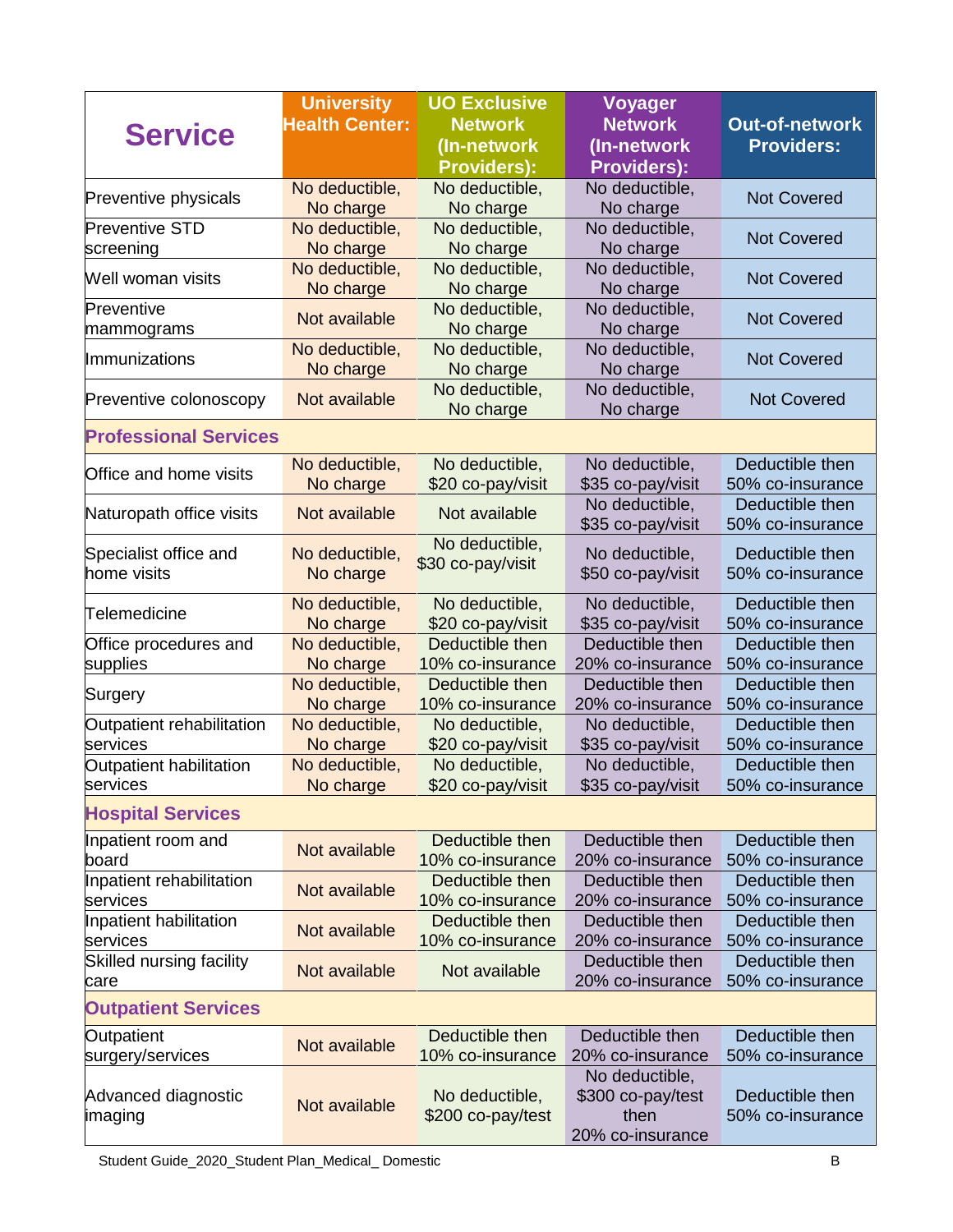| <b>Service</b>                                              | <b>University</b><br><b>Health Center:</b> | <b>UO Exclusive</b><br><b>Network</b><br>(In-network<br><b>Providers):</b>    | <b>Voyager</b><br><b>Network</b><br>(In-network<br><b>Providers):</b> | <b>Out-of-network</b><br><b>Providers:</b> |  |
|-------------------------------------------------------------|--------------------------------------------|-------------------------------------------------------------------------------|-----------------------------------------------------------------------|--------------------------------------------|--|
| Diagnostic and<br>therapeutic radiology/lab<br>and dialysis | No deductible,<br>No charge                | No deductible,<br>10% co-insurance                                            | No deductible,<br>20% co-insurance                                    | Deductible then<br>50% co-insurance        |  |
| <b>Urgent and Emergency Services</b>                        |                                            |                                                                               |                                                                       |                                            |  |
| Urgent care center visits                                   | Not available                              | No deductible,<br>\$30 co-pay/visit                                           | No deductible,<br>\$50 co-pay/visit                                   | Deductible then<br>50% co-insurance        |  |
| Emergency room visits -<br>medical emergency                | Not available                              | No deductible,<br>\$300 co-pay/visit^                                         | No deductible,<br>\$300 co-pay/visit^                                 | No deductible,<br>\$300 co-pay/visit^      |  |
| Emergency room visits -<br>non-emergency                    | Not available                              | No deductible,<br>\$300 co-pay/visit<br>then<br>10% co-insurance <sup>^</sup> | No deductible,<br>\$300 co-pay/visit<br>then<br>20% co-insurance^     | Deductible then<br>50% co-insurance        |  |
| Ambulance, ground                                           | Not available                              | No deductible,<br>\$300 co-pay/trip<br>then<br>10% co-insurance               | No deductible,<br>\$300 co-pay/trip<br>then<br>20% co-insurance       | Deductible then<br>50% co-insurance        |  |
| Ambulance, air                                              | Not available                              | Not available                                                                 | No deductible,<br>\$300 co-pay/trip<br>then<br>20% co-insurance       | Deductible then<br>50% co-insurance+       |  |
| <b>Maternity Services **</b>                                |                                            |                                                                               |                                                                       |                                            |  |
| Physician/Provider<br>services (global charge)              | Not available                              | Deductible then<br>10% co-insurance                                           | Deductible then<br>20% co-insurance                                   | Deductible then<br>50% co-insurance        |  |
| Hospital/Facility services                                  | Not available                              | Deductible then<br>10% co-insurance                                           | Deductible then<br>20% co-insurance                                   | Deductible then<br>50% co-insurance        |  |
| <b>Mental Health and Substance Use Disorder Services*</b>   |                                            |                                                                               |                                                                       |                                            |  |
| <b>Office visits</b>                                        | No deductible,<br>No charge                | No deductible,<br>\$20 co-pay/visit                                           | No deductible,<br>\$35 co-pay/visit                                   | Deductible then<br>50% co-insurance        |  |
| Inpatient care                                              | Not available                              | Deductible then<br>10% co-insurance                                           | Deductible then<br>20% co-insurance                                   | Deductible then<br>50% co-insurance        |  |
| <b>Residential programs</b>                                 | Not available                              | Not available                                                                 | Deductible then<br>20% co-insurance                                   | Deductible then<br>50% co-insurance        |  |
| <b>Other Covered Services</b>                               |                                            |                                                                               |                                                                       |                                            |  |
| Allergy injections                                          | Not available                              | Deductible then<br>10% co-insurance                                           | Deductible then<br>20% co-insurance                                   | Deductible then<br>50% co-insurance        |  |
| Durable medical<br>equipment                                | No deductible,<br>No charge                | Deductible then<br>10% co-insurance                                           | Deductible then<br>20% co-insurance                                   | Deductible then<br>50% co-insurance        |  |
| Home health services                                        | Not available                              | Deductible then<br>10% co-insurance                                           | Deductible then<br>20% co-insurance                                   | Deductible then<br>50% co-insurance        |  |
| Acupuncture                                                 | No deductible,<br>No charge                | Not available                                                                 | No deductible,<br>\$35 co-pay/visit                                   | Deductible then<br>50% co-insurance        |  |
| Chiropractic<br>manipulation                                | Not available                              | Not available                                                                 | No deductible,<br>\$35 co-pay/visit                                   | Deductible then<br>50% co-insurance        |  |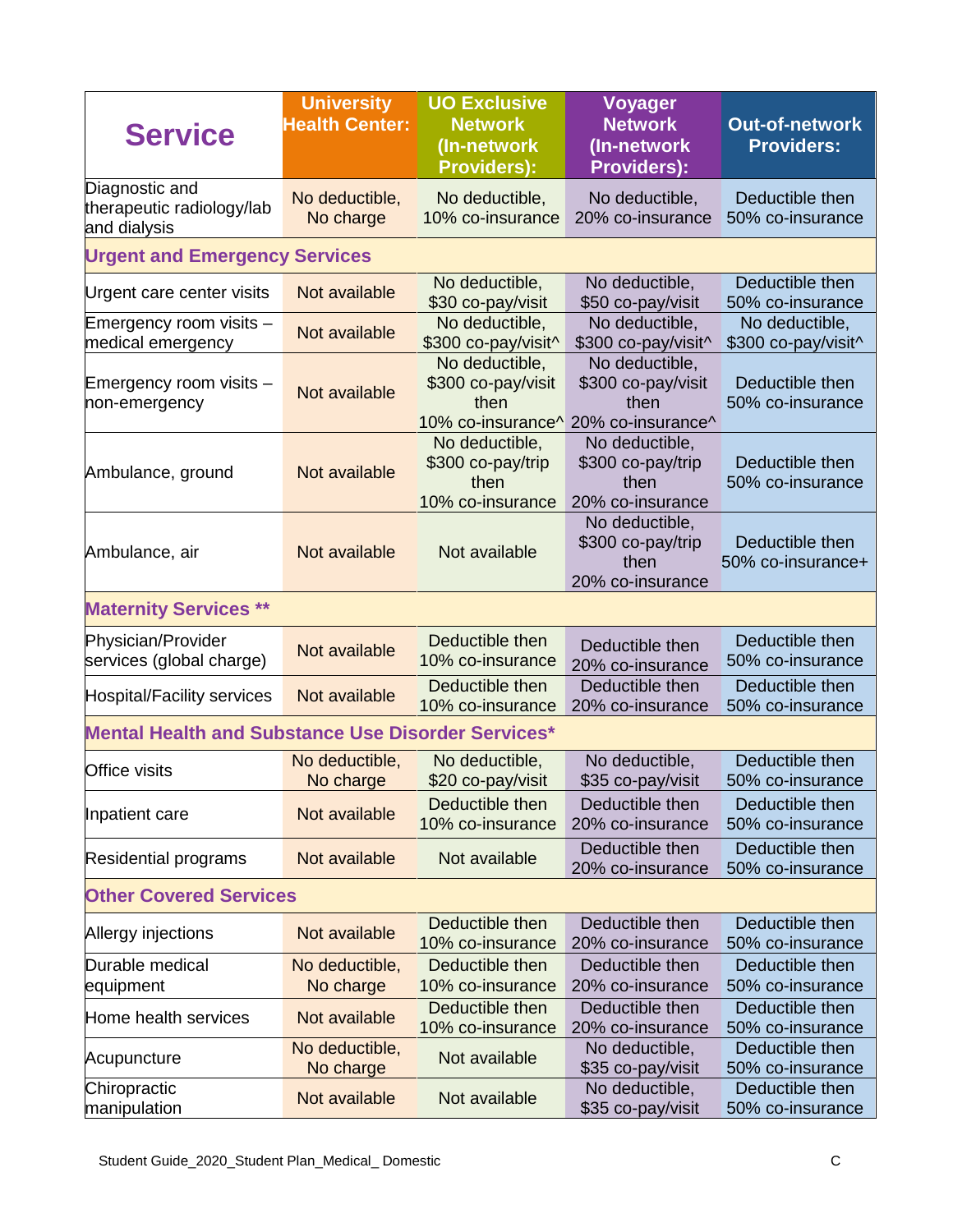| <b>Service</b> | <b>University</b><br><b>Health Center:</b> | <b>UO Exclusive</b><br><b>Network</b><br>(In-network)<br><b>Providers):</b> | <b>Voyager</b><br><b>Network</b><br>(In-network)<br><b>Providers):</b> | <b>Out-of-network</b><br><b>Providers:</b> |
|----------------|--------------------------------------------|-----------------------------------------------------------------------------|------------------------------------------------------------------------|--------------------------------------------|
| Transplants    | Not available                              | Not available                                                               | Deductible then<br>20% co-insurance                                    | Deductible then<br>50% co-insurance        |

**This is a brief summary of benefits. Refer to your student guide for additional information or a further explanation of benefits, limitations, and exclusions.** 

- ^ Co-pay applies to ER physician and facility charges only. Co-pay waived if admitted into hospital.
- \*\* Medically necessary services, medication, and supplies to manage diabetes during pregnancy from conception through six weeks postpartum will not be subject to a deductible, co-payment, or co-insurance.
- + Out-of-network air ambulance coverage is covered at 200 percent of the Medicare allowance. You may be held responsible for the amount billed in excess. Contact the PacificSource Customer Service team with questions.
- \* This Student Plan complies with all federal laws and regulations related to the Mental Health Parity and Addiction Equity Act of 2008. Cost-sharing for Mental Health and Substance-Use Disorder Services will be paid at the same cost-sharing as those Medical/Surgical benefits that fall within the same classification and sub-classification. Please contact the PacificSource Customer Service Team or the UO Student Health Benefits Team with questions.

# **Additional Information**

## **What is the annual deductible?**

This Student Plan's deductible is the amount of money that you pay first, before this Student Plan starts to pay. You'll see that many services, especially preventive care, are covered by the Student Plan without you needing to meet the deductible.

Note that there is a separate category for in-network and out-of-network providers when it comes to meeting your deductible. Only in-network provider expense applies to the in-network provider deductible, and only out-of-network provider expense applies to the out-of-network provider deductible.

## **What is the out-of-pocket limit?**

The out-of-pocket limit is the most you'll pay for covered medical expenses during the contract year. Once the out-of-pocket limit has been met, the Student Plan will pay 100 percent of allowed amounts for covered services for the rest of that contract year.

Note that there is a separate category for in-network and out-of-network providers when it comes to meeting your out-of-pocket limit. Only in-network provider expense applies to the in-network provider out-of-pocket limit, and only out-of-network provider expense applies to the out-ofnetwork provider out-of-pocket limit.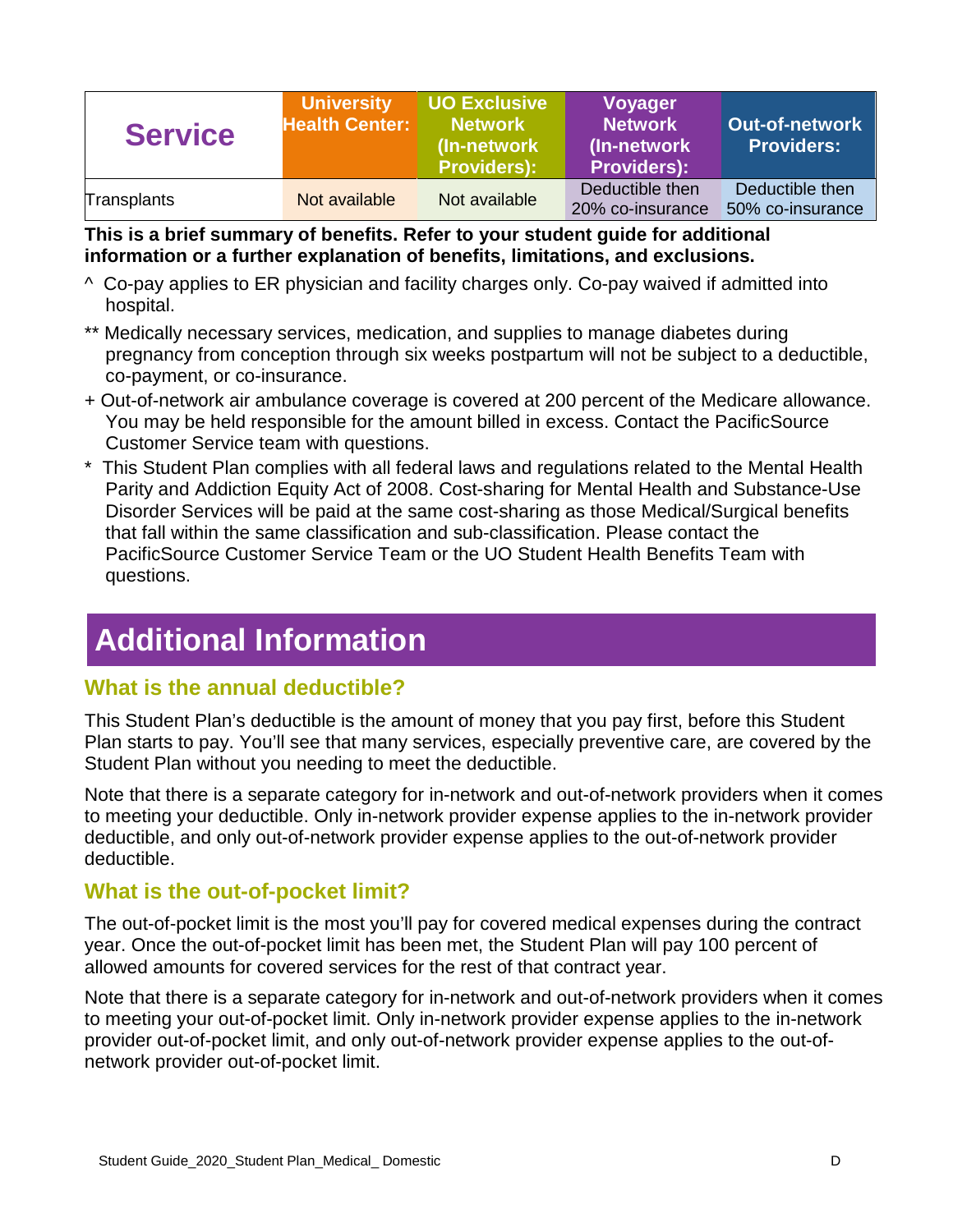## **Payments to providers**

Payment to providers is based on the prevailing or contracted PacificSource fee allowance for covered services. In-network providers accept the fee allowance as payment in full. Out-ofnetwork providers are allowed to balance bill any remaining balance that your Student Plan did not cover. Services of out-of-network providers could result in out-of-pocket expense in addition to the percentage indicated above.

## **Preauthorization**

Coverage of certain medical services and surgical procedures requires a benefit determination by PacificSource before the services are performed. This process is called 'preauthorization'. Preauthorization is necessary to determine if certain services and supplies are covered under this Student Plan, and if you meet the Student Plan's eligibility requirements. Preauthorization does not change your out-of-pocket expense for in-network and out-of-network providers. You'll find the most current preauthorization list on our website, PacificSource.com/uo.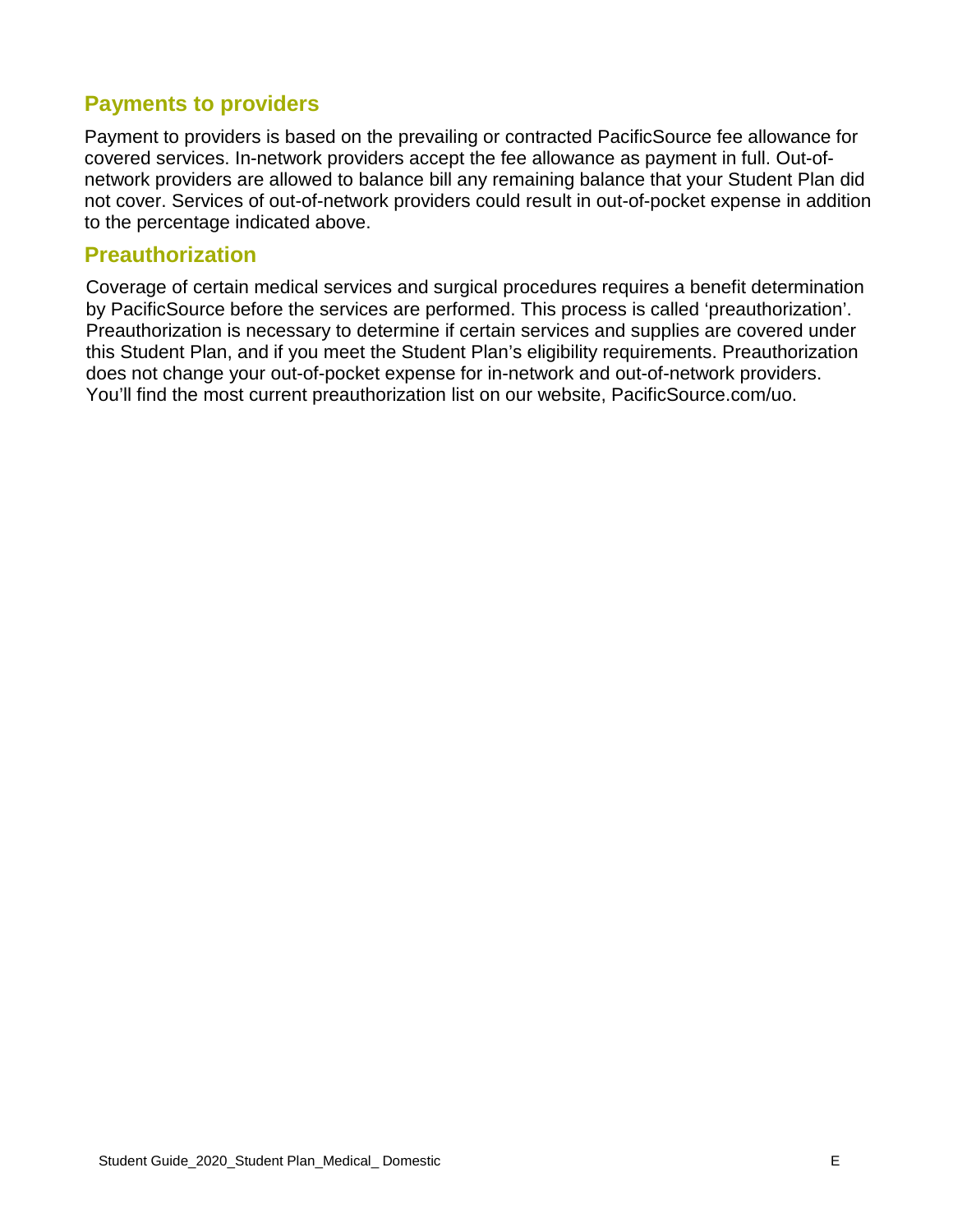## <span id="page-9-0"></span>PHARMACY BENEFIT SUMMARY

## **Comprehensive Pharmacy Plan Domestic Students Drug List: ODL**

This Student Plan includes coverage for prescription drugs and certain other pharmaceuticals, subject to the information below. This benefit includes some drugs required by federal healthcare reform. To check which tier your prescription falls under, call Customer Service or visit PacificSource.com/uo.

The amount you pay for covered prescriptions at in-network pharmacies applies toward this Student Plan's in-network medical out-of-pocket limit, which is shown on the Medical Benefit Summary. The co-payment and/or co-insurance for prescription drugs obtained from an innetwork pharmacy are waived during the remainder of the contract year in which you have satisfied the medical out-of-pocket limit.

#### **EXPANDED NO COST DRUG LIST**

The prescription benefit includes certain outpatient drugs as a preventive benefit at no charge. This includes specific drugs that are taken regularly to prevent a disease or to keep a specific disease or condition from progressing. Preventive drugs are taken to help avoid many illnesses and conditions. You can get a list of covered preventive drugs by contacting the PacificSource Customer Services team or visit PacificSource.com/uo to view the Expanded No Cost Drug List.

#### **CONTRACEPTIVES**

Contraceptives approved by the Food and Drug Administration (FDA) are covered as recommended by the Health Resources and Services Administration (HRSA). Any deductibles, co-payments, and/or co-insurance amounts are waived if filled at an in-network pharmacy.

If an initial three month supply is tried, then a 12 month refill of the same contraceptive is covered at an in-network pharmacy in accordance with pharmacy benefits, regardless if the initial prescription was filled under this Student Plan.

Each time a covered pharmaceutical is dispensed, you are responsible for the amounts below:

|                                                                   | <b>Preventive</b><br>Drugs:                | Tier 1:      | Tier 2:                                       | Tier 3:                        | Tier 4:                             |
|-------------------------------------------------------------------|--------------------------------------------|--------------|-----------------------------------------------|--------------------------------|-------------------------------------|
| <b>Student Health Center Retail Pharmacy(UHC)</b> <sup>****</sup> |                                            |              |                                               |                                |                                     |
| Up to a 30 day<br>supply:                                         | No deductible,<br>No charge                | $$5$ co-pay> | No deductible, No deductible,<br>$$20 co-pay$ | No deductible,<br>$$40$ co-pay | Deductible then<br>50% co-insurance |
| In-network Retail Pharmacy <sup>^***</sup>                        |                                            |              |                                               |                                |                                     |
| Up to a 30 day<br>supply:                                         | No deductible, No deductible,<br>No charge | $$15$ co-pay | No deductible, No deductible,<br>$$35$ co-pay | $$60$ co-pay                   | Deductible then<br>50% co-insurance |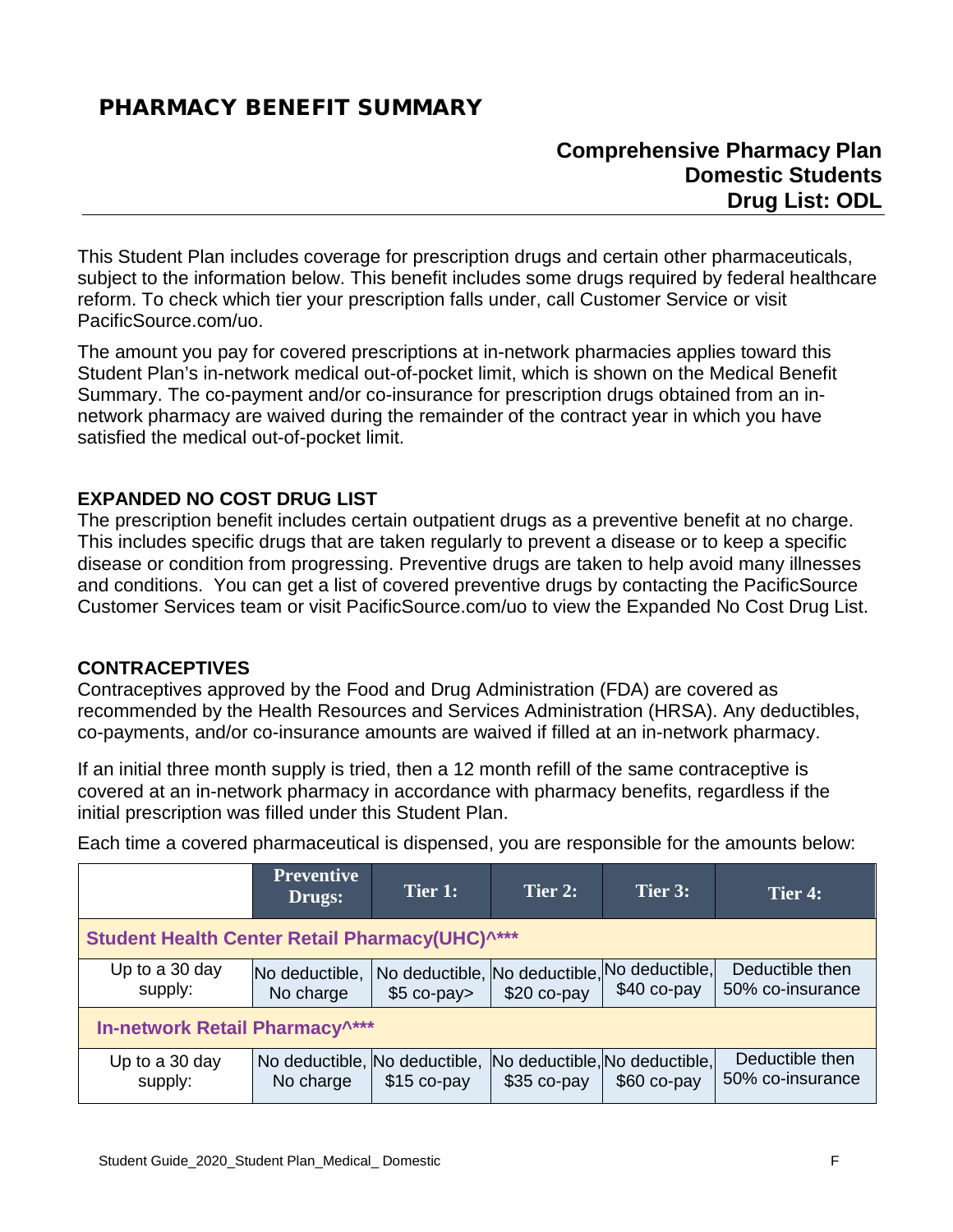|                                                                                                                                                                                                                                  | <b>Preventive</b><br>Drugs:      | Tier 1: | Tier 2: | Tier 3: | Tier $4***$ : |
|----------------------------------------------------------------------------------------------------------------------------------------------------------------------------------------------------------------------------------|----------------------------------|---------|---------|---------|---------------|
| In-network Mail Order Pharmacy^                                                                                                                                                                                                  |                                  |         |         |         |               |
| No deductible, No deductible, No deductible,<br>Deductible then<br>Up to a 30 day<br>No deductible,<br>$$60$ co-pay<br>supply:<br>\$35 co-pay<br>50% co-insurance<br>No charge<br>$$15$ co-pay<br><b>Out-of-network Pharmacy</b> |                                  |         |         |         |               |
| Regardless of tier or<br>day(s) supply:                                                                                                                                                                                          | <b>Not Covered</b>               |         |         |         |               |
| <b>Compound Drugs**</b>                                                                                                                                                                                                          |                                  |         |         |         |               |
| Up to a 30 day<br>supply:                                                                                                                                                                                                        | Deductible then 50% co-insurance |         |         |         |               |

*^Remember to show your PacificSource ID card each time you fill a prescription at a retail pharmacy. If your ID card is not used, the benefits will be the same as the out-of-network pharmacy benefit.*

*>Select medications available for a 90 day supply.*

*\*\*Compounded medications are subject to a preauthorization process. Compounds are generally covered only when all commercially available formulary products have been exhausted and all the ingredients in the compounded medications are on the applicable formulary. \*\*\*Specialty is covered for the first fill via in-network retail pharmacy and the UHC. All subsequent fills must be done through the in-network specialty pharmacy providers. MAC B – Unless the prescribing provider requires the use of a brand name drug, the prescription will automatically be filled with a generic drug when available and permissible by state law. If you receive a brand name drug when a generic is available, you will be responsible for the brand name drug's co-payment and/or co-insurance plus the difference in cost between the brand name drug and its generic equivalent. If your prescribing provider requires the use of a brand name drug, the prescription will be filled with the brand name drug and you will be responsible for the brand name drug's co-payment and/or co-insurance. The cost difference between the brand name and generic drug does not apply toward the medical plan's out-ofpocket limit. This does not apply to tobacco cessation medications or bowel prep kit medications covered under USPSTF guidelines.* 

**See the student guide for important information about your prescription drug benefit, including which drugs are covered, limitations, and more.**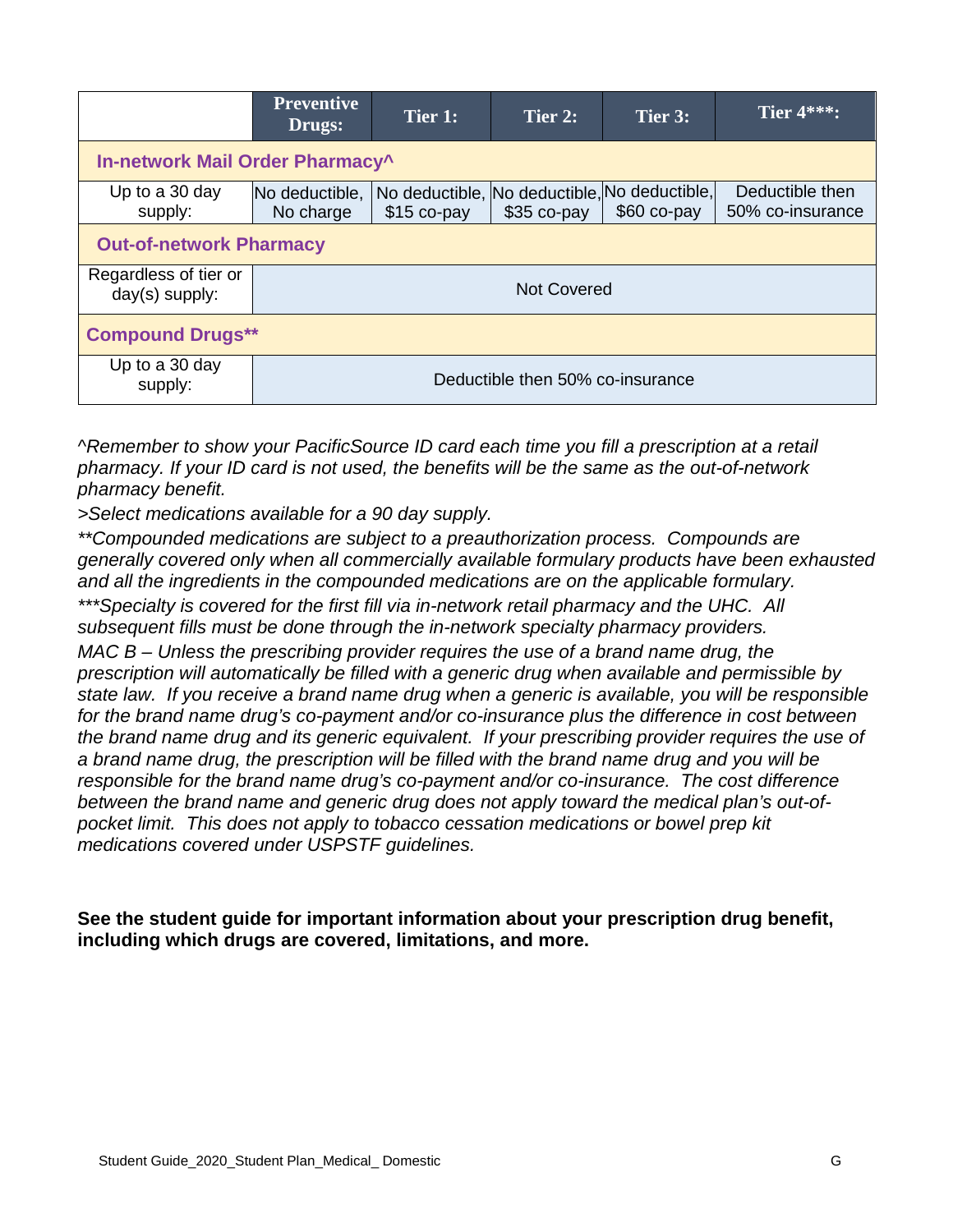# <span id="page-11-0"></span>PEDIATRIC VISION BENEFIT SUMMARY

## **Pediatric Vision**

frames

The following shows the vision benefit available under this Student Plan for enrolled for all vision exams, lenses, and frames when performed or prescribed by a licensed ophthalmologist or licensed optometrist. Coverage for pediatric services will end on the last day of the month in which the enrolled member turns 19. Medical deductible, co-payment and/or co-insurance for covered charges apply to the medical plan's out-of-pocket limit.

If charges for a service or supply are less than the amount allowed, the benefit will be equal to the actual charge. If charges for a service or supply are greater than the amount allowed, the expense above the allowed amount is the member's responsibility and will not apply toward the member's medical plan deductible or out-of-pocket limit.

| <b>Service/Supply</b>                       | <b>In-network Providers</b>                                                   | <b>Out-of-network Providers:</b>                                              |
|---------------------------------------------|-------------------------------------------------------------------------------|-------------------------------------------------------------------------------|
| <b>Enrolled Members Age 18 and Younger</b>  |                                                                               |                                                                               |
| Eye exam                                    | No deductible,<br>No charge                                                   | <b>Medical Deductible then</b><br>25% co-insurance                            |
| Vision hardware or<br><b>Contact Lenses</b> | No deductible, No charge for<br>one pair per year for frames<br>and/or lenses | <b>Medical Deductible then</b><br>25% co-insurance for frame<br>and/or lenses |

## **Member Responsibility**

## **Benefit Limitations: enrolled members age 18 and younger**

- One routine ophthalmologic exam with refraction, as well as dilation every contract year.
- One pair of glasses (lenses and frames) per contract year or Contacts (lenses and fitting) in lieu of eyeglasses.
	- o Lens coverage includes the following:
		- Glass or plastic lenses;
		- All lens powers (single vision, bifocal, trifocal, lenticular); and
		- fashion and gradient tinting, oversized and glass-grey #3 prescription sunglass lenses, as well as polycarbonate lenses, anti-reflective and scratch resistant coatings.
	- o Contact lens coverage includes the following:
		- Medically necessary contact lenses for Keratoconus, Pathological Myopia, Aphakia, Anisometropia, Aniseikonia, Aniridia, Corneal Disorders, Post-traumatic Disorders, Irregular Astigmatism; and
		- **Low Vision services.**

## **Exclusions**

- Lenses, frames, or contact lenses, for enrolled members age 19 and older.
- Special procedures such as orthoptics or vision training.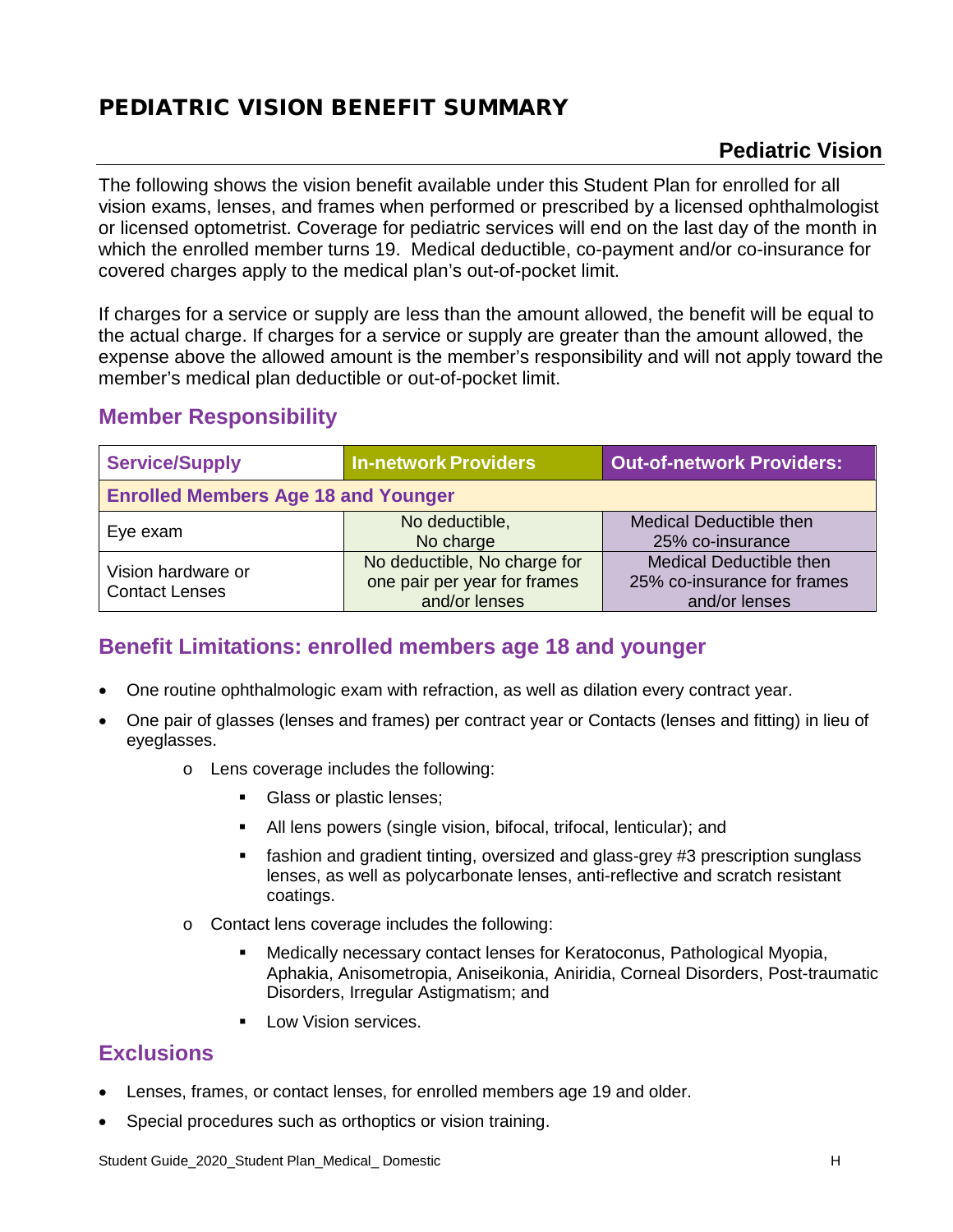- Special supplies such as nonprescription sunglasses and subnormal vision aids.
- Plano contact lenses.
- Replacement of lost, stolen, or broken lenses or frames.
- Duplication of spare eyeglasses or any lenses or frames.
- Nonprescription lenses.
- Visual analysis that does not include refraction.
- Services or supplies not listed as covered expenses.
- Eye exams required as a condition of employment, required by a labor agreement or government body.
- Expenses covered under any worker's compensation law.
- Services or supplies received before this plan's coverage begins or after it ends.
- Charges for services or supplies covered in whole or in part under any medical or vision benefits provided by the employer.
- Medical or surgical treatment of the eye.

## **Important information about the vision benefits**

This Student Plan includes coverage for vision services. To make the most of those benefits, it is important to keep in mind the following:

#### **In-network Providers**

PacificSource is able to add value to the vision benefits by contracting with a network of vision providers. Those providers offer vision services at discounted rates, which are passed on to members in the benefits.

#### **Paying for Services**

Members should remember to show their current PacificSource ID card whenever they use their vision benefits. The PacificSource provider contracts require in-network providers to bill PacificSource directly whenever members receive covered services and supplies. Providers will verify member vision benefits. In-network providers should not ask members to pay the full cost in advance. They may only collect the member's share of the expense up front, such as co-payments and amounts over the Student Plan's allowances. If members are asked to pay the entire amount in advance, they should tell the provider they understand the provider has a contract with PacificSource and the provider should bill PacificSource directly.

#### **Sales and Special Promotions**

Vision retailers often use coupons and promotions to bring in new business, such as free eye exams, two-for-one glasses, or free lenses with purchase of frames. Because in-network providers already discount their services through their contract with PacificSource, this Student Plan's in-network provider benefits cannot be combined with any other discounts or coupons. Members can use the Student Plan's in-network provider benefits, or use their out-of-network provider benefits to take advantage of a sale or coupon offer. If members do take advantage of a special offer, the in-network provider may treat them as an uninsured customer and require full payment in advance. Members can then send the claim to PacificSource themselves, and be reimbursed according to their out-ofnetwork provider benefits.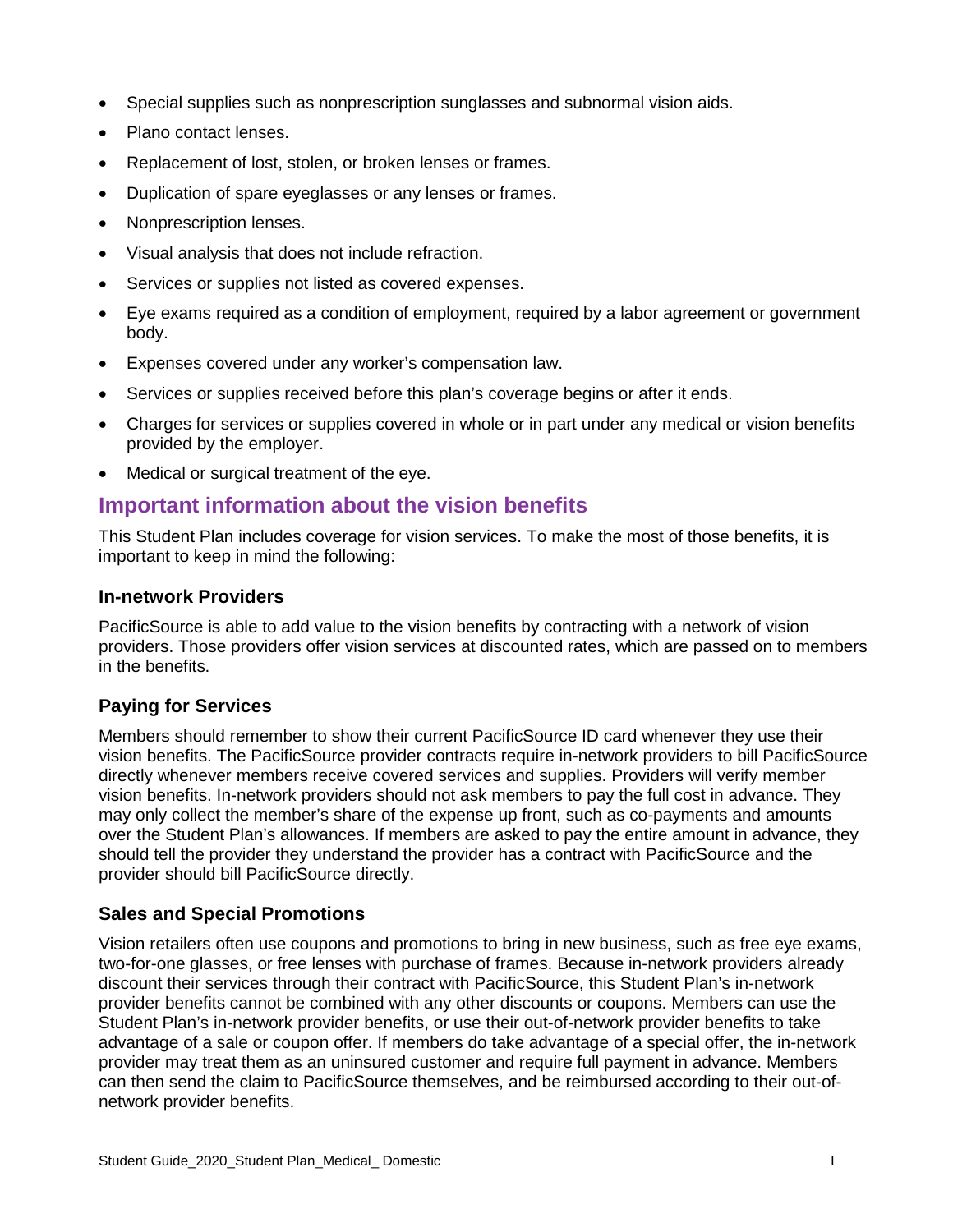# <span id="page-13-0"></span>PEDIATRIC DENTAL BENEFIT SUMMARY

## **Comprehensive Pediatric Dental Plan Domestic Students**

**Who is eligible?** University of Oregon Guidelines

**Provider Network:** UO Exclusive Network

**Student Health Center: University Health Center (UHC)** 

**If the member is a student of or member of the University of Oregon, the Student Health Center listed above is considered an in-network provider for covered services.**  Services provided by the Student Health Center are covered per University guidelines.

This Student Plan covers the following services when performed by a licensed dentist, dental hygienist or denturist to the extent that they are operating within the scope of their license as required under the law in the state of issuance, and when determined to be necessary, usual, and customary by the standards of generally accepted dental practice for the prevention or treatment of oral disease or for accidental injury, including masticatory function (chewing of food).

**This Student Plan covers dental services for enrolled individuals age 18 and younger as required under the Affordable Care Act. Coverage for pediatric services will end on the last day of the month in which the enrolled individual turns 19.**

| <b>Annual Deductible</b>          | <b>Per Person, Per Contract Year</b> |  |  |  |
|-----------------------------------|--------------------------------------|--|--|--|
| <b>All Providers</b>              | \$150                                |  |  |  |
| <b>Out-of-Pocket Limit</b>        |                                      |  |  |  |
| See your medical benefit summary. |                                      |  |  |  |

**The member is responsible for any amounts shown above, in addition to the following amounts.**

| <b>Service</b>                                                                 | <b>Center (UHC)</b> | University Health UO Exclusive Network Out-of-network<br>(In-network Providers) | <b>Providers</b> |  |
|--------------------------------------------------------------------------------|---------------------|---------------------------------------------------------------------------------|------------------|--|
| <b>Class I Services (Covered for enrolled individuals age 18 and younger.)</b> |                     |                                                                                 |                  |  |
| Examinations (During regular                                                   | No deductible,      | No deductible,                                                                  | No deductible,   |  |
| office hours)                                                                  | No charge           | No charge                                                                       | No charge        |  |
| Examinations (after hours)                                                     | Not available       | No deductible,                                                                  | Deductible then  |  |
|                                                                                |                     | 30% co-insurance                                                                | 40% co-insurance |  |
| Bitewing films, full mouth x-                                                  | No deductible,      | No deductible,                                                                  | No deductible,   |  |
| rays, cone beam x-rays, and/or                                                 | No charge           | No charge                                                                       | No charge        |  |
| panorex                                                                        |                     |                                                                                 |                  |  |
| Dental cleaning (Prophylaxis)                                                  | No deductible,      | No deductible,                                                                  | No deductible,   |  |
|                                                                                | No charge           | No charge                                                                       | No charge        |  |
| Dental cleaning (Periodontal                                                   | No deductible,      | No deductible,                                                                  | No deductible,   |  |
| maintenance)                                                                   | No charge           | No charge                                                                       | No charge        |  |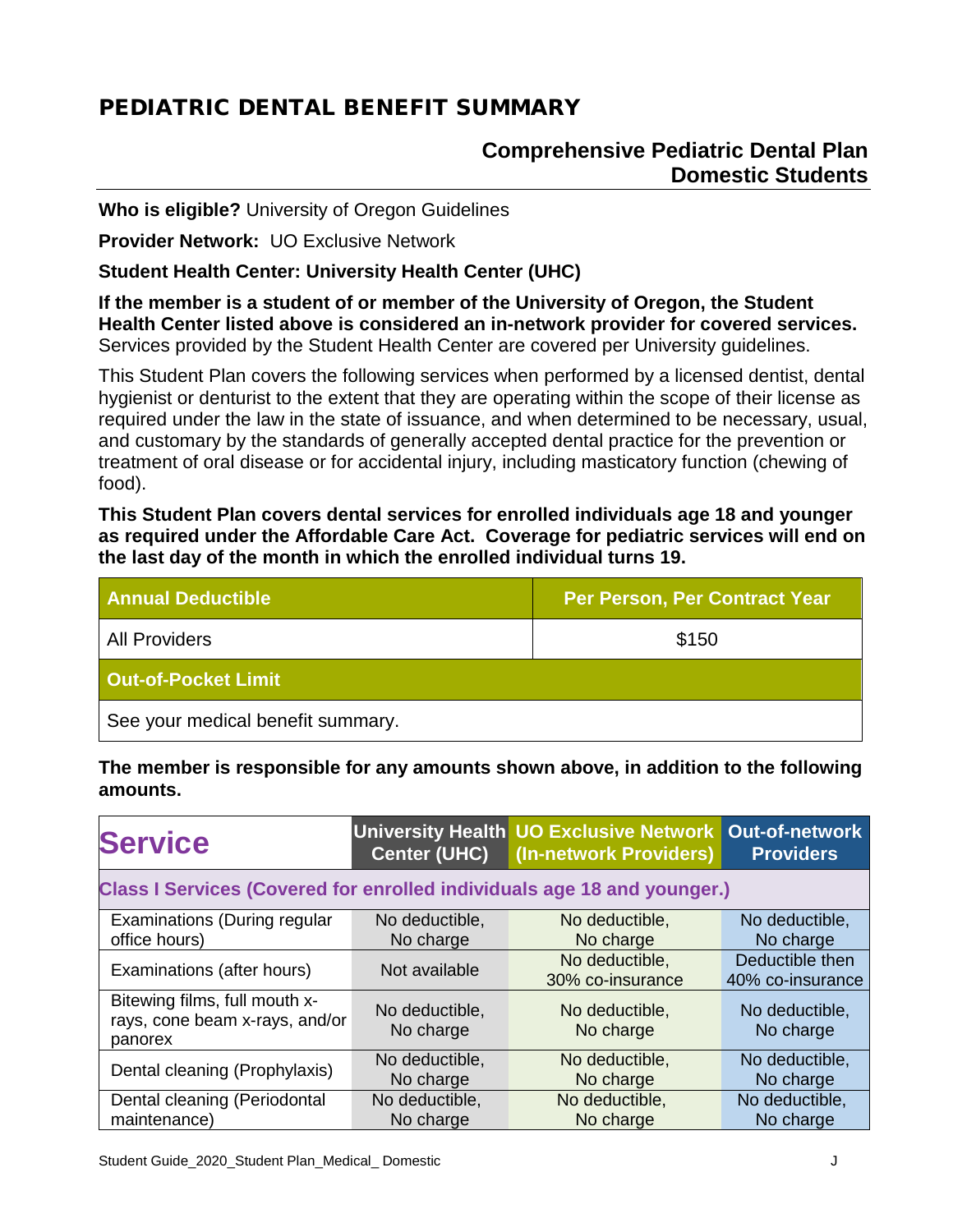| Fluoride (topical and varnish                                                    | No deductible,   | No deductible,   | No deductible,   |
|----------------------------------------------------------------------------------|------------------|------------------|------------------|
| applications)                                                                    | No charge        | No charge        | No charge        |
|                                                                                  | Not available    | No deductible,   | Deductible then  |
| Space maintainers                                                                |                  | 50% co-insurance | 50% co-insurance |
|                                                                                  | No deductible,   | No deductible,   | No deductible,   |
| <b>Sealants</b>                                                                  | No charge        | No charge        | No charge        |
| <b>Class II Services</b> (Covered for enrolled individuals age 18 and younger.)  |                  |                  |                  |
| Fillings                                                                         | Deductible then  | Deductible then  | Deductible then  |
|                                                                                  | 20% co-insurance | 30% co-insurance | 40% co-insurance |
| Simple extractions                                                               | Deductible then  | Deductible then  | Deductible then  |
|                                                                                  | 20% co-insurance | 30% co-insurance | 40% co-insurance |
| Periodontal scaling and root                                                     | Deductible then  | Deductible then  | Deductible then  |
| planing                                                                          | 20% co-insurance | 30% co-insurance | 40% co-insurance |
| <b>Brush biopsies</b>                                                            | Deductible then  | Deductible then  | Deductible then  |
|                                                                                  | 20% co-insurance | 30% co-insurance | 40% co-insurance |
|                                                                                  | Deductible then  | Deductible then  | Deductible then  |
| Crown re-cement                                                                  | 20% co-insurance | 30% co-insurance | 40% co-insurance |
|                                                                                  | Deductible then  | Deductible then  | Deductible then  |
| Full mouth debridement                                                           | 20% co-insurance | 30% co-insurance | 40% co-insurance |
|                                                                                  | Deductible then  | Deductible then  | Deductible then  |
| Pulp capping                                                                     | 20% co-insurance | 30% co-insurance | 40% co-insurance |
|                                                                                  | Deductible then  | Deductible then  | Deductible then  |
| Pulpotomy                                                                        | 20% co-insurance | 30% co-insurance | 40% co-insurance |
|                                                                                  | Deductible then  | Deductible then  | Deductible then  |
| <b>Palliative Care</b>                                                           | 20% co-insurance | 30% co-insurance | 40% co-insurance |
|                                                                                  | Deductible then  | Deductible then  | Deductible then  |
| <b>Anti-Microbial Agents</b>                                                     | 20% co-insurance | 30% co-insurance | 40% co-insurance |
|                                                                                  | Deductible then  | Deductible then  | Deductible then  |
| <b>Diagnostic Casts</b>                                                          | 20% co-insurance | 30% co-insurance | 40% co-insurance |
|                                                                                  | Deductible then  | Deductible then  | Deductible then  |
| Denture relines                                                                  | 20% co-insurance | 30% co-insurance | 40% co-insurance |
|                                                                                  | Deductible then  | Deductible then  | Deductible then  |
| Alveoloplasty                                                                    | 20% co-insurance | 30% co-insurance | 40% co-insurance |
|                                                                                  | Deductible then  | Deductible then  | Deductible then  |
| Core build-up                                                                    | 20% co-insurance | 30% co-insurance | 40% co-insurance |
|                                                                                  | Deductible then  | Deductible then  | Deductible then  |
| Tooth desensitization                                                            | 20% co-insurance | 30% co-insurance | 40% co-insurance |
|                                                                                  | Deductible then  | Deductible then  | Deductible then  |
| Pin retention of fillings                                                        | 20% co-insurance | 30% co-insurance | 40% co-insurance |
|                                                                                  |                  | Deductible then  | Deductible then  |
| Nitrous Oxide                                                                    | Not available    | 30% co-insurance | 40% co-insurance |
| <b>Class III Services</b> (Covered for enrolled individuals age 18 and younger.) |                  |                  |                  |
| Crowns                                                                           | Deductible then, | Deductible then  | Deductible then  |
|                                                                                  | 40% co-insurance | 50% co-insurance | 50% co-insurance |
|                                                                                  | Deductible then, | Deductible then  | Deductible then  |
| Root canal therapy                                                               | 40% co-insurance | 50% co-insurance | 50% co-insurance |
|                                                                                  | Deductible then, | Deductible then  | Deductible then  |
| Complicated oral surgery                                                         | 40% co-insurance | 50% co-insurance | 50% co-insurance |
|                                                                                  | Deductible then, | Deductible then  | Deductible then  |
| <b>Bridges</b>                                                                   | 40% co-insurance | 50% co-insurance | 50% co-insurance |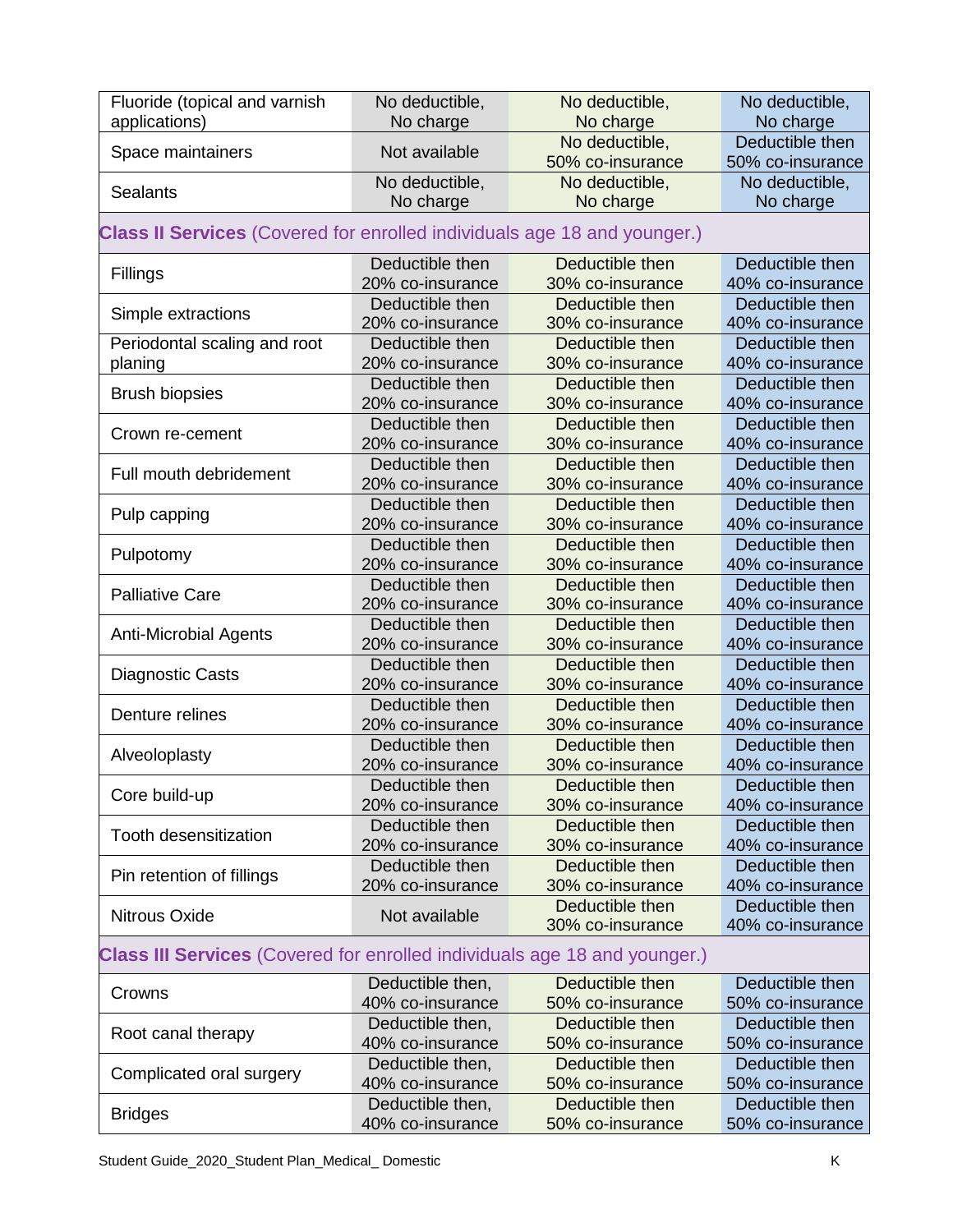| Periodontal surgery            | Deductible then, | Deductible then  | Deductible then  |
|--------------------------------|------------------|------------------|------------------|
|                                | 40% co-insurance | 50% co-insurance | 50% co-insurance |
|                                | Deductible then, | Deductible then  | Deductible then  |
| Implants                       | 40% co-insurance | 50% co-insurance | 50% co-insurance |
| Replacement of existing        | Deductible then, | Deductible then  | Deductible then  |
| prosthetic device              | 40% co-insurance | 50% co-insurance | 50% co-insurance |
|                                | Deductible then, | Deductible then  | Deductible then  |
| Veneers                        | 40% co-insurance | 50% co-insurance | 50% co-insurance |
|                                | Deductible then, | Deductible then  | Deductible then  |
| Night guards                   | 40% co-insurance | 50% co-insurance | 50% co-insurance |
| <b>Dentures</b>                | Deductible then, | Deductible then  | Deductible then  |
|                                | 40% co-insurance | 50% co-insurance | 50% co-insurance |
| Bone grafting                  | Not available    | Deductible then  | Deductible then  |
|                                |                  | 50% co-insurance | 50% co-insurance |
| Orthodontia for medically      |                  |                  | Deductible then  |
| necessary reasons for enrolled | Not available    | Deductible then  | 50% co-insurance |
| individuals age 18 and younger |                  | 50% co-insurance |                  |

This is a brief summary of benefits. Refer to the student guide for additional information or a further explanation of benefits, limitations, and exclusions.

# **Additional Information**

## **What is the annual deductible?**

This Student Plan's dental deductible is the amount of money that members pay first, before this Student Plan starts to pay. Members will see that some services are covered by this Student Plan without their needing to meet the deductible.

Note that there is a separate category for in-network and out-of-network providers when it comes to meeting the deductible. Only in-network provider expenses apply to the in-network provider deductible, and only out-of-network provider expenses apply to the out-of-network provider deductible.

#### **What is the out-of-pocket limit?**

The out-of-pocket limit is the most a member will pay for covered medical and pediatric dental expenses during the contract year. Once the out-of-pocket limit has been met, the Student Plan will pay 100 percent of allowed amounts for covered services for the rest of that contract year. Members should be sure to check the student guide, as there are some charges, such as non-essential health benefits, penalties and balance billed amounts that do not count toward the out-of-pocket limit.

Note that there is a separate category for in-network and out-of-network providers when it comes to meeting the out-of-pocket limit. Only in-network provider expense applies to the innetwork provider out-of-pocket limit. Only out-of-network provider expense applies to the outof-network provider out-of-pocket limit.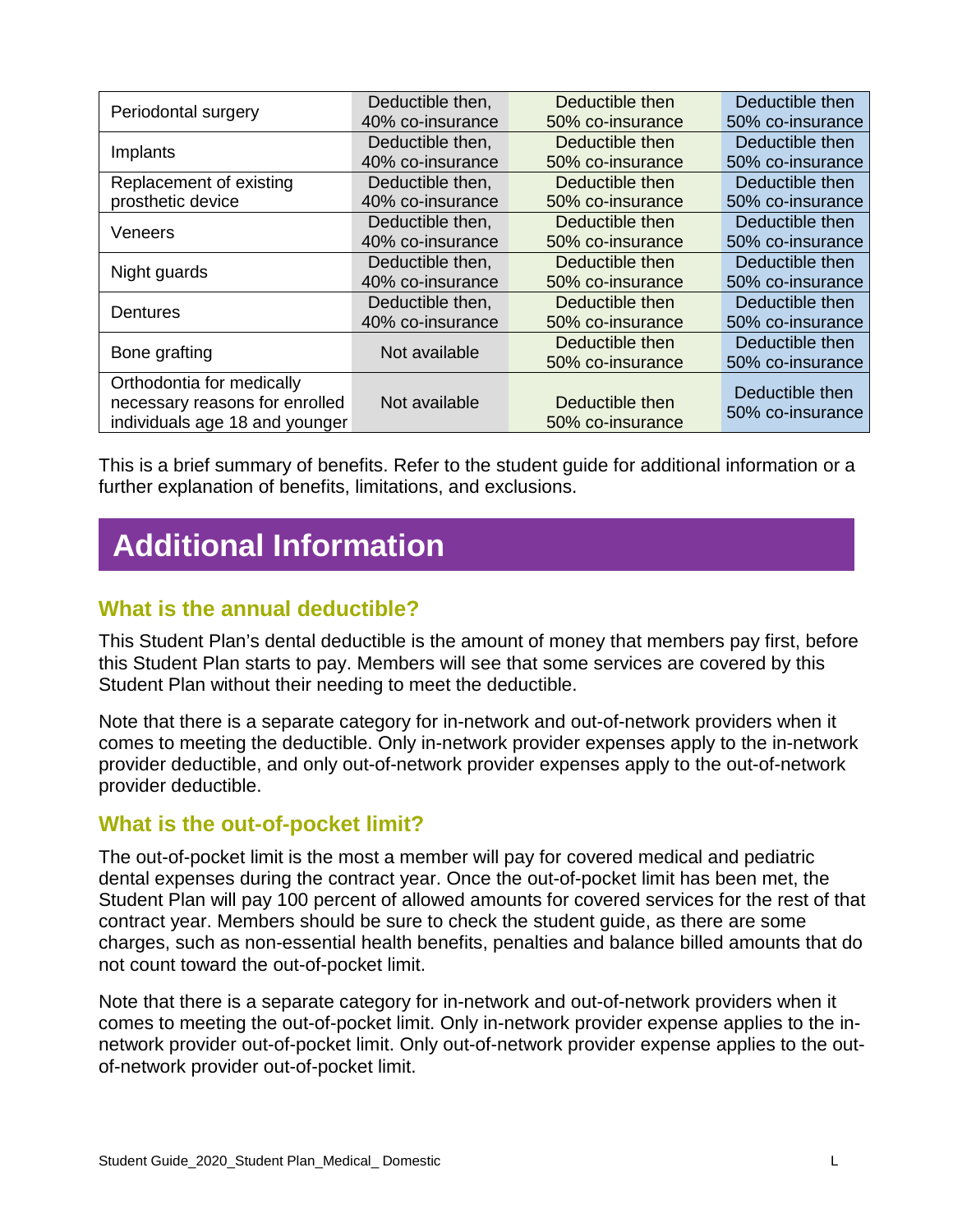## **Payments to providers**

Payment to providers is based on the prevailing or contracted PacificSource fee allowance for covered services. In-network providers accept the fee allowance as payment in full. Outof-network providers are allowed to balance bill any remaining balance that this Student Plan did not cover. Services of out-of-network providers could result in out-of-pocket expense in addition to the percentage indicated above.

## **Predetermination**

Coverage of certain dental services and surgical procedures are by review. When a planned dental service exceeds \$300, this Student Plan recommends a predetermination to determine if certain services and supplies are covered under this Student Plan, and if you meet the Student Plan's eligibility requirements. Predeterminations are not a guarantee of payment and do not change your out-of-pocket expense.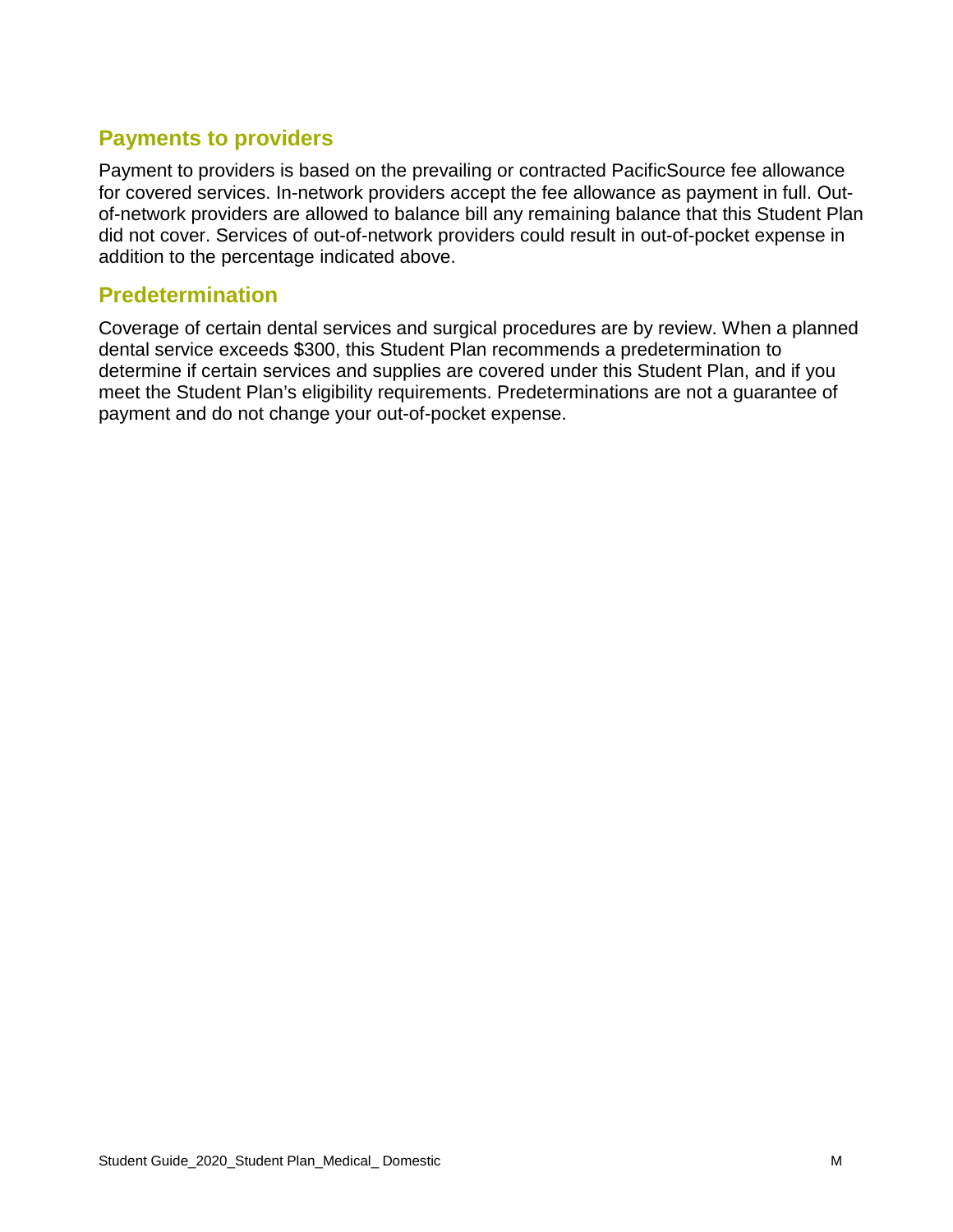# <span id="page-17-0"></span>BECOMING ELIGIBLE

## Student Eligibility

The Student Plan is available to University of Oregon Domestic Students, as described in the definitions below, who enroll during the annual open enrollment period and meet one or more of the following criteria during a coverage period (listed in the section below titled "Effective Date of Coverage"):

- Enrolled in one or more courses that are subject to the Student Administrative Health Fee and remain enrolled in those courses through the Compliance Deadline, or
- Admitted to and actively enrolled in a University-approved study abroad program as designated by Global Education Oregon, or
- Approved by Student Services and Enrollment Management to take medical leave from the University and meet the criteria defined in the section titled "Medical Leave" below.

The University will assess students' eligibility on the Compliance Deadline. If the University determines that a Domestic Student is not eligible for the Student Plan on the Compliance Deadline, then coverage will be cancelled retroactively to the beginning of the non-eligible coverage period. Any incurred claims are ineligible and will be denied. Please contact the Student Health Benefits Team with questions about eligibility for the Student Plan.

## Enrollment Process

**Domestic Students must enroll in the Student Plan during their first eligible term each plan year.** Domestic Students who elect to purchase the Student Plan are making an election for the remainder of the plan year, contingent upon continuing eligibility. This means that any student who enrolls during the fall term must remain on the plan through the end of the annual coverage period as long as they continue to meet the eligibility requirements in subsequent terms. To enroll in the Student Plan, an enrollment form must be submitted prior to 5 pm on the Compliance Deadline. Timely enrollment and payment of premiums will result in retroactive coverage to the effective date of the coverage period. Although students receive retroactive coverage from the effective date, certain benefits, including prescriptions, cannot be processed until a student is enrolled in the Student Plan. For that reason, it is recommended that students enroll in the Student Plan as soon as possible.

#### Qualifying Mid-Year Enrollments

The University will allow Domestic Students to enroll in the Student Plan after the initial enrollment period only if the student involuntarily loses coverage from another qualifying health insurance plan due to a qualifying event. Involuntary loss of insurance coverage due to a qualifying event includes:

• Age: termination of coverage due to age. For example, termination because the student no longer qualifies as a dependent for the parent's health plan.

Student Guide\_2020\_Student Plan\_Medical\_ Domestic 1 • Loss of job: termination of coverage due to the termination of employment.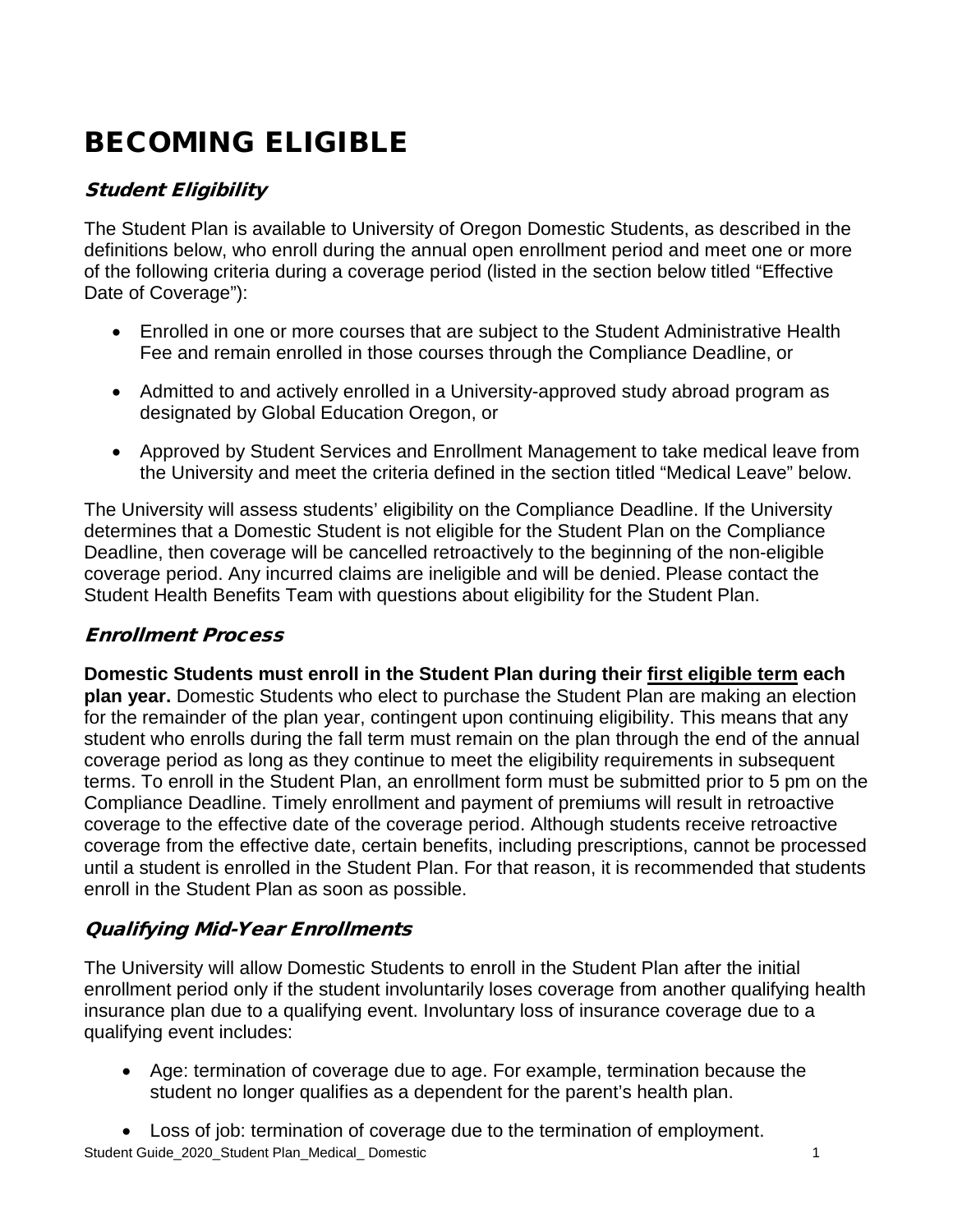- Exhaustion of COBRA: termination of coverage due to expiration of COBRA eligibility.
- Marriage: termination of coverage due to marriage or divorce.
- Other involuntary termination of coverage due death in the family or family relocation.
- Termination of coverage under a government or state funded health plan. For example, no longer eligible for Oregon Health Plan.

A Student wanting to enroll due to loss of other coverage must submit a completed enrollment form and written proof of the loss of coverage, including the termination date of the previous coverage, before the end of the first available open enrollment period (listed in the section below titled "Open Enrollment Periods & Deadlines"). The Student's coverage will be effective at the start of the next coverage period; no Student will be added to the plan in the middle of a coverage period. If a Student anticipates involuntary loss of coverage in the future, the Student may enroll in the Student Plan in advance for the coverage period in which they anticipate the involuntary loss of coverage.

The University will also allow a Domestic Student to re-enroll in the UO SHBP during the same plan year if they experienced a gap in coverage because they left the university (and lost eligibility for the Student Plan). These students must re-enroll during the first term in which they regain eligibility. The student's coverage will begin at the start of the coverage period in which they regain eligibility. Their coverage is not retroactive to any previous coverage periods during which they were not eligible.

## Medical Leave

Domestic Students are eligible to receive coverage during a University-approved medical leave for only one term within a plan year. To qualify for coverage during a University-approved medical leave, the student must have been enrolled in at least one course that was subject to the Student Administrative Health Fee during the entirety of the previous coverage period of the current plan year. This means that Domestic Students cannot begin the plan year in a Medical Leave status. Domestic Students on an approved medical leave are allowed to pay the Student Administrative Health Fee to maintain access to the University Health Center. Please contact the University Health Center for more information.

## Early Termination – Other Qualifying Coverage

Domestic Students who elect to purchase the Student Plan are making an election for the remainder of the plan year, contingent upon continuing eligibility (as noted above in the section titled "Enrollment Process"). Any Domestic Student who becomes newly eligible for and acquires other qualifying health insurance (certified as providing minimal essential coverage) may request an exception to this rule, which would allow them to withdraw mid-year from the Student Plan. This request must be made prior to the start of the coverage period for which they wish to terminate coverage. No student's coverage will be terminated in the middle of a coverage period. Domestic Students must provide proof of the new coverage, including the start date of the other coverage. Domestic Students who meet these criteria will be terminated from the Student Plan at the end of the current coverage period. If a student is allowed to withdraw from the Student Plan, they will not be eligible to rejoin the Student Plan for the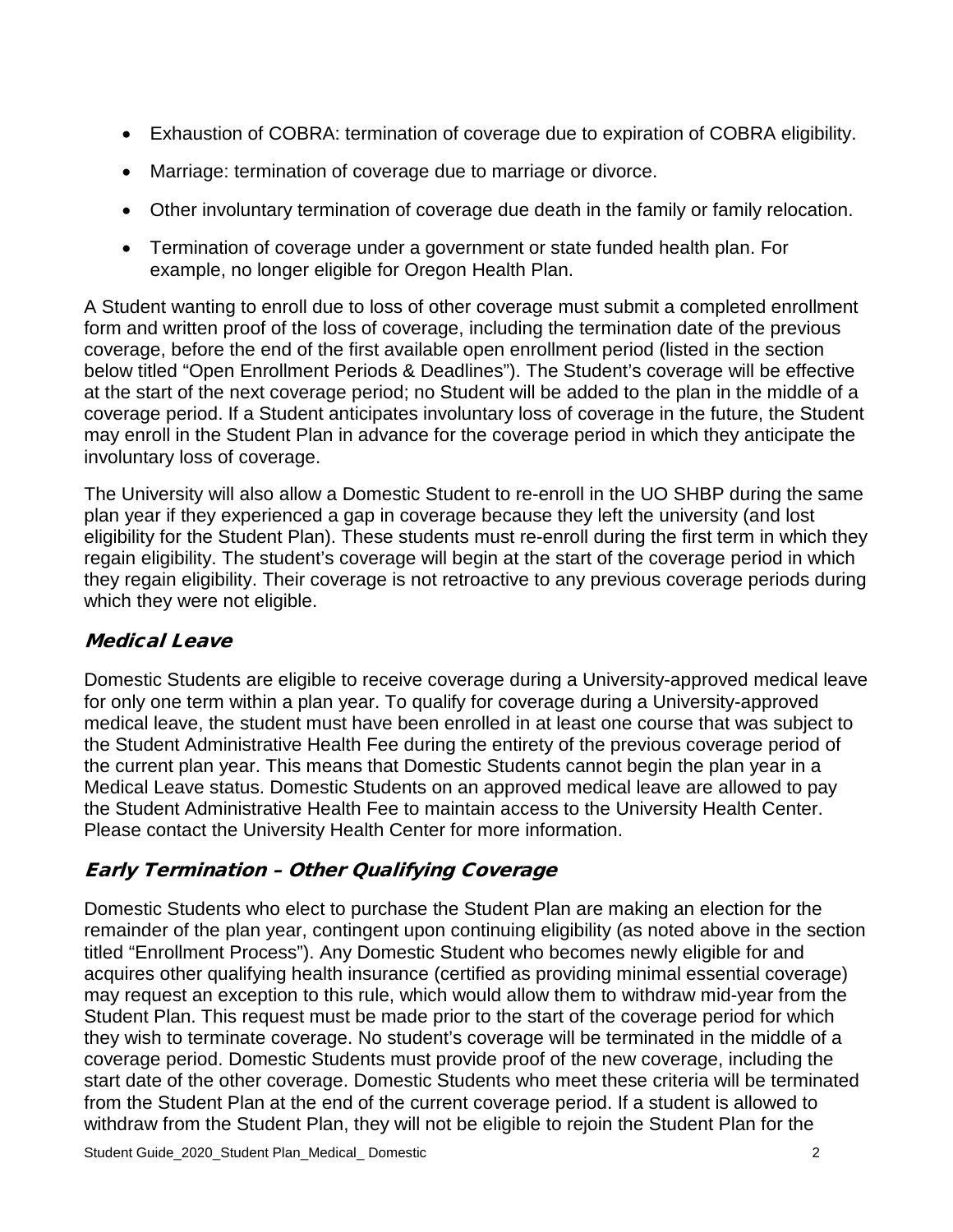remainder of the plan year, unless they meet the criteria listed above in the section titled "Enrollment Process".

Graduate Students may be eligible for a late drop from the Student Plan if the University initiated an appointment of the student to a graduate employee position on or after the Compliance Deadline and the student enrolls in the health plan provided by the Graduate Teaching Fellows Federation ("GTFF"). If these requirements are met, the student's coverage will be terminated retroactively to the effective date of the coverage period for the term/semester and any claims incurred are ineligible and will be denied. Any University Health Center pharmacy claims received by the Student Plan will be transferred to the student's university account for payment. The student will be responsible for payment of those claims, as well as any claims from other pharmacies, and subsequent submission to the GTFF plan for possible reimbursement.

#### Leave of Absence/Early Withdrawal/Complete Withdrawal

To be eligible for coverage under the Student Plan, Domestic Students must remain enrolled in one or more courses that are subject to the Student Administrative Health Fee through the Compliance Deadline (as noted above in the section titled "Student Eligibility"). If a Domestic Student leaves the University before the Compliance Deadline their coverage will be cancelled retroactively to the beginning of the non-eligible coverage period. Any claims are ineligible and will be denied.

Any Domestic Student who leaves the University after the Compliance Deadline will not be eligible for a refund of any costs (including premiums or the University administrative fee), and will continue to have coverage for the remainder of the term/semester in which they were previously enrolled. These students may be allowed to pay the Student Administrative Health Fee to maintain access to the University Health Center. Please contact the University Health Center for more information.

#### Family Members

Family members of Domestic Students are not eligible for coverage under this Student Plan; only Domestic Students are eligible for coverage under the Student Plan.

## Change of Status

Domestic Students are responsible for notifying the Student Health Benefits Team of any change in their University enrollment status, eligibility, other insurance coverage, or local address within 10 days of such change.

#### Costs of Coverage

Domestic Students are responsible for paying all costs associated with coverage (premiums include a University administrative fee). Costs will be billed directly to the student's university account. Failure to pay these costs by 5 pm on the Compliance Deadline will result in a late payment fee of \$100 and the placement of an academic hold on the student's account. Students may be granted an approved late payment plan, in which case, their late payment fee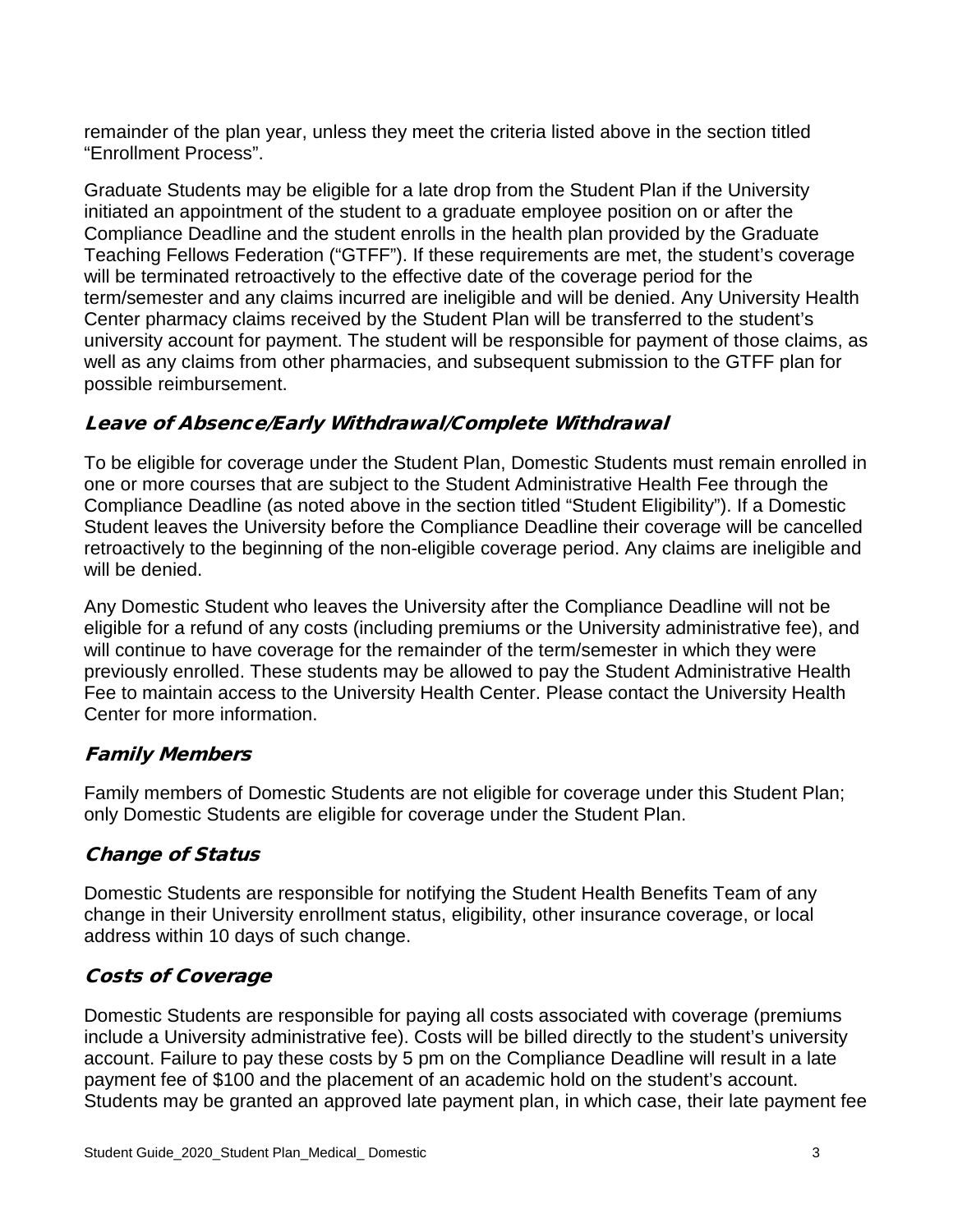will be refunded if full payment is made prior to the end of the current effective coverage period.

### Refund Policy

Any Domestic Student who leaves the University prior to the effective date of coverage and notifies the UO Student Health Benefits Team about their leave will be refunded all costs (including premiums and the University administrative fee) and terminated from the Student Plan.

# <span id="page-20-0"></span>EFFECTIVE DATE OF COVERAGE, OPEN ENROLLMENT PERIODS, PAYMENT DEADLINES

Coverage for each Domestic Student who enrolls is effective on the first day of the period in which you are eligible and premium has been paid. The effective date is the first day of the 'Term/Semester Coverage Periods' listed below.

#### Effective Date of Coverage:

|                                        | <b>UO Students</b><br>(Term-Based) | <b>UO Law Students</b><br>(Semester-Based) |
|----------------------------------------|------------------------------------|--------------------------------------------|
| <b>Annual Coverage Period:</b>         | $9/15/2020 - 9/14/2021$            | $8/10/20 - 8/09/2021$                      |
| <b>Term/Semester Coverage Periods:</b> |                                    |                                            |
| <b>Fall Term/Semester</b>              | $9/15/2020 - 12/31/2020$           | $8/10/2020 - 1/09/2021$                    |
| <b>Winter Term</b>                     | $1/01/2021 - 3/27/2021$            | N/A                                        |
| <b>Spring Term/Semester</b>            | $3/28/2021 - 9/14/2021$            | $1/10/2021 - 8/09/2021$                    |
| <b>Summer Only</b>                     | 6/13/2021-9/14/2021                | N/A                                        |

Note: The Spring Term/Semester coverage period includes automatic extension of coverage through the summer term/semester, regardless of whether or not the student meets any of the eligibility criteria for the summer term/semester.

#### Open Enrollment Periods & Deadlines:

Domestic Students may submit enrollment forms and meet premium payment deadlines during the timeframes noted below.

|                  | <b>UO Students</b><br>(Term-Based) | <b>UO Law Students</b><br>(Semester-Based) |
|------------------|------------------------------------|--------------------------------------------|
| <b>Plan Year</b> | $9/15/2020 - 9/14/2021$            | 8/10/2020 - 8/09/2021                      |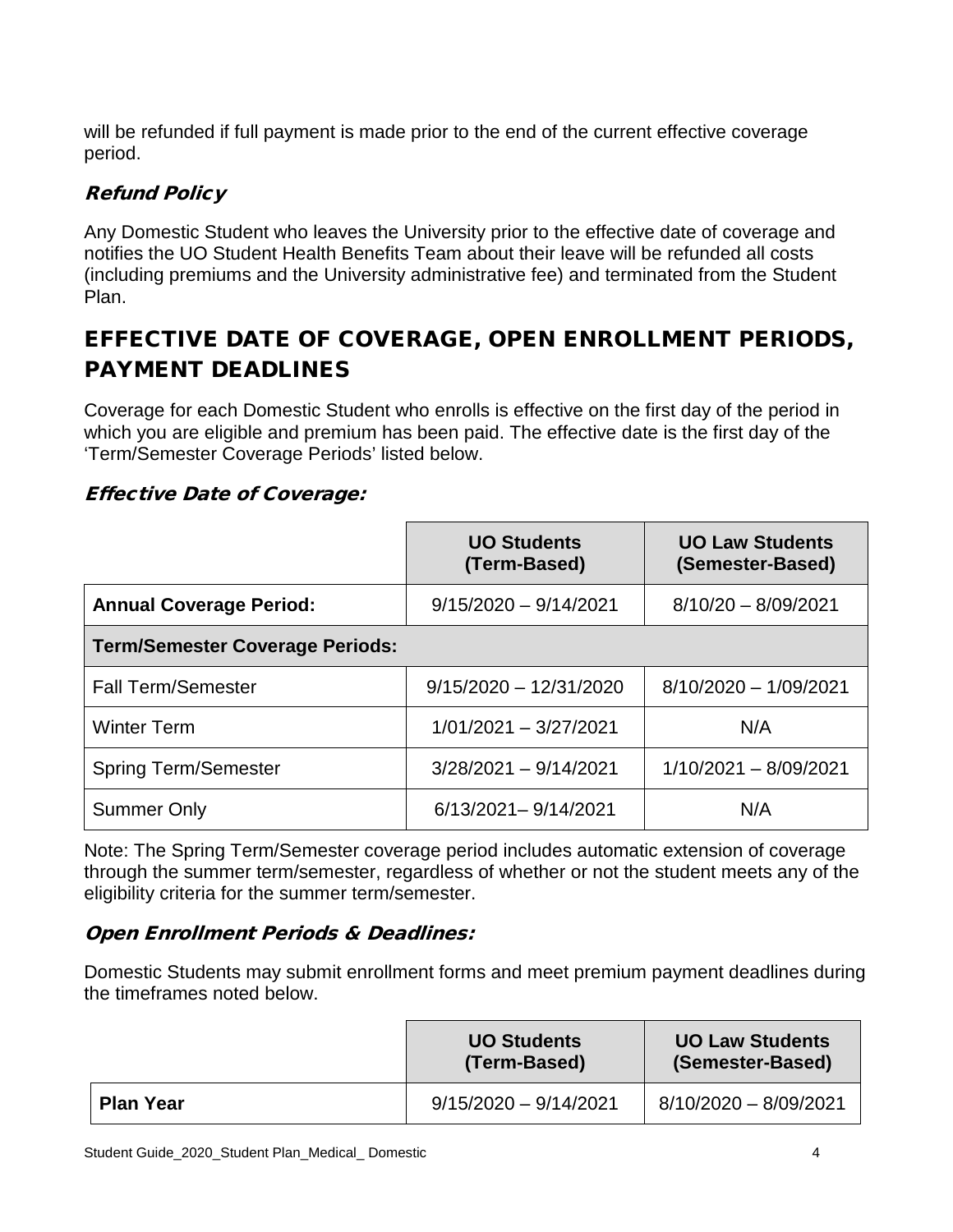| <b>Fall Term/Semester Dates:</b>                                         |                          |                         |  |
|--------------------------------------------------------------------------|--------------------------|-------------------------|--|
| <b>Open Enrollment Begins</b>                                            | 8/01/2020                | 8/01/2020               |  |
| <b>Compliance Deadline (Payment</b><br>Deadline, Open Enrollment Closes) | 10/07/2020 at 5:00 pm    | 9/04/2020 at 5:00 pm    |  |
| <b>Coverage Period</b>                                                   | $9/15/2020 - 12/31/2020$ | $8/10/2020 - 1/09/2021$ |  |
| <b>Winter Term Dates:</b>                                                |                          |                         |  |
| <b>Open Enrollment Begins</b>                                            | 12/01/2020               | N/A                     |  |
| <b>Compliance Deadline (Payment</b><br>Deadline, Open Enrollment Closes) | 1/13/2021 at 5:00 pm     | N/A                     |  |
| <b>Coverage Period</b>                                                   | 1/01/2021 - 3/27/2021    | N/A                     |  |
| <b>Spring Term/Semester Dates:</b>                                       |                          |                         |  |
| <b>Open Enrollment Begins</b>                                            | 3/01/2021                | 12/01/2020              |  |
| <b>Compliance Deadline (Payment</b><br>Deadline, Open Enrollment Closes) | 4/07/2021 at 5:00 pm     | 1/22/2021 at 5:00 pm    |  |
| <b>Coverage Period</b>                                                   | $3/28/2021 - 9/14/2021$  | $1/10/2021 - 8/09/2021$ |  |
| <b>Summer Term Dates:</b>                                                |                          |                         |  |
| <b>Open Enrollment Begins</b>                                            | 6/01/2021                | N/A                     |  |
| <b>Compliance Deadline (Payment</b><br>Deadline, Open Enrollment Closes) | 6/30/2021 at 5:00 pm     | N/A                     |  |
| <b>Coverage Period</b>                                                   | $6/13/2021 - 9/14/2021$  | N/A                     |  |

# <span id="page-21-0"></span>GENERAL STUDENT PLAN PROVISIONS

# <span id="page-21-1"></span>HIPAA COMPLIANCE STATEMENT

UO is a hybrid entity under the Health Insurance Portability and Accountability Act of 1996 (HIPAA). This means that some of UO's units and departments are required to comply with HIPAA, to the extent applicable, and some parts are not. Those units and departments that are required to comply with applicable provisions of HIPAA are called covered components. This Plan and the University Health Center (UHC) are covered components. While covered components are required to comply with applicable provisions of HIPAA, they are also required to comply with the Family Educational Rights and Privacy Act (FEPRA) and UO policy.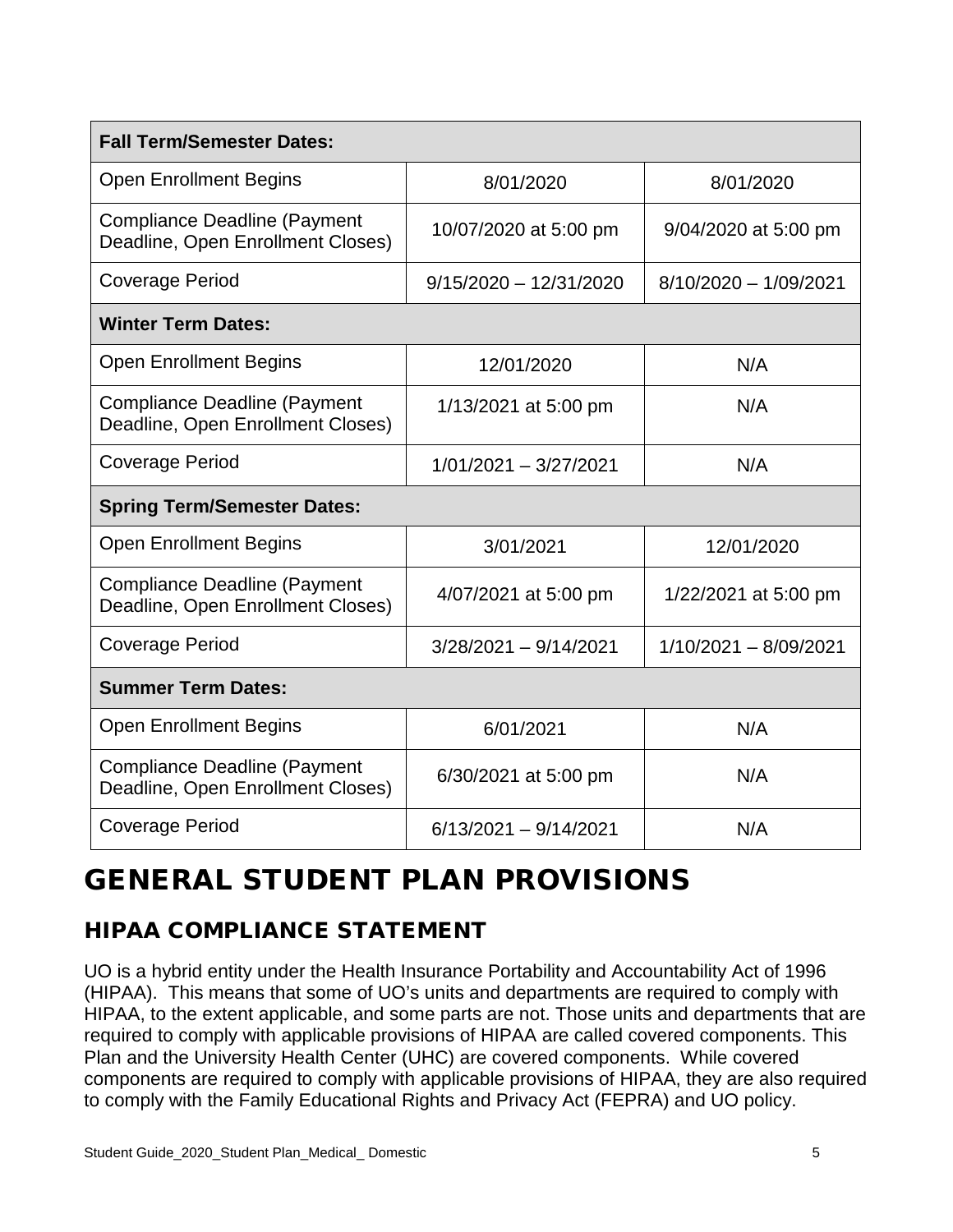Other departments, such as the Registrar's Office and the Erb Memorial Union, are not required to comply with HIPAA and therefore they are not covered components. However, the confidentiality protections afforded by FERPA still apply to education records maintained in those departments. For more information regarding the protections and rights afforded by FERPA, please visit: [https://registrar.uoregon.edu/records-privacy.](https://registrar.uoregon.edu/records-privacy)

The below sets forth the rights and protections you have relating to your protected health information (PHI), as that term is defined by HIPAA, disclosed in relation to this Plan and as prescribed by HIPAA.

- 1. Only the following employees or agents of the University of Oregon will have access to PHI: those employees who, as a part of their job duties (i) require the information in order to resolve claims, referral, or other benefit issues on behalf of the members; or (2) require the information to resolve enrollment and payment issues on behalf of this Student Plan;
- 2. This Plan and the UHC have sufficient administrative, physical and technical safeguards in place to protect the privacy of the PHI from any unauthorized use or disclosure in compliance with all applicable state and federal laws;
- 3. This Plan and UHC shall have a process in place prior to the receipt of any PHI for the sole purpose of investigating and resolving any suspected incidents where PHI has been improperly accessed, used, or disclosed by the Plan or UHC's employee or agent;
- 4. Neither this Plan nor UHC will disclose PHI other than as permitted or required by law or this Student Plan;
- 5. This Plan and the UHC will ensure that any agent agrees to the same restrictions and conditions that apply to the University with respect to such PHI;
- 6. This Plan and the UHC will not use PHI disclosed by PacificSource for any employmentrelated action or in connection with any other benefit or employee benefit plan of UO;
- 7. This Plan and the UHC have a written policy for investigating and appropriately reporting any security incidents that relate to PHI to PacificSource;
- 8. This Plan and the UHC will make available PHI in accordance with 45 CFR § 164.524;
- 9. This Plan and the UHC will make PHI available for amendment and incorporate any amendments to PHI in accordance with 45 CFR § 164.526;
- 10.This Plan and the UHC will make available the information required to provide an accounting of disclosure in accordance with 45 CFR § 164.528;
- 11.This Plan and the UHC will make its internal practices, books, and records relating to the use and disclosure of PHI received from this Student Plan available to the Secretary for purposes of determining compliance by this Student Plan with the provisions of 45 CFR § 164.504.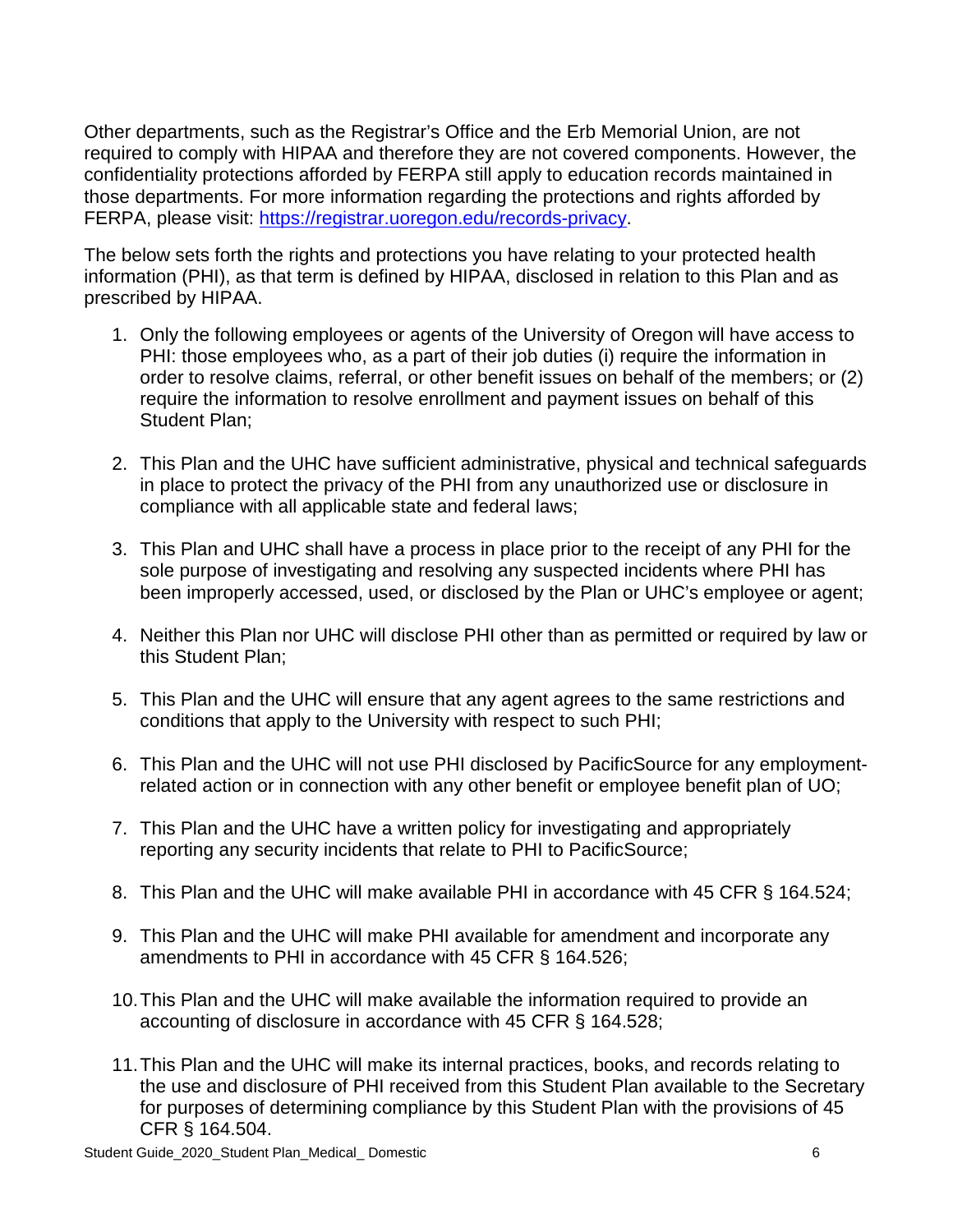- 12.This Plan and the UHC will return or destroy all PHI received from this Student Plan that the UO still maintains in any form and retain no copies of such information when no longer needed for the purpose for which disclosure was made, except that, if such return or destruction is not feasible, limit further uses and disclosures to those purposes that make the return or destruction of the information infeasible; and
- 13.This Plan and the UHC will ensure that the adequate separation between employees who need access to PHI to perform their assigned job functions and those who do not is established and enforced.

As noted above, the protections described above apply to PHI disclosed by PacificSource to UO as the Plan Sponsor. For information regarding other rights relating to your education records and medical information under FERPA and UO policy, please visit:

<https://registrar.uoregon.edu/records-privacy> (FERPA);

https://health.uoregon.edu/files/NPP-English-2018.pdf (Notice of Privacy Practices);

<https://policies.uoregon.edu/III.05.02> (UO policy regarding confidentiality of client/patient health care and survivors' services information.)

**Rescissions.** This Student Plan may rescind a student's coverage if the student, or the person seeking coverage on their behalf, performs an act, practice, or omission that constitutes fraud or makes an intentional misrepresentation of a material fact. The student will be given 30 days' prior written notice of any rescission of coverage, and offered an opportunity to appeal that decision.

**Disclosure of PHI and PII.** In compliance with state and federal law, UO policy and in accordance with the below restrictions and obligations, PacificSource may, at the request of the UO, and the University of Oregon may disclose PHI or electronic PHI ("ePHI") relating to the members on this Student Plan to the University of Oregon to allow the University of Oregon to perform Plan Administration functions as that term is defined by 45 C.F.R. § 164.504(a),and/or personally identifiable information (PII) from your education records, as defined by the Family Educational Rights and Privacy Act (FERPA)

Only employees or agents of the University of Oregon who may receive or have access to PHI are those who require the information in order to resolve claims, referral, or other benefit issues on behalf of the members; or those who require it to resolve enrollment and payment issues on behalf of this Student Plan; and only those for whom such work is part of their job description. The University of Oregon shall have a process in place prior to the receipt of any PHI for the sole purpose of investigating and resolving any suspected incidents where PHI has been improperly accessed, used, or disclosed by the University of Oregon's employee or agent.

The University of Oregon certifies and agrees to the following:

The University of Oregon has sufficient administrative, physical and technical safeguards in place to protect the privacy of the PHI and PII from any unauthorized use or disclosure in compliance with all applicable state and federal laws;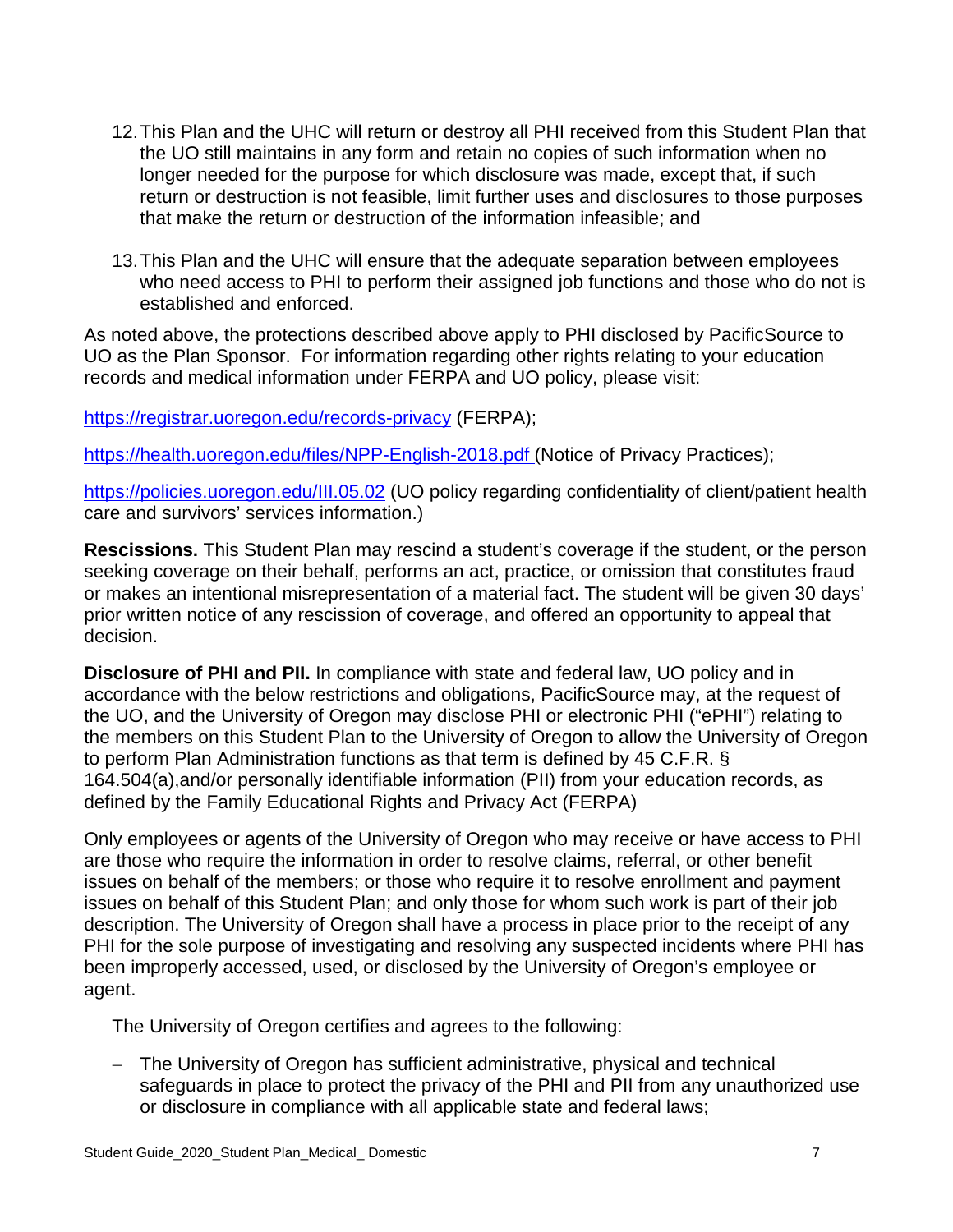- − No PHI or PII shall be used or disclosed other than as permitted or required by this Student Plan or as required by law;
- − Ensure that any agent agrees to the same restrictions and conditions that apply to the parties with respect to such PHI and PII;
- − No PHI shall be used in employment-related actions or in connection with any other benefit or employee benefit plan of the University of Oregon;
- − The University of Oregon has a written policy for investigating and appropriately reporting any security incidents that relate to PHI or PII to PacificSource;
- − The University of Oregon shall make available PHI in accordance with 45 CFR § 164. 524 and educations records available in accordance with FERPA;
- − The University of Oregon shall make available PHI for amendment and incorporate any amendments to PHI in accordance with 45 CFR § 164.526.;
- − The University of Oregon shall make available the information required to provide an accounting of disclosure in accordance with 45 CFR § 164.528 and/or FERPA;
- − The University of Oregon shall make its internal practices, books, and records relating to the use and disclosure of PHI received from this Student Plan available to the Secretary for purposes of determining compliance by this Student Plan with the provisions of 45 CFR § 164.504. The University of Oregon shall also make the same available if required for compliance review under FERPA;
- − University of Oregon shall return or destroy all PHI and PII received from this Student Plan that the University of Oregon still maintains in any form and retain no copies of such information when no longer needed for the purpose for which disclosure was made; and
- − The University of Oregon shall ensure that the adequate separation between employees who need access to PHI or PII to perform their assigned job functions and those who do not is established and enforced.

The provisions and restrictions described in this section relate solely to student health information created or maintained at the University Health Center or at PacificSource. For information regarding the University's practices relating to educations records created or maintained by other University departments, please visit [https://registrar.uoregon.edu/records](https://registrar.uoregon.edu/records-privacy)[privacy.](https://registrar.uoregon.edu/records-privacy)

# <span id="page-24-0"></span>TERM AND TERMINATION – COVERAGE

- **Students.** Coverage for a student will end on the first of the following events:
	- − the date this Student Plan terminates;
	- − the date on which the student withdraws from the school because of entering the armed forces of any country.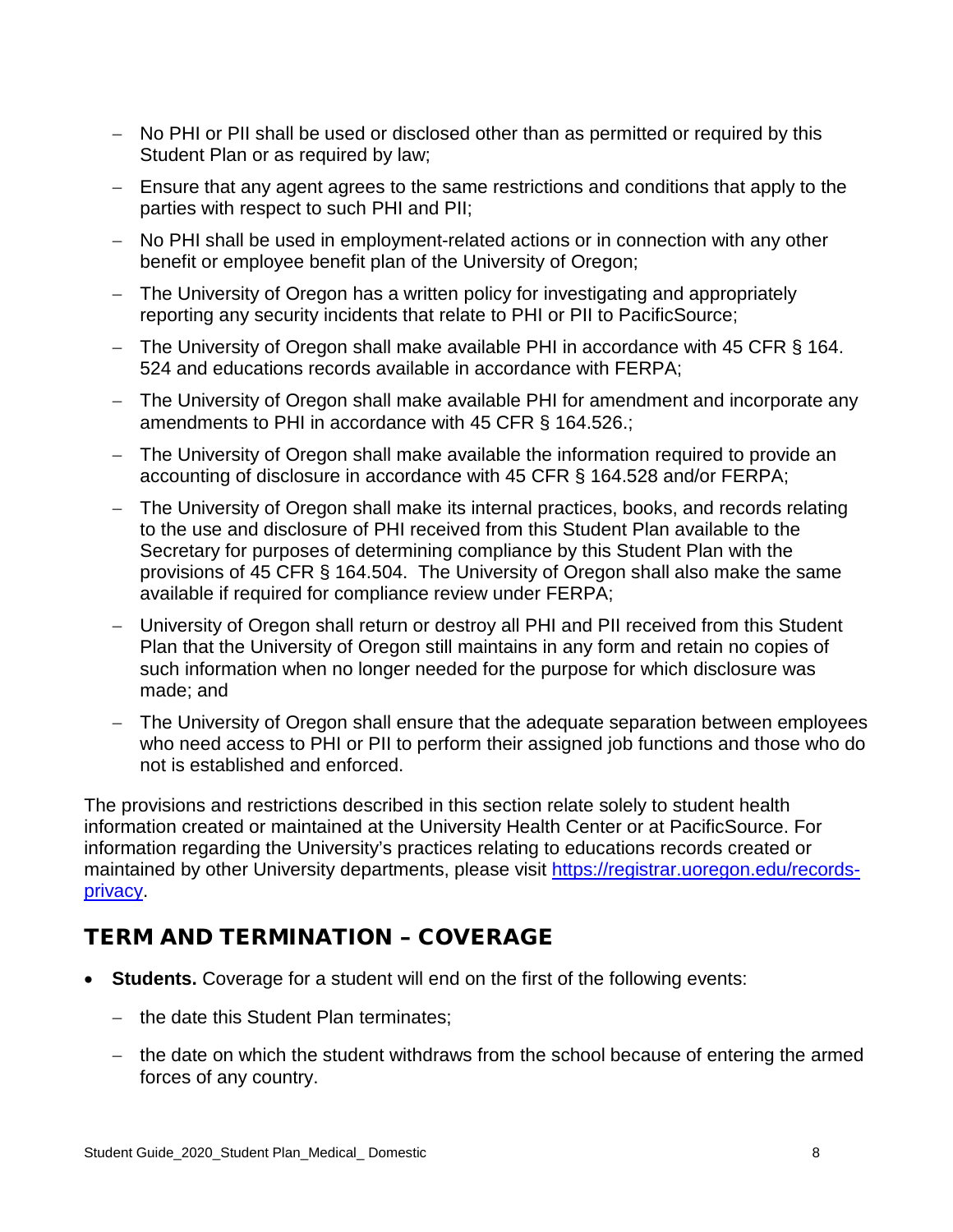− the date that aligns to the student's eligibility as describe in the section title, "Becoming Eligible".

Termination will not prejudice any claim for a charge that is incurred prior to the date coverage ends.

# <span id="page-25-0"></span>USING THE PROVIDER NETWORK

This Student Plan's benefits vary depending on where you receive care and services. In this section, you can find explanations for how your benefits will be applied and how your out-ofpocket expenses may vary depending on the provider you see. The Medical Benefit Summary includes the different tiers and network names, as well as the different reimbursement levels and cost-sharing for those different tiers (for example, the university health center, in-network providers, and out-of-network providers). This information is not meant to prevent you from seeking treatment from any provider if you are willing to take increased financial responsibility for the charges incurred.

All healthcare providers are independent contractors. The University of Oregon or PacificSource cannot be held liable for any claim for damages or injuries you experience while receiving medical care.

# <span id="page-25-1"></span>UNIVERSITY HEALTH CENTER (UHC) AND UNIVERSITY COUNSELING CENTER (UCC)

The Student Plan provides 100% coverage for medically necessary, eligible services received at the University Health Center. It is important to note that students who pay the Student Administrative Health Fee (SAHF) receive University Health Center services at a reduced rate.

# <span id="page-25-2"></span>IN-NETWORK PROVIDERS (UO EXCLUSIVE & VOYAGER NETWORKS)

In-network providers contract with PacificSource or the University of Oregon to furnish medical services and supplies to members enrolled in this Student Plan for a set fee. That fee is called the contracted allowable fee. In-network providers agree not to collect more than the contracted allowable fee. In-network providers bill PacificSource directly, and they pay them directly. When you receive covered services or supplies from an in-network provider, you are only responsible for the amounts stated in your Medical Benefit Summary. Depending on this Student Plan, those amounts can include deductibles, co-payments, and/or co-insurance payments.

PacificSource contracts directly and/or indirectly with in-network providers throughout their networks' service area. PacificSource also has agreements with nationwide provider networks. These providers outside their service area are also considered PacificSource in-network providers under this Student Plan.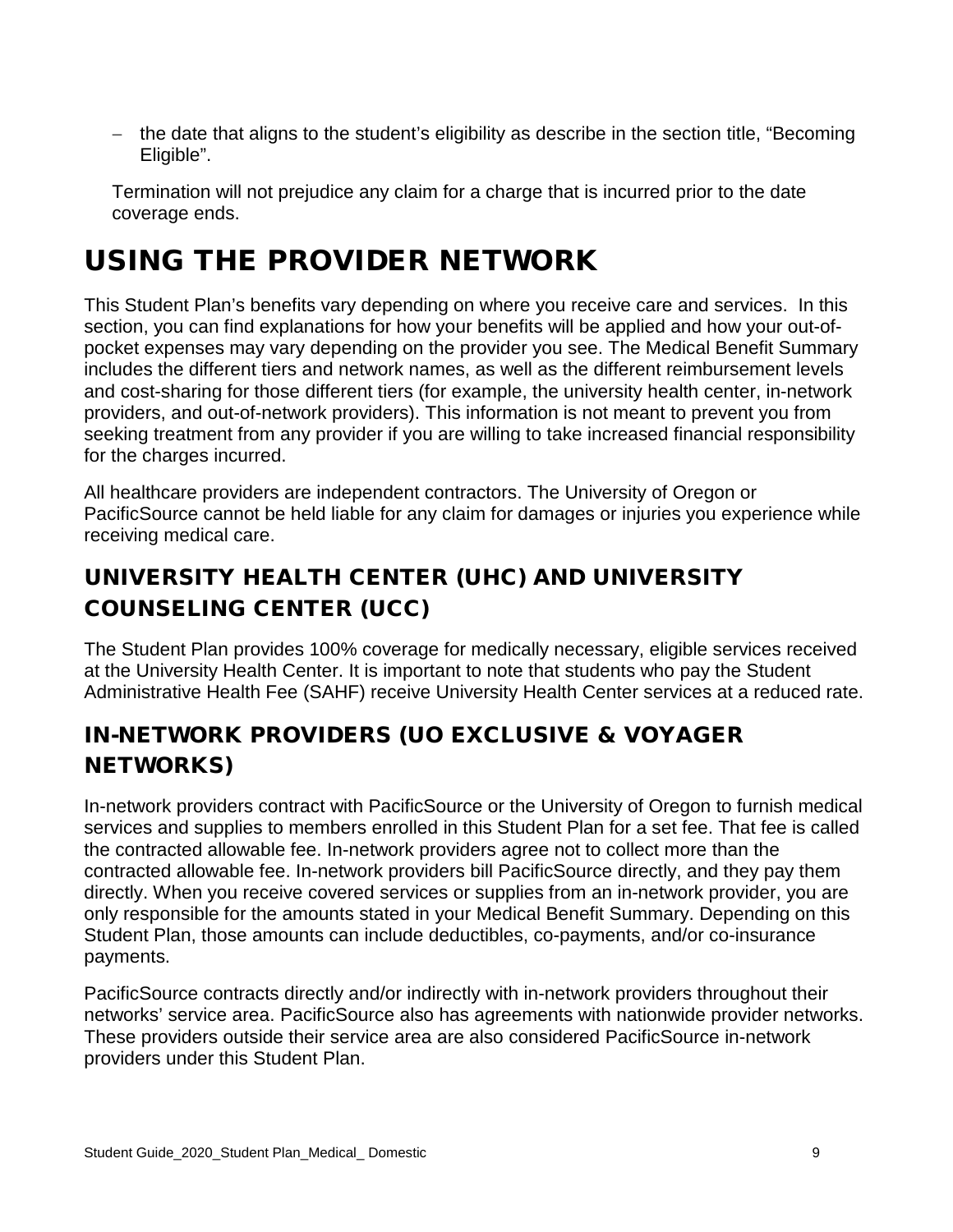It is not safe to assume that when you are treated at an in-network medical facility, all services are performed by in-network providers. Whenever possible, you should arrange for professional services, such as surgery and anesthesiology to be provided by an in-network provider. Doing so will help you maximize your benefits and limit your out-of-pocket expenses.

#### *Risk-sharing Arrangements*

By agreement, an in-network provider may not bill a member for any amount in excess of the contracted allowable fee. However, the agreement does not prohibit the provider from collecting co-payments, deductibles, co-insurance, and non-covered services from the member.

## <span id="page-26-0"></span>OUT-OF-NETWORK PROVIDERS

When you receive services or supplies from an out-of-network provider, your out-of-pocket expense is likely to be higher than if you had used an in-network provider. If the same services or supplies are available from an in-network provider to whom you have reasonable access (explained in the next section), you may be responsible for more than the deductible, copayment, and/or co-insurance amounts stated in your Benefit Summaries.

#### Allowable Fee for Out-of-network Providers

To maximize this Student Plan's benefits, always make sure your healthcare provider is an innetwork provider. Do not assume all services at an in-network facility are performed by innetwork providers.

PacificSource, as your Third Party Administrator, bases payment to out-of-network providers on the 'allowable fee' which is derived from several sources depending on the service or supply and the geographical area where it is provided. The allowable fee may be based on data collected from the Centers for Medicare and Medicaid Services (CMS), contracted vendors, other nationally recognized databases, or PacificSource, as documented in PacificSource's payment policy.

In PacificSource's service areas, the allowable fee for professional services is based on PacificSource's standard out-of-network provider reimbursement rate. Outside the PacificSource service area and in areas where members do not have reasonable access to an in-network provider through one of the third party provider networks, the allowable fee, depending upon the service and supply, can be based on data collected from PacificSource or other nationally recognized databases. If the service is based on the usual, customary, and reasonable charge (UCR), PacificSource will utilize the 85<sup>th</sup> percentile. UCR is based on data collected for a geographic area. Provider charges for each type of service are collected and ranked from lowest to highest. Charges at the 85<sup>th</sup> position in the ranking are considered to be the 85<sup>th</sup> percentile.

To calculate the payment to out-of-network providers, PacificSource determines the allowable fee then subtracts the out-of-network provider benefits shown in the 'Out-of-network Provider' column of your Medical Benefit Summary. The allowable fee is often less than the out-ofnetwork provider's charge. In that case, the difference between the allowable fee and the provider's billed charge is also your responsibility. That amount does not count toward this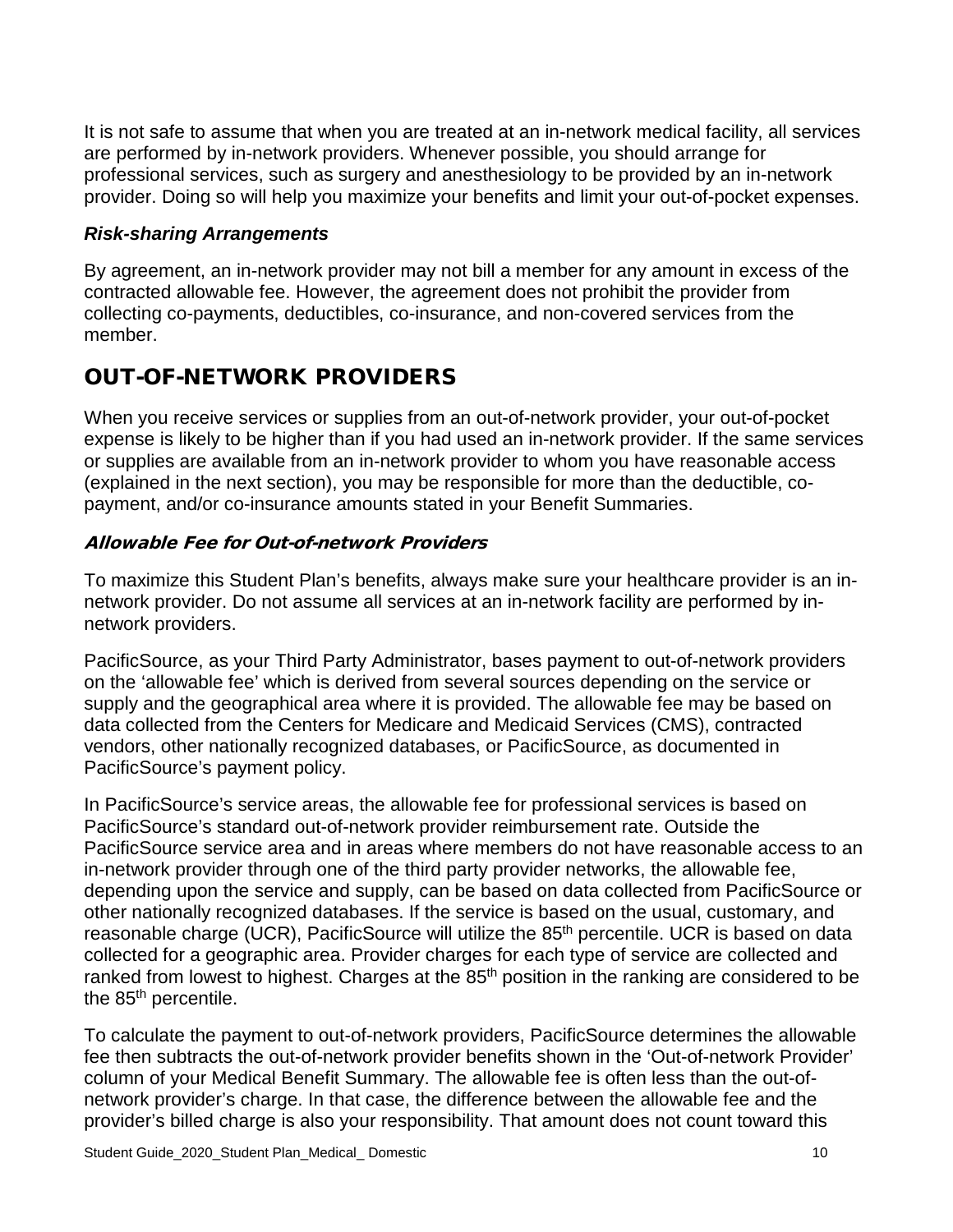Student Plan's out-of-pocket maximum. It also does not apply toward any deductibles or copayments required by this Student Plan.

To maximize this Student Plan's benefits, please check with PacificSource before receiving care from an out-of-network provider. Their Customer Service Team can help you locate an innetwork provider in your area.

#### Example of Provider Payment

The following illustrates how payment could be made for the same service in two different settings: with an in-network provider and with an out-of-network provider. This is only an example; this Student Plan's benefits may be different.

|                                                                       | In-network<br><b>Provider</b> | <b>Out-of-network</b><br><b>Provider</b> |
|-----------------------------------------------------------------------|-------------------------------|------------------------------------------|
| Provider's usual charge                                               | \$120                         | \$120                                    |
| Billed charge after negotiated provider<br>discounts                  | \$100                         | \$120                                    |
| The allowable fee                                                     | \$100                         | \$100                                    |
| Allowable fee less patient co-insurance                               | \$80                          | \$50                                     |
| Percent of payment                                                    | 80%                           | 50%                                      |
| The Plan's payment                                                    | \$80                          | \$50                                     |
| <b>Patient's responsibility:</b>                                      |                               |                                          |
| Co-insurance                                                          | 20%                           | 50%                                      |
| Patient's amount of allowable fee                                     | \$20                          | \$50                                     |
| Difference between allowable fee and billed<br>charge after discounts | \$0                           | \$20                                     |
| Patient's total responsibility to the<br><b>Provider</b>              | \$20                          | \$70                                     |

## <span id="page-27-0"></span>COVERAGE WHILE TRAVELING

This Student Plan is powered by the network shown at the beginning of your Medical Benefit Summary. You can save out-of-pocket expense by using an in-network provider in your service area. When you need medical services outside of your network, you can save out-of-pocket expense by using the providers identified on the website at PacificSource.com/uo.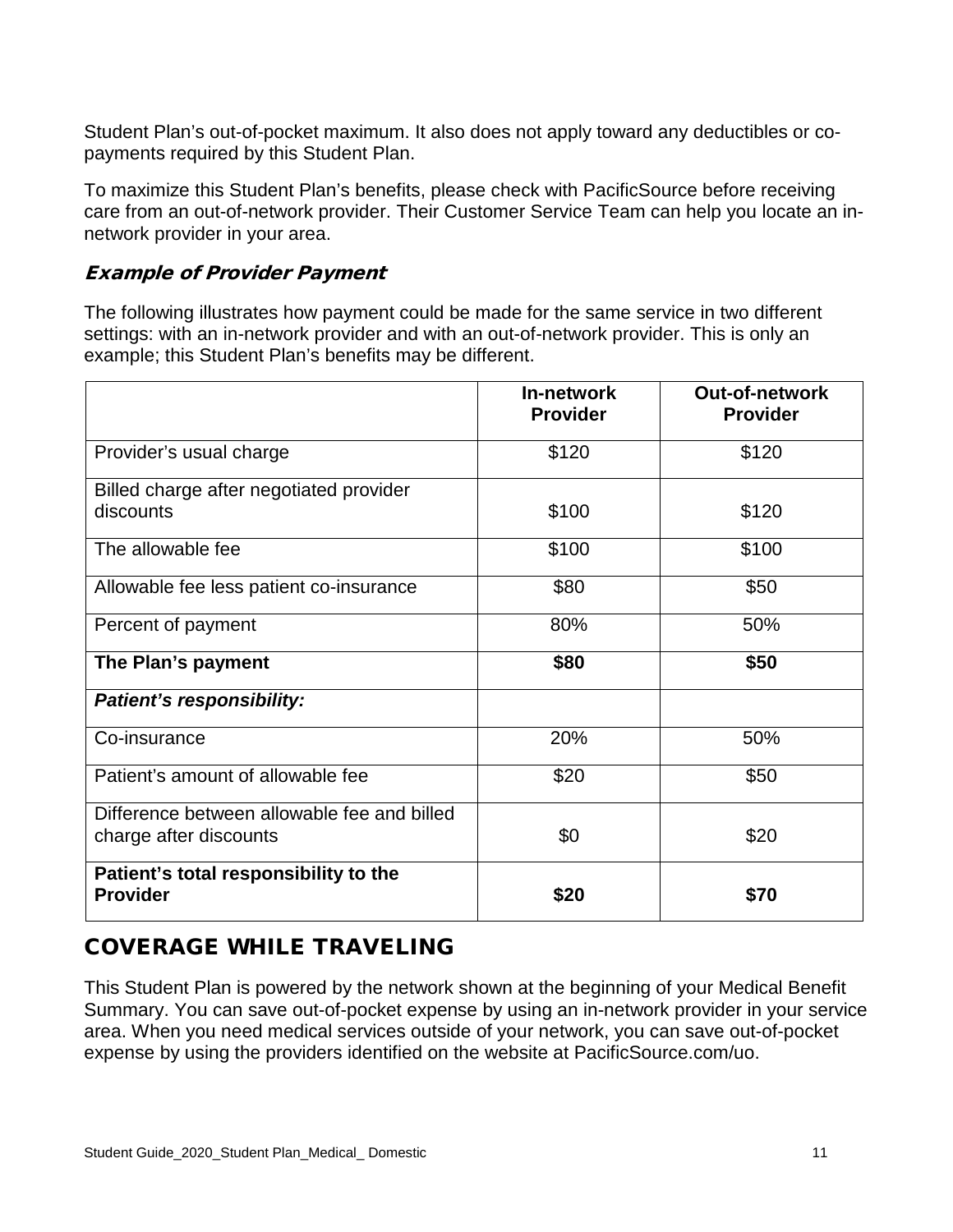#### Nonemergency Care While Traveling

To find an in-network provider outside the regions covered by your network, go to the PacificSource.com/uo website.

Nonemergency care outside the United States is covered, except for international covered members when receiving treatment or services within your home country.

- If you access care through an in-network provider, this Student Plan's in-network provider benefits will apply.
- If an in-network provider is available but you choose to use an out-of-network provider, this Student Plan's out-of-network provider benefits will apply.
- When abroad, this Student Plan's in-network provider benefits will apply for covered services.

#### Emergency Services While Traveling

In medical emergencies (see Covered Expenses – Emergency Services section), this Student Plan pays benefits at the in-network provider level regardless of your location. Your covered expenses are based on the allowable fee. If you are admitted to a hospital as an inpatient following the stabilization of your emergency condition, your physician or hospital should contact the PacificSource Health Services team at (888) 691-8209 as soon as possible to make a benefit determination on your admission. If you are admitted to an out-of-network hospital, you may be required to transfer to an in-network facility once your condition is stabilized in order to continue receiving benefits at the in-network provider level.

## <span id="page-28-0"></span>FINDING IN-NETWOK PROVIDER INFORMATION

You can find up-to-date in-network provider information:

- Ask your healthcare provider if they are an in-network provider for your network.
- On the website, PacificSource.com/uo Go to Find a Doctor or Drug to easily look up innetwork providers, specialists, behavioral health providers, and hospitals. You can also print your own customized directory.
- Contact the PacificSource Customer Service team. Their staff can answer your questions about specific providers.

# <span id="page-28-1"></span>TERMINATION OF PROVIDER CONTRACTS

PacificSource will use best efforts to notify you within 30 days of learning about the termination of a PacificSource provider contractual relationship if you have received services in the previous six months from such a provider when:

• A provider terminates a contractual relationship with PacificSource in accordance with the terms and conditions of the agreement;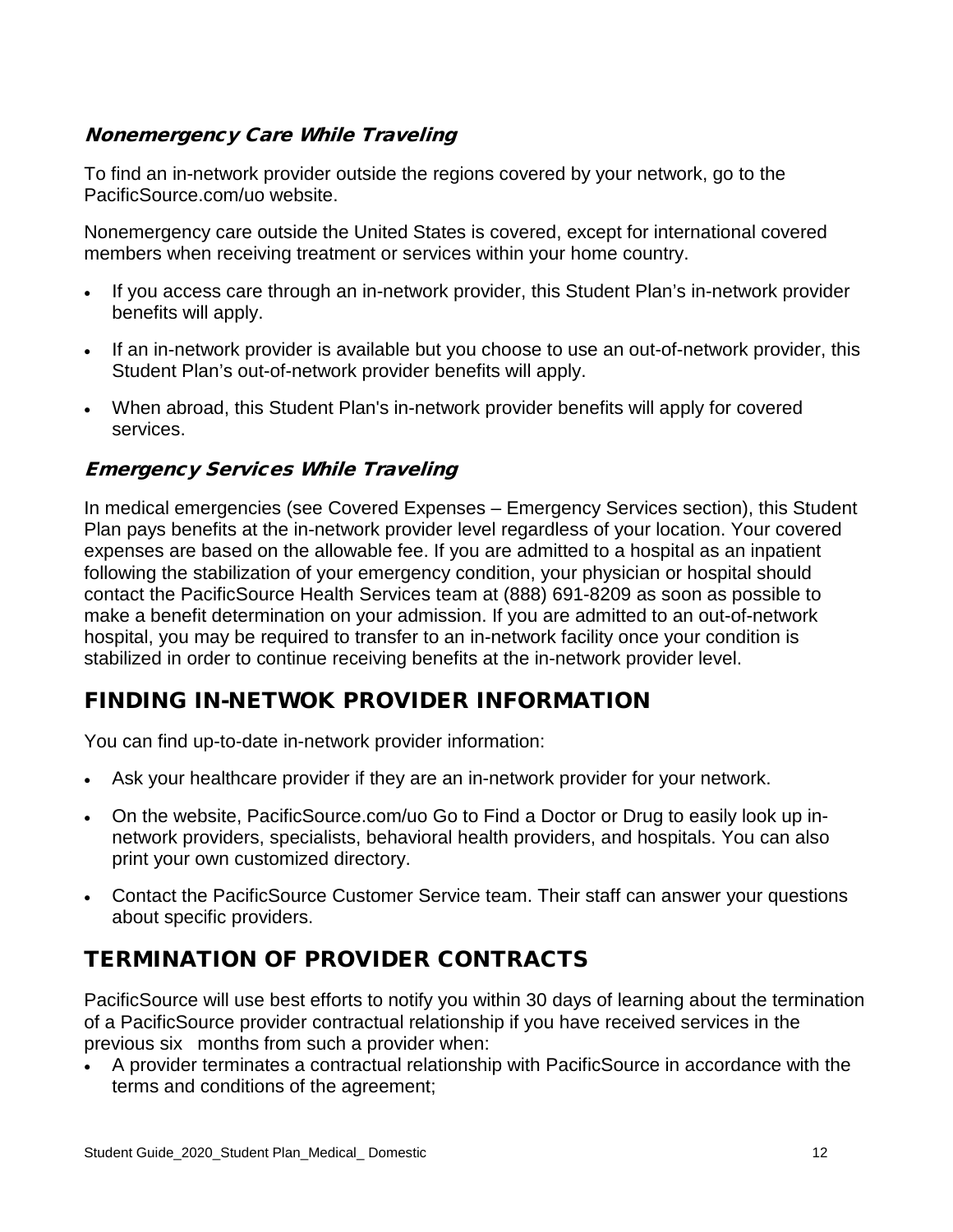- A provider terminates a contractual relationship with an organization under contract with PacificSource; or
- PacificSource terminates a contractual relationship with an individual provider or the organization with which the provider is contracted in accordance with the terms and conditions of the agreement.

Note: On the date a provider's contract with PacificSource terminates, they become an out-ofnetwork provider and any services you receive from them will be paid at the percentage shown in the Out-of-network Provider column of your Medical Benefit Summary. To avoid unexpected costs, be sure to verify each time you see your provider that they are still participating in the network.

# <span id="page-29-0"></span>COVERED EXPENSES

#### Understanding Medical Necessity

This Student Plan provides comprehensive medical coverage when care is medically necessary to treat an illness, injury, or disease. Be careful – just because a treatment is prescribed by a healthcare professional does not mean it is medically necessary under the terms of this Student Plan. Remember, just because a service or supply is a covered benefit under this Student Plan does not necessarily mean all billed charges will be paid.

Medically necessary services and supplies that are excluded from coverage under this Student Plan can be found in the Benefit Limitations and Exclusions section, as well as the section on Preauthorization. If you ever have a question about this Student Plan, contact PacificSource's Customer Service team.

#### Understanding Experimental, Investigational, or Unproven Services

Except for specified Preventive Care services, the benefits of this Student Plan are paid only toward the covered expense of medically necessary diagnosis or treatment of illness, injury, or disease. This is true even though the service or supply is not specifically excluded. All treatment is subject to review for medical necessity. Review of treatment may involve prior approval, concurrent review of the continuation of treatment, post-treatment review or any combination of these. For additional information, see 'medically necessary' and 'dentally necessary' in the Definitions section.

Be careful. Your healthcare provider could prescribe services or supplies that are not covered under this Student Plan. Remember, just because a service or supply is a covered benefit does not mean all related charges will be paid.

New and emerging medical procedures, medications, treatments, and technologies are often marketed to the public or prescribed by physicians before FDA approval, or before research is available in qualified peer-reviewed literature to show they provide safe, long term positive outcomes for patients.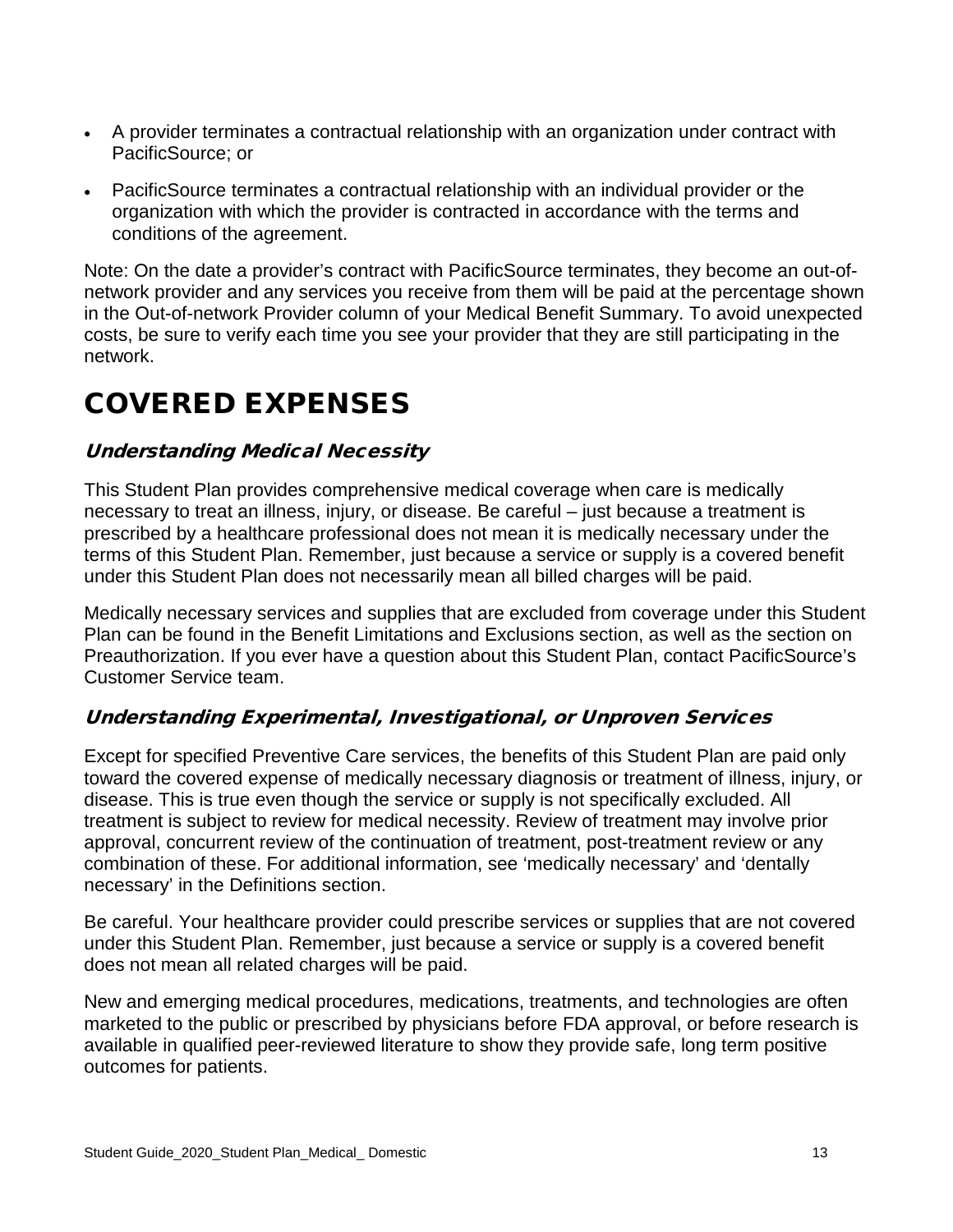To ensure you receive the highest quality care at the lowest possible cost, PacificSource reviews new and emerging technologies and medications on a regular basis. PacificSource's internal committees and their Health Services team make decisions about coverage of these methods and medications based on literature reviews, standards of care and coverage, consultations, and review of evidence-based criteria with medical advisors and experts.

### Eligible Healthcare Providers

This Student Plan provides benefits only for covered expenses and supplies rendered by a physician (M.D. or D.O.), Nurse Practitioner, hospital or specialized treatment facility, durable medical equipment supplier, or other licensed medical provider as specifically stated in this Student Plan. The services or supplies provided by individuals or companies that are not specified as eligible providers are not eligible for reimbursement under the benefits of this Student Plan. For additional information, see 'practitioner', 'specialized treatment facility', and 'durable medical equipment supplier' in the Definitions section.

To be eligible, the provider must also be practicing within the scope of their license. For example although an Optometrist is an eligible provider for vision exams, they are not eligible to provide chiropractic services.

#### After Hours and Emergency Care

If you have a medical emergency, always go directly to the nearest emergency room, or call 911 for help. If you are facing a non-life-threatening emergency, contact your provider's office, or go to an Urgent Care facility. Urgent Care facilities are listed in the online provider directory website, PacificSource.com/uo. Simply enter your city and state or Zip code, then select Urgent Care in the 'Specialty Category' field. It is not save to assume that when you are treated at an in-network urgent care facility, all services are performed by in-network providers.

You have access to a Nurse line through the University Health Center, which you can access by calling 541-346-2770 at any hour, on any day of the week.

#### Appropriate Setting

It is important to have services provided in the most suitable and least costly setting. For example, if you go to the Emergency Room to have a throat culture instead of going to a doctor's office or Urgent Care facility it could result in higher out-of-pocket expenses for you.

#### Your Annual Out-of-Pocket Limit

This Student Plan has an out-of-pocket limit provision to protect you from excessive medical expenses. The Medical Benefit Summary shows this Student Plan's annual out-of-pocket limits for in-network and/or out-of-network providers. If you incur covered expenses over those amounts, this Student Plan will pay 100 percent of eligible charges, subject to the allowable fee.

Your expenses for the following do not count toward the annual out-of-pocket limit:

• Charges over the allowable fee for services of out-of-network providers;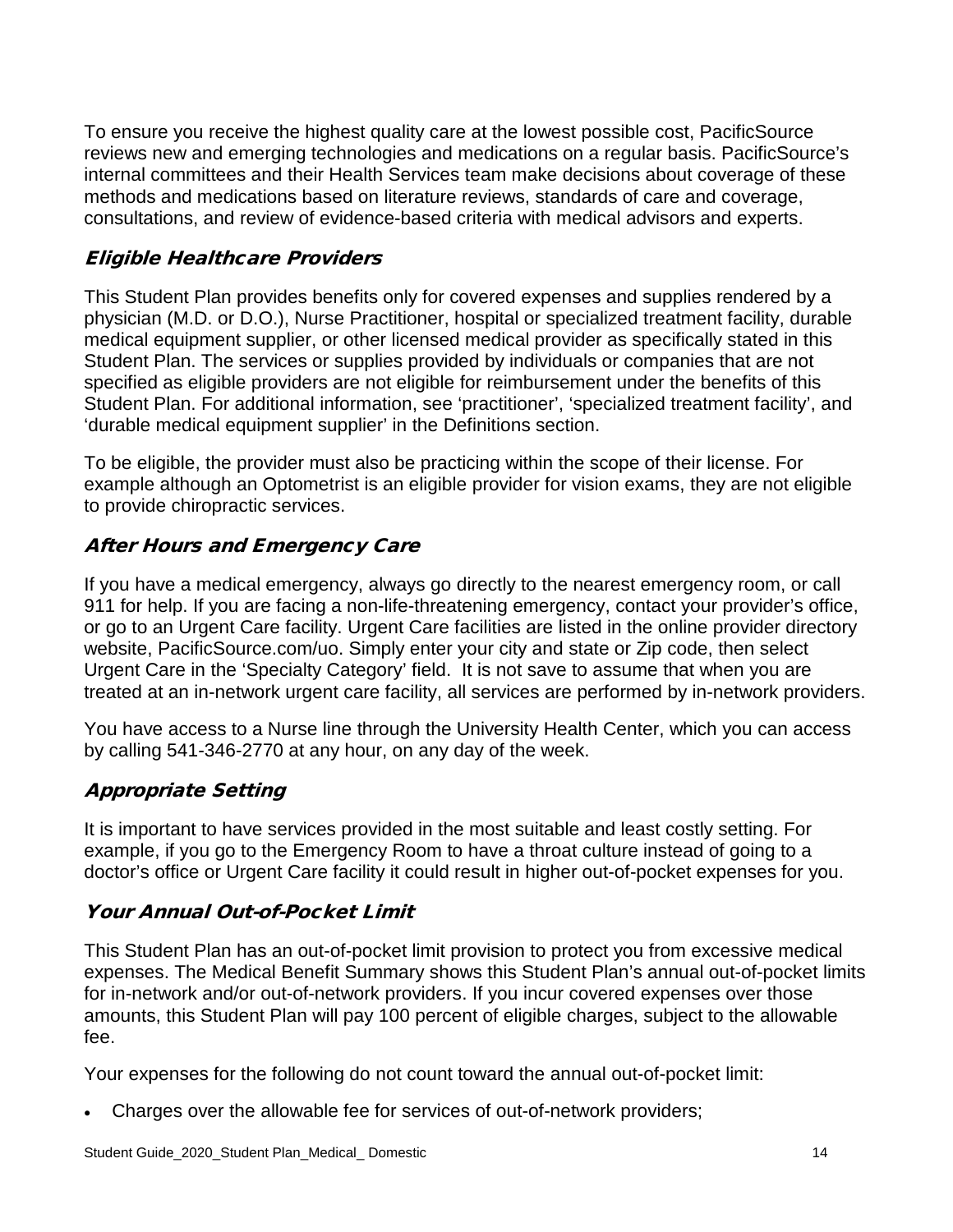- Dental charges in excess of the least costly service or supply appropriate for treatment;
- Covered dental expenses age 19 and over;
- Charges over the usual, customary, and reasonable fee; or
- Incurred charges that exceed amounts allowed under this Student Plan.

Charges that do not count toward the out-of-pocket limit or that are not covered by this Student Plan will continue to be your responsibility even after the out-of-pocket limit is reached.

# <span id="page-31-0"></span>PLAN BENEFITS

This Student Plan provides benefits for the following services and supplies as outlined on your Medical Benefit Summary. The following list of benefits is exhaustive. These services and supplies may require you to satisfy a deductible, make a co-payment, and/or pay co-insurance, and they may be subject to additional limitations or maximum dollar amounts (maximum dollar amounts do not apply to Essential Health Benefits). For a medical expense to be eligible for payment, you must be covered under this Student Plan on the date the expense is incurred. Please refer to your Medical Benefit Summary and the Benefit Limitations and Exclusions section for more information.

This Student Plan covers **Essential Health Benefits** as defined by the Secretary of the U.S. Department of Health and Human Services. Essential health benefits fall into the following ten categories:

- Ambulatory patient services;
- Emergency services;
- Hospitalization;
- Laboratory services;
- Maternity and newborn care;
- Mental health and substance use disorder services, including behavioral health treatment;
- Pediatric services, including oral and vision care;
- Prescription drugs;
- Preventive and wellness services and chronic disease management; and
- Rehabilitation and habilitation services and devices.

# <span id="page-31-1"></span>PREVENTIVE CARE SERVICES

This Student Plan covers the following preventive care services when provided by a physician, physician assistant, or nurse practitioner: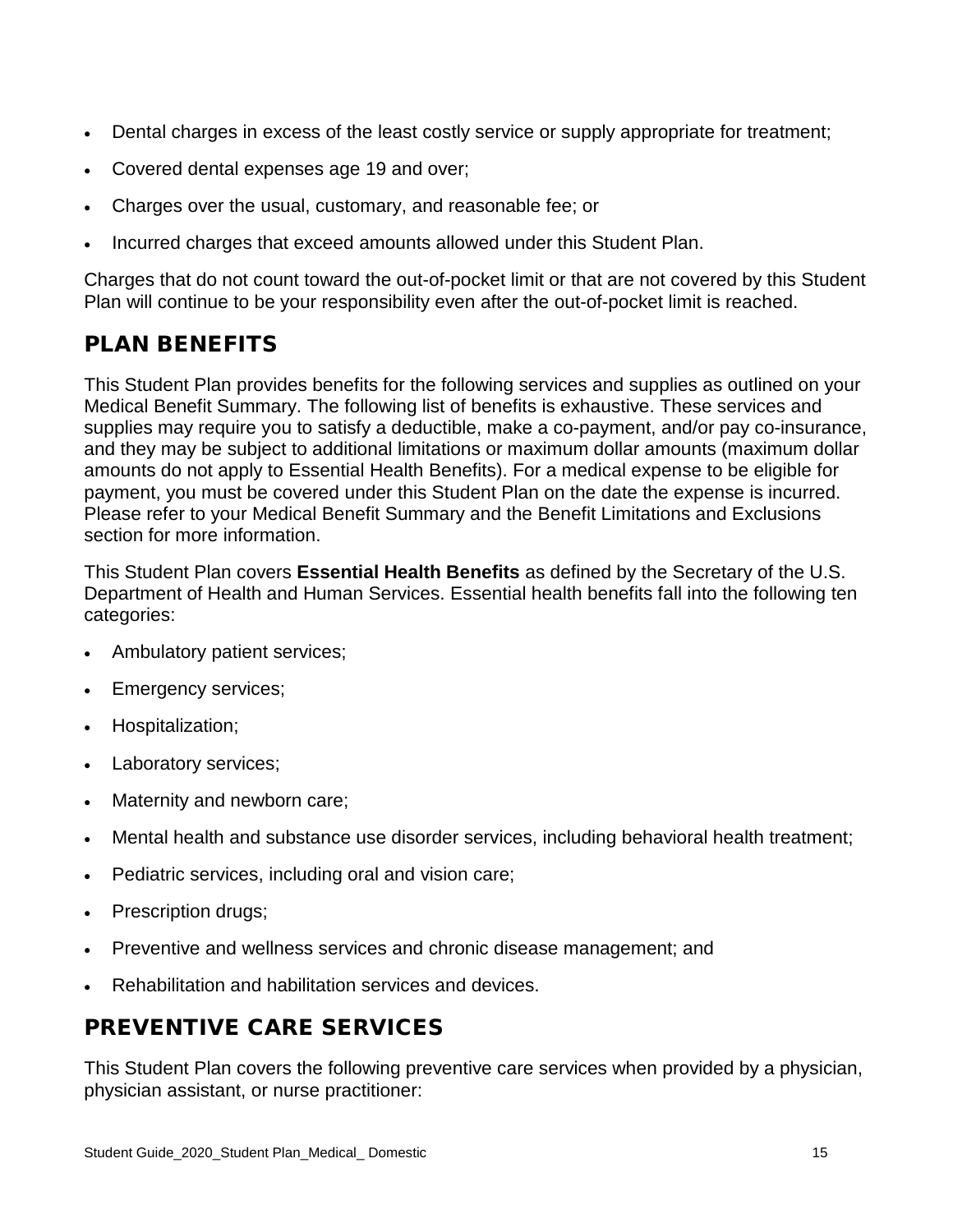**Preventive physicals** including appropriate screening radiology and laboratory tests and other screening procedures for members age 22 and older are covered once per contract year. Screening exams and laboratory tests may include, but are not limited to, blood pressure checks, weight checks, occult blood tests, urinalysis, complete blood count, prostate exams, cholesterol exams, stool guaiac screening, EKG screens, blood sugar tests, and tuberculosis skin tests.

Only laboratory tests and other diagnostic testing procedures related to the preventive physical exam are covered by this benefit. Any laboratory tests and other diagnostic testing procedures ordered during, but not related to, a preventive physical examination are not covered by this preventive care benefit. Please see Outpatient Services in this section.

- One **hearing exam** in any 24 month period for dependent children age 18 and younger.
- **Well woman visits**, including the following:
	- One **preventive gynecological exam** each contract year for women 18 and over. Exams may include Pap smear, pelvic exam, breast exam, blood pressure check, and weight check. Covered lab services are limited to occult blood, urinalysis, and complete blood count.
	- **Preventive mammograms** for women as recommended:
		- o There is no deductible, co-payment, and/or co-insurance for in-network mammograms that are considered 'preventive' according to the guidelines of the U.S. Preventive Services Task Force (USPSTF).
		- o Diagnostic mammograms for any woman desiring a mammogram for medical cause. The deductibles, co-payments, and/or co-insurance stated in your Medical Benefit Summary for 'Outpatient Services – Diagnostic and therapeutic radiology/lab and dialysis' apply to diagnostic mammograms related to the ongoing evaluation or treatment of a medical condition.
	- **Pelvic exams and Pap smear exams** for women 18 to 64 years of age annually, or at any time when recommended by a women's healthcare provider.
	- **Breast exams** annually for women 18 years of age or older or at any time when recommended by a women's healthcare provider for the purpose of checking for lumps and other changes for early detection and prevention of breast cancer.

**Members have the right to seek care from obstetricians and gynecologists for covered services without preapproval, preauthorization, or referral.** 

- **Colorectal cancer screening** exams and lab work tests assigned a grade 'A' or 'B' by the USPSTF which includes the following:
	- $-$  A colonoscopy, including removal of polyps during the screening procedure if a positive result on any fecal test assigned either a grade 'A' or 'B';
	- A fecal occult blood test;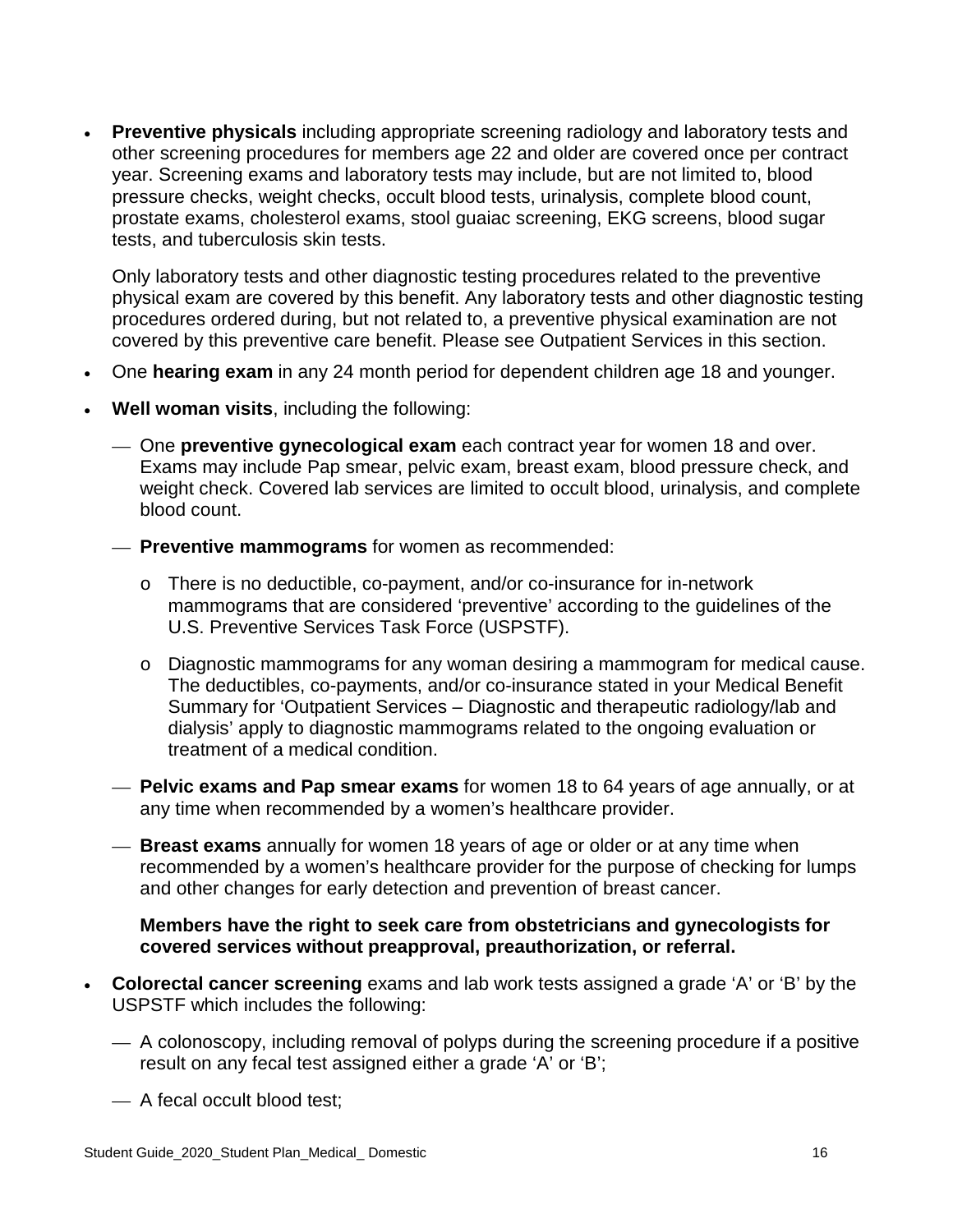- A flexible sigmoidoscopy; or
- A double contrast barium enema.

A colonoscopy performed for preventive screening purposes is considered to be a preventive service according to the guidelines of the USPSTF that have a rating of 'A' or 'B' for age 50 and older. The deductible, co-payment, and/or co-insurance stated in the Medical Benefit Summary for 'Preventive Care – Preventive colonoscopy' applies to colonoscopies that are considered 'preventive' according to the guidelines of the USPSTF.

A colonoscopy performed for screening purposes on individuals at 'high risk' under age 50 is also considered a preventive service. An individual is at high risk for colorectal cancer if the individual has:

- Family medical history of colorectal cancer;
- Prior occurrence of cancer or precursor neoplastic polyps;
- Prior occurrence of a chronic digestive disease condition such as inflammatory bowel disease;
- Crohn's disease or ulcerative colitis; or
- Other predisposing factors.
- **Prostate cancer screening**, including a digital rectal examination and a prostate-specific antigen test.
- **Well baby/well child care exams** for members age 21 and younger according to the following schedule:
	- Ages 3-21: One exam per contract year

Only laboratory tests and other diagnostic testing procedures related to a well baby/well child care exam are covered by this benefit. Any laboratory tests and other diagnostic testing procedures ordered during, but not related to, a well baby/well child care exam are not covered by this preventive care benefit. Please see Outpatient Services in this section.

- Age-appropriate childhood and adult **immunizations** for primary prevention of infectious diseases as recommended and adopted by the Centers for Disease Control and Prevention, American Academy of Pediatrics, American Academy of Family Physicians, or a similar standard-setting body. Benefits do not include immunizations for more elective, investigative, unproven, or discretionary reasons (for example, travel). Covered immunizations include, but may not be limited to the following:
	- Diphtheria, pertussis, and tetanus (DPT) vaccines, given separately or together;
	- Hemophilus influenza B vaccine;
	- Hepatitis A vaccine;
	- Hepatitis B vaccine;

Student Guide\_2020\_Student Plan\_Medical\_Domestic 17 \, 17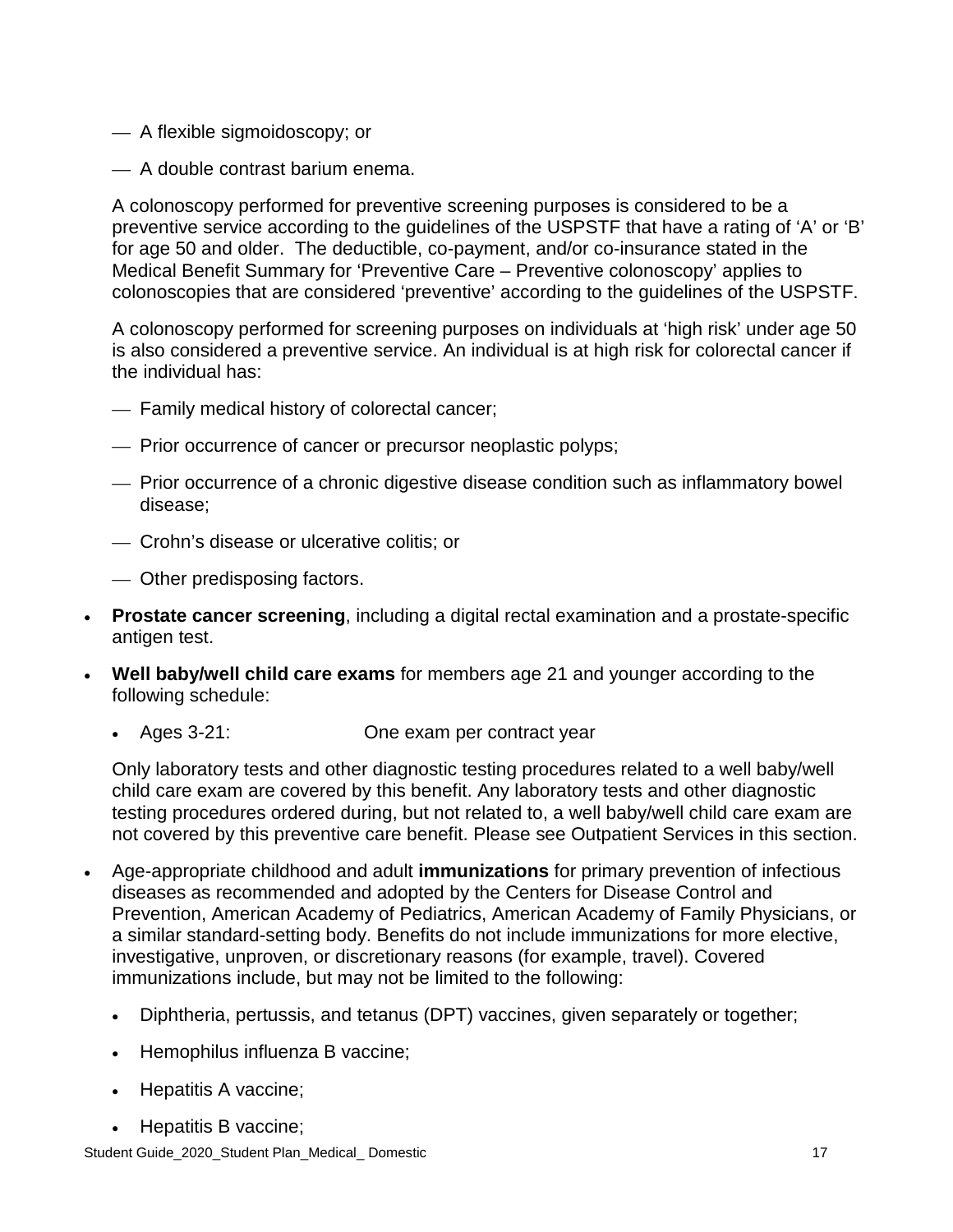- Human papillomavirus (HPV) vaccine;
- Influenza virus vaccine;
- Measles, mumps, and rubella (MMR) vaccines, given separately or together;
- Meningococcal (meningitis) vaccine ;
- Pneumococcal vaccine;
- Polio vaccine:
- Shingles vaccine for recommended adult age groups; or
- Varicella (chicken pox) vaccine.
- **Tobacco cessation program services** are covered at no charge only when provided by a PacificSource approved program. Prescribed tobacco cessation related medication will be covered to the same extent this Student Plan covers other prescription medications.

Any deductible, co-payment, and/or co-insurance amounts stated in your Medical Benefit Summary are waived for the following recommended preventive care services when provided by an in-network provider:

- Services that have a rating of 'A' or 'B' from the USPSTF;
- Immunizations recommended by the Advisory Committee on Immunization Practices of the Centers for Disease Control and Prevention (CDC);
- Preventive care and screening for infants, children, and adolescents supported by the Health Resources and Services Administration (HRSA); and
- Preventive care and screening for women supported by the HRSA that are not included in the USPSTF recommendations.

The A and B list for preventive services can be found on the USPSTF website at: [uspreventiveservicestaskforce.org/Page/Name/uspstf-a-and-b-recommendations](https://www.uspreventiveservicestaskforce.org/Page/Name/uspstf-a-and-b-recommendations/)

The list of women's preventive services can be found on the HRSA website at: [hrsa.gov/womensguidelines2016](https://www.hrsa.gov/womensguidelines2016/)

For members who do not have Internet access, please contact PacificSource Customer Service at the number shown on the second page of this student guide for a complete description of the preventive services lists.

USPSTF recommendations include the January 2016 recommendations regarding breast cancer screening, mammography, and prevention. Cancer risk-reducing medications are covered according to the September 2013 USPSTF recommendations, at no cost, subject to reasonable medical management.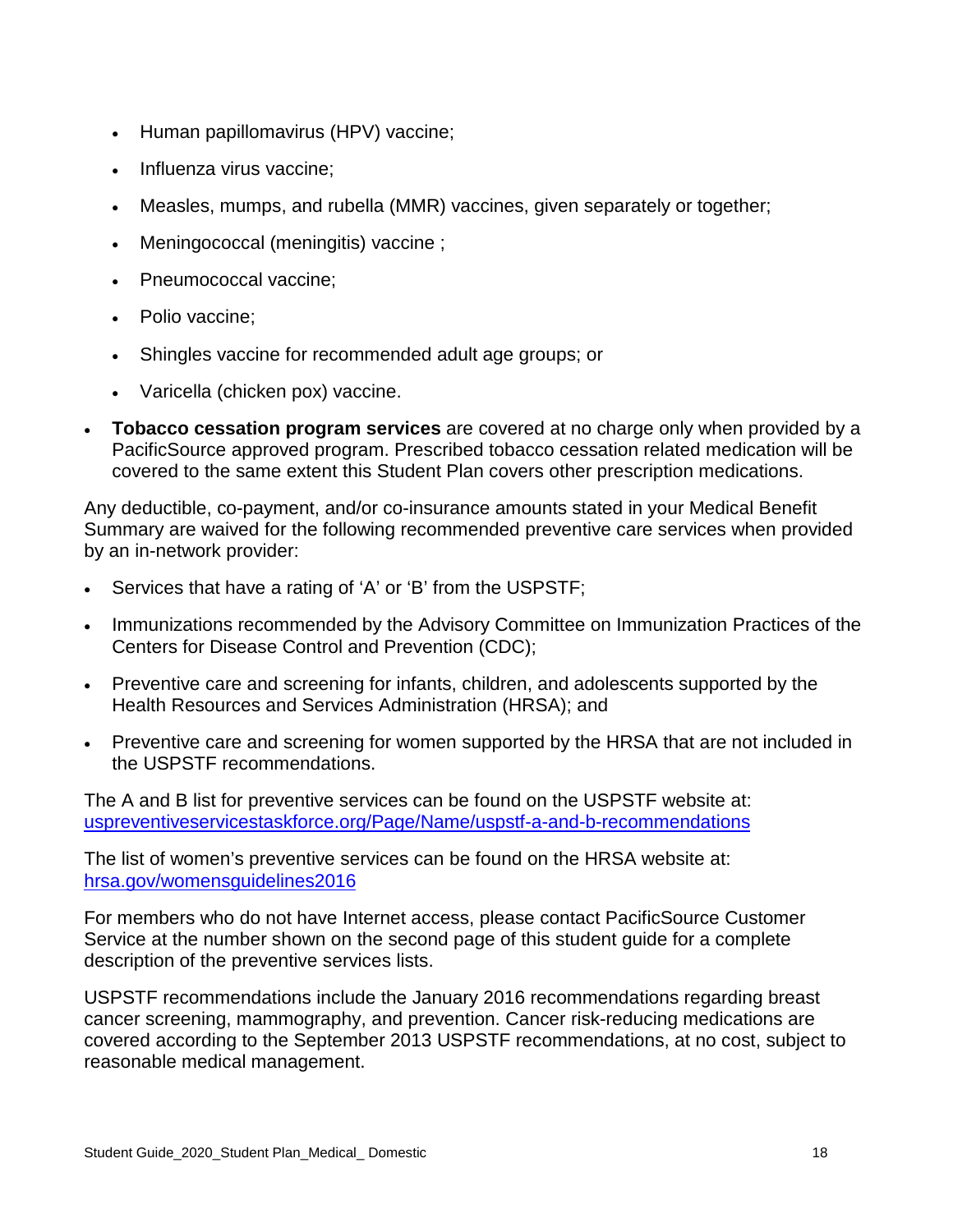# <span id="page-35-0"></span>PEDIATRIC DENTAL PLAN BENEFITS

# <span id="page-35-1"></span>COVERED DENTAL SERVICES

Pediatric dental services are covered for enrolled individuals age 18 and younger. Coverage for pediatric services will end on the last day of the month in which the enrolled individual turns 19. Frequency limits are as required under the Affordable Care Act (ACA).

# CLASS I SERVICES (For Enrolled Individuals Age 18 and Younger)

- Benefits for **dental cleaning (prophylaxis and periodontal maintenance)** are limited to a combined total of two procedures per person per contract year. The limitation for dental cleaning applies to any combination of prophylaxis and/or periodontal maintenance in the contract year. A separate charge for periodontal charting is not a covered benefit. Periodontal maintenance is not covered when performed within three months of periodontal scaling, root planing, and/or curettage.
- Benefits for **examinations** (routine and other diagnostic exams) are limited to a combined total of two examinations per person per contract year. Problem focused exams are covered. Separate charges for review of a proposed treatment plan or for diagnostic aids, such as study models and diagnostic lab tests (other than brush biopsies), are not covered.
- Benefits for **fluoride (topical or varnish applications)** are limited to a combined total of four applications per contract year.
- Benefits for a **full mouth series of x-rays, a cone beam x-ray, or panorex** are limited to one complete full mouth series, cone beam x-ray, or panorex in any 36 month period and further limited to four bitewing films in a 12 month period. When an accumulative charge for additional periapical x-rays in a one year period matches that of a complete full mouth series, no further benefits for periapical x-rays, cone beam x-rays, complete full mouth series x-rays, or panorex are available for the remainder of the year.
- Benefits for the application of **sealants** are limited to one application, per quadrant, per contract year to permanent molars and bicuspids, except for visible evidence of clinical failure.
- Benefits for **space maintainers** are covered

# CLASS II SERVICES (For Enrolled Individuals Age 18 and Younger)

- **Anti-microbial agents** are covered
- Benefits for **brush biopsies** used to aid in the diagnosis of oral cancer are covered.
- **Complicated oral surgery procedures,** such as the removal of impacted teeth, frenulectomy, and frenulosplasty, are limited to procedures that are covered by this Student Plan and have been predetermined by PacificSource.

Student Guide\_2020\_Student Plan\_Medical\_Domestic 19 \\ 19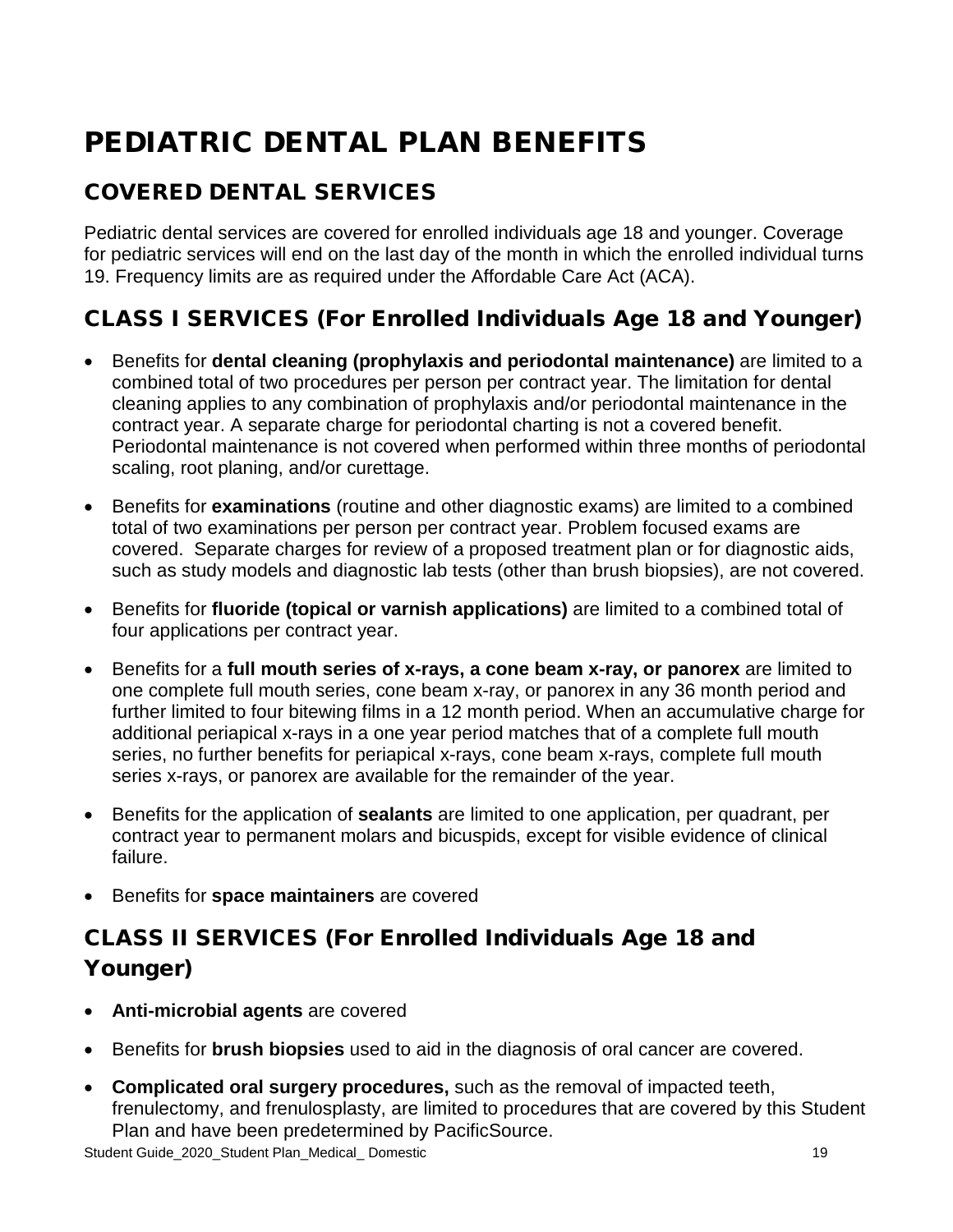- Benefits for **Core build-ups** are covered.
- **Diagnostic casts** are covered.
- This Student Plan will pay for a **filling** on a tooth surface only once per contract year. Three or more surface fillings are limited to one per surface per contract year.
- Benefits for **full mouth debridement** are limited to once every 24 months. This procedure is only covered if the teeth have not received a prophylaxis in the prior 24 months and if an evaluation cannot be performed due to the obstruction by plaque and calculus on the teeth. This procedure is not covered if performed on the same date as the prophylaxis.
- Benefits for **general anesthesia** administered by a dentist in a dental office in conjunction with approved oral surgery procedures are covered.
- Benefits for administration of **nitrous oxide** are covered.
- Benefits for **oral pre-medication anesthesia for conscious sedation** are covered.
- **Palliative care** is covered.
- Benefits for **periodontal scaling, root planing, and/or curettage** are limited to only one procedure per quadrant in any 24 month period. For the purpose of this limitation, eight or fewer teeth existing in one arch will be considered one quadrant.
- Benefits for **pin retention of fillings** are covered.
- Benefits for **periodontal surgery** are limited to procedures that have been predetermined by PacificSource and accompanied by a periodontal diagnosis and history of conservative (non-surgical) periodontal treatment.
- Benefits for **pulp capping** are payable only when there is an exposure to the pulp. These are direct pulp caps. Coverage for indirect pulp caps are covered as part of the restoration fee and are not covered as a separate charge.
- Benefits for a **pulpotomy** are payable only for deciduous teeth.
- **Simple extractions of teeth** and other minor oral surgery procedures are covered.
- Benefits for **subsequent denture relines** are provided only once every 12 months.
- Benefits for **tooth desensitization** are covered

# CLASS III SERVICES (For Enrolled Individuals Age 18 and Younger)

• Benefits for **Bone replacement grafts** to prepare sockets for implants after tooth extraction are covered.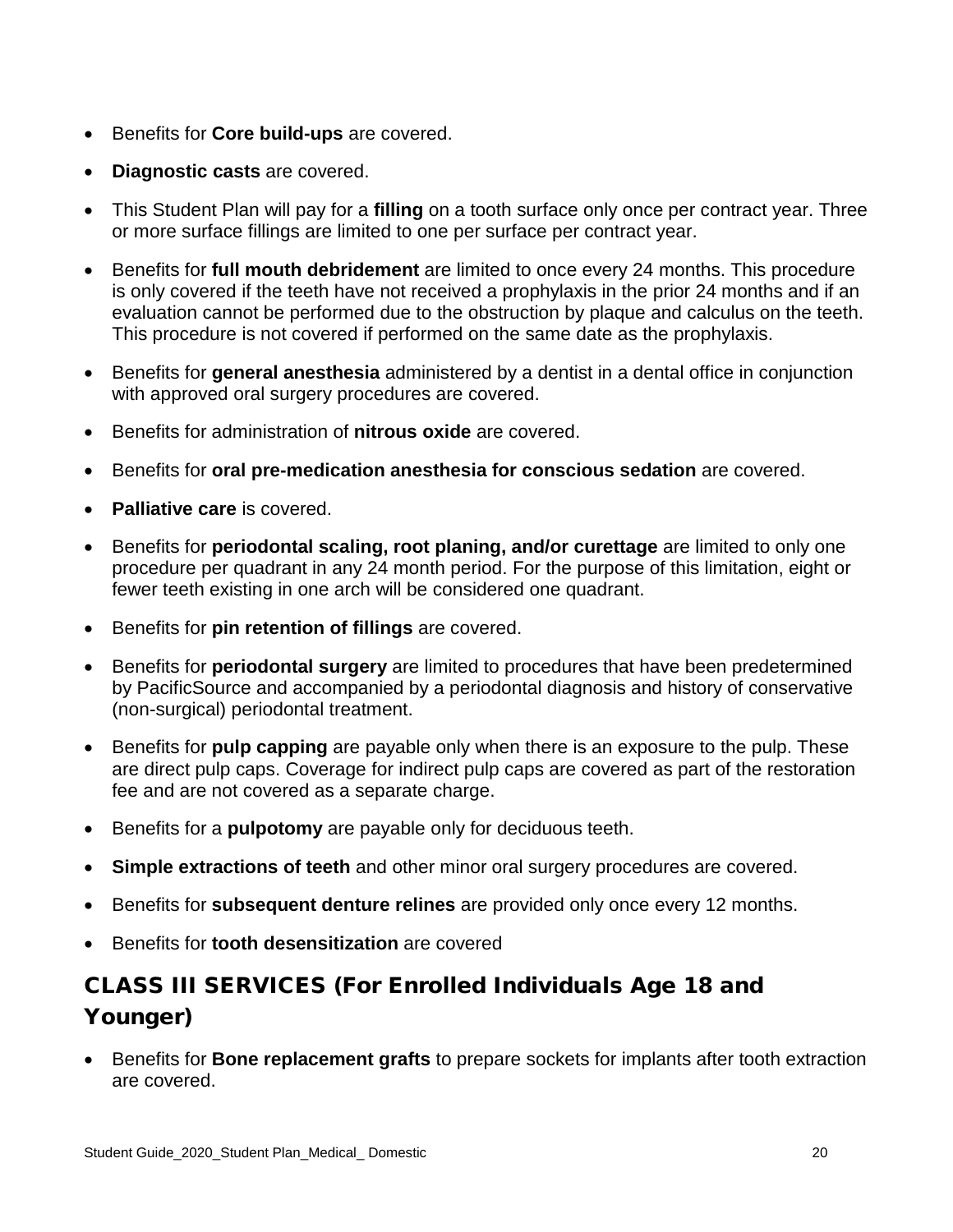- Benefits for an initial **cast partial denture, full denture, immediate denture, or overdenture** are limited to the cost of a standard full or cast partial denture. Charges for denture adjustments and repairs are covered. Cast restorations for partial denture abutment teeth or for splinting purposes are not covered unless the tooth in and of itself requires a cast restoration.
- Benefits for **crowns** and other cast or laboratory processed restorations are limited to the restoration of any one tooth every 60 months. If a tooth can be restored with a material such as amalgam or composite resin, covered charges are limited to the cost of amalgam or non-laboratory composite resin restoration even if another type of restoration is selected by the patient and/or dentist.
- Benefits for the surgical placement and removal of **implants** are limited to once per lifetime per tooth space for each service for members. Services must be predetermined by PacificSource to be covered. Benefits include final crown and implant abutment over a single implant, final implant-supported bridge abutment, and implant abutment or pontic. An alternative benefit per arch of a conventional full or partial denture for the final implantsupported full or partial denture prosthetic device is available.
- Benefits for an initial **fixed bridge or removable cast partial** are covered. Benefits for temporary full or partial dentures must be predetermined by PacificSource.
- Benefits for **night guards** are covered.
- Benefits for the **replacement of an existing prosthetic device** are provided only when the device being replaced is unserviceable, cannot be made serviceable, and has been in place for at least 60 months.
- Benefits for **root canal therapy** are covered.
- Benefits for **veneers** are covered for non-cosmetic purposes only. Benefits are limited to once per tooth per 60 month period.

# PEDIATRIC ORTHODONTIA

• Orthodontia is covered for enrolled individuals age 18 and younger or for members with diagnosis of cleft palate and/or cleft lip whose treatment began prior to turning age 19 and was not completed prior to turning age 19. Predetermination and a treatment plan are required by PacificSource.

# PEDIATRIC VISION SERVICES

This Student Plan covers the following services for individuals age 18 and younger. Coverage for pediatric services will end on the last day of the month in which the enrolled individual turns 19.

• **Preventive vision examinations** are covered on this Student Plan. Benefits are subject to the deductible, limitations, co-payment, and/or co-insurance stated in your Vision Benefit Summary.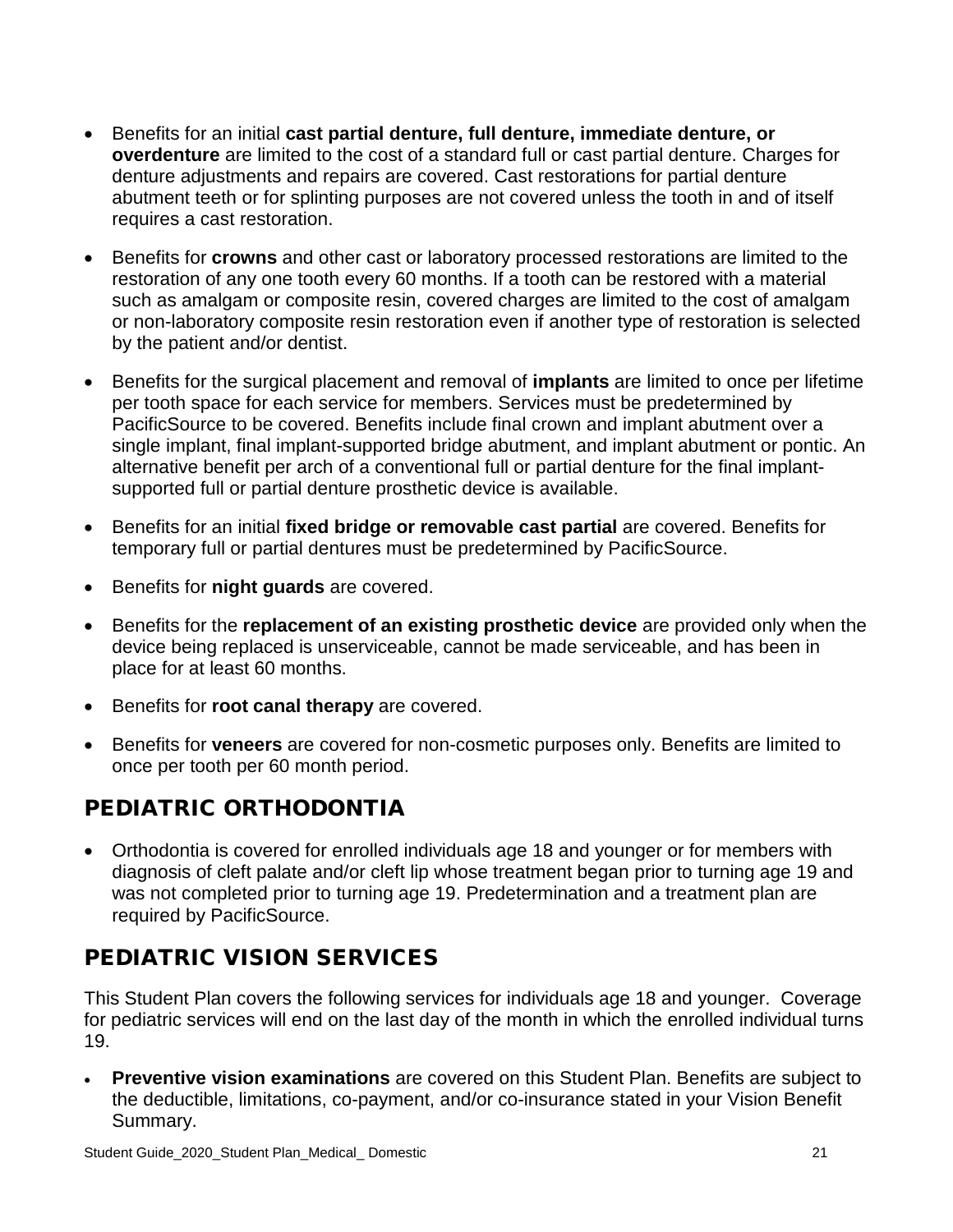• **Vision hardware** including glasses (lenses and frames) or contacts (lenses and fitting) are covered on this Student Plan. Benefits are subject to the deductible, limitations, copayment, and/or co-insurance stated in your Vision Benefit Summary.

## PROFESSIONAL SERVICES

This Student Plan covers the following professional services when medically necessary:

- Services of a **physician (M.D., D.O., naturopathy, or other provider practicing within the scope of their license)**, for diagnosis or treatment of illness, injury, or disease.
- Services of a licensed **physician assistant** under the supervision of a physician.
- Services of a **nurse practitioner**, including certified registered nurse anesthetist (C.R.N.A.) and certified nurse midwife (C.N.M.), or other provider practicing within the scope of their license, for medically necessary diagnosis or treatment of illness, injury, or disease.
- **Urgent care services** provided by a physician. 'Urgent care' means services for an unforeseen illness, injury, or disease that requires treatment within 24 hours to prevent serious deterioration of a patient's health. Urgent conditions are normally less severe than medical emergencies. Examples of conditions that could need urgent care are sprains and strains, vomiting, cuts, and headaches.
- **Outpatient rehabilitation services** provided by a licensed physical therapist, occupational therapist, speech language pathologist, physician, or other practitioner licensed to provide physical, occupational, or speech therapy within the scope of the provider's license. Covered services are for the purpose of restoring certain functional losses due to disease, illness, or injury only and do not include maintenance services. Covered expenses for outpatient rehabilitation services are limited to a combined maximum of 30 visits per contract year and are subject to review for medical necessity, unless medically necessary to treat a mental health diagnosis. Treatment of neurodevelopmental problems and other problems associated with pervasive developmental disorders for which rehabilitation services would be appropriate are covered when criteria for individual benefits are met. (For information on cardiac rehabilitation see section under 'Other Covered Services, Supplies, and Treatments'.)
	- Services for speech therapy will only be allowed when needed to correct stuttering, hearing loss, peripheral speech mechanism problems, and deficits due to neurological disease or injury. Speech and/or cognitive therapy for acute illnesses, and injuries are covered up to one year post injury when the services do not duplicate those provided by other eligible providers, including occupational therapists or neuropsychologists. This exclusion does not apply if medically necessary as part of a treatment plan.
	- − Outpatient pulmonary rehabilitation programs are covered when prescribed by a physician for patients with severe chronic lung disease that interferes with normal daily activities despite optimal medication management.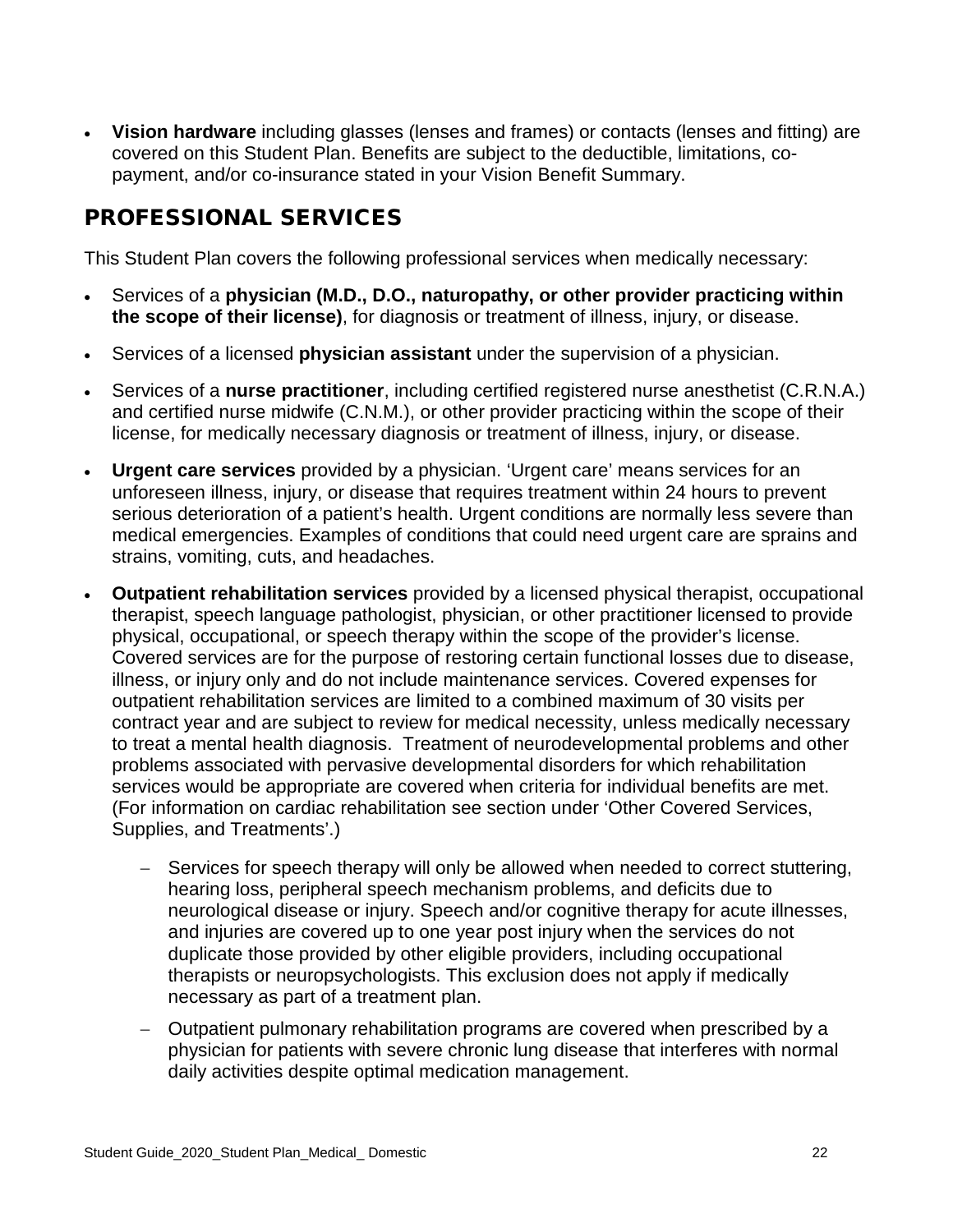- − For related provisions, see 'motion analysis', 'vocational rehabilitation', and 'oral/facial motor therapy' under 'Excluded Services – Types of Treatments' in the Benefit Limitations and Exclusions section.
- **Outpatient habilitation services** provided by a licensed physical therapist, occupational therapist, speech language pathologist, physician, or other practitioner licensed to provide physical, occupational, or speech therapy within the scope of the provider's license. Covered expenses for outpatient habilitation services are limited to a combined maximum of 30 visits per contract year and are subject to review for medical necessity, unless medically necessary to treat a mental health diagnosis. Treatment of neurodevelopmental problems and other problems associated with pervasive developmental disorders for which habilitation services would be appropriate are covered when criteria for individual benefits are met.
	- − Services for speech therapy will only be allowed when needed to correct stuttering, hearing loss, peripheral speech mechanism problems, and deficits due to neurological disease or injury. Speech and/or cognitive therapy for acute illnesses and injuries are covered up to one year post injury when the services do not duplicate those provided by other eligible providers, including occupational therapists or neuropsychologists. This exclusion does not apply if medically necessary as part of a treatment plan.
	- − For related provisions, see 'speech therapy' and 'temporomandibular joint' under 'Excluded Services – Types of Treatments' in the Benefit Limitations and Exclusions section.
- Services of a licensed audiologist for medically necessary **audiological (hearing) tests**.
- Services of a dentist or physician to treat **injury of the jaw or natural teeth**. Except for the initial examination, services for treatment of an injury to the jaw or natural teeth require preauthorization to be covered.
- Services of a dentist or physician for **orthognathic (jaw) surgery** as follows:
	- − When medically necessary to repair an accidental injury; or
	- − For removal of a malignancy, including reconstruction of the jaw.
- Services of a board-certified or board-eligible **genetic counselor** when referred by a physician or nurse practitioner for evaluation of genetic disease.
- Medically necessary **telemedical health services** for health services covered by this Student Plan when provided in person by a healthcare professional.
- Services for **chiropractic manipulation and/or acupuncture** care for medically necessary treatment are covered. The combined benefit for all chiropractic manipulation and acupuncture care is limited to \$1,000 per person per contract year.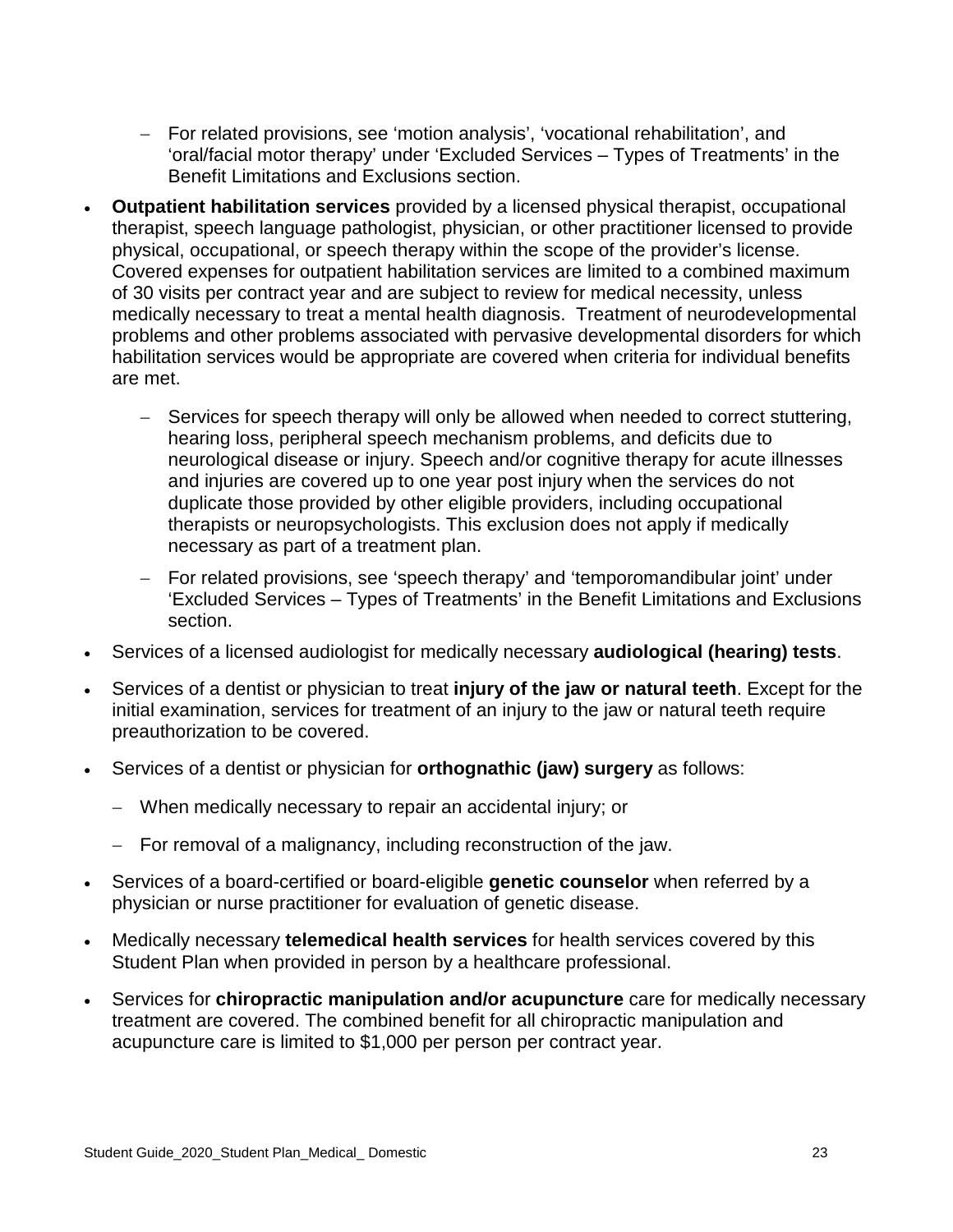# HOSPITAL AND SKILLED NURSING FACILITY SERVICES

This Student Plan covers medically necessary **hospital inpatient services**. Charges for a hospital room are covered up to the hospital's semi-private room rate (or private room rate, if the hospital does not offer semi-private rooms). Charges for a private room are covered if the attending physician orders hospitalization in an intensive care unit, coronary care unit, or private room for medically necessary isolation. Coverage includes eligible services provided by a hospital owned or operated by the state, or any state approved mental health and developmental disabilities program.

In addition to the hospital room, covered inpatient hospital services may include (but are not limited to):

- Anesthesia and post-anesthesia recovery;
- Dressings, equipment, and other necessary supplies;
- Inpatient medications;
- Intensive and/or specialty care units;
- Lab services provided by hospital;
- Operating room;
- Radiology services;
- Respiratory care; or
- Substance use disorders.

This Student Plan does not cover charges for rental of telephones, radios, or televisions, or for guest meals or other personal items.

Services of **skilled nursing facilities and convalescent homes** are covered for up to 60 days per contract year. Services must be medically necessary. Confinement for custodial care is not covered.

**Inpatient rehabilitation services** are covered when medically necessary to restore and improve lost body functions after illness, injury, or disease. These services must be consistent with the condition being treated, and must be part of a formal written treatment program prescribed by a physician and subject to preauthorization by PacificSource. Benefits are subject to preauthorization and concurrent review by PacificSource for medical necessity. Total covered expenses for inpatient rehabilitation is limited to a maximum of 30 days per contract year subject to review for medical necessity, unless medically necessary to treat a mental health diagnosis. Treatment for head or spinal cord injuries are covered when criteria for individual benefits are met.

**Inpatient habilitation services** are covered when medically necessary to help a person keep, restore, or improve skills and functioning for daily living related to skills that have been lost or impaired because a person was sick, injured or disabled. These services must be consistent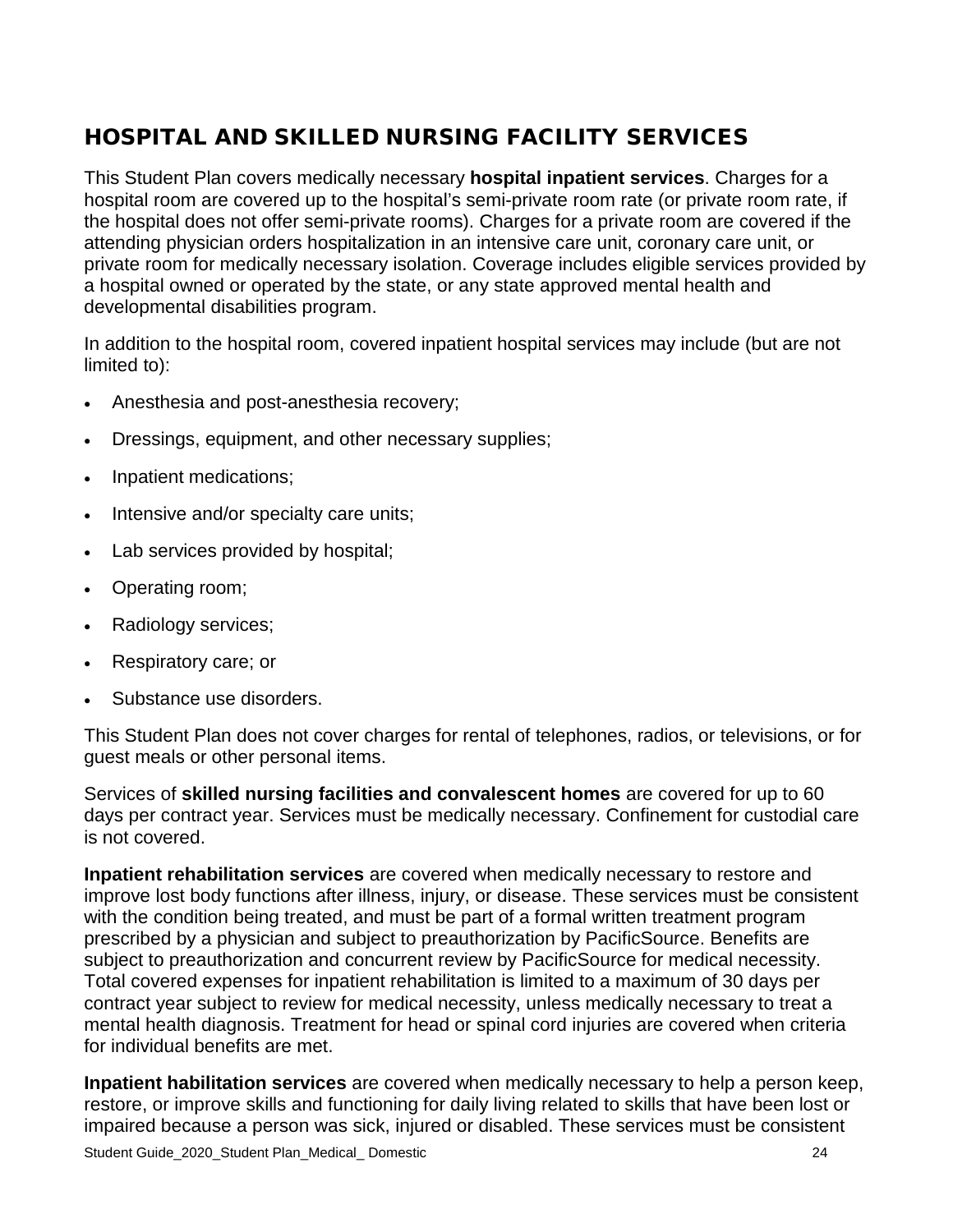with the condition being treated, and must be part of a formal written treatment program prescribed by a physician and subject to preauthorization by PacificSource. Benefits are subject to preauthorization and concurrent review by PacificSource for medical necessity. Total covered expenses for inpatient habilitation services are limited to a maximum of 30 days per contract year subject to review for medical necessity, unless medically necessary to treat a mental health diagnosis. Treatment for head and spinal cord injuries are covered when criteria for individual benefits are met.

# OUTPATIENT SERVICES

Outpatient services are medical services that take place without being admitted to the hospital. This Student Plan covers the following outpatient services:

- **Advanced diagnostic imaging procedures** that are medically necessary for the diagnosis of illness, injury, or disease. For purposes of this benefit, advanced diagnostic imaging procedures include CT scans, MRI's, PET scans, CATH labs and nuclear cardiology studies. In all situations and settings, benefits require preauthorization and are subject to the deductibles, co-payments, and/or co-insurance stated in your Medical Benefit Summary for Outpatient Services – Advanced diagnostic imaging. Please note that the co-payment for these services is 'per test'. For example, if separate MRIs are performed on different regions of the back, there will be a co-payment charged for each region imaged.
- **Diagnostic radiology and laboratory procedures** provided or ordered by a physician, nurse practitioner, alternative care provider, or physician assistant. These services may be performed or provided by laboratories, radiology facilities, hospitals, and physicians, including services in conjunction with office visits.
- **Emergency room services**. The emergency room benefit stated in your Medical Benefit Summary covers only physician and hospital facility charges in the emergency room. The benefit does not cover further treatment provided on referral from the emergency room.

Emergency medical screening and emergency services, including any diagnostic tests necessary for emergency care (including radiology, laboratory work, CT scans and MRI's) are subject to the deductibles, co-payments, and/or co-insurance stated in your Medical Benefit Summary for either 'Outpatient Services – Diagnostic and therapeutic radiology/lab and dialysis' or 'Outpatient Services – Advanced diagnostic imaging', depending on the specific service provided.

For emergency medical conditions, out-of-network providers are paid at the in-network provider level.

- **Surgery** and other outpatient services. Benefits are based on the setting where services are performed.
	- − For surgeries or outpatient services performed in a physician's office, the benefit stated in your Medical Benefit Summary for 'Professional Services – Office procedures and supplies' applies.
- Student Guide\_2020\_Student Plan\_Medical\_ Domestic 25 − For surgeries or outpatient services performed in an ambulatory surgical center or outpatient hospital setting, both the benefits shown on your Medical Benefit Summary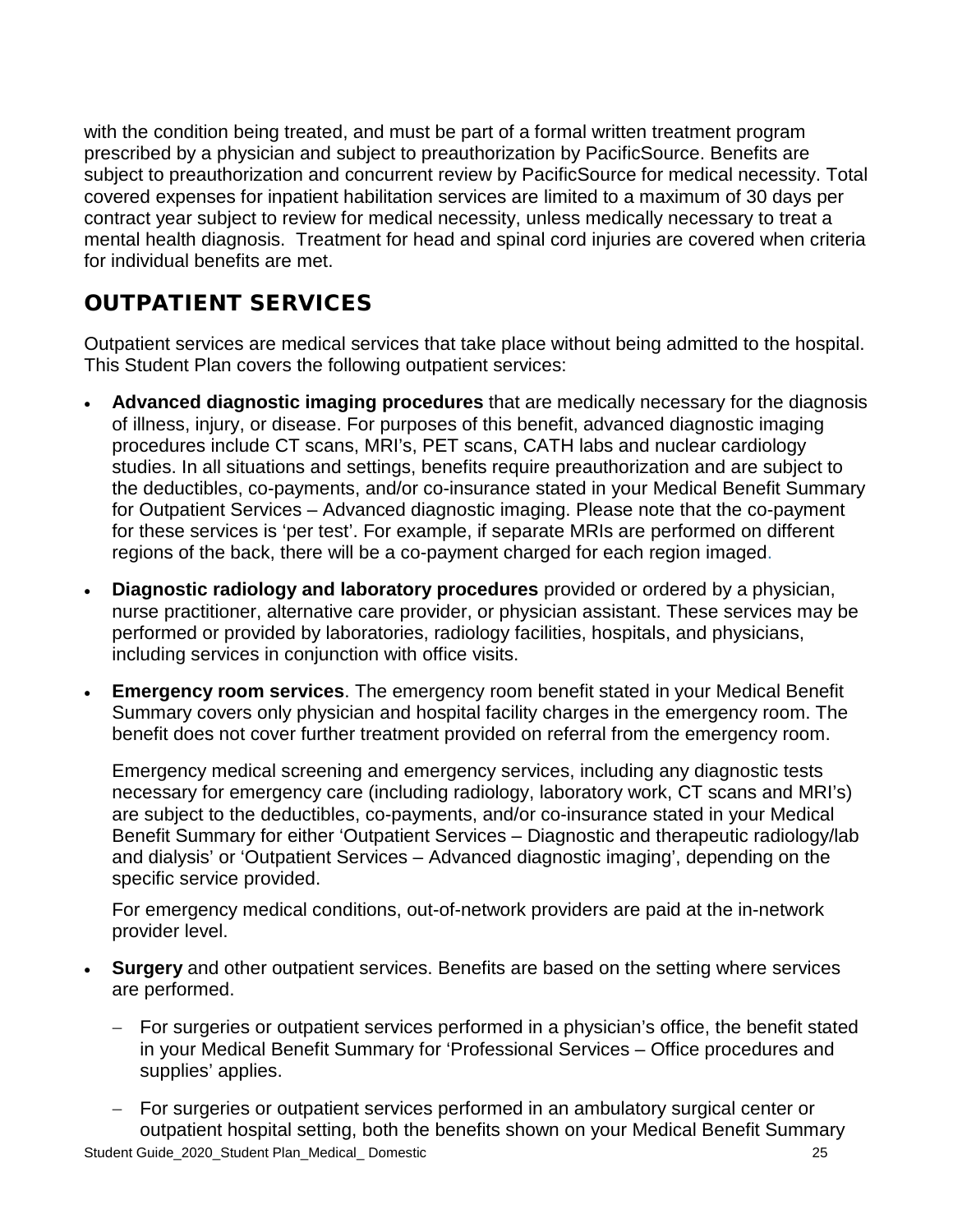for 'Professional Services – Surgery' and the 'Outpatient Services – Outpatient surgery/services' apply.

- **Therapeutic radiology services, chemotherapy, and renal dialysis** provided or ordered by a physician. Covered services include a prescribed, orally administered anticancer medication used to kill or slow the growth of cancerous cells. Absent a contracted allowable fee amount based on the Medicare allowable, benefits for members who are receiving renal dialysis are limited to 125 percent of the current Medicare allowable amount for in-network and out-of-network providers. In all situations and settings, benefits are subject to the deductibles, co-payments, and/or co-insurance stated in your Medical Benefit Summary for Outpatient Services – Diagnostic and therapeutic radiology/lab and dialysis.
- Other medically necessary **diagnostic services** provided in a hospital or outpatient setting, including testing or observation to diagnose the extent of a medical condition.

## EMERGENCY SERVICES

For emergency medical conditions (see Definitions section), this Student Plan covers services and supplies necessary to evaluate and treat an emergency condition.

Examples of emergency medical conditions include (but are not limited to):

- Convulsions or seizures;
- Difficulty breathing;
- Major traumatic injuries;
- Poisoning;
- Serious burns:
- Sudden abdominal or chest pains;
- Sudden fevers:
- Suspected heart attacks;
- Unconsciousness; or
- Unusual or heavy bleeding.

*If you need immediate assistance for a medical emergency, call 911. If you have an emergency medical condition, you should go directly to the nearest emergency room or appropriate facility. Emergency and non-emergency services are subject to the deductibles, co-payments, and/or co-insurance stated in your Medical Benefit Summary.*

If you are admitted to an out-of-network hospital after your emergency condition is stabilized, you may be required to transfer to an in-network facility in order to continue receiving benefits at the in-network provider level.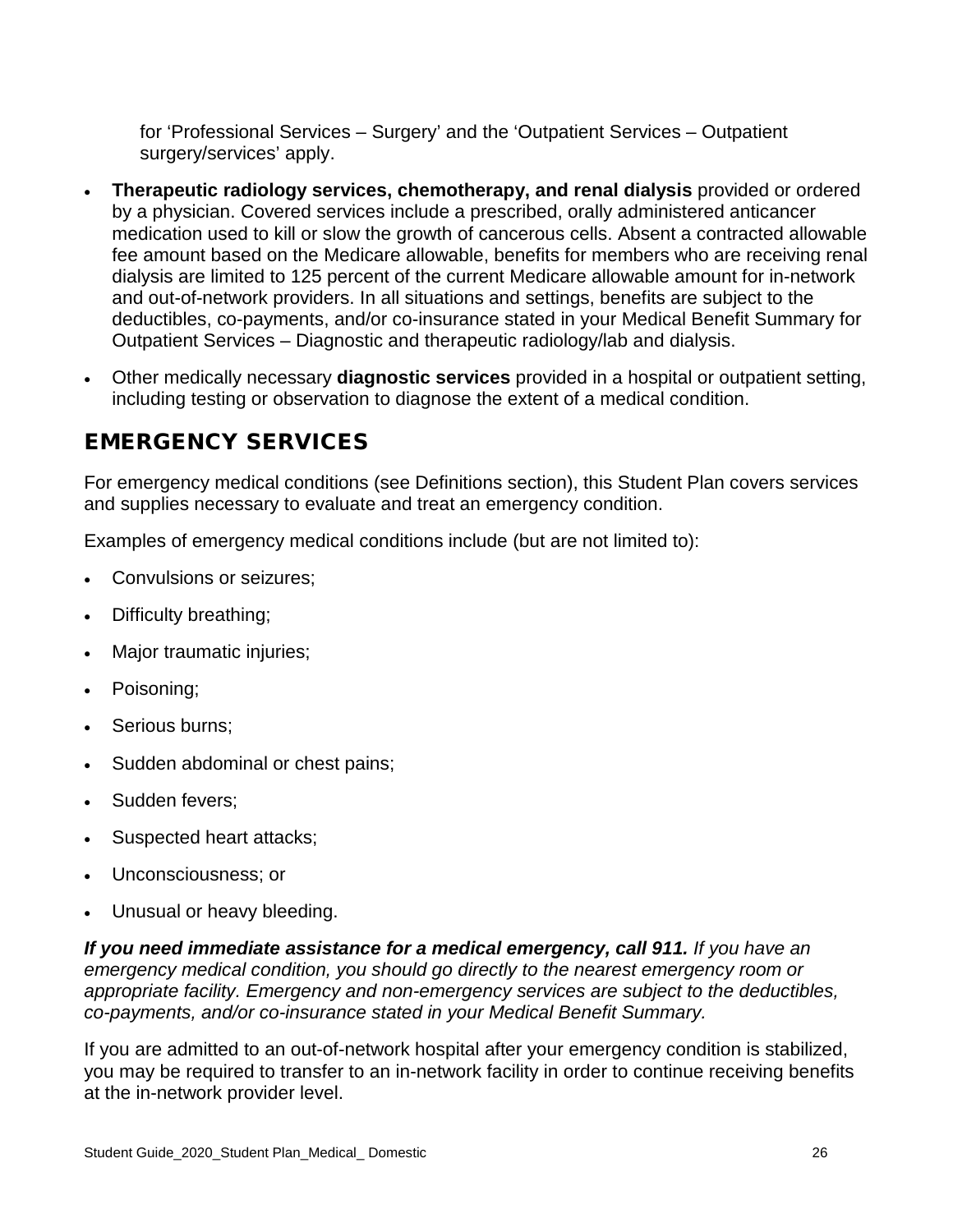# MATERNITY SERVICES

Maternity means, in any one pregnancy, all prenatal services including complications and miscarriage, delivery, postnatal services provided within six weeks of delivery, and routine nursery care of a newborn child. Maternity services are covered subject to the deductibles, copayments, and/or co-insurance stated in your Medical Benefit Summary.

Medically necessary services, medication, and supplies to manage diabetes during pregnancy, from conception through six weeks postpartum, will not be subjected to a deductible, copayment, or co-insurance.

Services of a physician or other provider practicing within the scope of their license for **pregnancy**. Services are subject to the same payment amounts, conditions, and limitations that apply to similar expenses for illness.

*Please contact the PacificSource Customer Service team as soon as you learn of your pregnancy. Their team will explain this Student Plan's maternity benefits and help you enroll in the free prenatal care program.* 

This Student Plan provides **routine nursery care** of a newborn while the mother is hospitalized and eligible for pregnancy-related benefits under this Student Plan if the newborn is also eligible and enrolled in this Student Plan.

*Special Information about Childbirth –* This Student Plan covers hospital inpatient services for childbirth according to the Newborns' and Mothers' Health Protection Act of 1996. This Student Plan does not restrict the length of stay for the mother or newborn child to less than 48 hours after vaginal delivery, or to less than 96 hours after Cesarean section delivery. Your provider is allowed to discharge you or your newborn sooner than that, but only if you both agree. For childbirth, your provider does not need to preauthorize your hospital stay with PacificSource.

### MENTAL HEALTH AND SUBSTANCE USE DISORDER SERVICES

This Student Plan covers medically necessary crisis intervention, diagnosis, and treatment of mental health conditions and substance use disorders the same as any other illness. Refer to the Benefit Limitations and Exclusions section for more information on services not covered by your plan.

### Providers Eligible for Reimbursement

A mental health and/or substance use disorder healthcare provider (see Definitions section) is eligible for reimbursement if:

- The mental health and/or substance use disorder healthcare provider is authorized for reimbursement under the laws of this Student Plan's state of issuance; and
- The mental health and/or substance use disorder healthcare provider is accredited for the particular level of care for which reimbursement is being requested by The Joint Commission or the Commission on Accreditation of Rehabilitation Facilities; and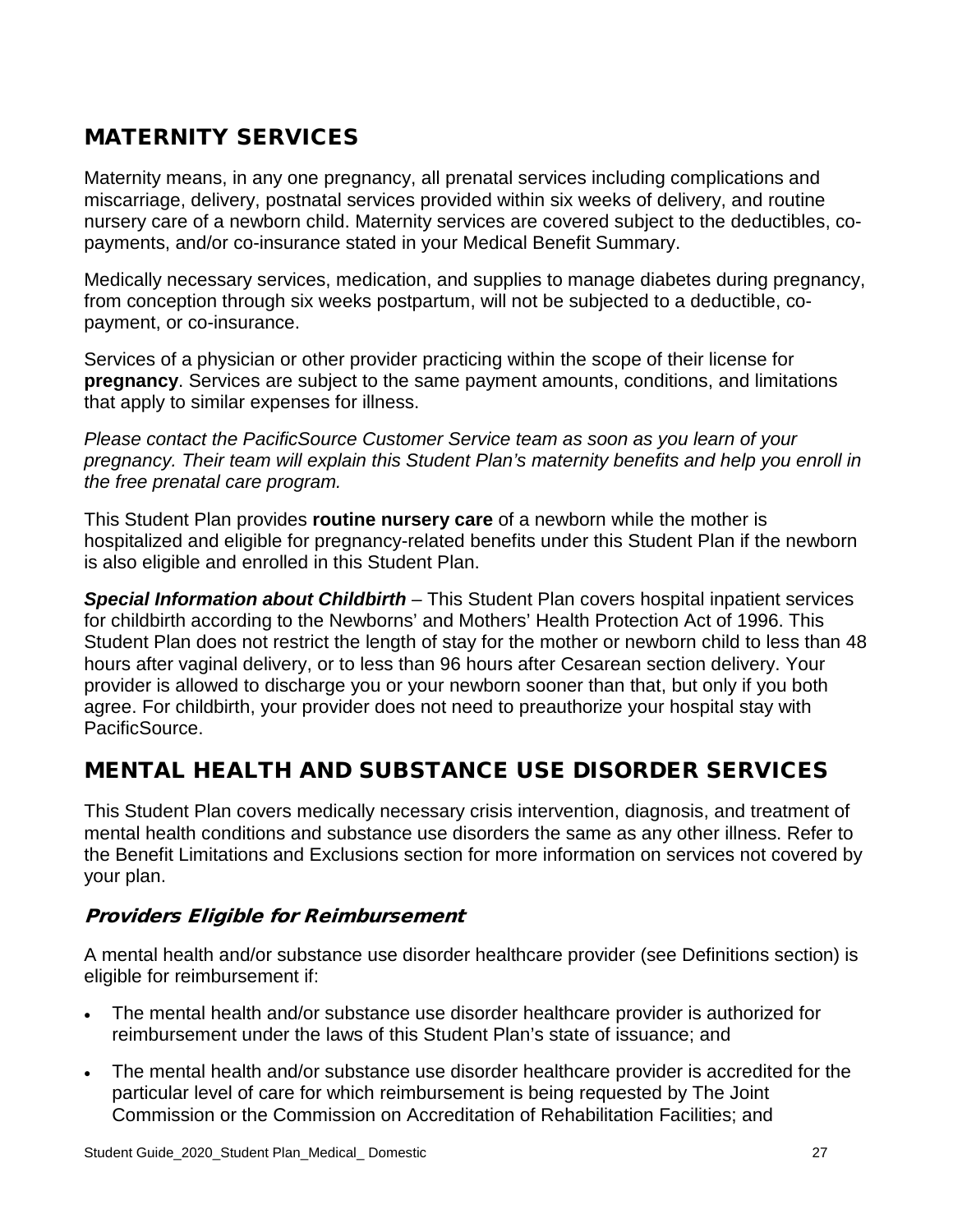- The patient is staying overnight at the mental health and/or substance use disorder healthcare facility (see Definitions section) and is involved in a structured program at least eight hours per day, seven days per week; or
- The mental health and/or substance use disorder healthcare provider is providing a covered benefit under this Student Plan.

Eligible mental health and/or substance use disorder healthcare providers are:

- A program licensed, approved, established, maintained, contracted with, or operated by the accrediting and licensing authority of the state wherein the program exists;
- A Medical or Osteopathic physician licensed by the State Board of Medical Examiners;
- A Psychologist (Ph.D.) licensed by the State Board of Psychologists' Examiners;
- A Nurse Practitioner registered by the State Board of Nursing;
- A Licensed Clinical Social Worker (L.C.S.W.) licensed by the State Board of Clinical Social Workers;
- A Licensed Professional Counselor (L.P.C.) licensed by the State Board of Licensed Professional Counselors and Therapists;
- A Licensed Marriage and Family Therapist (L.M.F.T.) licensed by the State Board of Licensed Professional Counselors and Therapists;
- A Board Certified Behavior Analyst (B.C.B.A.) licensed by the State Board of Behavior Analysis;
- A Board Certified Assistant Behavior Analyst (BCaBA) licensed by the State Board of Behavior Analysis;
- A Board Certified Behavior Analyst, Doctoral level (BCBA-D) licensed by the State Board of Behavior Analysis;
- A Behavior Analyst Interventionist (B.A.I.) licensed by the State Board of Behavior Analysis; and
- A hospital or other healthcare facility licensed by The Joint Commission or the Commission on Accreditation of Rehabilitation Facilities for inpatient or residential care and treatment of mental health conditions and/or substance use disorders.

### Medical Necessity and Appropriateness of Treatment

• As with all medical treatment, mental health and substance use disorders treatment is subject to review for medical necessity and/or appropriateness. Review of treatment may involve pre-service review, concurrent review of the continuation of treatment, posttreatment review, or a combination of these. PacificSource will notify the patient and patient's provider when a treatment review is necessary to make a determination of medical necessity.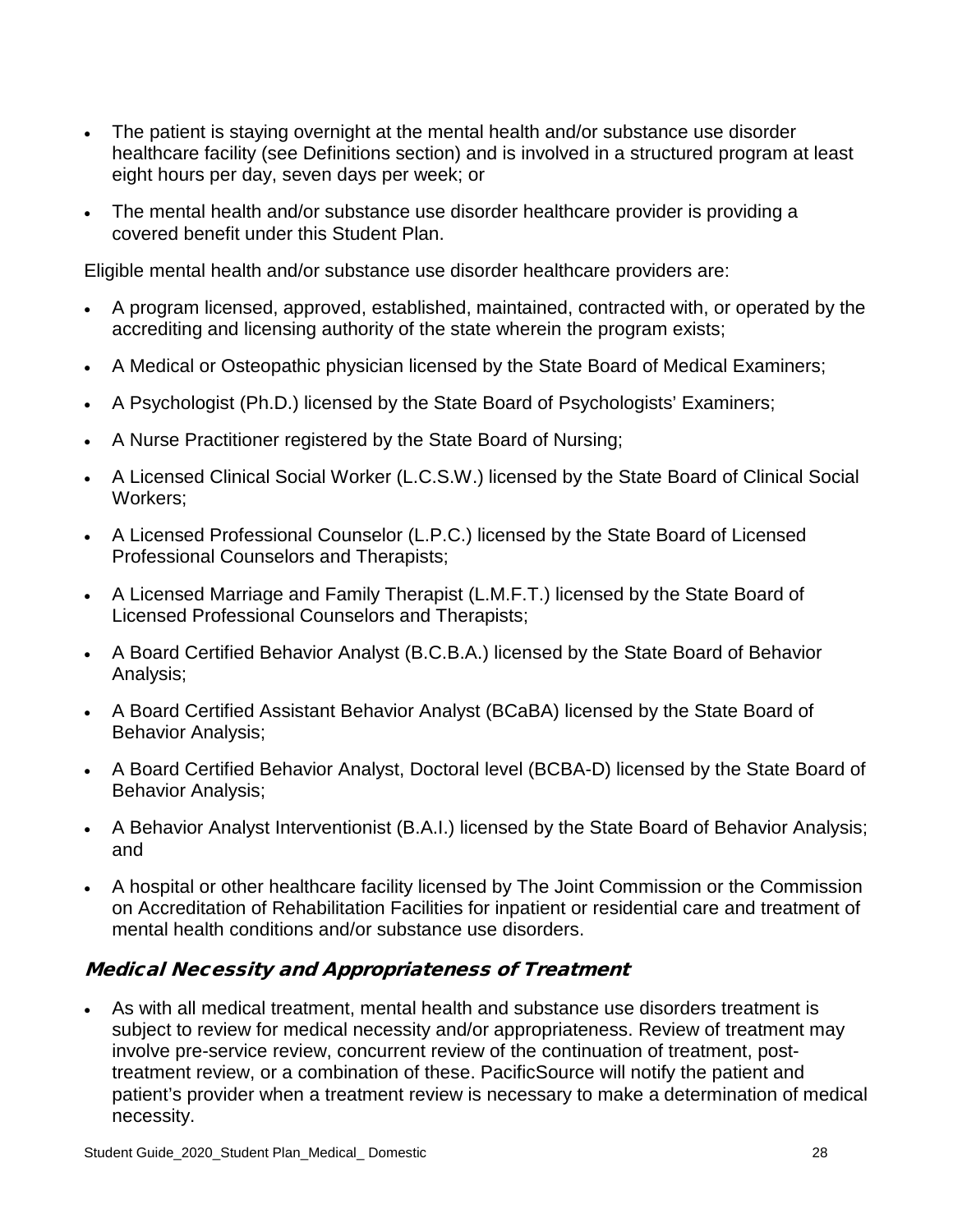- A second opinion may be required for a medical necessity determination. PacificSource will notify the patient when this requirement is applicable.
- Medication management by a licensed physician (such as a psychiatrist) does not require review.
- Treatment of substance use disorder and related disorders is subject to placement criteria established by the American Society of Addiction Medicine.

### Mental Health Parity and Addiction Equity Act of 2008

This Student Plan complies with all federal laws and regulations related to the Mental Health Parity and Addiction Equity Act of 2008.

# HOME HEALTH AND HOSPICE SERVICES

- This Student Plan covers **home health services** when preauthorized by PacificSource. Covered services include services by a licensed Home Health Agency providing skilled nursing; physical, occupational, and speech therapy; and medical social work services. Private duty nursing is not covered.
- **Home infusion services** are covered when preauthorized by PacificSource. This benefit covers parenteral nutrition, medications, and biologicals (other than immunizations) that cannot be self-administered. Benefits are paid at the percentage stated in your Medical Benefit Summary for Home health care.
- This Student Plan covers **hospice services**. Hospice services, including respite care, are intended to meet the physical, emotional, and spiritual needs of the patient and family during the final stages of illness and dying, while maintaining the patient in the home setting. Services are intended to supplement the efforts of an unpaid caregiver. Hospice benefits do not cover services of a primary caregiver such as a relative or friend, or private duty nurse. PacificSource uses the following criteria to determine eligibility for hospice benefits:
	- − The member's physician must certify that the member is terminally ill with a life expectancy of less than six months;
	- − The member must be living at home;
	- − A non-salaried primary caregiver must be available and willing to provide custodial care to the member on a daily basis; and
	- − The member must not be undergoing treatment of the terminal illness other than for direct control of adverse symptoms.

Only the following hospice services are covered:

- − Durable medical equipment, oxygen, and medical supplies;
- − Home nursing visits;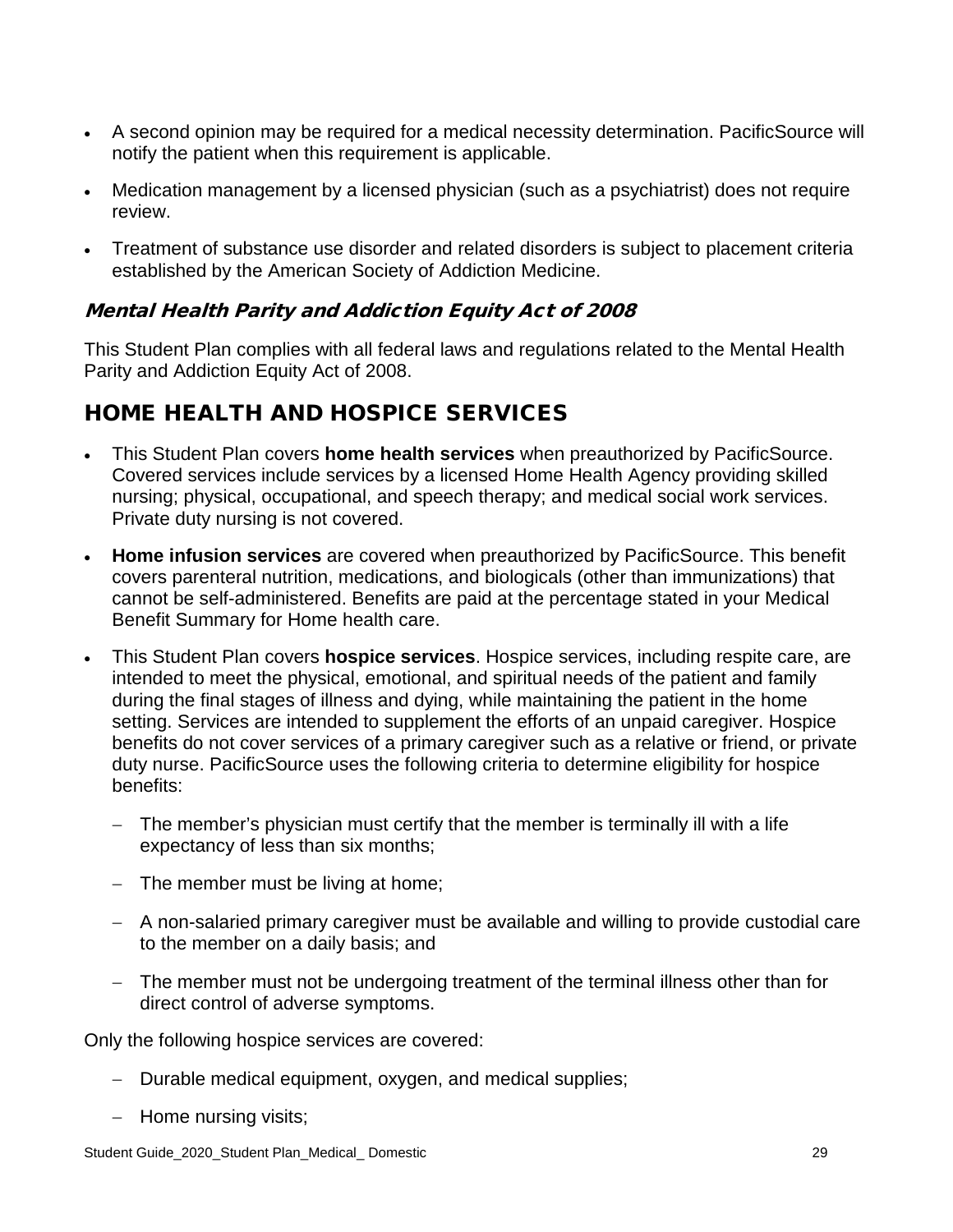- − Home health aides when necessary to assist in personal care;
- − Home visits by a medical social worker;
- − Home visits by the hospice physician;
- − Prescription medications for the relief of symptoms manifested by the terminal illness;
- − Medically necessary physical, occupational, and speech therapy provided in the home;
- − Home infusion therapy;
- − Inpatient hospice care when provided by a Medicare-certified or state-certified program when admission to an acute care hospital would otherwise be medically necessary;
- − Pastoral care and bereavement services; and
- − Respite care provided in a nursing facility to provide relief for the primary caregiver, subject to a lifetime maximum benefit of 30 days. A member must be enrolled in a hospice program to be eligible for respite care benefits.

The member retains the right to all other services provided under this Student Plan, including active treatment of non-terminal illnesses, except for services of another provider that duplicate the services of the hospice team.

# DURABLE MEDICAL EQUIPMENT

- This Student Plan covers **prosthetic and orthotic devices** that are medically necessary to restore or maintain the ability to complete activities of daily living or essential job-related activities and that are not solely for comfort or convenience. Benefits include coverage of all services and supplies medically necessary for the effective use of a prosthetic or orthotic device, including formulating its design, fabrication, material and component selection, measurements, fittings, static and dynamic alignments, and instructing the patient in the use of the device. Benefits also include coverage for any repair or replacement of a prosthetic or orthotic device that is determined medically necessary to restore or maintain the ability to complete activities of daily living or essential job-related activities and that is not solely for comfort or convenience.
- This Student Plan covers **durable medical equipment** prescribed exclusively to treat medical conditions. Covered equipment includes crutches, wheelchairs, orthopedic braces, home glucose meters, equipment for administering oxygen, and non-power assisted prosthetic limbs and eyes. Durable medical equipment must be prescribed by a licensed M.D., D.O., N.P., P.A., D.D.S., D.M.D., or D.P.M. to be covered. This Student Plan does not cover equipment commonly used for nonmedical purposes, for physical or occupational therapy, or prescribed primarily for comfort. Please see Benefit Limitations and Exclusions section for information on items not covered. The following limitations apply to durable medical equipment:
	- − The cost of durable medical equipment that is not considered an essential health benefit is covered up to \$5,000 per contract year. Examples of essential health benefits are

Student Guide\_2020\_Student Plan\_Medical\_ Domestic 30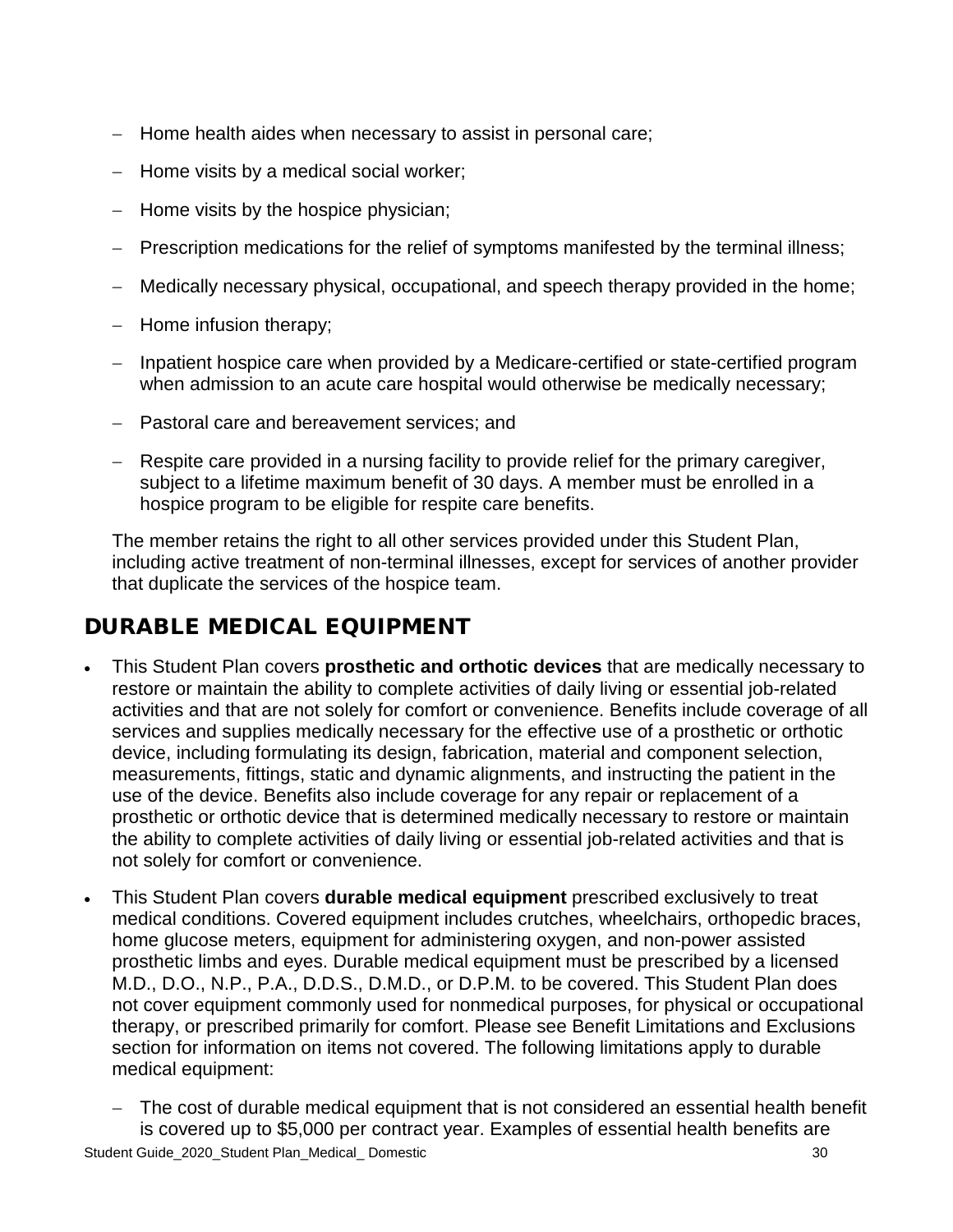prosthetics and orthotic devices, oxygen and oxygen supplies, diabetic supplies, wheelchairs, breast pumps, and medical foods for the treatment of inborn errors of metabolism.

- This benefit covers the cost of either purchase or rental of the equipment for the period needed, whichever is less. Repair or replacement of equipment is also covered when necessary, subject to all conditions and limitations of this Student Plan. If the cost of the purchase, rental, repair, or replacement is over \$1,000, preauthorization by PacificSource is required.
- − Only expenses for durable medical equipment, or prosthetic and orthotic devices that are provided by a PacificSource contracted provider or a provider that satisfies the criteria of the Medicare fee schedule for Suppliers of Durable Medical Equipment, Prosthetics, Orthotics, Supplies (DMEPOS) and Other Items and Services are eligible for reimbursement. Mail order or Internet/Web based providers are not eligible providers.
- − Purchase, rental, repair, lease, or replacement of a power-assisted wheelchair (including batteries and other accessories) requires preauthorization by PacificSource and is payable only in lieu of benefits for a manual wheelchair.
- − The durable medical equipment benefit also covers lenses to correct a specific vision defect resulting from a severe medical or surgical problem, such as stroke, neurological disease, trauma, or eye surgery other than refraction procedures. Coverage is subject to the following limitations:
	- o The medical or surgical problem must cause visual impairment or disability due to loss of binocular vision or visual field defects (not merely a refractive error or astigmatism) that requires lenses to restore some normalcy to vision.
	- o The maximum allowance for glasses (lenses and frames), or contact lenses in lieu of glasses, is limited to one pair per contract year when surgery or treatment is performed on either eye. Other limitations, such as exclusions for extra lenses, other hardware, tinting of lenses, eye exercises, or vision therapy, also apply.
	- o Benefits for subsequent medically necessary vision corrections to either eye (including an eye not previously treated) are limited to the cost of lenses only.
	- o Reimbursement is subject to the deductible, co-payment, and/or co-insurance stated in your Medical Benefit Summary for durable medical equipment and is in lieu of, and not in addition to any other vision benefit payable.
- − Hearing aids, hearing assistive technology systems, and ear molds are provided in accordance with state and federal law. Contact the PacificSource Customer Service team for specific coverage requirements. The durable medical equipment benefit covers one hearing aid per hearing impaired ear every 36 months or more frequently if modification to an existing hearing aid will not meet the needs of the member.

Student Guide\_2020\_Student Plan\_Medical\_ Domestic 31 Medically necessary treatment for sleep apnea and other sleeping disorders is covered when preauthorized by PacificSource. Coverage of oral devices includes charges for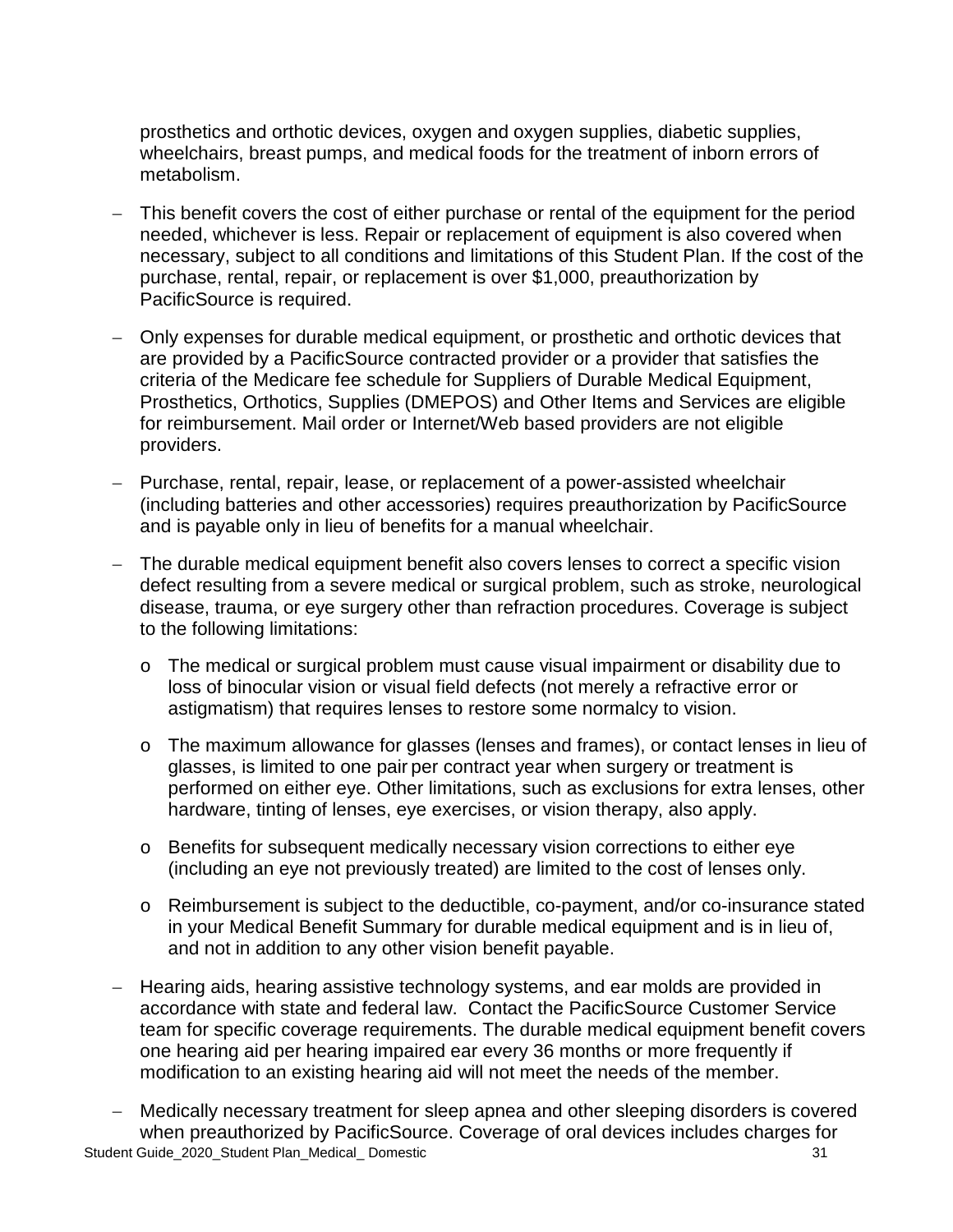consultation, fitting, adjustment, follow-up care, and the appliance. The appliance must be prescribed by a physician specializing in evaluation and treatment of obstructive sleep apnea, and the condition must meet criteria for obstructive sleep apnea.

- − Manual and electric breast pumps are covered at no cost once per pregnancy when purchased or rented from an in-network licensed provider, or purchased from a retail outlet. Hospital-grade breast pumps are not covered.
- − Wigs following chemotherapy or radiation therapy are covered up to one synthetic wig per contract year.

# TRANSPLANT SERVICES

This Student Plan covers certain medically necessary organ and tissue transplants. It also covers the cost of acquiring organs or tissues needed for covered transplants and limited travel expenses for the patient, subject to certain limitations.

*All pre-transplant evaluations, services, treatments, and supplies for transplant procedures require preauthorization by PacificSource.*

This Student Plan covers the following medically necessary organ and tissue transplants:

- Bone marrow, peripheral blood stem cell and high-dose chemotherapy when medically necessary;
- Heart;
- Heart Lungs;
- Intestine (adult and pediatric);
- Kidney;
- Kidney Pancreas;
- Liver;
- Lungs;
- Pancreas whole organ transplantation.

This Student Plan only covers transplants of human body organs and tissues. Transplants of artificial, animal, or other non-human organs and tissues are not covered.

Expenses for the acquisition of organs or tissues for transplantation are covered only when the transplantation itself is covered under this Student Plan, and is subject to the following limitations:

• Testing of related or unrelated donors for a potential living related organ donation is payable at the same percentage that would apply to the same testing of an insured recipient.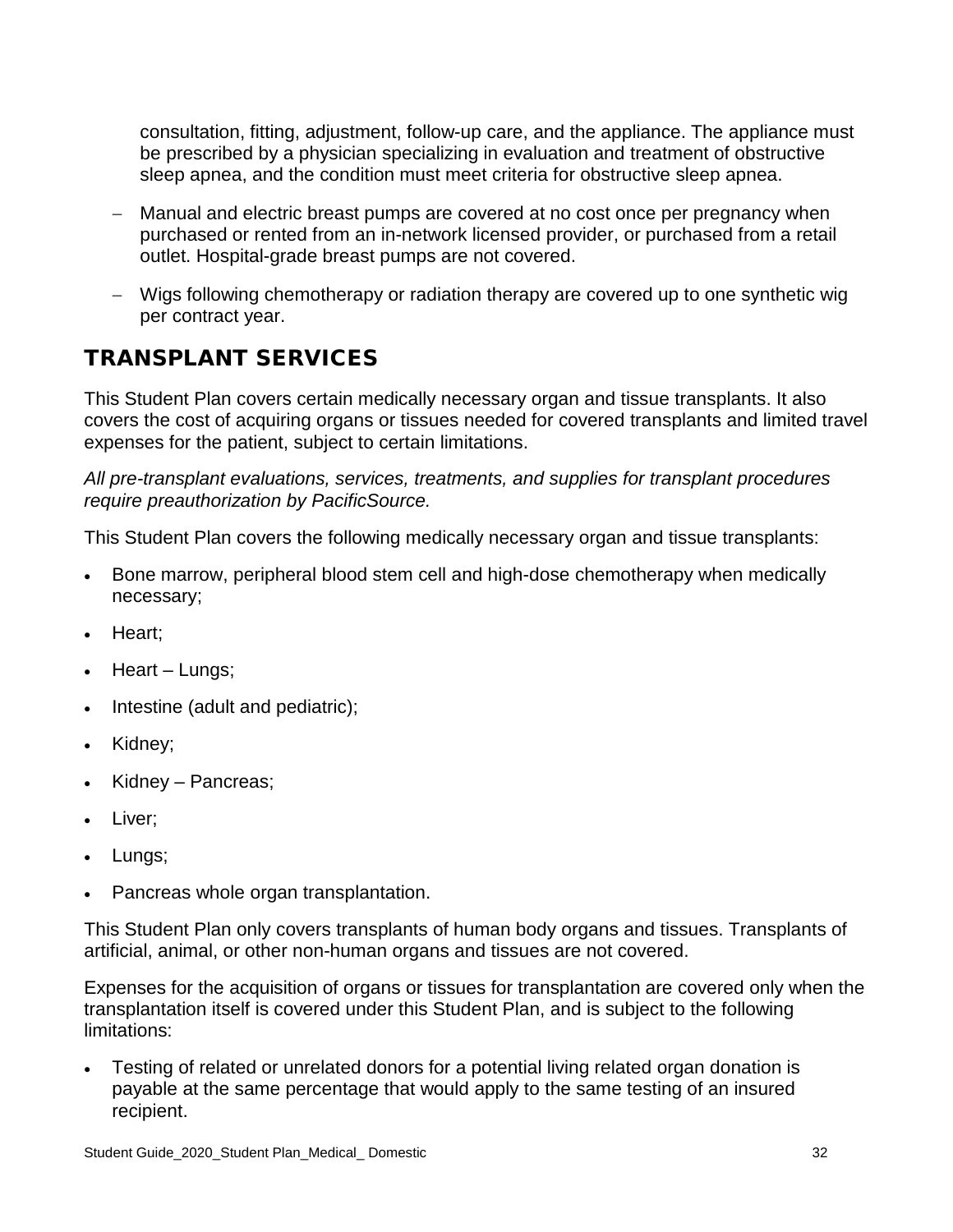- Expense for acquisition of cadaver organs is covered, payable at the same percentage and subject to the same limitations, if any, as the transplant itself.
- Medical services required for the removal and transportation of organs or tissues from living donors are covered. Coverage of the organ or tissue donation is payable at the same percentage as the transplant itself if the recipient is a member of this Student Plan.
	- − If the donor is not a member of this Student Plan, only those complications of the donation that occur during the initial hospitalization are covered, and such complications are covered only to the extent that they are not covered by another health plan or government program. Coverage is payable at the same percentage as the transplant itself.
	- − If the donor is a member of this Student Plan, complications of the donation are covered as any other illness would be covered.
- Transplant related services, including human leukocyte antigen (HLA) typing, sibling tissue typing, and evaluation costs, are considered transplant expenses and accumulate toward any transplant benefit limitations and are subject to PacificSource's provider contractual agreements. (See Payment of Transplant Benefits below.)

Travel and housing expenses for the recipient and one caregiver are limited to \$5,000 per transplant. Travel and living expenses are not covered for the donor.

### Payment of Transplant Benefits

If a transplant is performed at an in-network Center of Excellence transplantation facility, covered charges of the facility are subject to this Student Plan's in-network provider Transplant benefit. If the contract with the facility includes the services of the medical professionals performing the transplant (such as physicians, nurse practitioners, and anesthesiologists), those charges are also subject to this Student Plan's in-network provider Transplant benefit. If the professional fees are not included in the contract with the facility, then those benefits are provided according to your Medical Benefit Summary.

Transplant services that are not received at an in-network Center of Excellence and/or services of out-of-network medical professionals are paid at the out-of-network provider percentages stated in your Medical Benefit Summary. The maximum benefit payment for transplant services of out-of-network providers is 125 percent of the Medicare allowance.

# PRESCRIPTION DRUGS

This Student Plan covers certain prescription medications included on your Drug List. Please refer to the website for an up-to-date list of drugs and other information about your prescription benefit. If you have any questions about your coverage, please contact the PacificSource Customer Service team. See your Pharmacy Benefit Summary for your specific benefit

### information.

Student Guide\_2020\_Student Plan\_Medical\_ Domestic 33 \ 33 Some medications may qualify for third party co-payment assistance programs that could lower your out-of-pocket costs for those products. For any such medication where third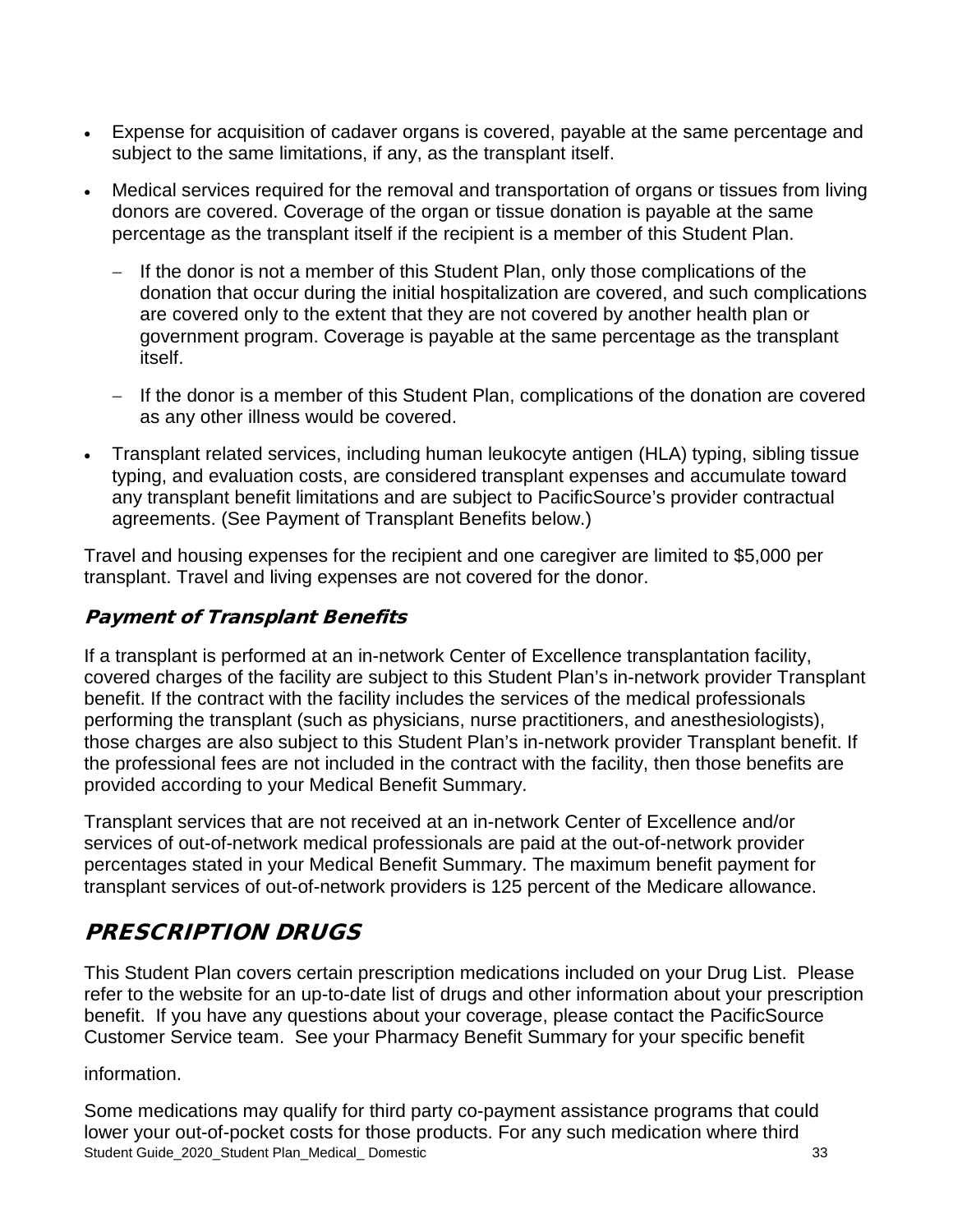party co-payment assistance is used and there is a generic drug equivalent available, the member shall not receive credit toward their maximum out-of-pocket or deductible for any co-payment or co-insurance amounts that are applied to a manufacturer coupon or rebate.

### *Essential Health Benefit Preventive Care Drugs*

This Student Plan pharmacy benefit includes preventive care drugs at no cost to you. This benefit includes some drugs required by the Affordable Care Act. These drugs are identified on the drug list as Tier 0. This list is available on our website, [Pacificsource.com/drug-list.](https://pacificsource.com/drug-list/) Go to 'Pick a drug list' to easily look up the Drug List.

### **Expanded No Cost Drug List**

This Student Plan pharmacy benefit includes certain outpatient drugs as a preventive benefit. Preventive drugs are taken regularly to prevent a disease or to keep a specific disease or condition from progressing.

#### **University of Oregon Health Center Pharmacy**

To use this Student Plan's pharmacy benefits at the highest benefit level, you must show the pharmacy plan number on your PacificSource ID card at the University Health Center pharmacy. This Student Plan's pharmacy benefits can only be accessed through the pharmacy plan number printed on your PacificSource ID card. That plan number allows the pharmacy to collect the appropriate deductibles, co-payments, and/or co-insurance amounts from you and bill PacificSource electronically for the balance.

#### **Retail Pharmacy Network**

To use this Student Plan's pharmacy benefits at the highest benefit level, you must show the pharmacy plan number on your PacificSource ID card at the in-network pharmacy. This Student Plan's pharmacy benefits can only be accessed through the pharmacy plan number printed on your PacificSource ID card. That plan number allows the pharmacy to collect the appropriate deductibles, co-payments, and/or co-insurance amounts from you and bill PacificSource electronically for the balance.

### **Mail Order Service**

*This Student Plan includes an in-network mail order service for prescription drugs. Questions about this Student Plan's in-network mail order pharmacy may be directed to the PacificSource Customer Service team. Forms and instructions for using the mail order service are available on the website, PacificSource.com/uo.*

### **Specialty Drug Program**

PacificSource contracts with a specialty pharmacy provider for high-cost injectable medications and biotech drugs. A pharmacist-led Care Team provides individual follow-up care and support to covered members with prescriptions for specialty medications by providing

Student Guide\_2020\_Student Plan\_Medical\_ Domestic 34 them strong clinical support, as well as the best overall value for these specific medications. The Care Team also provides comprehensive disease education and counseling, assesses patient health status, and offers a supportive environment for patient inquiries.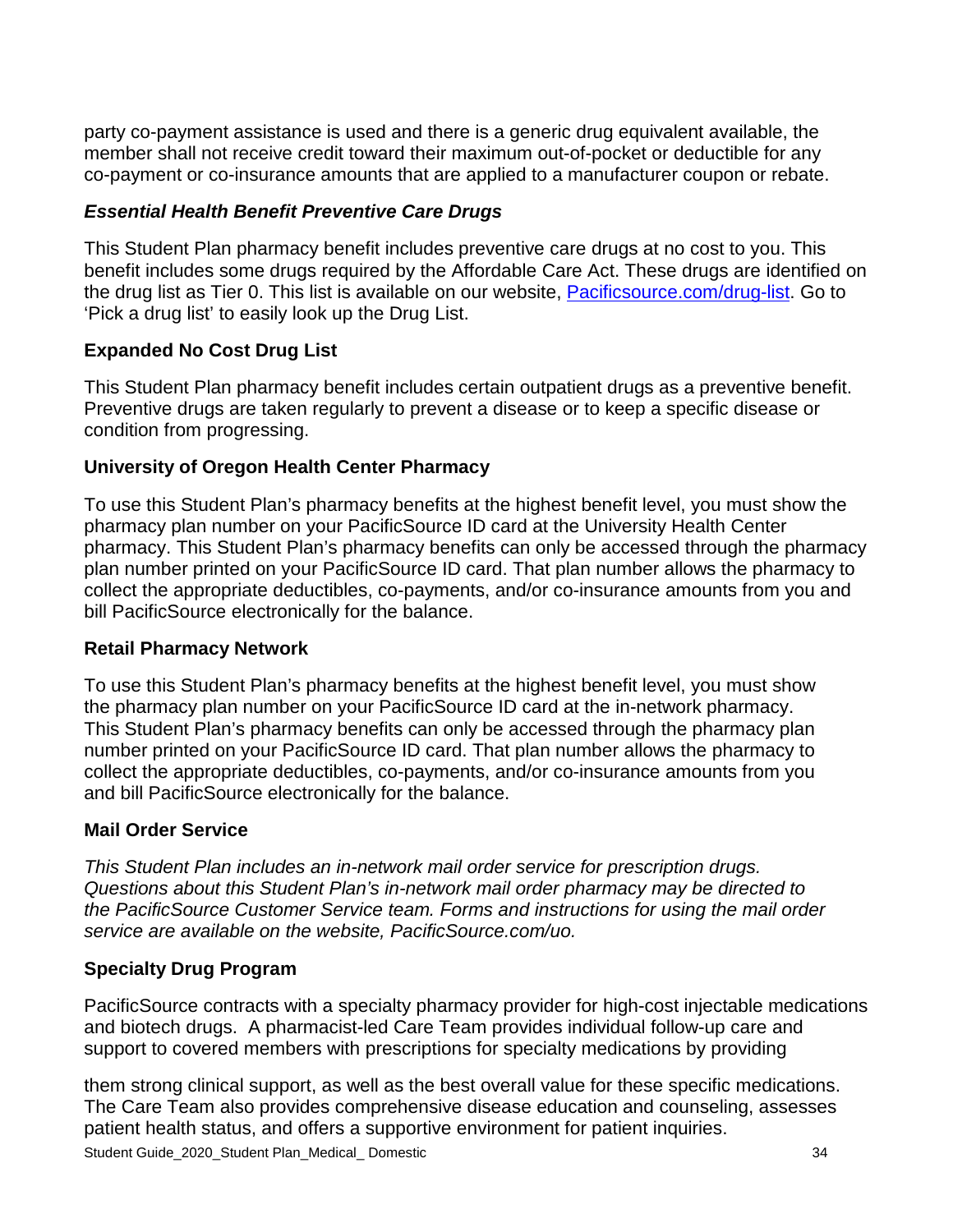Fills of specialty drugs are limited to a 30 day supply and must be filled at our exclusive network Specialty Pharmacy, University Health Center, or the UO Exclusive Network. More information is available on the website, PacificSource.com/uo. Specialty drugs are designated with SP on the drug list available on our website. Specialty drugs are not available through the in-network retail pharmacy or non-contracted Specialty pharmacies without preauthorization. All subsequent fills must be through our exclusive network Specialty Pharmacy provider.

#### **Medication Synchronization Program**

To ensure your medication is effective, it is important to take it exactly as prescribed. This can be challenging if you take multiple medications that refill at different times and require many trips to the pharmacy. Through the medication synchronization program, your ongoing prescriptions can be coordinated so refills are ready at the same time. If you wish to have your medication refills synchronized, please ask your doctor or pharmacist to contact the PacificSource Pharmacy Services team at (844) 877-4803, or email [pharmacy@pacificsource.com.](mailto:pharmacy@pacificsource.com) They will work with your providers to evaluate your options and develop your synchronization plan.

#### **No Duplication of Services**

Medications and supplies covered under this Student Plan's pharmacy benefit are in place of, not in addition to, those same covered supplies under this Student Plan's medical benefit.

#### **Diabetic Supplies**

*Refer to the applicable Drug List on the website, PacificSource.com/uo to see which diabetic supplies are only covered under this Student Plan's pharmacy benefit. Some diabetic supplies, such as glucose monitoring devices, may only be covered under this Student Plan's medical benefit. Diabetic testing supplies are subject to plan quantity limits.*

#### **Contraceptives**

Contraceptives approved by the Food and Drug Administration (FDA) are covered as recommended by the HRSA, USPSTF, and CDC. Any deductibles, co-payments, and/or coinsurance amounts are waived if filled at an in-network pharmacy.

If an initial three month supply is tried, then a twelve month refill of the same contraceptive is covered at an in-network pharmacy in accordance with pharmacy benefits, regardless if the initial prescription was covered under this Student Plan. This supply is subject to this Student Plan pharmacy's benefits, including but not limited to the required co-payment, deductible, and mail order benefit.

A 90 day supply of contraceptives will only be covered when filled via the University of Oregon Health Center Pharmacy.

#### **Orally Administered Anticancer Medications**

Orally administered anticancer medications used to kill or slow the growth of cancerous cells are available. Co-payments for orally administered anticancer medication are applied on the same basis as for other drugs.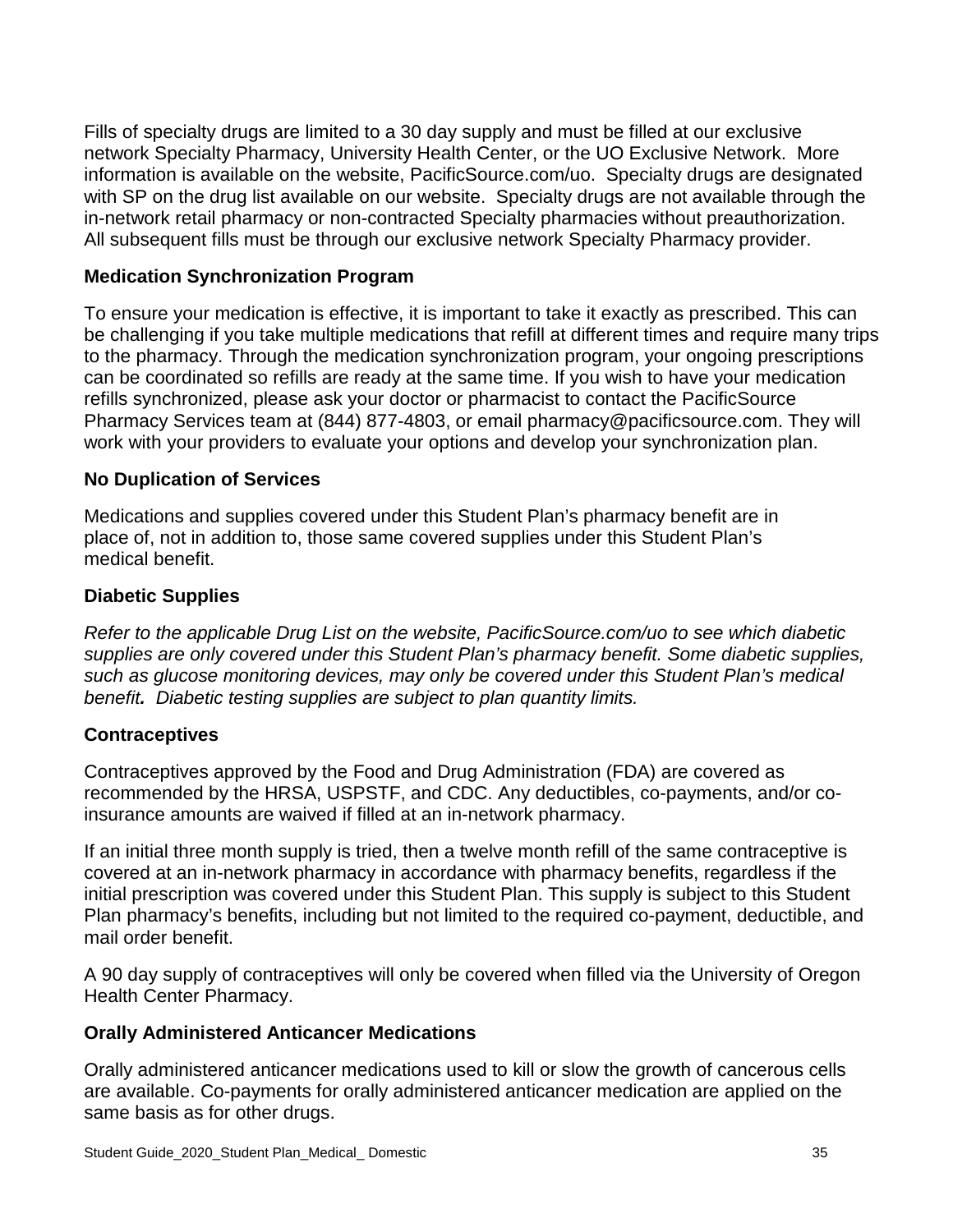### **Limitations and Exclusions**

- This Student Plan only covers drugs prescribed by an eligible healthcare provider prescribing within the scope of their professional license. This Student Plan does not cover the following:
	- − Over-the-counter drugs or other drugs that federal law does not prohibit dispensing without a prescription except for all USPSTF A and B Recommendations and HRSA required drugs that are prescribed by the insured's provider. Select over-the-counter tobacco cessation drugs may be covered under this Student Plan, but will require a prescription from your provider.
	- − Drugs for any condition excluded under this Student Plan.
	- − Some specialty drugs that are not self-administered are not covered by this Student Plan's pharmacy benefit, but may be covered under this Student Plan's medical office supply benefit. For a list of drugs that are covered under this Student Plan's medical benefit and which require prior authorization, please refer to the Medical Drug and Diabetic Supply formulary on the website, PacificSource.com/uo.
	- − Some immunizations may be covered under either this Student Plan's medical or pharmacy benefit. Vaccines covered under this Student Plan's pharmacy benefit include, but not limited to: influenza, hepatitis B, herpes zoster (shingles), and pneumococcal. Most other immunizations must be provided by your doctor under this Student Plan's medical benefit.
	- − Some drugs and all devices to treat erectile or sexual dysfunction unless defined in the 'Diagnostic and Statistical Manual of Mental Disorders, Fifth Edition (DMS-5)'.
	- − Drugs used as a preventive measure against hazards of travel.
	- − Vitamins, minerals, and dietary supplements, except for prescription prenatal vitamins and fluoride products, and for services that have a rating of 'A' or 'B' from the USPSTF, some restrictions may apply.
- Certain drugs require prior authorization (PA), which means PacificSource will need to review documentation from your doctor before a drug will be covered. An up-to-date list of drugs requiring preauthorization, along with all of their requirements, is available on the website, PacificSource.com/uo.
- Certain drugs are subject to Step Therapy (ST) protocols, which means this Student Plan may require you to try a pre-requisite drug before this Student Plan will pay for the requested drug. An up-to-date list of drugs requiring Step Therapy, along with all of the requirements, is available on the website, PacificSource.com/uo.
- Certain drugs have quantity limits (QL), which means this Student Plan will generally not pay for quantities above the FDA approved maximum dosing without an approved exception. An up-to-date list of drugs with quantity limits is available on the website, PacificSource.com/uo.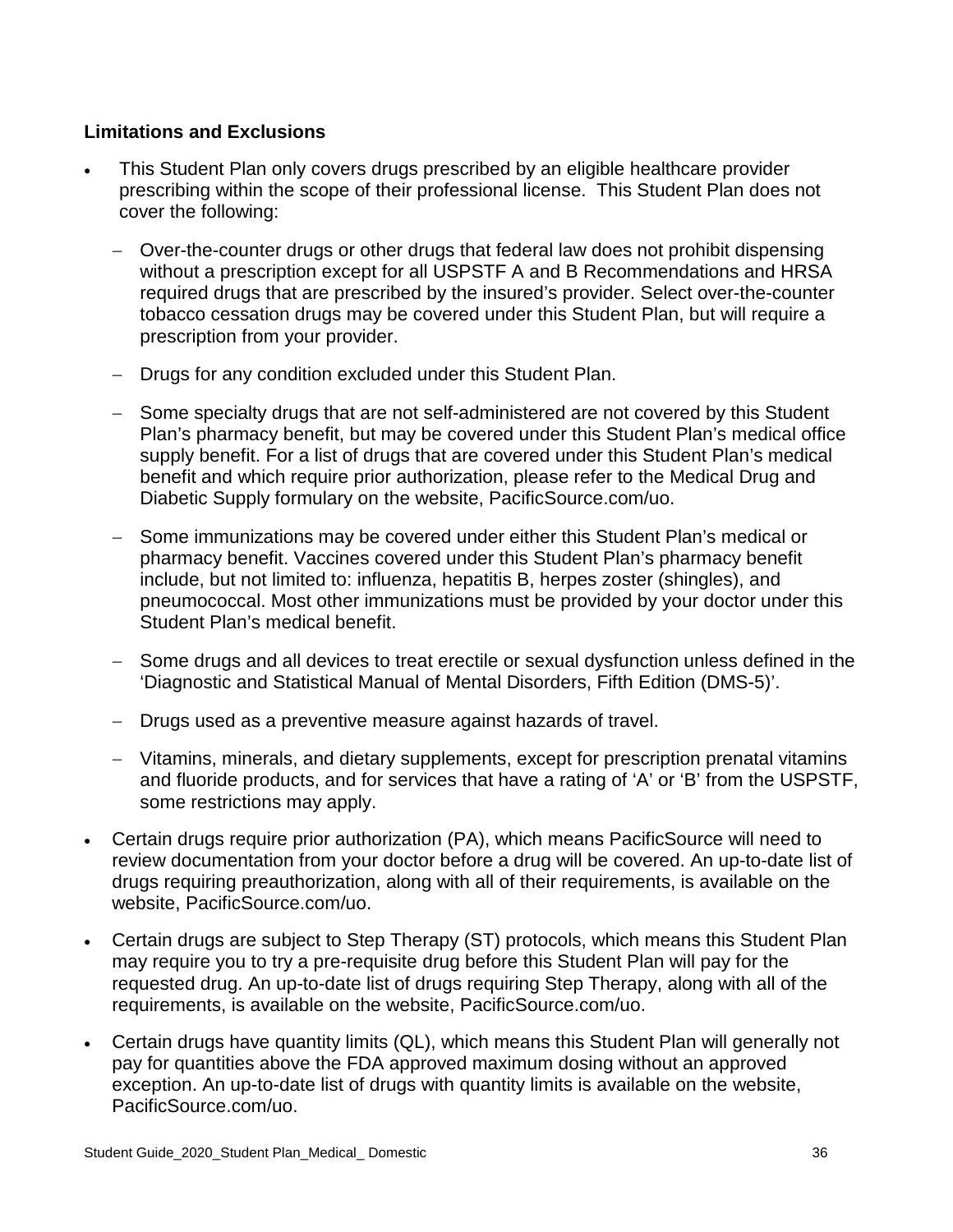- This Student Plan has limitations on the quantity of medication that can be filled or refilled. This quantity depends on the type of pharmacy you are using and the days' supply of the prescription.
	- − Retail pharmacies: you can get up to a 30 day supply.
	- Mail order pharmacies: you can get up to a 30 day supply.
	- − Specialty pharmacies: you can get up to a 30 day supply.
	- − University of Oregon Health Center: you can get up to a 30 day supply, with the exception of contraceptives which are available up to a 90 day supply.
- For drugs purchased at in-network pharmacies without using the PacificSource pharmacy benefits, reimbursement is limited to the in-network contracted rates. This means you may not be reimbursed the full cash price you pay to the pharmacy.
- Out-of-network pharmacy charges are not eligible for reimbursement.
- Prescription drug benefits are subject to this Student Plan's coordination of benefits provision. (For more information, see Claims Payment – Coordination of Benefits in this student guide.)
- For most prescriptions, you may refill your prescription only after 75 percent of the previous supply has been taken. This is calculated by the number of days that have elapsed since the previous fill and the days' supply entered by the pharmacy. PacificSource will generally not approve early refills, except under the following circumstances:
	- − The request is for ophthalmic solutions or gels which are susceptible to spillage.
	- − The member will be on vacation in a location that does not allow for reasonable access to a network pharmacy for subsequent refills. The member will be limited to two vacation overrides per contract year, not to exceed the times and criteria noted here. The member will be allowed up to a 90 day supply if requested prior to a UO study abroad or other UO school program need, or if requested in May or June to allow for summer coverage. 90 day allowed via University Health Center or mail order only, unless circumstance requires urgent fill. During all other times of year, the member will be allowed up to a 30 day supply per vacation override.

All early refills are subject to standard co-payments and are reviewed on a case by case basis.

### **Formulary Exception and Coverage Determination Process**

Requests for formulary exceptions can be made by the member or provider by contacting the PacificSource Pharmacy Services by telephone, fax, or on-line. Standard exception requests are determined within 72 hours, expedited requests are determined within 24 hours. Formulary exceptions and coverage determinations must be based on medical necessity, and information must be submitted to support the medical necessity including all of the following:

Student Guide\_2020\_Student Plan\_Medical\_ Domestic 37 37 • A reasonable number of similar drugs that are on the formulary have been tried;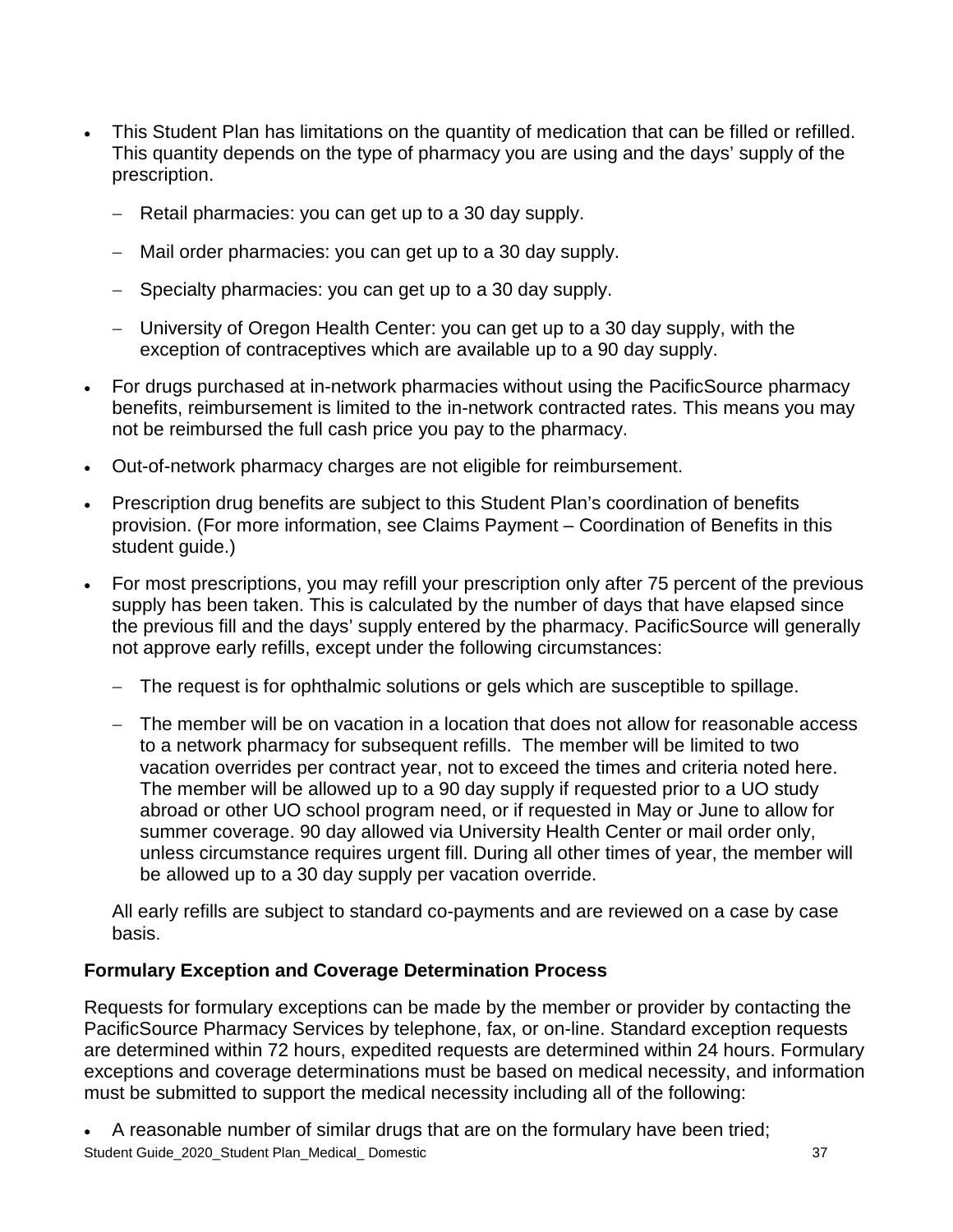- Formulary drugs were tried with an adequate dose and duration of therapy;
- Formulary drugs were not tolerated or were not effective;
- Formulary or preferred drugs would reasonably be expected to cause harm or not produce equivalent results as the requested drug;
- The requested drug therapy is evidenced-based and generally accepted medical practice; and
- Special circumstances and individual needs, including the availability of service providers in the patient's region.

# OTHER COVERED SERVICES, SUPPLIES, AND TREATMENTS

- This Student Plan covers services of a state certified ground or air **ambulance** when private transportation is medically inappropriate because the acute medical condition requires paramedic support. Benefits are provided for emergency ambulance service and/or transport to the nearest facility capable of treating the condition. Air ambulance service is covered only when ground transportation is medically or physically inappropriate. Reimbursement to out-of-network air ambulance services are based on 200 percent of the Medicare allowance. In some cases, the Medicare allowance may be significantly lower than the provider's billed amount. The provider may hold you responsible for the amount they bill in excess of the Medicare allowance, as well as applicable deductibles and coinsurance. Nonemergency ground or air ambulance between facilities requires preauthorization.
- This Student Plan covers **biofeedback** to treat migraine headaches or urinary incontinence when provided by an eligible provider. Benefits are limited to a lifetime maximum of 10 sessions.
- This Student Plan covers **blood transfusions**, including the cost of blood or blood plasma.
- This Student Plan covers removal, repair, or replacement of **breast prostheses** due to a contracture or rupture, but only when the original prosthesis was for a medically necessary mastectomy. Preauthorization by PacificSource is required, and eligibility for benefits is subject to the following criteria:
	- − The contracture or rupture must be clinically evident by a physician's physical examination, imaging studies, or findings at surgery;
	- − This Student Plan covers removal, repair, and/or replacement of the prosthesis;
	- Removal, repair, and/or replacement of the prosthesis is not covered when recommended due to an autoimmune disease, connective tissue disease, arthritis, allergenic syndrome, psychiatric syndrome, fatigue, or other systemic signs or symptoms.
- As required by the Women's Health and Cancer Rights Act of 1998 this Student Plan covers **breast reconstruction** in connection with a medically necessary mastectomy.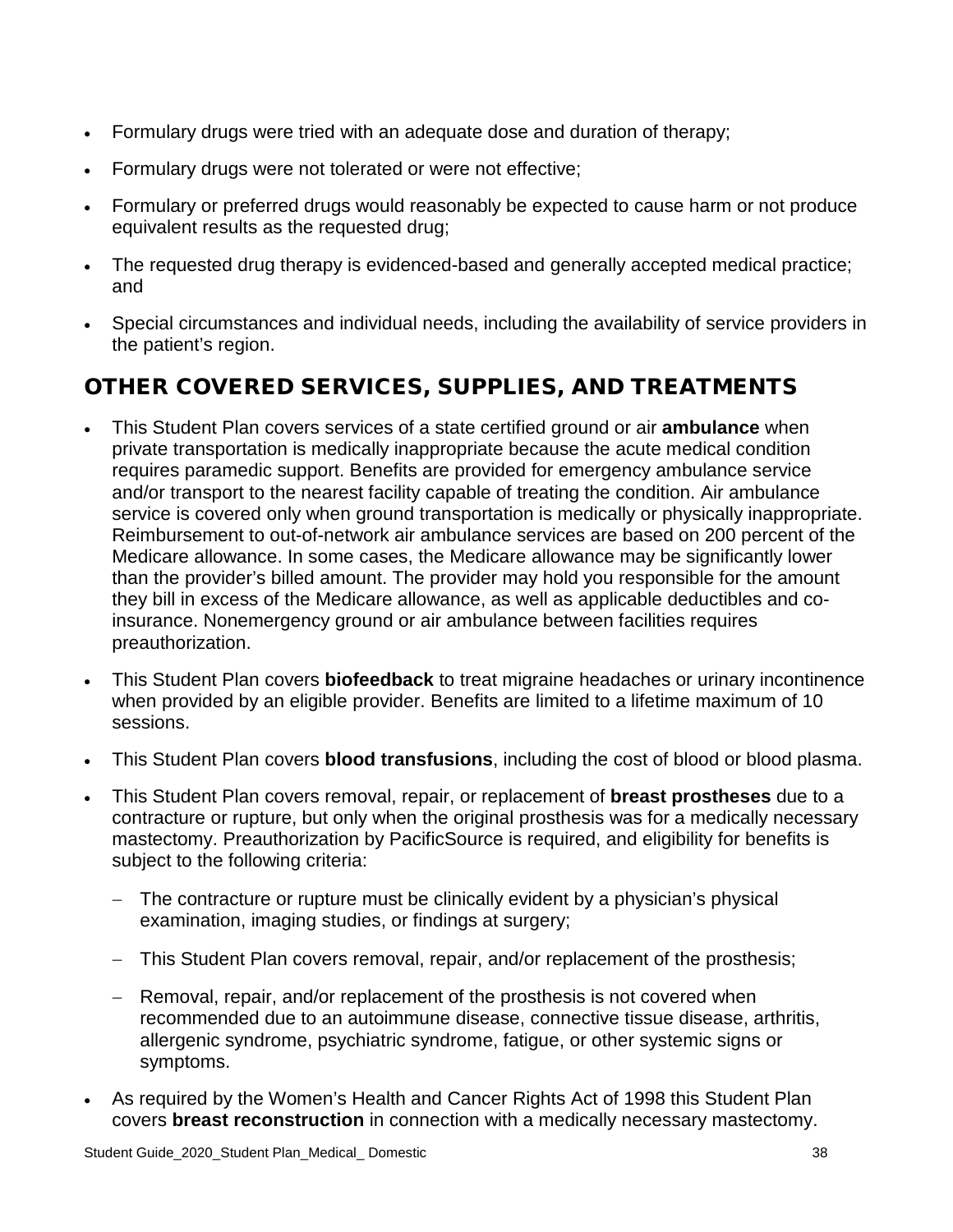Coverage is provided in a manner determined in consultation with the attending physician and patient for:

- − All stages of reconstruction of the breast on which the mastectomy was performed;
- Surgery and reconstruction of the other breast to produce a symmetrical appearance;
- − Prostheses; and
- Treatment of physical complications of the mastectomy, including lymphedema.

Benefits for breast reconstruction are subject to all terms and provisions of this Student Plan, including deductibles, co-payments, and/or co-insurance stated in your Medical Benefit Summary.

- This Student Plan covers **cardiac rehabilitation** as follows:
	- − Phase I (inpatient) services are covered under inpatient hospital benefits.
	- − Phase II (short-term outpatient) services are covered subject to the deductible, copayments, and/or co-insurance amounts stated in your Medical Benefit Summary for diagnostic and therapeutic radiology/lab and dialysis. Benefits are limited to services provided in connection with a cardiac rehabilitation exercise program that does not exceed 36 visits and are considered reasonable and necessary.
	- − Phase III (long-term outpatient) services are not covered.
- This Student Plan covers **child abuse medical assessments**, which include the taking of a thorough medical history, a complete physical examination and interview by or under the direction of a licensed physician or other licensed healthcare professional trained in the evaluation, diagnosis, and treatment of child abuse. Child abuse medical assessments are covered when performed at a community assessment center. Community assessment center means a neutral, child-sensitive community-based facility or service provider to which a child from the community may be referred to receive a thorough child abuse medical assessment for the purpose of determining whether the child has been abused or neglected.
- This Student Plan covers single or bilateral **cochlear implants** when medically necessary including programming and reprogramming.
- This Student Plan covers IUD, diaphragm, and cervical cap **contraceptives and contraceptive devices** along with their insertion or removal, as well as hormonal contraceptives including injections, formulary oral, patches, and rings prescribed by your physician or a pharmacist. Contraceptive drugs, devices, or products that are approved by the FDA and on the formulary are covered by your plan when prescribed. Over-the-counter contraceptive drugs approved by the FDA, purchased without a prescription are reimbursable by the plan. Contraceptive devices that can be obtained over the counter without a prescription, such as condoms, are not covered unless they are prescribed by the member's provider.
- Student Guide\_2020\_Student Plan\_Medical\_Domestic 39 • This Student Plan covers **corneal transplants**. Preauthorization is not required.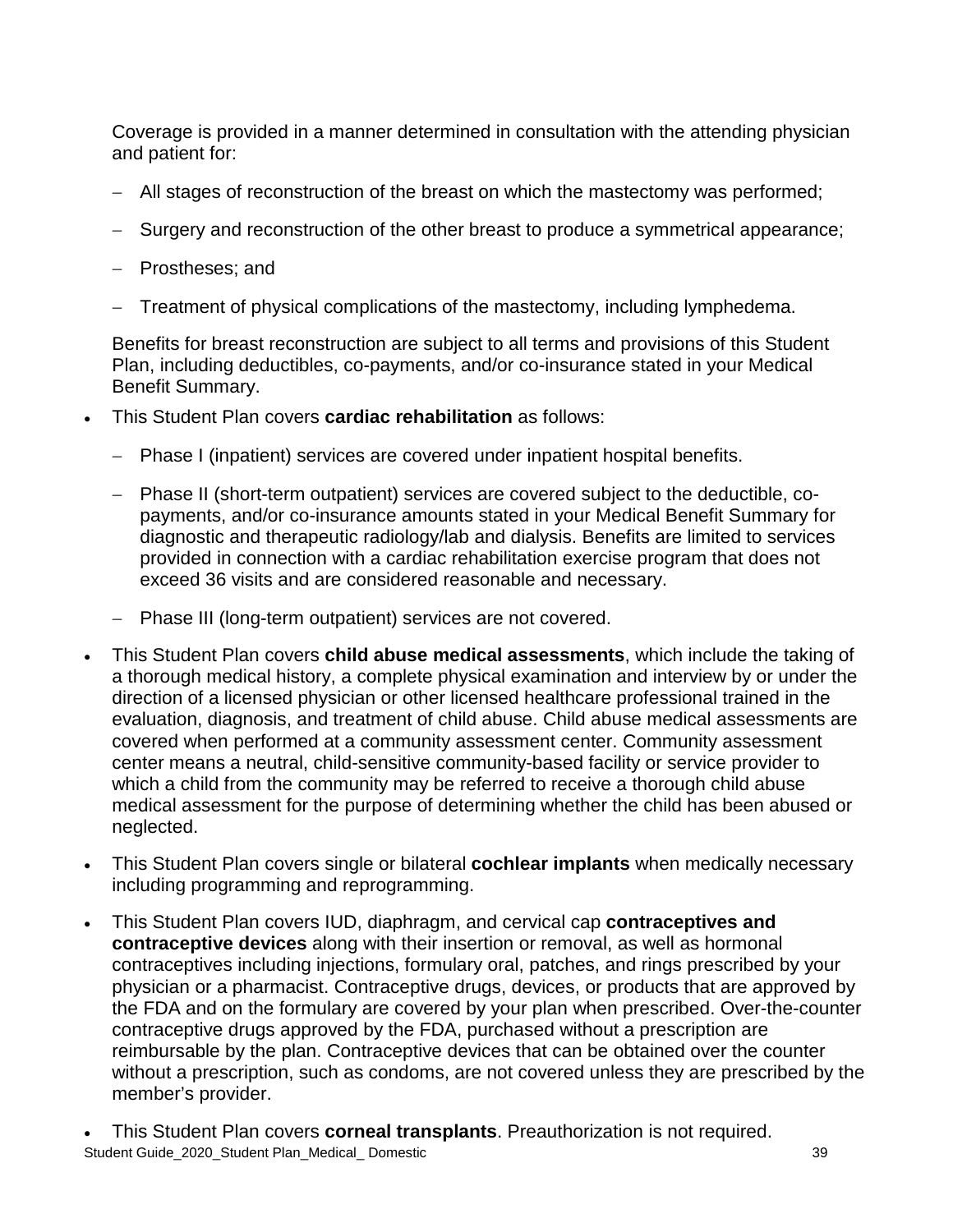- In the following situations, this Student Plan covers **cosmetic or reconstructive surgery:**
	- − When necessary to correct a functional disorder; or
	- − When necessary due to a congenital anomaly; or
	- − When necessary because of an accidental injury, or to correct a scar or defect that resulted from treatment of an accidental injury; or
	- − When necessary to correct a scar or defect on the head or neck that resulted from a covered surgery.

Preauthorization by PacificSource is required for all cosmetic and reconstructive surgeries covered by this plan. For information on breast reconstruction, see 'breast prostheses' and 'breast reconstruction' in this section.

- This Student Plan covers dental and orthodontic services for the treatment of **craniofacial anomalies** when medically necessary to restore function. Coverage includes but is not limited to physical disorders identifiable at birth that affect the bony structure of the face or head, such as a cleft palate, cleft lip, craniosynostosis, craniofacial microsomia and Treacher Collins syndrome. Coverage is limited to the least costly clinically appropriate treatment. Cosmetic procedures and procedures to improve on the normal range of functions are not covered. See exclusions for cosmetic/reconstructive services, dental examinations and treatments, jaw surgery, and orthognathic surgery under the 'Excluded Services' section.
- This Student Plan provides coverage for certain **diabetic equipment, supplies, and training** as follows:
	- Diabetic supplies other than insulin and syringes (such as lancets, test strips, and glucostix) are covered subject to the deductibles, co-payments, and/or co-insurance stated in your Medical Benefit Summary for durable medical equipment. You may purchase those supplies from any retail outlet and send your receipts to PacificSource, along with your name and member ID number. PacificSource will process the claim.
	- − Insulin pumps are covered subject to preauthorization by PacificSource.
	- − Diabetic insulin and syringes are covered under your prescription drug benefit. Lancets and test strips are also available under that prescription benefit in lieu of those covered supplies under the medical plan.
	- This Student Plan covers outpatient and self-management training and education for the treatment of diabetes, subject to the deductibles, co-payments, and/or co-insurance for office visits stated in your Medical Benefit Summary. To be covered, the training must be provided by a licensed healthcare professional with expertise in diabetes.
	- − This Student Plan covers medically necessary telemedical health services, via two-way electronic communication, provided in connection with the treatment of diabetes.
- Student Guide\_2020\_Student Plan\_Medical\_ Domestic 40 and 40 and 40 and 40 and 40 and 40 and 40 and 40 and 40 and 40 and 40 and 40 and 40 and 40 and 40 and 40 and 40 and 40 and 40 and 40 and 40 and 40 and 40 and 40 and 40 a • This Student Plan covers **dietary or nutritional counseling** provided by a registered dietitian under certain circumstances. It is covered under benefits for diabetic education or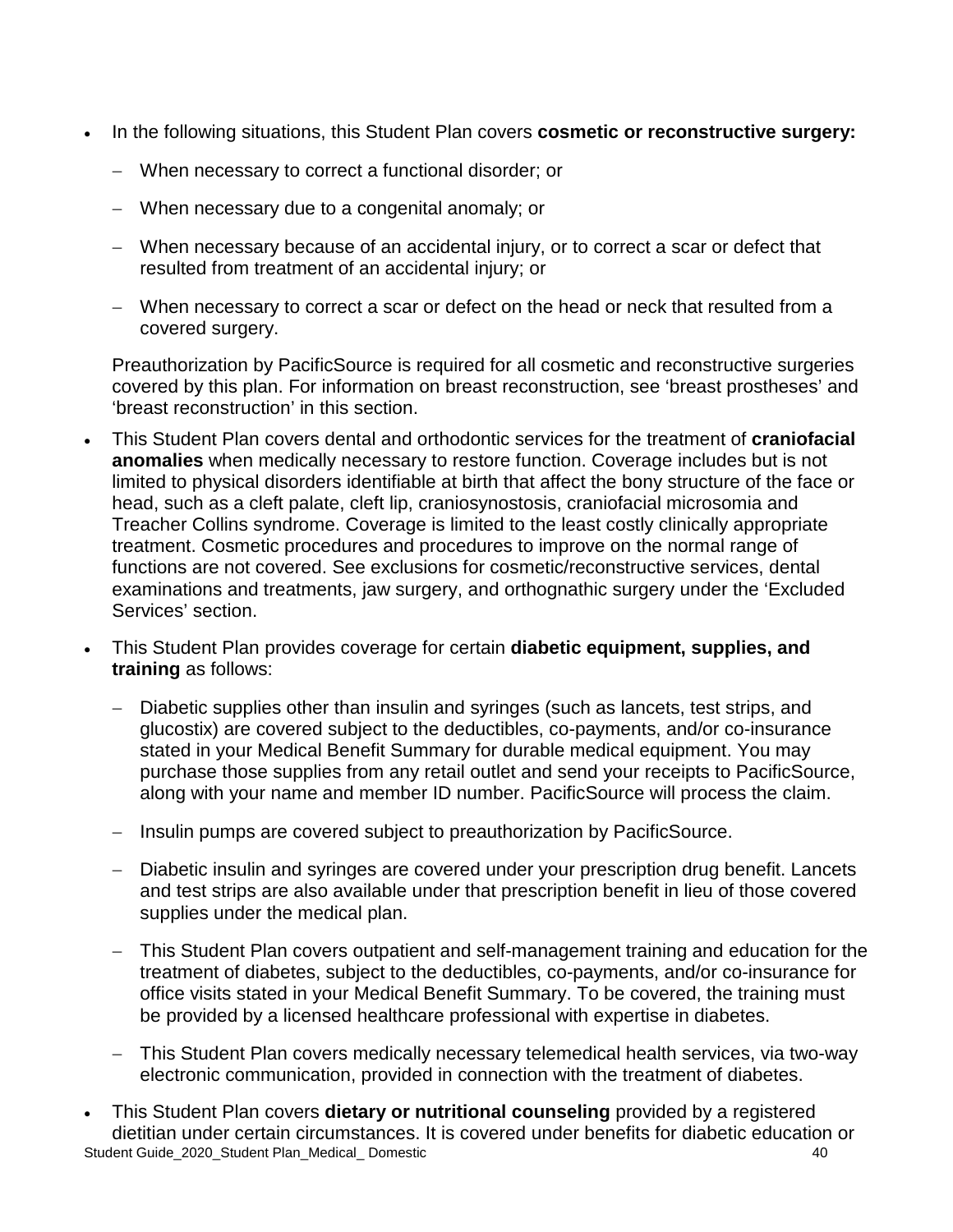management of anorexia nervosa or bulimia nervosa as determined by medical necessity evaluation.

- This Student Plan covers nonprescription **elemental enteral formula** ordered by a physician for home use. Formula is covered when medically necessary to treat severe intestinal malabsorption and the formula comprises a predominant or essential source of nutrition. Coverage is subject to the deductibles, co-payments, and/or co-insurance stated in your Medical Benefit Summary for durable medical equipment.
- This Student Plan covers routine **foot care** for patients with diabetes mellitus.
- This Plan covers medically necessary **gender affirming** surgery and related procedures, including hormone therapy. Preauthorization by PacificSource is required.
- **Gender reassignment (sex change) surgery expense** including hormone therapy and surgery is covered for members ages 18 and older. Members under age 18 require consent from their legal guardian. Prior to seeking services for this benefit, contact PacificSource for preauthorization and eligibility.
- **Hospitalization for dental procedures** is covered when the patient has another serious medical condition that may complicate the dental procedure, such as serious blood disease, unstable diabetes, or severe cardiovascular disease, or the patient is physically or developmentally disabled with a dental condition that cannot be safely and effectively treated in a dental office. Coverage requires preauthorization by PacificSource, and only charges for the facility, anesthesiologist, and assistant physician are covered. Hospitalization because of the patient's apprehension or convenience is not covered.
- This Student Plan covers treatment for **inborn errors of metabolism** involving amino acid, carbohydrate, and fat metabolism for which widely accepted standards of care exist for diagnosis, treatment, and monitoring, including quantification of metabolites in blood, urine or spinal fluid or enzyme or DNA confirmation in tissues. Coverage includes expenses for diagnosing, monitoring and controlling the disorders by nutritional and medical assessment, including but not limited to clinical visits, biochemical analysis and medical foods used in the treatment of such disorders. Nutritional supplies are covered subject to the deductibles, co-payments, and/or co-insurance stated in your Medical Benefit Summary for durable medical equipment.
- **Injectable drugs and biologicals** administered by a physician are covered when medically necessary for diagnosis or treatment of illness, injury, or disease. This benefit does not include immunizations (see Preventive Care Services in this section), drugs, or biologicals that can be self-administered or are dispensed to a patient.
- This Student Plan covers **maxillofacial prosthetic services** when prescribed by a physician as necessary to restore and manage head and facial structures. Coverage is provided only when head and facial structures cannot be replaced with living tissue, and are defective because of disease, trauma, or birth and developmental deformities. To be covered, treatment must be necessary to control or eliminate pain or infection or to restore functions such as speech, swallowing, or chewing. Coverage is limited to the least costly clinically appropriate treatment, as determined by the physician. Cosmetic procedures and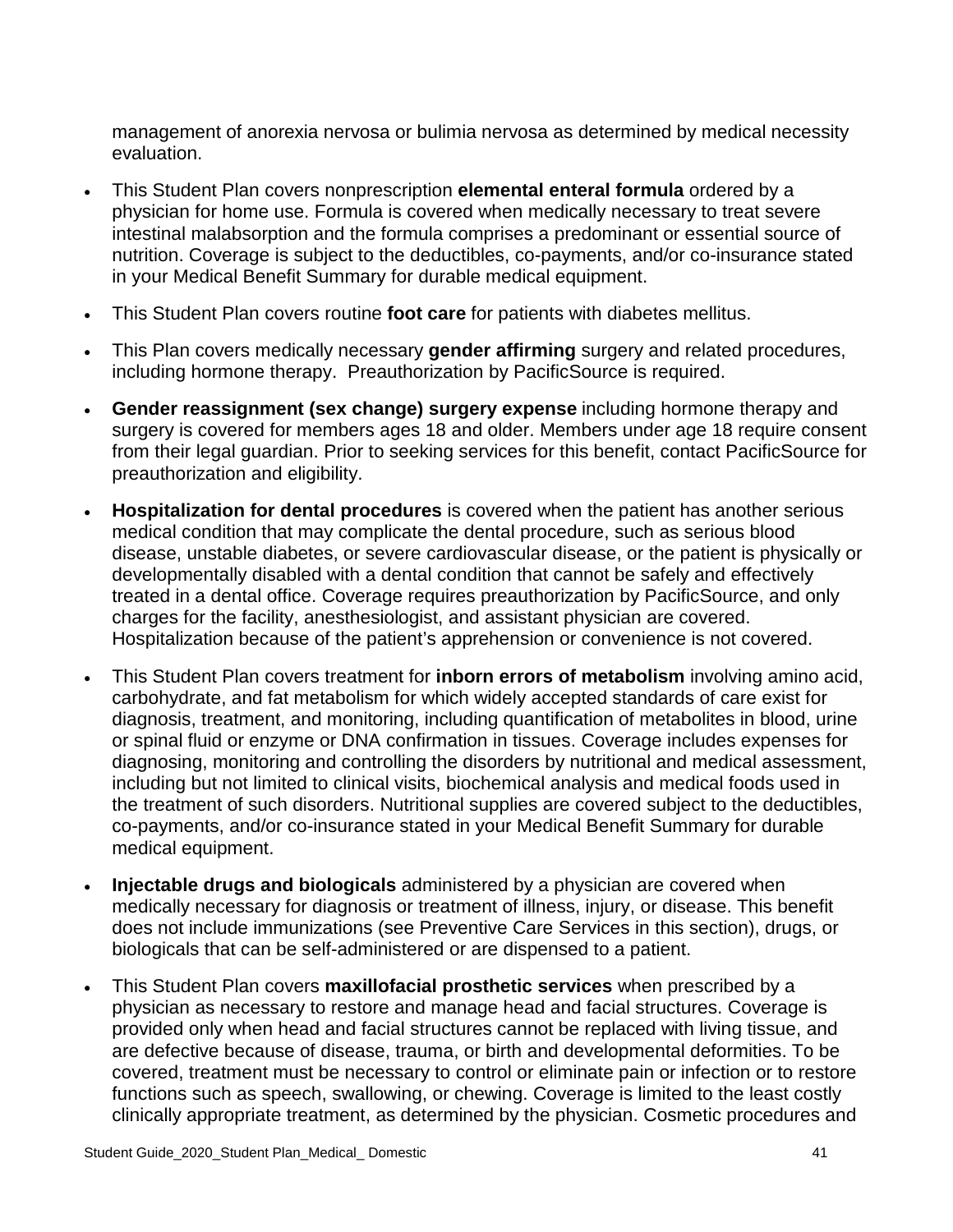procedures to improve on the normal range of functions are not covered. Dentures and artificial larynx are also not covered.

- For **pediatric dental care requiring general anesthesia**, this Student Plan covers the facility charges of a hospital or ambulatory surgery center. Benefits are limited to one visit annually, and are subject to preauthorization by PacificSource.
- **Post-mastectomy care** is covered for hospital inpatient care for a period of time as determined by the attending physician and, in consultation with the patient, determined to be medically necessary following a mastectomy, a lumpectomy, or a lymph node dissection for the treatment of breast cancer.
- The **routine costs of care associated with approved clinical trials** are covered. Benefits are only provided for routine costs of care associated with approved clinical trials. Expenses for services or supplies that are not considered routine costs of care are not covered. For more information, see 'routine costs of care' in the Definitions section. A 'qualified individual' is someone who is eligible to participate in an approved clinical trial. If an in-network provider is participating in an approved clinical trial, the qualified individual may be required to participate in the trial through that in-network provider if the provider will accept the individual as a participant in the trial.
- **Scheduled and/or non-emergent medical care outside of the United States** is covered for full-time students attending college outside the United States for three or more months.
- **Sleep studies** are covered when ordered by a pulmonologist, neurologist, otolaryngologist, internist, family practitioner, or certified sleep medicine specialist.
- Treatment of **temporomandibular joint syndrome (TMJ)** for medical reasons only. All TMJ-related services, including but not limited to diagnostic and surgical procedures, must be medically necessary. All surgical procedures must be preauthorized, and all procedures other than the following must be preauthorized: office visits, out-patient radiology, physical therapy, and chiropractic manipulations and acupuncture. Services are covered only when medically necessary due to a history of advanced pathologic process (arthritic degeneration) or in the case of severe acute trauma. Benefits for the treatment of TMJ and all related services are subject to the deductible, co-payment, and/or co-insurance stated in the Medical Benefit Summary for related services.
- This Student Plan covers medically necessary therapy and services for the treatment of **traumatic brain injury**.
- This Student Plan covers **tubal ligation and vasectomy** procedures.
- **Circumcision** is covered regardless of age or medical necessity. This benefit is limited to one circumcision per member per lifetime.
- This Student Plan covers Weight Watchers benefits up to an annual maximum of \$100 per calendar year.

You must be enrolled in this Student Plan at the time of your first and last meeting to qualify for reimbursement. You must complete a minimum of ten weeks during a consecutive four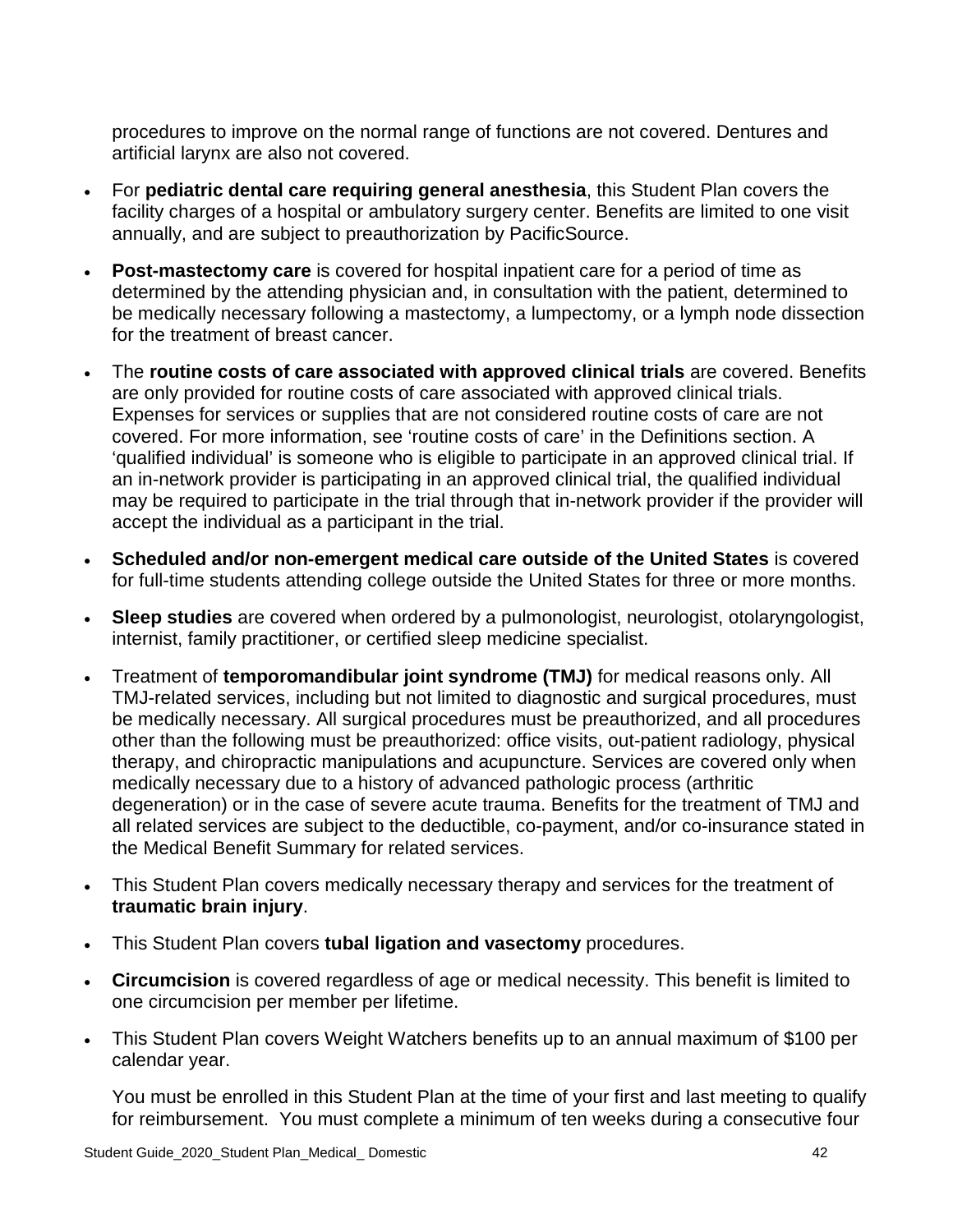month period during the contract year. Participation verification is required. To be eligible for reimbursement, the 'Weight Watchers Reimbursement Request Form' must be submitted within two months of the last Weight Watchers class attended. If you have questions, please contact PacificSource's Customer Service team.

# HEALTH EDUCATION BENEFITS

This Student Plan covers Health Education Benefits with an annual maximum of \$150. Health education topics usually include matters such as maternity, fitness and education, newborn care and parenting skills, nutrition and healthy heart exercises or CPR skills.

Covered services include health-related classes and printed materials required for the class.

After you have completed the class, please provide PacificSource with proof of payment and a completed Reimbursement Request Form for PacificSource to review for benefit payment consideration based on the Plan Sponsor's criteria. You may obtain the Reimbursement Request Form from the Plan Sponsor, or PacificSource's Customer Service team.

# BENEFIT LIMITATIONS AND EXCLUSIONS

### Least Costly Setting for Services

Covered services must be performed in the least costly setting where they can be provided safely. If a procedure can be done safely in an outpatient setting, but is performed in a hospital inpatient setting, this Student Plan will only pay what it would have paid for the procedure on an outpatient basis.

# EXCLUDED SERVICES

*Types of Treatment* – This Student Plan does *not* cover the following:

- Abdominoplasty for any indication.
- Academic skills training. This exclusion does not apply if the program, training, or therapy is part of a treatment plan for a pervasive developmental disorder.
- Aesthetic dental procedures Services and supplies provided in connection with dental procedures that are primarily aesthetic, including bleaching of teeth and labial veneers.
- Any amounts in excess of the allowable fee for a given service or supply.
- Athletic mouth guards.
- Aversion therapy.
- Benefits not stated Services and supplies not specifically described as benefits under this Student Plan and/or any amendment attached hereto. Except for those which are considered a pediatric dental essential health benefit.
- Biofeedback (other than as specifically noted under the Covered Expenses Other Covered Services, Supplies, and Treatment section).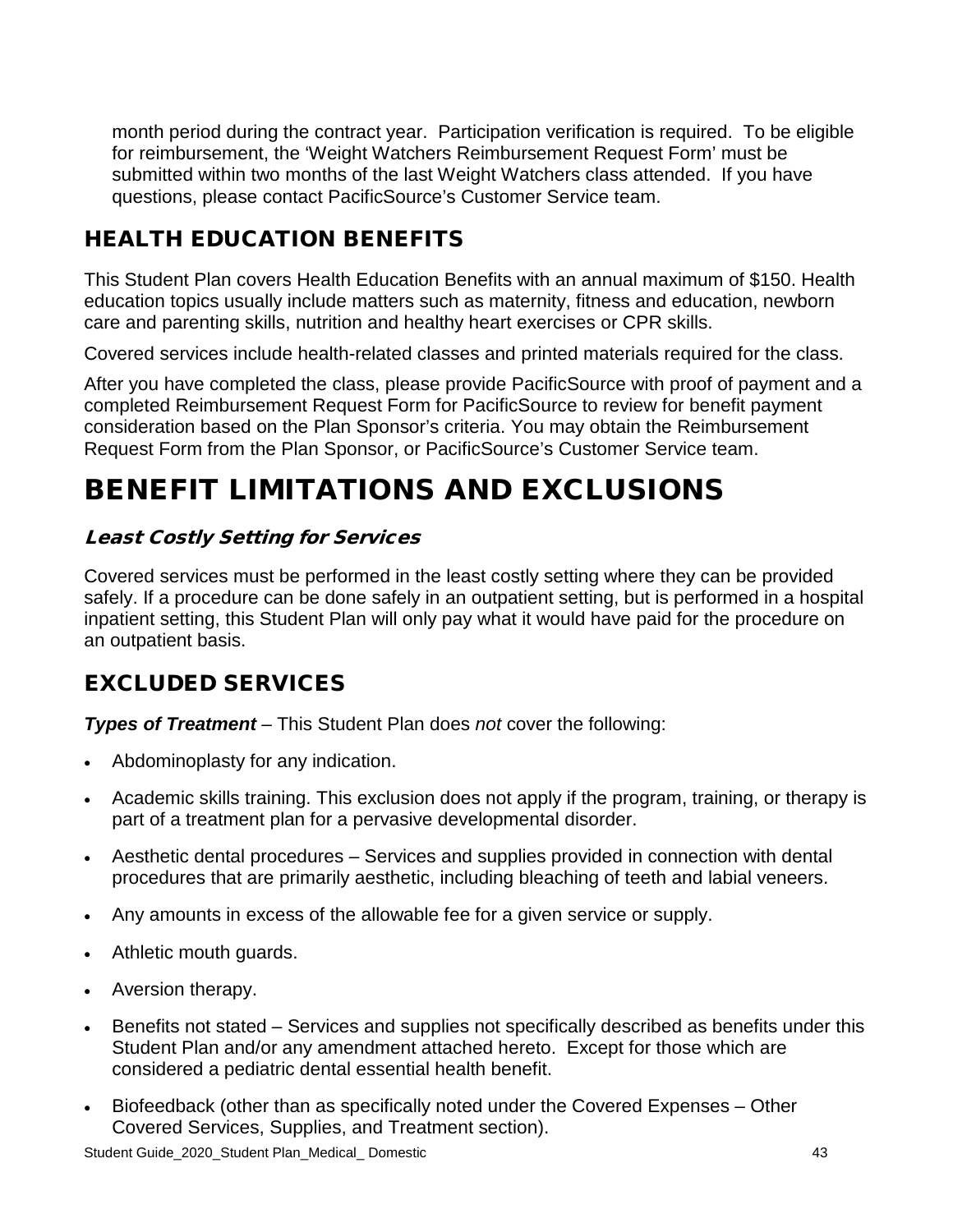- Charges for phone consultations, missed appointments, get acquainted visits, completion of claim forms, or reports PacificSource needs to process claims.
- Charges over the usual, customary, and reasonable fee (UCR) Any amount in excess of the UCR for a given service or supply.
- Charges that are the responsibility of a third party who may have caused the illness, injury, or disease or other insurers covering the incident (such as workers' compensation insurers, automobile insurers, and general liability insurers).
- Chelation therapy including associated infusions of vitamins and/or minerals, except as medically necessary for the treatment of selected medical conditions and medically significant heavy metal toxicities.
- Computer or electronic equipment for monitoring asthmatic, or similar medical conditions or related data.
- Connector bar or stress breaker.
- Cosmetic/reconstructive services and supplies Except as specified in the Covered Expenses – Other Covered Services, Supplies, and Treatments section. Services and supplies, including drugs, rendered primarily for cosmetic/reconstructive purposes and any complications as a result of non-covered cosmetic/reconstructive surgery (does not apply to emergency services). Cosmetic/reconstructive services and supplies are those performed primarily to improve the body's appearance and not primarily to restore impaired function of the body, unless the area needing treatment is a result of a congenital anomaly or gender dysphoria.
- Court-ordered sex offender treatment programs.
- Day care or custodial care Care and related services designed essentially to assist a person in maintaining activities of daily living, such as services to assist with walking, getting in/out of bed, bathing, dressing, feeding, preparation of meals, homemaker services, special diets, rest crews, day care, and diapers. (This does not include rehabilitative or habilitative services that are covered under Professional Services section.) Custodial care is only covered in conjunction with respite care allowed under this Student Plan's hospice benefit. For related provisions, see 'Hospital and Skilled Nursing Facility Services' and 'Home Health and Hospice Services' in the Covered Expenses section.
- Dental examinations and treatment for members age 19 and older For the purpose of this exclusion, the term 'dental examinations and treatment' means services or supplies provided to prevent, diagnose, or treat diseases of the teeth and supporting tissues or structures. This includes services, supplies, hospitalization, anesthesia, dental braces or appliances, or dental care rendered to repair defects that have developed because of tooth loss, or to restore the ability to chew, or dental treatment necessitated by disease. For related provisions, see 'Hospitalization for Dental Procedures' under 'Other Covered Services, Supplies, and Treatments' in the Covered Expenses section.
- Denture replacement made necessary by loss, theft, or breakage.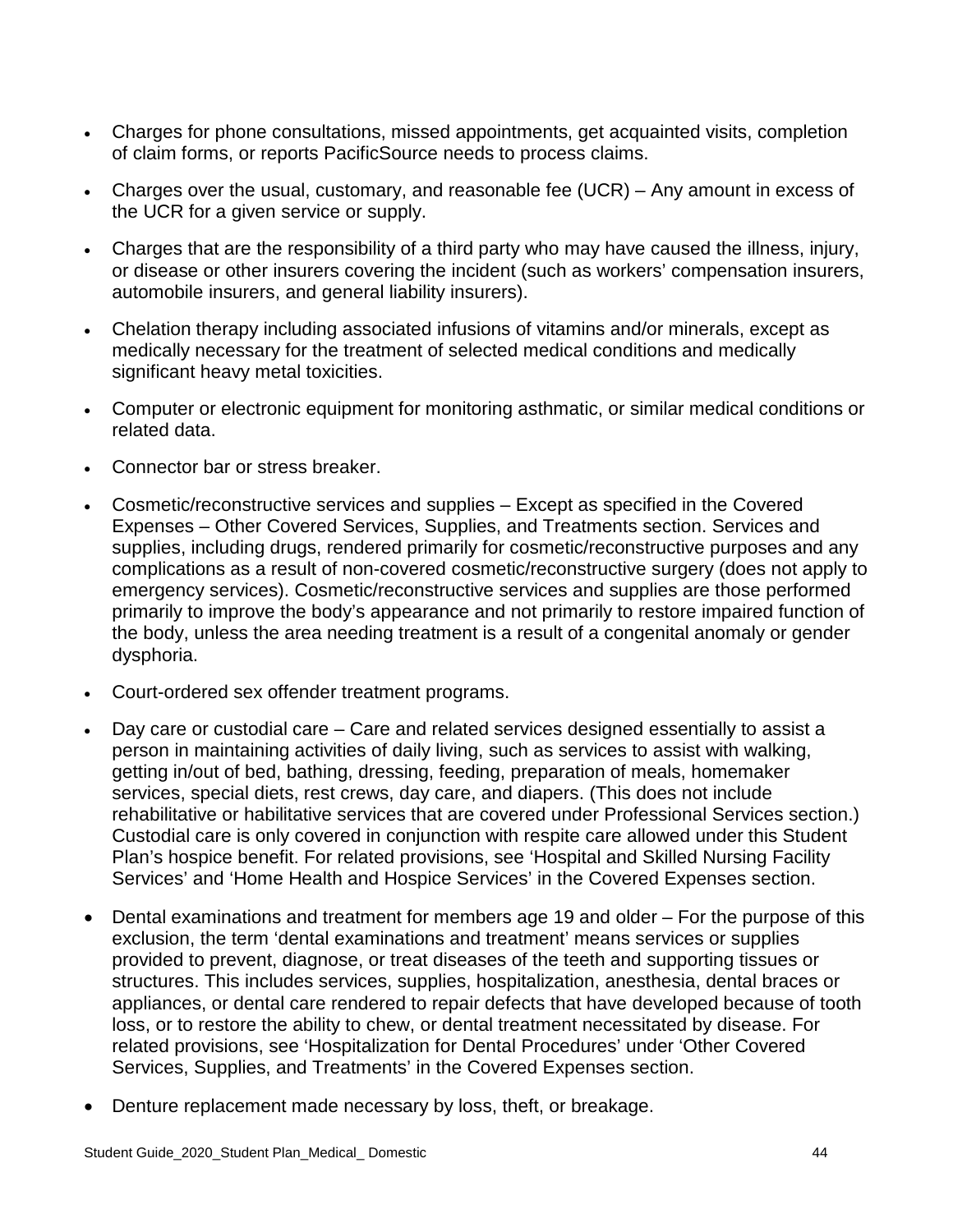- Drugs and biologicals that can be self-administered (including injectables) are excluded from the medical benefit, except those provided in a hospital emergency room, or other institutional setting, or as outpatient chemotherapy and dialysis, which are covered. Covered drugs and biologicals that can be self-administered are otherwise available under this Student Plan's pharmacy benefit, subject to this Student Plan's requirements.
- Drugs or medications not prescribed for inborn errors of metabolism, diabetic insulin, or autism spectrum disorder that can be self-administered (including prescription drugs, injectable drugs, and biologicals), unless given during a visit for outpatient chemotherapy or dialysis or during a medically necessary hospital, emergency room, or other institutional stay.
- Durable medical equipment available over the counter and/or without a prescription.
- Educational or correctional services or sheltered living provided by a school or halfway house, except outpatient services received while temporarily living in a shelter.
- Electronic Beam Tomography (EBT).
- Equine/animal therapy.
- Equipment commonly used for nonmedical purposes or marketed to the general public.
- Equipment used primarily in athletic or recreational activities. This includes exercise equipment for stretching, conditioning, strengthening, or relief of musculoskeletal problems.
- Expense incurred by a covered person; not a United States citizen; for services performed within the student's home country.
- Experimental, investigational, or unproven procedures This Student Plan does not cover experimental, investigational, or unproven treatment. By that, we mean services, supplies, protocols, procedures, devices, chemotherapy, drugs or medicines, or the use thereof that are experimental, investigational, or unproven for the diagnosis and treatment of the patient. It includes treatment that, when and for the purpose rendered: has not yet received full U.S. government agency approval (for example, FDA) for other than experimental, investigational, unproven, or clinical testing; is not of generally accepted medical practice in this Student Plan's state of issuance or as determined by medical advisors, medical associations, and/or technology resources; is not approved for reimbursement by the Centers for Medicare and Medicaid Services; is furnished in connection with medical or other research; or is considered by any governmental agency or subdivision to be experimental, investigational, or unproven, not reasonable and necessary, or any similar finding.

An experimental, investigational, or unproven service is not made eligible for benefits by the fact that other treatment is considered by your healthcare provider to be ineffective or not as effective as the service or that the service is prescribed as the most likely to prolong life.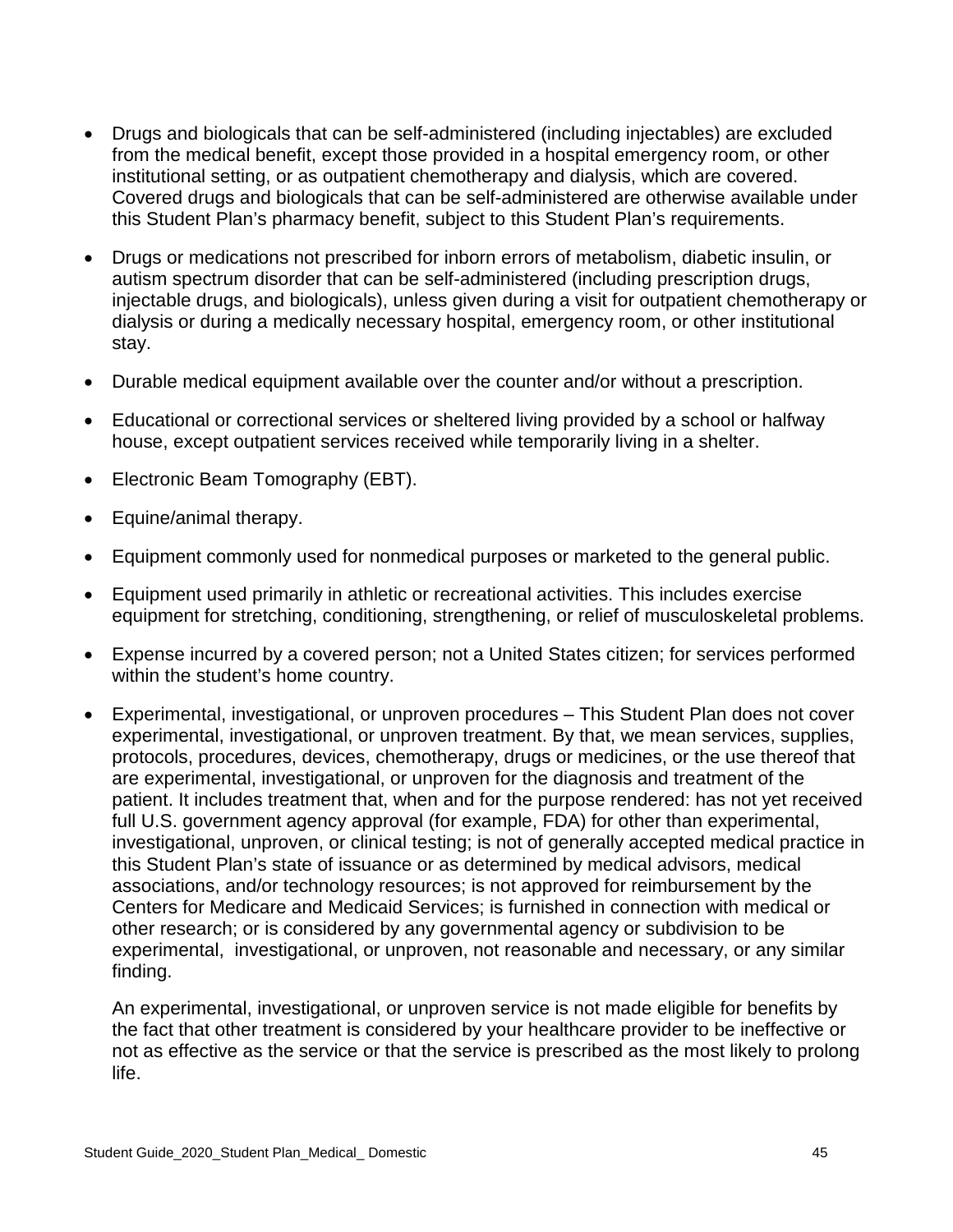When making benefit determinations about whether treatments are experimental, investigational, or unproven, this Student Plan and PacificSource rely on the above resources as well as: expert opinions of specialists and other medical authorities; published articles in peer-reviewed medical literature; external agencies whose role is the evaluation of new technologies and drugs; and external review by an independent review organization.

The following will be considered in making the determination whether the service is in an experimental and/or investigational status: whether there is sufficient evidence to permit conclusions concerning the effect of the services on health outcomes; whether the scientific evidence demonstrates that the services improve health outcomes as much or more than established alternatives; whether the scientific evidence demonstrates that the services' beneficial effects outweigh any harmful effects; and whether any improved health outcomes from the services are attainable outside an investigational setting.

If you or your provider have any concerns about whether a course of treatment will be covered, we encourage you to contact PacificSource's Customer Service team. PacificSource will arrange for medical review of your case against the criteria, and notify you of whether or not the proposed treatment will be covered.

- Eye examinations (preventive) for members age 19 and older.
- Eye exercises, therapy, and procedures Orthoptics, vision therapy, and procedures intended to correct refractive errors.
- Eye glasses/Contact Lenses for members age 19 and older The fitting, provision, or replacement of eye glasses, lenses, frames, contact lenses, or subnormal vision aids intended to correct refractive error.
- Family planning Services and supplies for artificial insemination, in vitro fertilization, treatment of infertility, or surgery to reverse voluntary sterilization. Services and supplies, surgery, treatment, or prescriptions determined to be experimental, investigational, or unproven in nature are not covered, except for medically necessary medication to preserve fertility during treatment with cytotoxic chemotherapy.
- Fitness or exercise programs and health or fitness club memberships.
- Food dependencies.
- Foot care (routine) Services and supplies for corns and calluses of the feet, conditions of the toenails other than infection, hypertrophy, or hyperplasia of the skin of the feet, and other routine foot care, except in the case of patients being treated for diabetes mellitus.
- Gingivectomy, gingivoplasty, or crown lengthening in conjunction with crown preparation or fixed bridge services done on the same date of service.
- Growth hormone injections or treatments, except to treat documented growth hormone deficiencies.
- Homeopathic medicines or homeopathic supplies.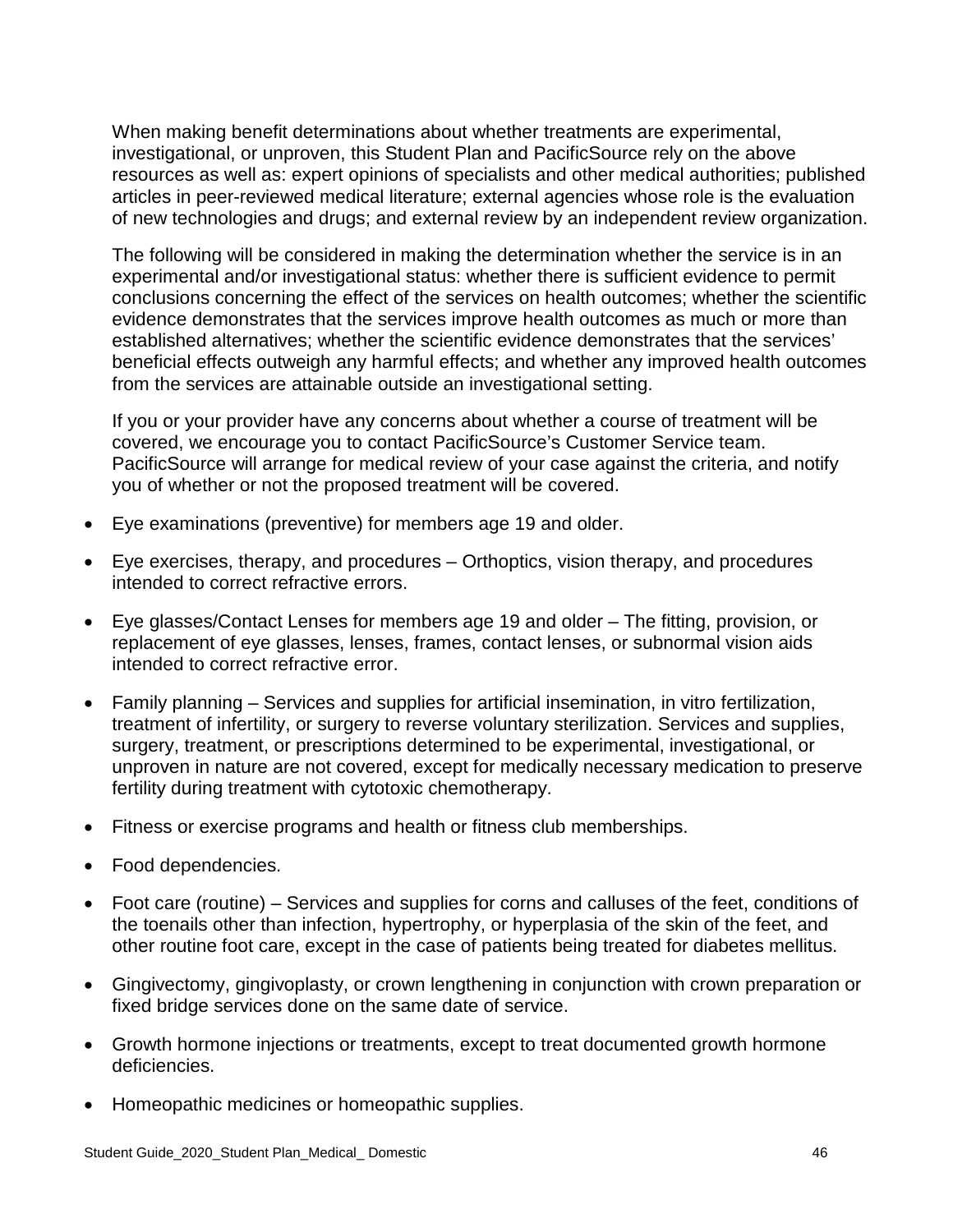- Hypnotherapy.
- Immunizations when recommended for, or in anticipation of, exposure through travel or work.
- Indirect pulp caps are to be included in the restoration process, and are not a separate covered benefit.
- Instructional or educational programs, except diabetes self-management programs unless medically necessary.
- Intra and extra coronal splinting Devices and procedures for intra and extra coronal splinting to stabilize mobile teeth.
- Jaw Services or supplies for developmental or degenerative abnormalities of the jaw, malocclusion, dental implants, or improving placement of dentures.
- Mail order or Internet/web based dental providers are not eligible providers.
- Maintenance supplies and equipment not unique to medical care.
- Massage, massage therapy, even as part of a physical therapy program.
- Mattresses and mattress pads are only covered when medically necessary to heal pressure sores.
- Mental health treatments for conditions defined in the 'Diagnostic and Statistical manual of Mental Disorders, Fifth Edition (DSM-5)' that are not attributable to a mental health disorder or disease.

Mental illness does not include – relationship problems (for example, parent-child, partner, sibling, or other relationship issues), except the treatment of children five years of age or younger for parent-child relational problems, physical abuse of a child, sexual abuse, neglect of a child, or bereavement.

The following are also excluded: court-mandated psychological evaluations for child custody determinations; voluntary mutual support groups such as Alcoholics Anonymous; adolescent wilderness treatment programs; mental examinations for the purpose of adjudication of legal rights; psychological testing and evaluations not provided as an adjunct to treatment or diagnosis of a stress management, parenting skills, or family education; assertiveness training; image therapy; sensory movement group therapy; marathon group therapy; and sensitivity training.

- Modifications to vehicles or structures to prevent, treat, or accommodate a medical condition.
- Motion analysis, including videotaping and 3-D kinematics, dynamic surface and fine wire electromyography, including physician review.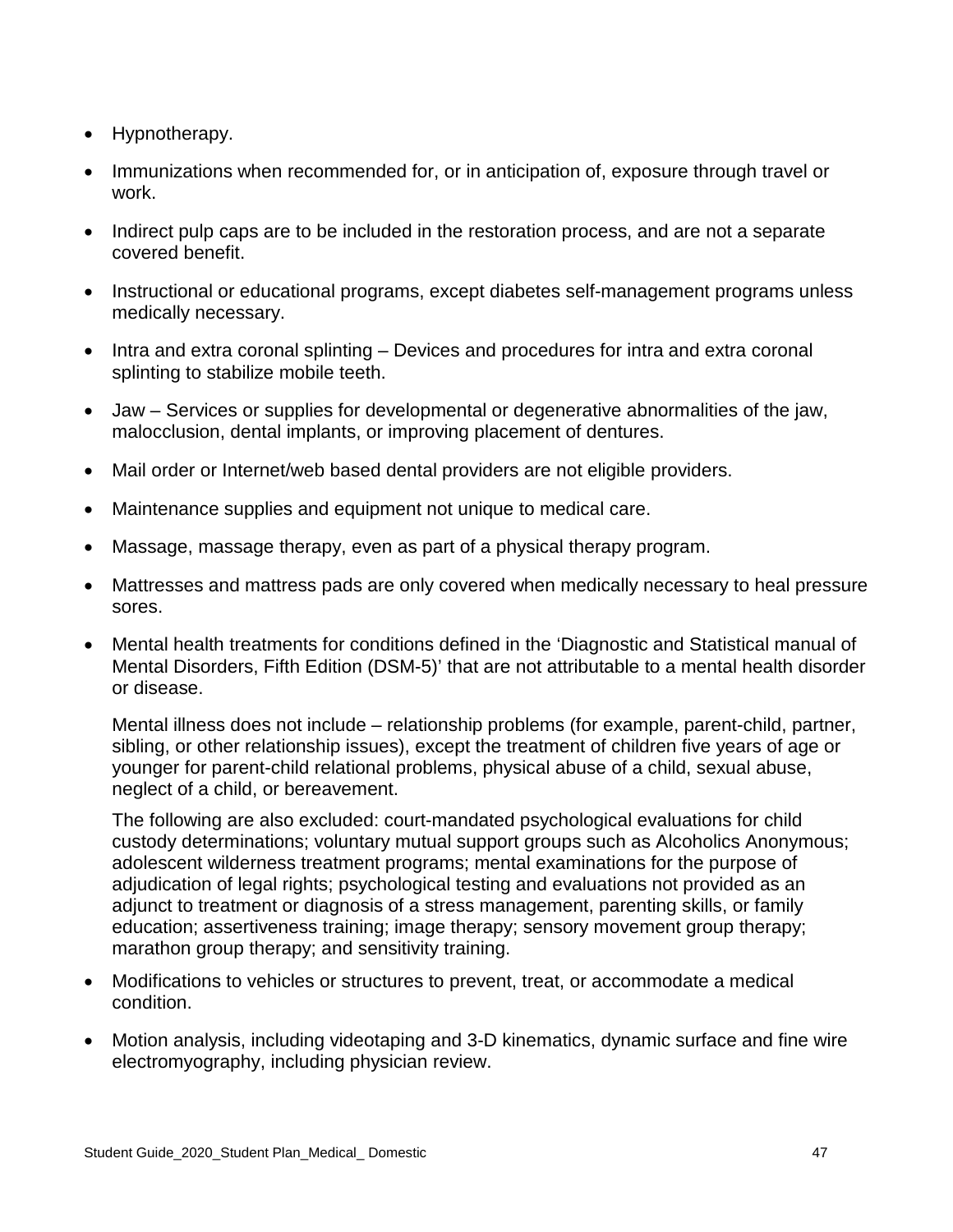- Myeloablative high dose chemotherapy, except when the related transplant is specifically covered under the transplantation provisions of this plan. For related provisions, see 'Transplant Services' in the Covered Expenses section.
- Naturopathic supplies.
- Nicotine related disorders, other than those covered through tobacco cessation program services.
- Obesity or weight reduction control Surgery or other related services or supplies provided for weight reduction control or obesity (including all categories of obesity), whether or not there are other medical conditions related to or caused by obesity. This also includes services or supplies used for weight loss, such as food supplementation programs and behavior modification programs, regardless of the medical conditions that may be caused or exacerbated by excess weight, and self-help or training programs for weight reduction control. Obesity screening and counseling are covered for children and adults. See 'Dietary or Nutritional Counseling' section under 'Other Covered Services'. (Other than as specifically noted under the Covered Expenses – Other Covered Services, Supplies, and Treatment section).
- Oral/facial motor therapy for strengthening and coordination of speech-producing musculature and structures, except as medically necessary in the restoration or improvement of speech following a traumatic brain injury or for members diagnosed with a pervasive developmental disorder.
- Orthodontic services Repair or replacement of orthodontic appliances furnished under this Student Plan.
- Orthodontic services Treatment of misalignment of teeth and/or jaws, or any ancillary services expressly performed because of orthodontic treatment, except as may be provided for treatment of cleft palate/cleft lip whose treatment began prior to turning age 19, and was not completed prior to turning age 19.
- Orthognathic surgery Surgery to manipulate facial bones, including the jaw, in patients with facial bone abnormalities performed to restore the proper anatomic and functional relationship to the facial bones, except as specified under 'Professional Services' in the Covered Expenses section. For related provisions, see exclusions for 'jaw' in this section.
- Orthopedic shoes, diabetic shoes, and shoe modifications.
- Over-the-counter nonprescription medications. Does not apply to over-the-counter preventive care services that are prescribed by the member's provider.
- Panniculectomy for any indication.
- Periodontal probing, charting, and re-evaluations.
- Periodontal Splinting, or appliances used to increase vertical dimensions, restore the occlusion, or correct habits such as tongue thrust and grinding teeth. Periodontal splinting including crowns and bridgework used in conjunction with periodontal splinting.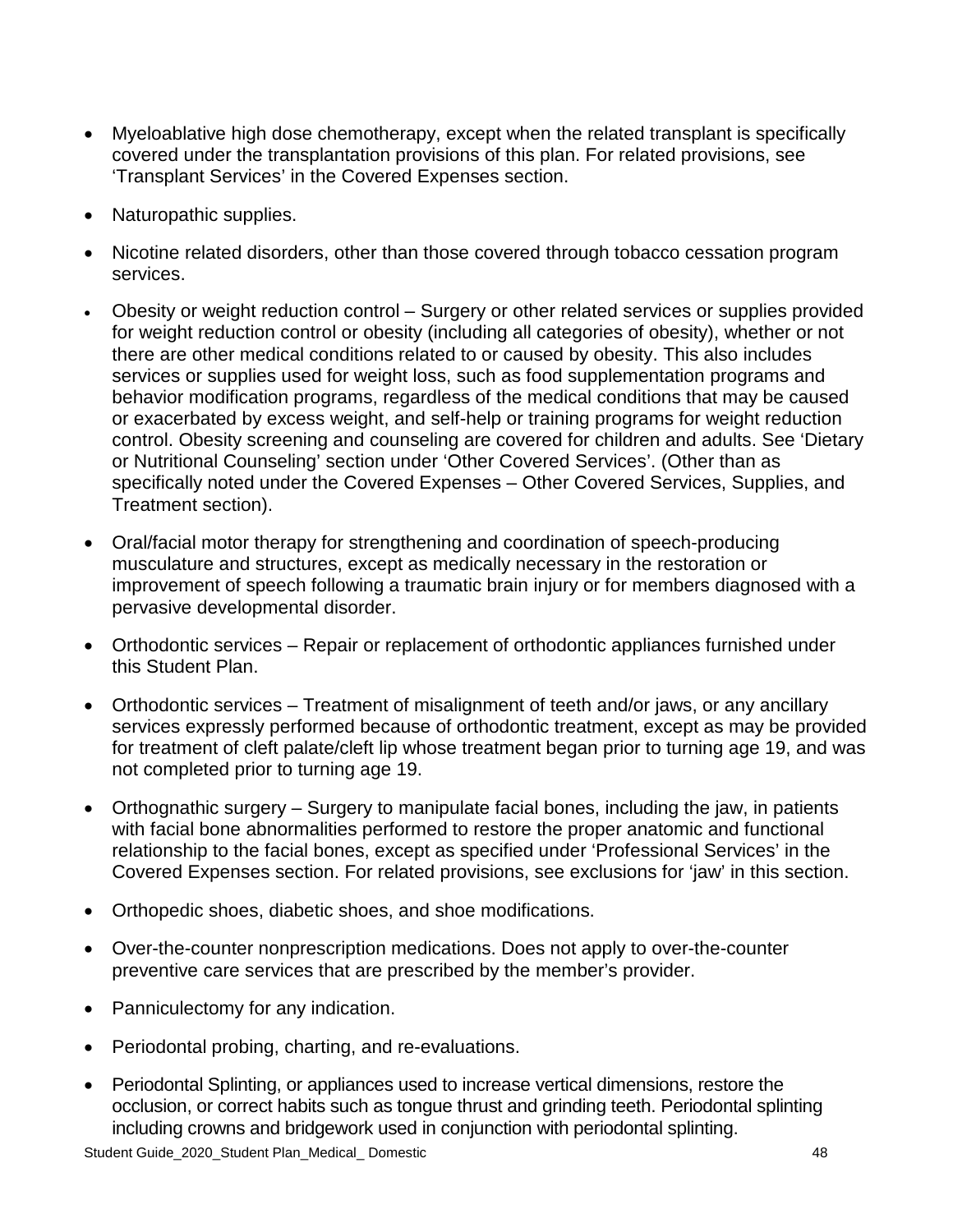- Personal items such as telephones, televisions, and guest meals during a stay at a hospital or other inpatient facility.
- Photographic images of teeth.
- Physical or eye examinations required for administrative purposes such as participation in athletics, admission to school, or by an employer.
- Pin retention in addition to restoration for enrolled individuals age 19 and older.
- Precision attachments.
- Private nursing service.
- Programs that teach a person to use medical equipment, care for dependents, or selfadminister drugs or nutrition (except for diabetic education benefit).
- Psychoanalysis or psychotherapy received as part of an educational or training program, regardless of diagnosis or symptoms that may be present.
- Pulpotomies on permanent teeth.
- Recreation therapy Outpatient.
- Rehabilitation Functional capacity evaluations, work hardening programs, vocational rehabilitation, community reintegration services, and driving evaluations and training programs.
- Removal of clinically serviceable amalgam restorations to be replaced by other materials free of mercury, except with proof of allergy to mercury.
- Replacement costs for worn or damaged durable medical equipment that would otherwise be replaceable without charges under warranty or other agreement.
- Screening tests Services and supplies, including imaging and screening exams performed for the sole purpose of screening and not associated with specific diagnoses and/or signs and symptoms of disease or of abnormalities on prior testing (including but not limited to total body CT imaging, CT colonography and bone density testing). This does not include preventive care screenings listed under 'Preventive Care Services' in the Covered Expenses section.
- Self-help health or instruction or training programs.
- Sensory integration training. This exclusion does not apply if the program, training, or therapy is part of a treatment plan for a pervasive developmental disorder.
- Services for rebuilding or maintaining chewing surfaces due to teeth out of alignment or occlusion, or for stabilizing the teeth.
- Student Guide\_2020\_Student Plan\_Medical\_ Domestic 49 • Services of providers who are not eligible for reimbursement under this Student Plan. An individual organization, facility, or program is not eligible for reimbursement for services or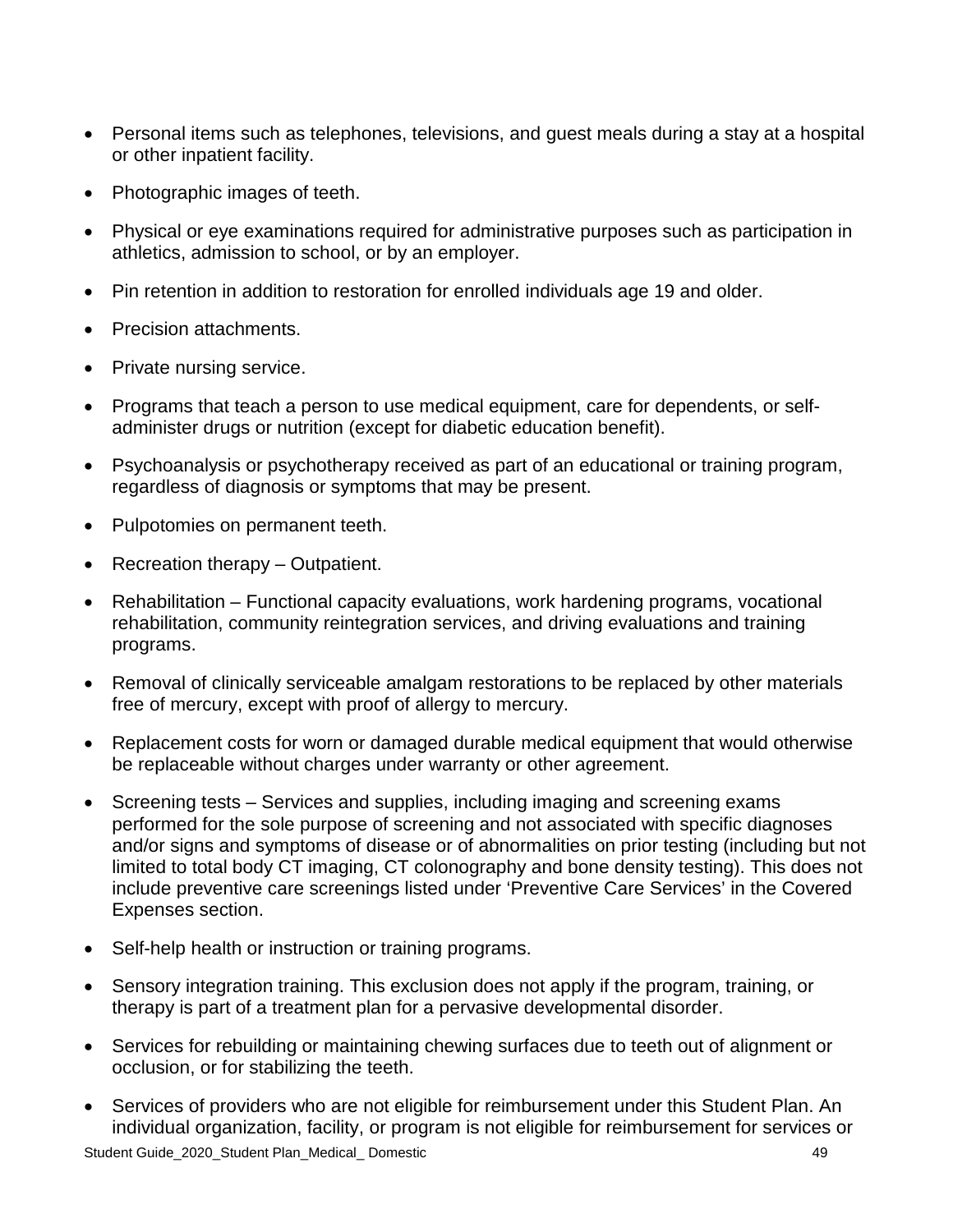supplies, regardless of whether this Student Plan includes benefits for such services or supplies, unless the individual, organization, facility, or program is licensed by the state in which services are provided as an independent provider, hospital, ambulatory surgical center, skilled nursing facility, durable medical equipment supplier, or mental health and/or substance use disorder healthcare facility. To the extent PacificSource maintains credentialing requirements, the provider or facility must satisfy those requirements in order to be considered an eligible provider.

- Services or supplies provided by or payable under any plan or program established by a domestic or foreign government or political subdivision, unless such exclusion is prohibited by law.
- Services or supplies with no charge, or for which the member is not legally required to pay, or for which a provider or facility is not licensed to provide even though the service or supply may otherwise be eligible. This exclusion includes any service provided by the member, or any licensed medical professional that is directly related to the member by blood or marriage.
- Services required by state law as a condition of maintaining a valid driver license or commercial driver license.
- Services, supplies, and equipment not involved in diagnosis or treatment but provided primarily for the comfort, convenience, intended to alter the physical environment, or education of a patient. This includes appliances like adjustable power beds sold as furniture, air conditioners, air purifiers, room humidifiers, heating and cooling pads, home blood pressure monitoring equipment, light boxes, conveyances other than conventional wheelchairs, whirlpool baths, spas, saunas, heat lamps, tanning lights, and pillows.
- Sexual disorders Services or supplies for the treatment of erectile or sexual dysfunction unless defined in the 'Diagnostic and Statistical manual of Mental Disorders, Fifth Edition (DSM-5)'.
- Sinus lift grafts to prepare sinus site for implants.
- Snoring Services or supplies for the diagnosis or treatment of snoring and/or upper airway resistance disorders, including somnoplasty, unless medically necessary to treat a mental health diagnosis.
- Social skills training. This exclusion does not apply if the program, training, or therapy is part of a treatment plan for a pervasive developmental disorder.
- Stress-breaking or habit-breaking appliances unless medically necessary.
- Support groups.
- Surgery to reverse voluntary sterilization.
- Tooth transplantation Services and supplies provided in connection with tooth transplantation, including re-implantation from one site to another, splinting, and/or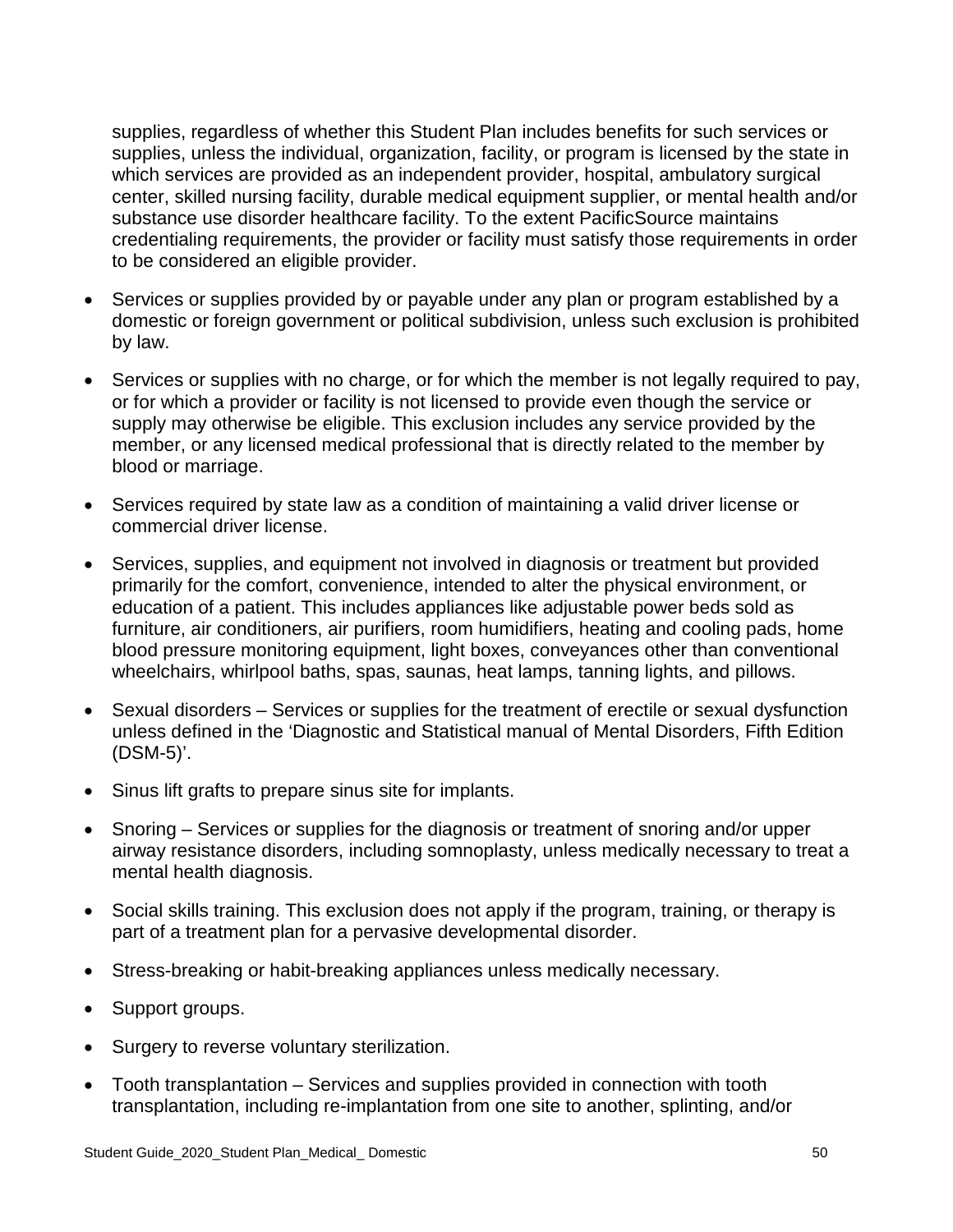stabilization. This exclusion does not relate to the re-implantation of a tooth into its original socket after it has been avulsed (lost).

- Transplants Any services, treatments, or supplies for the transplantation of bone marrow or peripheral blood stem cells or any human body organ or tissue, except as expressly provided under the provisions of this Student Plan for covered transplantation expenses. For related provisions, see 'Transplant Services' in the Covered Expenses section.
- Treatment after coverage ends Services or supplies a member receives after the member's coverage under this Student Plan ends.
- Treatment not dentally necessary, according to acceptable dental practice, or treatment not likely to have a reasonably favorable prognosis.
- Treatment not medically necessary Services or supplies that are not medically necessary for the diagnosis or treatment of an illness, injury, or disease. For related provisions, see 'medically necessary' in the Definitions section and 'Understanding Medical Necessity' in the Covered Expenses section.
- Treatment of any illness, injury, or disease resulting from an illegal occupation or attempted felony, or treatment received while in the custody of any law enforcement other than with local supervisory authority while pending disposition of charges.
- Treatment of any work-related illness, injury, or disease, except in the following circumstances:
	- You are the owner, partner, or principal; were injured in the course of self-employment; and are otherwise exempt from the applicable state or federal workers' compensation insurance program;
	- The appropriate state or federal workers' compensation insurance program has determined that coverage is not available for your injury. This exclusion includes any illness, injury, or disease that is caused by a for-profit activity, whether through employment or self-employment; or
	- You are employed by an Oregon Based Group and have timely filed an application for coverage with the State Accident Insurance Fund or other Workers' Compensation Carrier and are waiting for determination of coverage from that entity.
- Treatment prior to enrollment Services or supplies a member received prior to enrolling in coverage provided by this Student Plan, such as inpatient stays or admission to a hospital, skilled nursing facility, or specialized facility that began before the patient's coverage under this Student Plan.
- Unwilling to release information Charges for services or supplies for which a member is unwilling to release medical, dental, or eligibility information necessary to determine the benefits payable under this this Student Plan.
- Vocational rehabilitation, functional capacity evaluations, work-hardening programs, community reintegration services, and driving evaluations and training programs, except as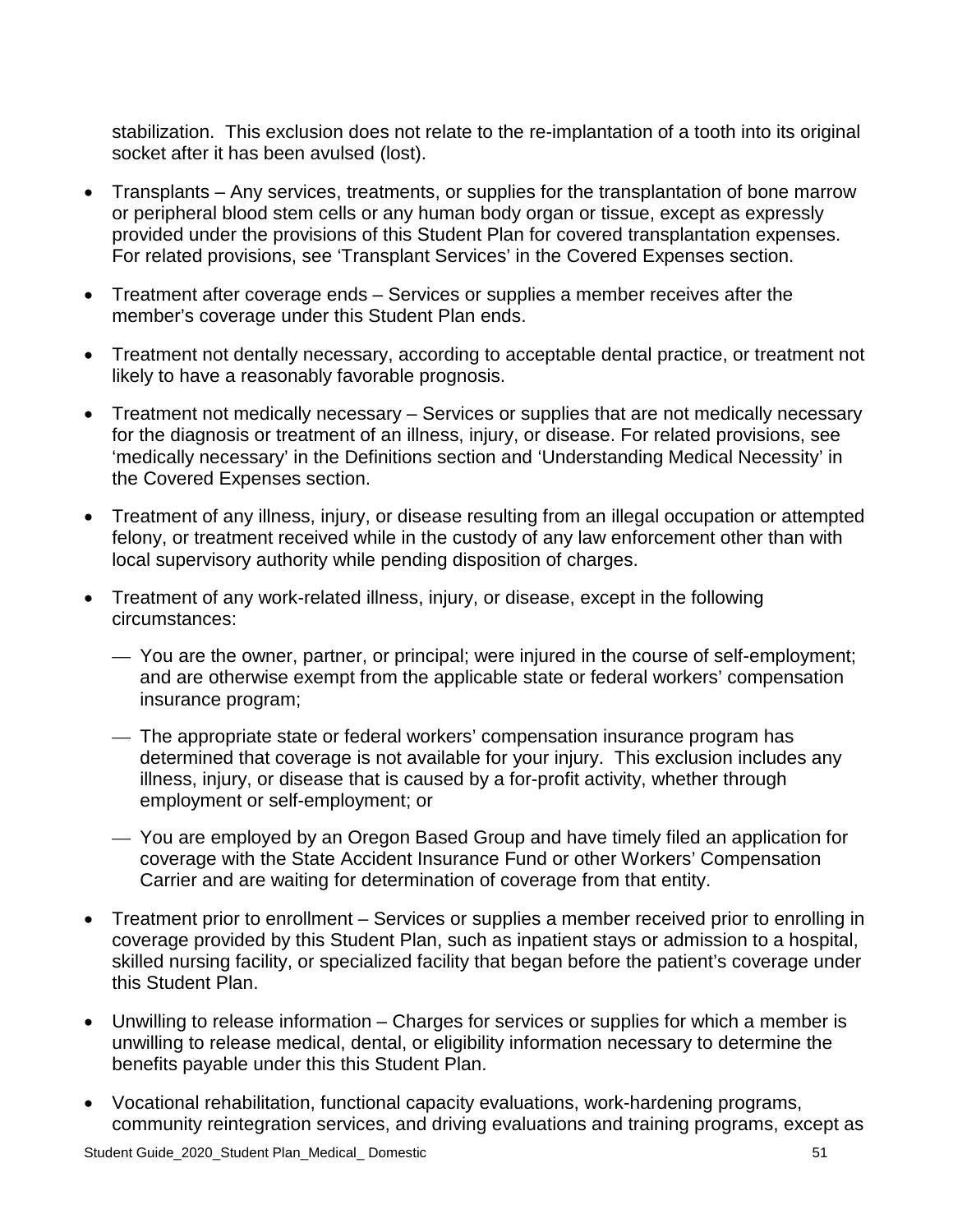medically necessary in the restoration or improvement of speech following a traumatic brain injury or for individuals diagnosed with a pervasive development disorder.

• War-related conditions – The treatment of any condition caused by or arising out of an act of war, armed invasion, or aggression (aggression does not include acts of terrorism), or while in the service of the armed forces unless not covered by the member's military or veterans coverage.

### PREAUTHORIZATION

Coverage of certain healthcare services and surgical procedures requires a benefit determination by PacificSource before the services are performed. This process is called 'preauthorization'.

Preauthorization is necessary to determine if certain services and supplies are covered under this Student, and if you meet this Student Plan's eligibility requirements.

Your healthcare provider can request preauthorization from the PacificSource Health Services team. If your provider will not request preauthorization for you, you may contact PacificSource yourself. In some cases, PacificSource may ask for more information or require a second opinion before authorizing coverage.

Because of the changing nature of medicine, PacificSource continually reviews new technologies and standards of medical practice. The list of procedures and services requiring preauthorization is therefore subject to revision and update. **The list is not intended to suggest that all the items included are necessarily covered by the benefits of this this Student Plan.** You'll find the current preauthorization list on the website, PacificSource.com/uo.

*If your treatment is not preauthorized, you can still seek treatment, but you will be held responsible for the expense if it is not medically necessary or is not covered by this Student*  Plan. Remember, any time you are unsure if an expense will be covered, contact the *PacificSource Customer Service team.* 

Notification of this Student Plan's benefit determination will be communicated by letter, fax, or electronic transmission to the hospital, the provider, and you. If time is a factor, notification will be made by telephone and followed up in writing.

PacificSource reserves the right to employ a third party to perform preauthorization procedures on its behalf.

In a medical emergency, services and supplies necessary to determine the nature and extent of the emergency condition and to stabilize the patient are covered without preauthorization requirements.

If your provider's preauthorization request is denied as not medically necessary or as experimental, investigational, or unproven, your provider may appeal the benefit determination. You retain the right to appeal the benefit determination independent from your provider.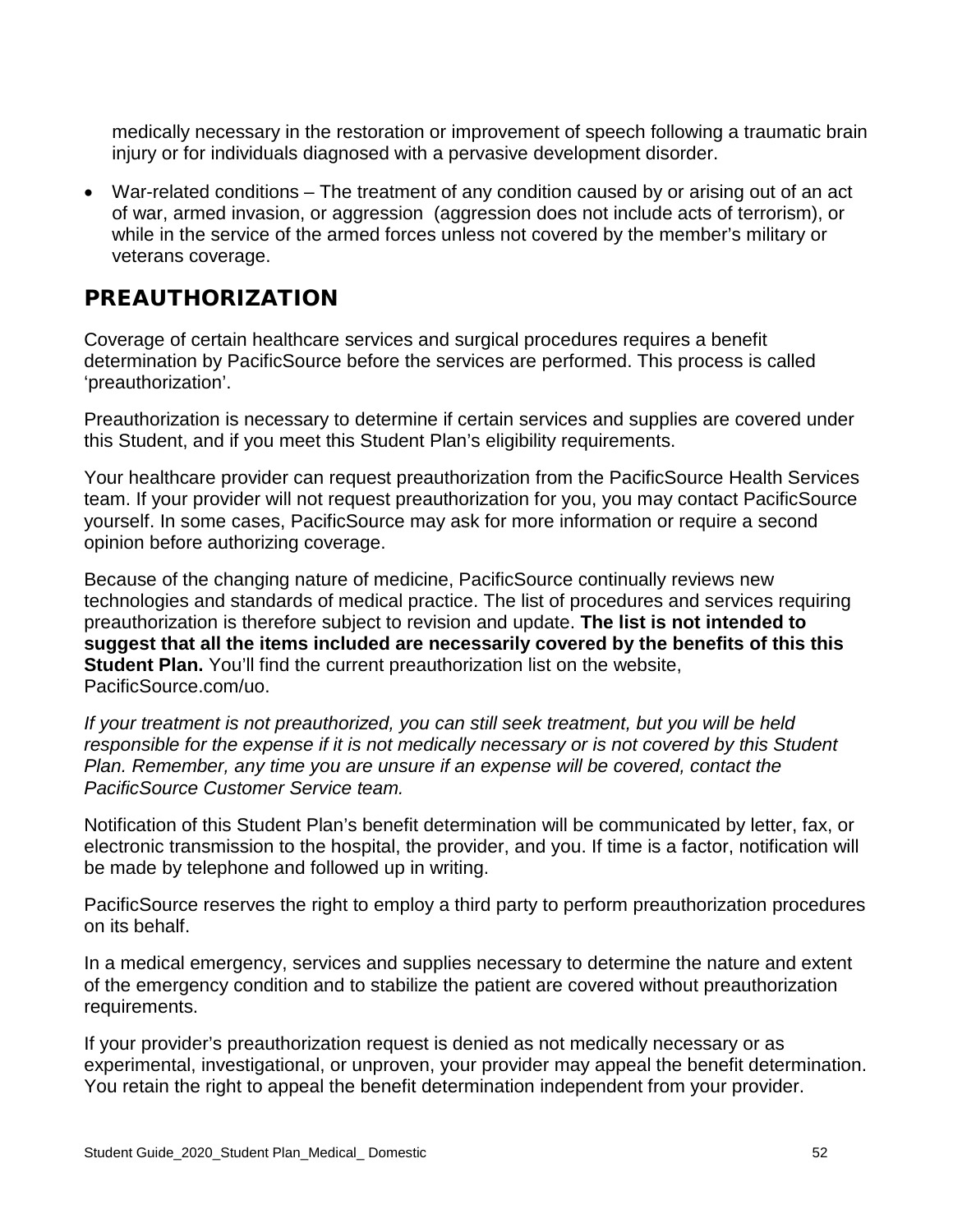## CASE MANAGEMENT

Case management is a service provided by Registered Nurses, who are Certified Case Managers and Licensed Behavioral Health Clinicians, with specialized skills to respond to the complexity of a member's healthcare needs. Case management services may be initiated by PacificSource when there is a high utilization of health services or multiple providers, or for health problems such as, but not limited to, transplantation, high risk obstetric or neonatal care, open heart surgery, neuromuscular disease, spinal cord injury, or any acute or chronic condition that may necessitate specialized treatment or care coordination. When case management services are implemented, the Case Manager will work in collaboration with the patient's provider and the PacificSource Medical Director to enhance the quality of care and maximize available health plan benefits. A Case Manager may authorize benefits for supplemental services not otherwise covered by this Student Plan. (See Individual Benefits Management in this section.)

PacificSource reserves the right to employ a third party to assist with or perform the function of case management.

# INDIVIDUAL BENEFITS MANAGEMENT

Individual benefits management addresses, as an alternative to providing covered services, PacificSource's consideration of economically justified alternative benefits. The decision to allow alternative benefits will be made by PacificSource on a case-by-case basis. PacificSource's determination to cover and pay for alternative benefits for a member shall not be deemed to waive, alter, or affect PacificSource's right to reject any other or subsequent request or recommendation. PacificSource may elect to provide alternative benefits if PacificSource and the member's attending provider concur in the request for and in the advisability of alternative benefits in lieu of specified covered services, and, in addition,

PacificSource concludes that substantial future expenditures for covered services for the member could be significantly diminished by providing such alternative benefits under the individual benefit management program. (See Case Management above.)

# UTILIZATION REVIEW

PacificSource has a utilization review program to determine coverage of hospital admissions. This program is administered by the PacificSource Health Services team. All hospital admissions are reviewed by PacificSource Case Managers, who are all Registered Nurses or Licensed Behavioral Health Clinicians. Questions regarding medical necessity, possible experimental, investigational, or unproven services, appropriate setting, and appropriate treatment are forwarded to the PacificSource Medical Director for review and benefit determination.

#### *PacificSource reserves the right to delegate a third party to assist with or perform the function of utilization management.*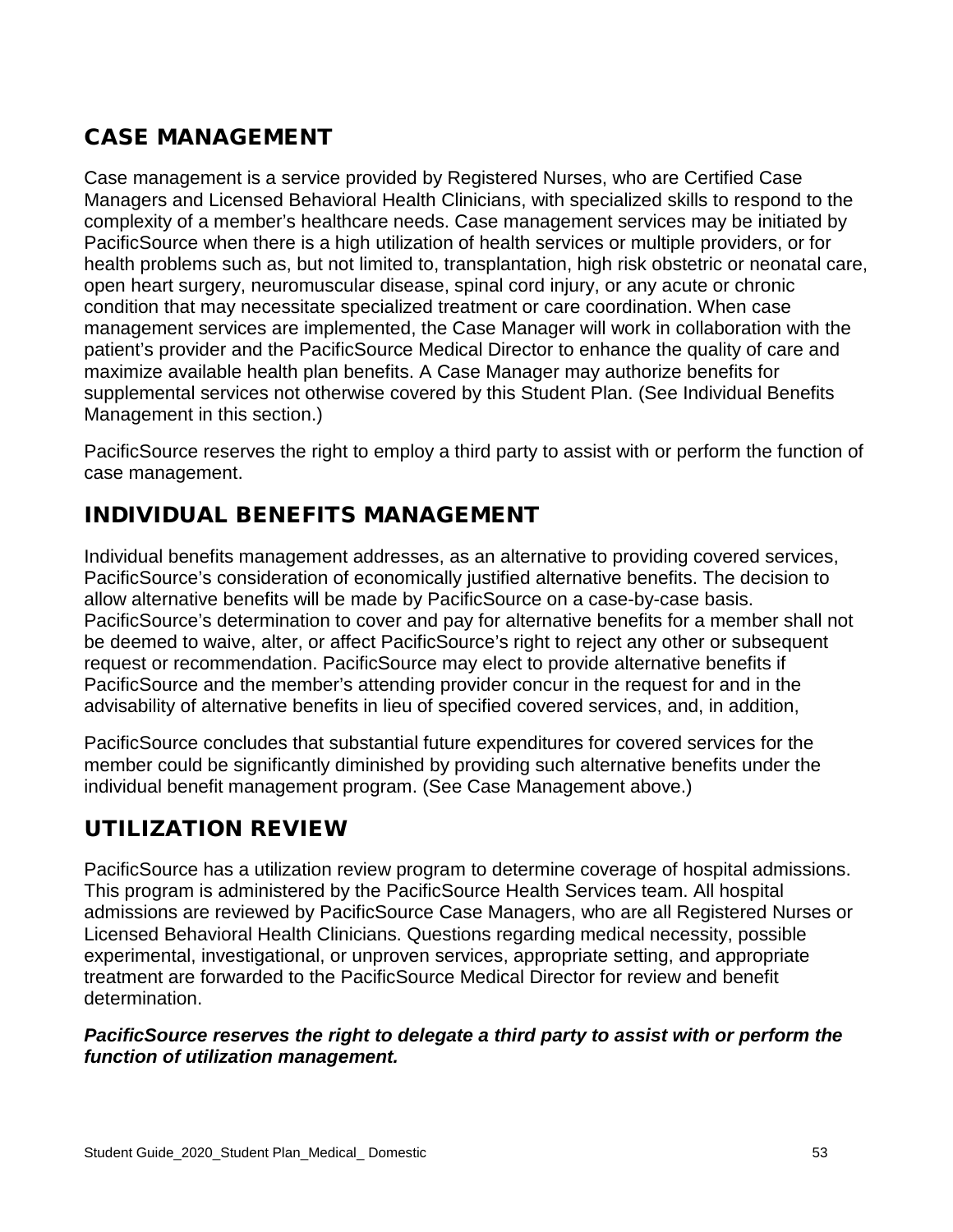### Authorization of Hospital Admissions

When a member is admitted to a hospital within the area covered by PacificSource's provider networks (see Using the Provider Network – Coverage While Traveling section), the hospital calls PacificSource to verify the patient's eligibility and benefits. The hospital gives PacificSource information about the patient's diagnosis, procedure, and attending physician and they use this information to evaluate how long each patient is expected to remain hospitalized.

This is called the 'target length of stay.' PacificSource uses the target length of stay to monitor the patient's progress and plan for any necessary follow-up care after the patient is discharged.

The PacificSource Health Services team assigns the target length of stay based on the patient's diagnosis and/or procedure. For standard hospitalizations, PacificSource will use written procedures that were developed based on the following guidelines:

- American Society of Addiction Medicine, Third Edition (ASAM);
- MCG™:
- MCG™ Goal Length of Stay (GLOS); and
- Standard of practice in this Student Plan's state of issue.

If PacificSource is unable to assign a target length of stay based on those guidelines, their Case Manager contacts the hospital for more specific information about the case. PacificSource will then use that information to assign a target length of stay for the patient.

### Extension of Hospital Stays

If a patient's hospital stay extends beyond the targeted length of stay, a Case Manager contacts the hospital to obtain current information about the patient's medical progress and assign a new target length of stay or begin planning for the patient's discharge. The PacificSource Medical Director may review the case to determine if extended hospitalization meets coverage criteria.

Occasionally, patients choose to extend their hospital stay beyond the length the attending physician considers medically necessary. Charges for hospital days and services beyond those determined to be medically necessary are the member's responsibility.

### Timeliness for Responding to Coverage Request

When PacificSource receives a request for coverage of an admission or extension of a hospital stay, they are generally able to provide an answer that same day. If PacificSource does not have enough information to make a benefit determination, they request further information and attempt to provide a determination on the day they receive that information. If a member is discharged before PacificSource receives the information they need, the case is reviewed retrospectively by the Case Manager and the Medical Director for a determination regarding coverage.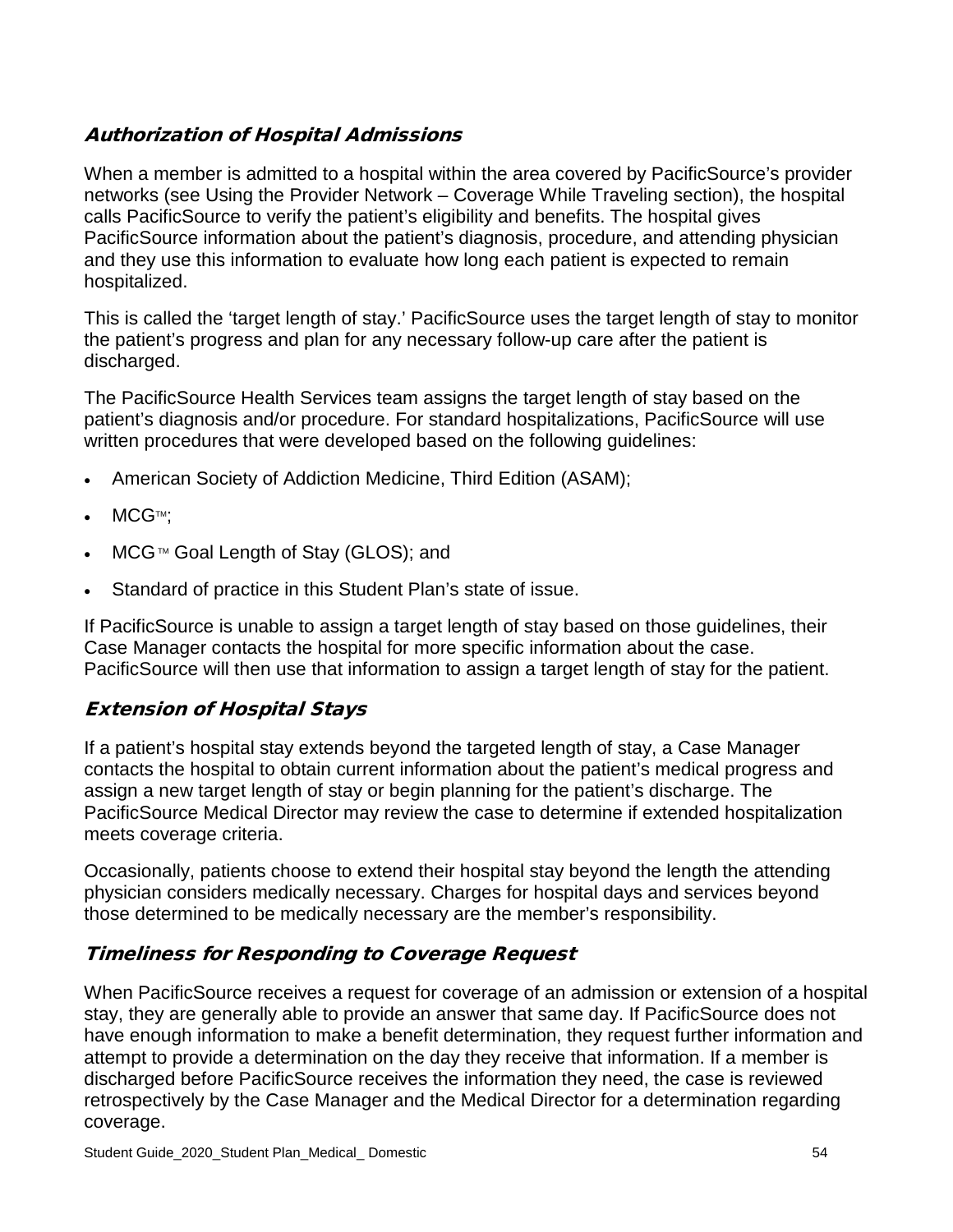### Questions about Specific Utilization Review Decisions

If you would like information on how PacificSource reached a particular utilization review benefit determination, please contact PacificSource's Health Services team by phone at (541) 684-5584 or toll-free (888) 691-8209, ext. 2584, or by email at [healthservices@pacificsource.com.](mailto:healthservices@pacificsource.com)

# NECESSITY ACCORDING TO ACCEPTABLE DENTAL PRACTICE

The benefits of this Student Plan are paid only toward the covered expense of necessary diagnosis or treatment according to acceptable dental practice. This is true even though the service or supply is not specifically excluded. All treatment is subject to review for necessity according to acceptable dental practice. Review of treatment may involve prior approval, concurrent review of the continuation of treatment, post-treatment review or any combination of these. Just because a dentist may prescribe, order, recommend, or approve a service or supply does not, of itself, make the charge a covered expense**.**

The University of Oregon has the right to arrange, at its expense, a second opinion by a provider of its choice, and is not required to pay benefits unless that opinion has been rendered.

# CLAIMS PAYMENT

### How to File a Claim

When an in-network provider treats you, your claims are automatically sent to PacificSource and processed. All you need to do is show your PacificSource member ID card to the provider.

If you receive care from an out-of-network provider, the provider may submit the claim to PacificSource for you. If not, you are responsible for sending the claim to PacificSource for processing. Your claim must include a copy of your provider's itemized bill. It must also include your name, PacificSource member ID number or social security number, and the patient's name. If you were treated for an accidental injury, please include the date, time, place, and circumstances of the accident.

All claims for benefits should be turned in to PacificSource within 90 days of the date of service. If it is not possible to submit a claim within 90 days, turn in the claim with an explanation as soon as possible. In some cases PacificSource may accept the late claim. This Student Plan will never pay a claim that was submitted more than a year after the date of service.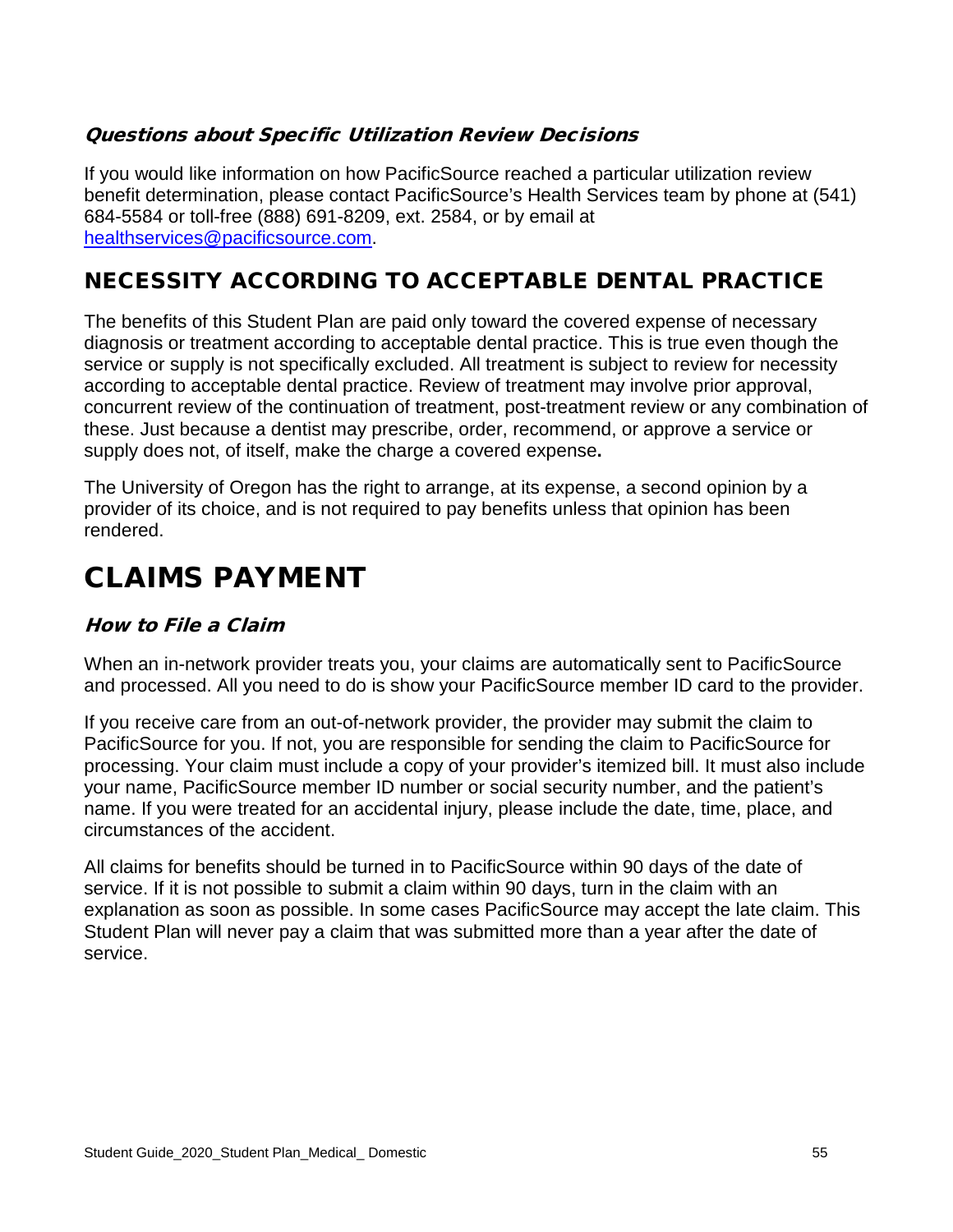### Proofs of Loss

PacificSource, upon receipt of a notice of claim, will furnish to the claimant such forms as are usually furnished by it for filing proof of loss. If such forms are not furnished by PacificSource within 15 days after the giving of such notice, the claimant shall be deemed to have complied with the requirements of this Student Plan as to proof of loss. Upon receipt of the forms for proof of loss, the claimant then must submit the proofs of loss within 90 days of the date of the loss or as soon as reasonably possible. 'Proofs of loss' include written proof covering the occurrence, the character, and the extent of the loss for which claim is made.

All medical claims should be sent to:

*PacificSource Health Plans Attn: Claims PO Box 7068 Springfield, OR 97475-0068*

All dental claims should be sent to: *PacificSource Health Plans Attn: Dental Claims PO Box 7068 Springfield, OR 97475-0068*

### Claim Handling Procedures

A claim for benefits under this Student Plan will be examined by PacificSource on a preservice, concurrent, and/or a post-services basis. Each time your claim is examined, a new claims determination will be made regarding the category (pre-service, concurrent, or postservice) into which the claim falls at that particular time. In each case, PacificSource, on behalf of the University of Oregon, must render a claim determination within a prescribed period of time.

**Pre-service review –** This Student Plan subjects the receipt of benefits for some services or supplies to a preauthorization review. Although a preauthorization review is generally done on a pre-service basis, it may in some case be conducted on a post-service basis. Unless a response is needed sooner due to the urgency of the situation, a pre-service preauthorization review will be completed and notification made to you and your medical provider as soon as possible, generally within two working days, but no later than 15 days within receipt of the request.

**Urgent care review** – If the time period for making a non-urgent care determination could seriously jeopardize your life, health or ability to regain maximum function, or would subject you to severe pain that cannot be adequately managed without the care or treatment that is proposed, a preauthorization review will be completed as soon as possible, generally within 24 hours, but no later than 48 hours of receipt of the request.

**Concurrent care review** – Inpatient hospital or rehabilitation facilities, skilled nursing facilities, substance use disorders and psychiatric day treatment facilities, partial hospitalization, and residential behavioral healthcare require concurrent review for a benefit determination with regard to an appropriate length of stay or duration of service. Benefit determinations will be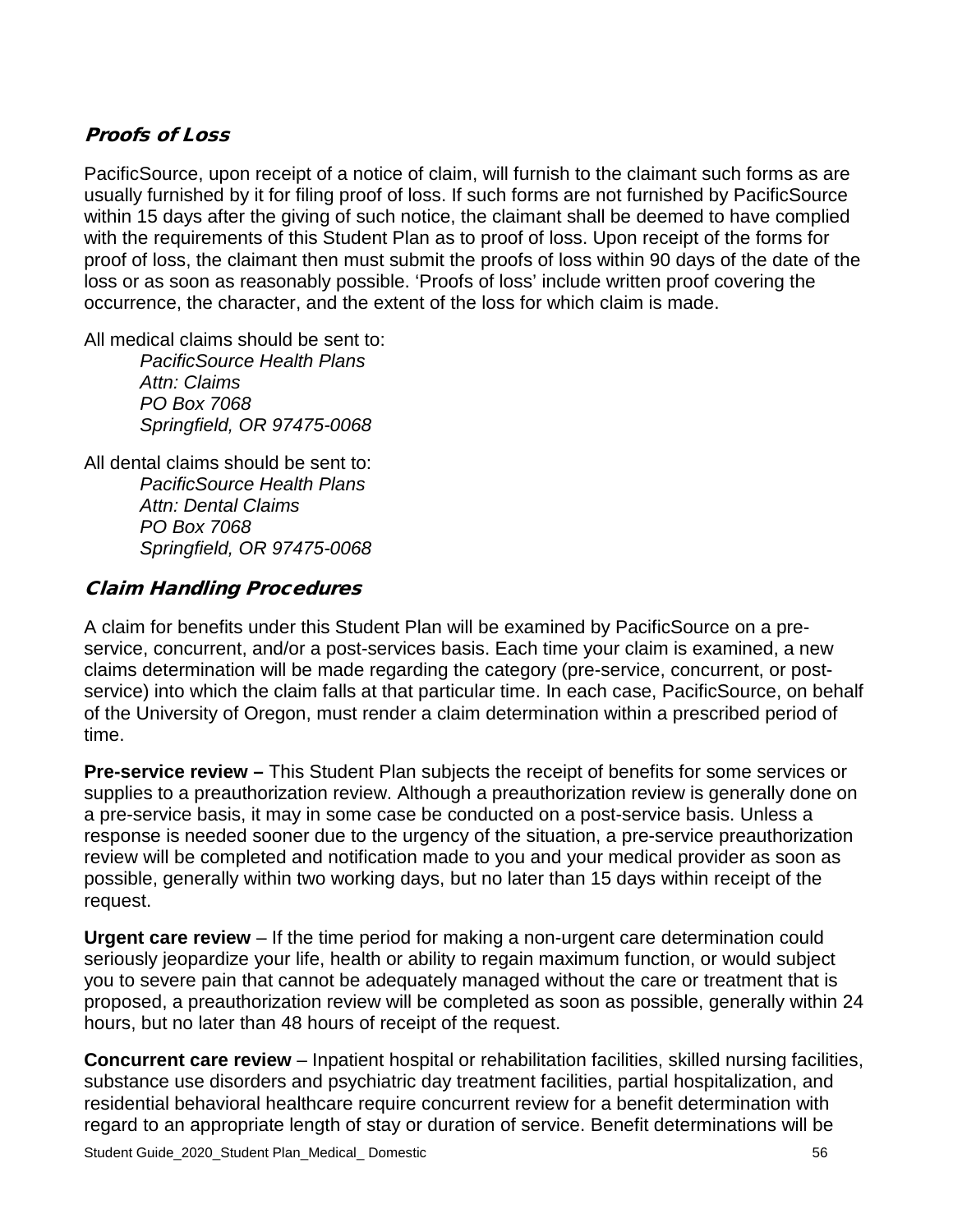made as soon as possible but no later than one working day after receipt of all the information necessary to make such a determination.

**Post-service claims** – A claim determination that involves only the payment of reimbursement of the cost of medical care that has already been provided will be made as soon as reasonably possible but no later than 30 days from the day after receiving the claim.

**Retrospective review** – A claim for benefits for which the service or supply requires a preauthorization review, but was not submitted for review on a pre-service basis, will be reviewed on a retrospective basis within 30 working days after receipt of the information necessary to make a claim determination.

**Extension of time** –If a claim cannot be paid within the stated timeframes because additional information is needed, PacificSource will acknowledge receipt of the claim and explain why payment is delayed. If PacificSource does not receive the necessary information within 15 days of the delay notice, PacificSource will either deny the claim or notify you every 45 days while the claim remains under investigation. No extension is permitted for urgent care claims.

**Payment of claims** – PacificSource, on behalf of the University of Oregon, has the sole right to pay benefits to the member, the provider, or both jointly. Neither the benefits of this Student Plan nor a claim for payment of benefits under this Student Plan are assignable in whole or in part to any person or entity.

**Adverse benefit determinations** – A decision made to reduce or deny benefits applied on a pre-service, post-service, or concurrent care basis may be appealed in accordance with this Students Plan's Appeals procedures. (See Complaints, Grievances, and Appeals section below.)

### Questions about Claims

If you have questions about the status of a claim, you are welcome to contact the PacificSource Customer Service team. You may also contact Customer Service if you believe a claim was denied in error. PacificSource will review your claim and this Student Plan benefits to determine if the claim is eligible to be reprocessed accordingly.

### Benefits Paid in Error

If PacificSource, on behalf of the University of Oregon, makes a payment to you that you are not entitled to, or pays a person who is not eligible for payment, they may recover the payment. PacificSource may also deduct the amount paid in error from your future benefits.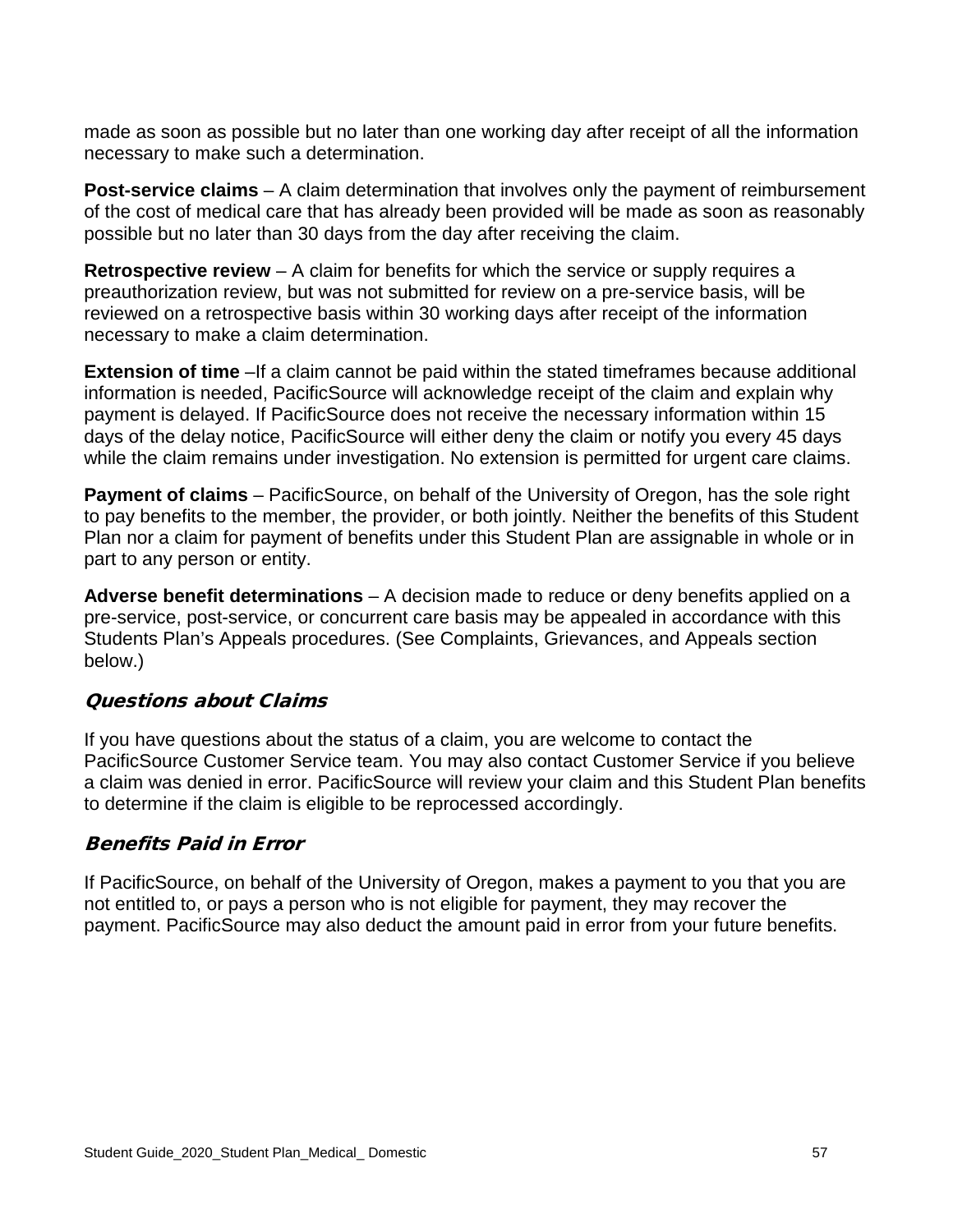In the same manner, if PacificSource applies healthcare expense to this Student Plan deductibles that would not otherwise be reimbursable under the terms of this Student Plan; PacificSource may deduct a like amount from the accumulated deductible amounts and/or recover payment of the healthcare expense that would have otherwise been applied to the deductibles. Examples of amounts recoverable under this provision include, but are not limited to services for an excluded healthcare condition. The fact that a healthcare expense was applied to this Student Plan's deductibles or a drug was provided under this Student Plan's prescription drug program does not in itself create an eligible expense or infer that benefits will continue to be provided for an otherwise excluded condition.

## COORDINATION OF BENEFITS

The Student Plan serves as secondary coverage in coordination of benefits situations. However, this Plan serves as primary coverage when the member also has coverage through the Oregon Health Plan, other state Medicaid plans, federal health plans, or tribal plans. The Plan is formed under the authority granted by ORS 352.087 and therefore is not subject to the insurance code, including the Coordination of Benefits rules as outline by the Division of Financial Regulation.

### Special Provision for National Collegiate Athletic Association (NCAA)- Sanctioned Intercollegiate Sports

Benefits for services related to participation in UO's NCAA-sanctioned intercollegiate sports are only provided by the Student Plan on a secondary payor basis. This provision does not apply to expenses incurred from the practice or play of intramural or club sports, as such expenses are covered on the same basis as any other injury.

The Student Plan provides benefits for injury or illness resulting from the practice or play of NCAA-Sanctioned Intercollegiate Sports when:

- 1. The maximum per-injury limits of insurance coverage provided by the NCAA are reached; or
- 2. A specific limitation or exclusion in NCAA coverage, or any other coverage provided by the UO Athletic Department for medical expenses incurred from practice or play of intercollegiate sports is applied to an expense that is otherwise eligible under the Student Plan.

In combination with insurance/benefits provided by the UO Athletic Department, this provision assures that intercollegiate athletes do not incur any out-of-pocket expense resulting from the practice or play of NCAA-sanctioned intercollegiate sports.

## THIRD PARTY LIABILITY

'Third party liability' means claims that are the responsibility of someone other than this Student Plan. The liable party may be a person, firm, or corporation. Auto accidents and 'slipand-fall' property accidents are examples of common third party liability cases.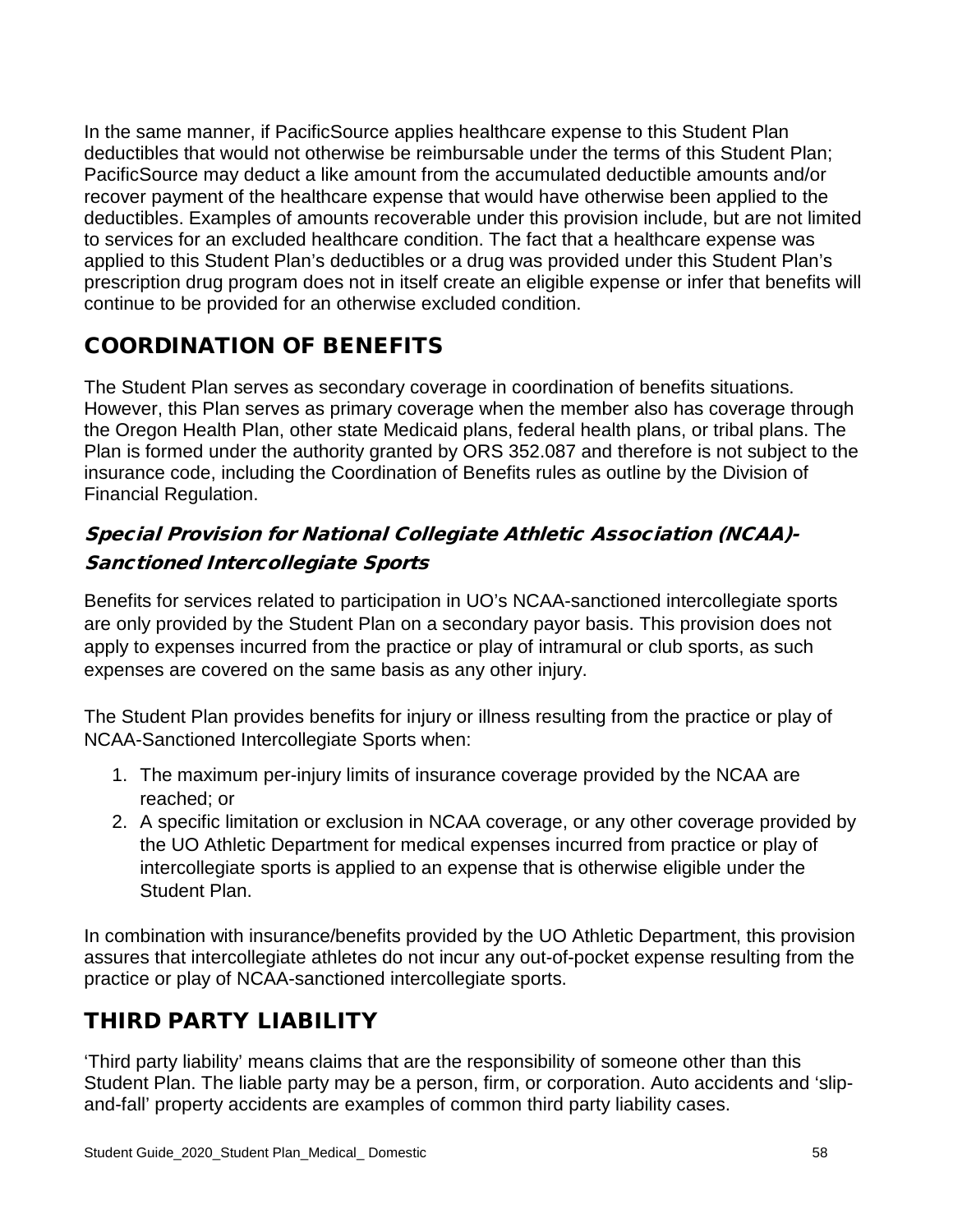A third party includes liability and casualty insurance, and any other form of insurance that may pay money to or on behalf of a member, including but not limited to uninsured motorist coverage, under-insured motorist coverage, premises med-pay coverage, Personal Injury Protection (PIP) coverage, homeowner's insurance, and workers' compensation insurance.

### *If you use this Student Plan's benefit for an illness or injury you think may involve another party, contact PacificSource right away.*

When PacificSource receives a claim that might involve a third party, they may send you a questionnaire to help determine responsibility.

In all third party liability situations, this Student Plan's coverage is secondary. By enrolling in this Student Plan, you automatically agree to the following terms regarding third party liability situations:

- If this Student Plan pays any claim that you claim is, or that is alleged to be, the responsibility of another party, you will hold the right of recovery against the other party in trust for this Student Plan.
- This Student Plan is entitled to reimbursement for any paid claims out of the recovery from a third party if there is a settlement, judgment, or recovery from any source. This is so regardless of whether the other party or insurer admits liability or fault, or otherwise disputes the relatedness of the claims paid by this Student Plan to the injury caused by the third party. This Student Plan shall have the first right of reimbursement in advance of all other parties, including the participant, and a priority to any money recovered from third parties.
- This Student Plan may subtract a proportionate share of the reasonable attorney's fees you incurred from the money you are to pay back to this Student Plan.
- This Student Plan may ask you to take action to recover healthcare expenses we have paid from the responsible party. This Student Plan may also assign a representative to do so on your behalf. If there is a recovery, this Student Plan will be reimbursed for any expenses or attorney's fees out of that recovery.
- If you receive a third party settlement, that money must be used to pay your related medical expenses incurred both before and after the settlement. If you have ongoing healthcare expenses after the settlement, this Student Plan may deny your related claims until the full settlement (less reasonable attorney's fees) has been used to pay those expenses.
- You and/or your agent or attorney must agree to keep segregated in its own account any recovery or payment of any kind to you or on your behalf that relates directly or indirectly to an injury or illness giving rise to this Student Plan's right of reimbursement or subrogation, until that right is satisfied or released.
- If any of these conditions are not met, then this Student Plan may recover any such benefits paid or advanced for any illness or injury through legal action, as well as reasonable attorney fees incurred by this Student Plan.
- Unless Federal Law is found to apply.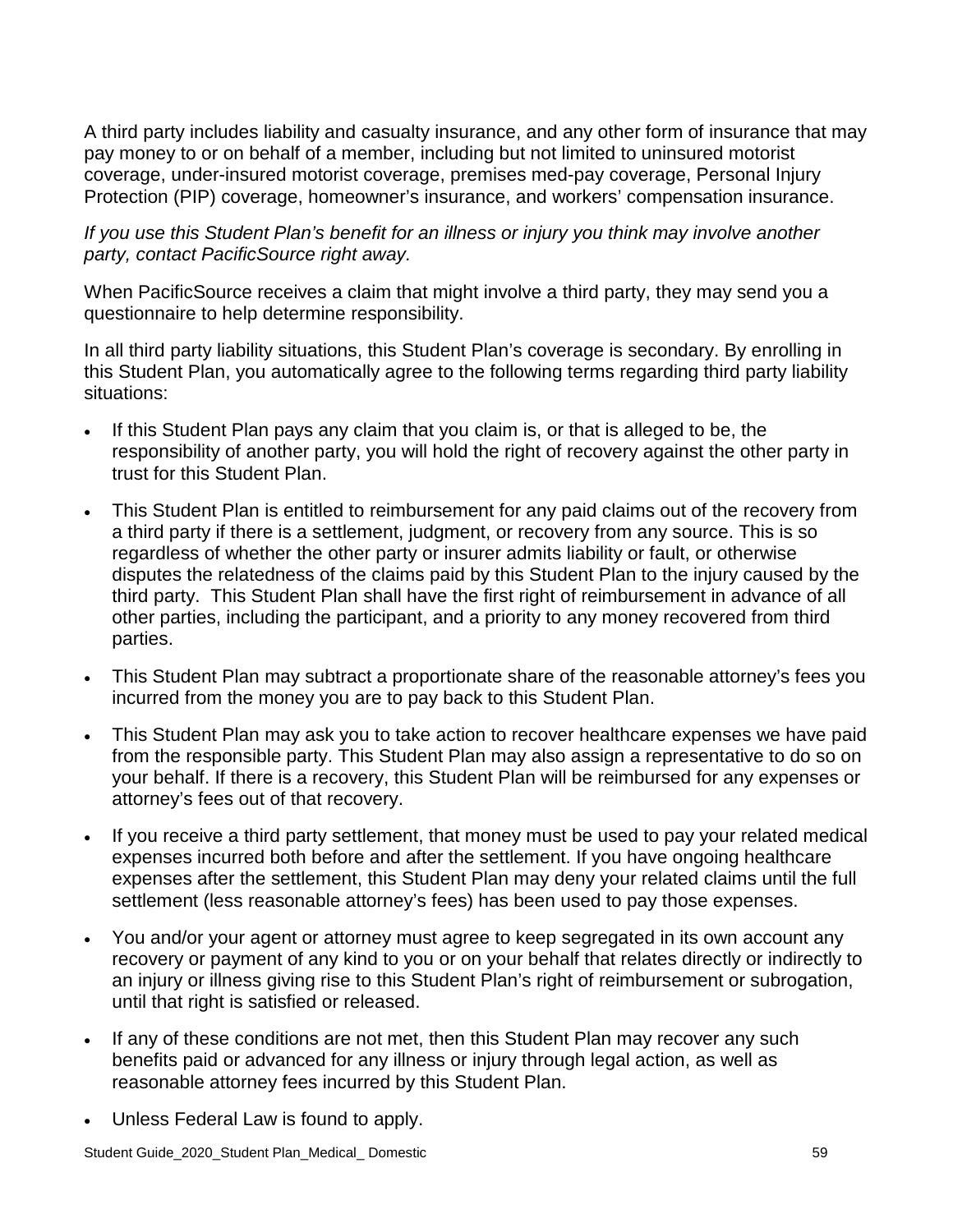• This Student Plan's right to reimbursement overrides the made whole doctrine and this Student Plan disclaims the application of the made whole doctrine to the extent permitted by law.

### Motor Vehicle and Other Accidents

If you are involved in a motor vehicle accident or other accident, your related healthcare expenses are not covered by this Student Plan if they are covered by any other type of insurance policy.

This Student Plan may pay your healthcare claims from the accident if an insurance claim has been filed with the other insurance company and that insurance has not yet paid.

By enrolling in this Student Plan, you agree to the terms in the previous section regarding third party liability.

### On-the-Job Illness or Injury and Workers' Compensation

This Student Plan does not cover any work-related illness, injury, or disease that is caused by any for-profit activity, whether through employment or self-employment. The only exceptions would be if:

- You are the owner, partner, or principal; are injured in the course of self-employment; and are otherwise exempt from the applicable state or federal workers' compensation insurance program;
- The appropriate state or federal workers' compensation insurance program has determined that coverage is not available for your injury; or
- You are employed with an Oregon Based Group, and have timely filed an application for coverage with the State Accident Insurance Fund or other Workers' Compensation Carrier and are waiting for determination of coverage from that entity.

The contractual rules for third party liability, motor vehicle and other accidents, and on-the-job illness or injury are complicated and specific. Please contact the PacificSource Third Party Claims team for complete details.

### Surrogacy Health Services

This Student Plan is entitled to reimbursement for any paid claims out of the compensation a member receives or is entitled to receive under a surrogacy agreement. A member who enters into a surrogacy agreement must reimburse this Student Plan for covered expenses related to conception, pregnancy, delivery, or postpartum care that are received in connection with the surrogacy agreement. A member who enters into a surrogacy agreement must inform this Student Plan of that agreement within 30 days of entering that agreement and provide a copy of the agreement to this Student Plan.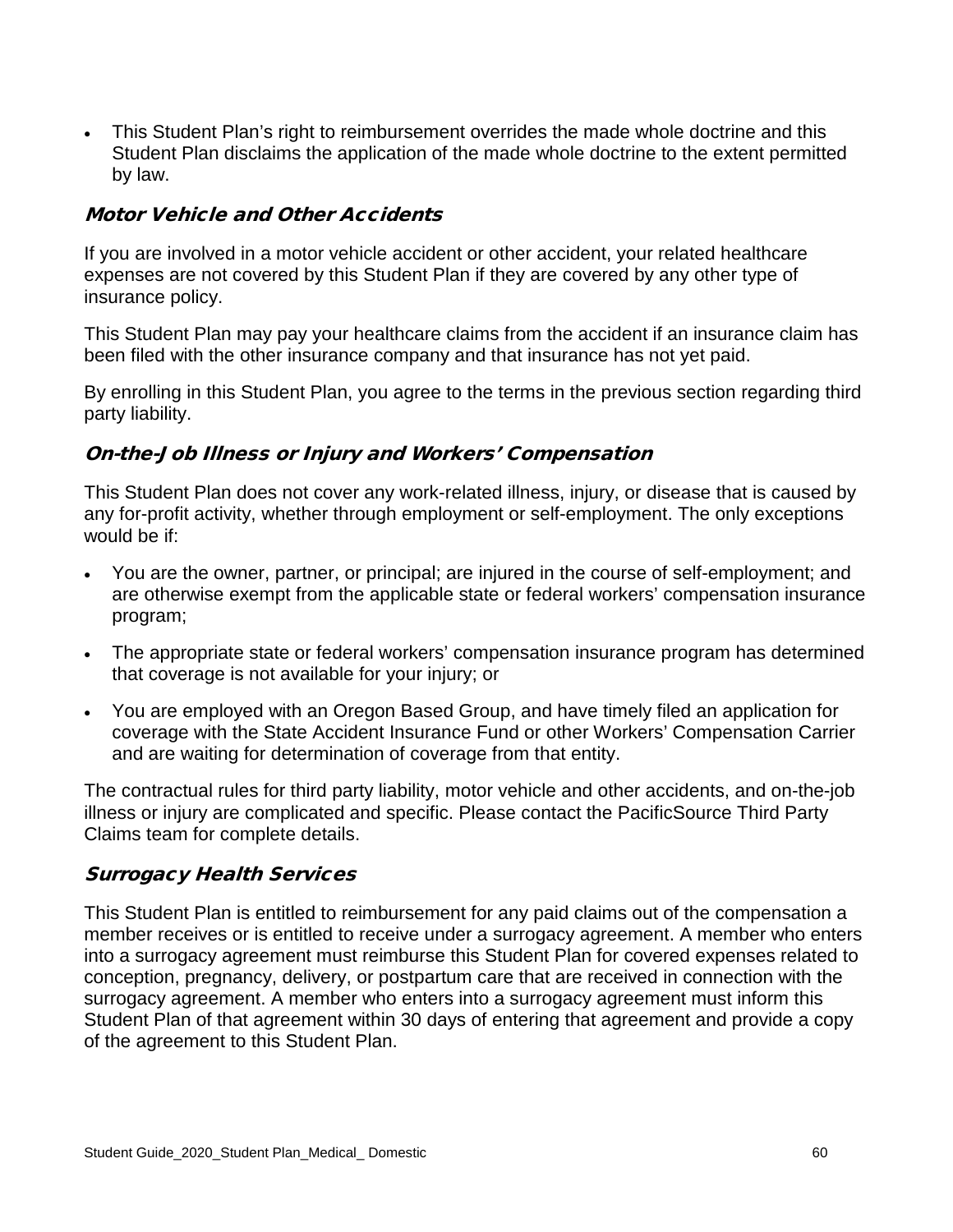# COMPLAINTS, GRIEVANCES, AND APPEALS

### Questions, Concerns, or Complaints

The University of Oregon understands that you may have questions or concerns about your benefits, eligibility, the quality of care you receive, or about a claim determination. PacificSource will try to answer your questions promptly and give you clear, accurate answers based on the criteria adopted by the University of Oregon.

*If you have a question, concern, or complaint about your coverage, please contact the PacificSource Customer Service team. Many times, their Customer Service team can answer your question or resolve an issue to your satisfaction right away. If you feel your issues have not been addressed, you have the right to submit a grievance and/or appeal in accordance with this section.* 

### GRIEVANCE PROCEDURES

If you are dissatisfied with the availability, delivery, or the quality of healthcare services; or claims payment, handling, or reimbursement for healthcare services, or matters pertaining to the relationship between you and this Student Plan, you may file a grievance in writing. PacificSource will attempt to address your grievance, generally within 30 days of receipt. (See How to Submit Grievances or Appeals below.)

## APPEAL PROCEDURES

**First Internal Appeal:** If you believe the University of Oregon, or PacificSource acting on behalf of the University of Oregon, has improperly reduced or terminated a healthcare item or service, or failed or refused to provide or make a payment in whole or in part for a healthcare item or service, that is based on any of the reasons listed below, you or your authorized representative (see Definition section) may appeal (request a review) of that decision. The request for appeal must be made in writing and within 180 days of the receipt of notification of an adverse benefit determination (see How to Submit Grievances or Appeals below). You may appeal if there is an adverse benefit determination based on a:

- Denial of eligibility for or termination of enrollment in a healthcare plan;
- Rescission or cancellation of your coverage;
- Imposition of a Third Party Liability, network exclusion, annual benefit limit or other limitation on otherwise covered services or items;
- Determination that a healthcare item or service is experimental, investigational, unproven, or not a dental necessity, or medically necessary, effective or appropriate; or
- Determination that a course or plan of treatment you are undergoing is an active course of treatment for the purpose of continuity of care.

Any staff involved in the initial adverse benefit determination will not be involved in the internal appeal.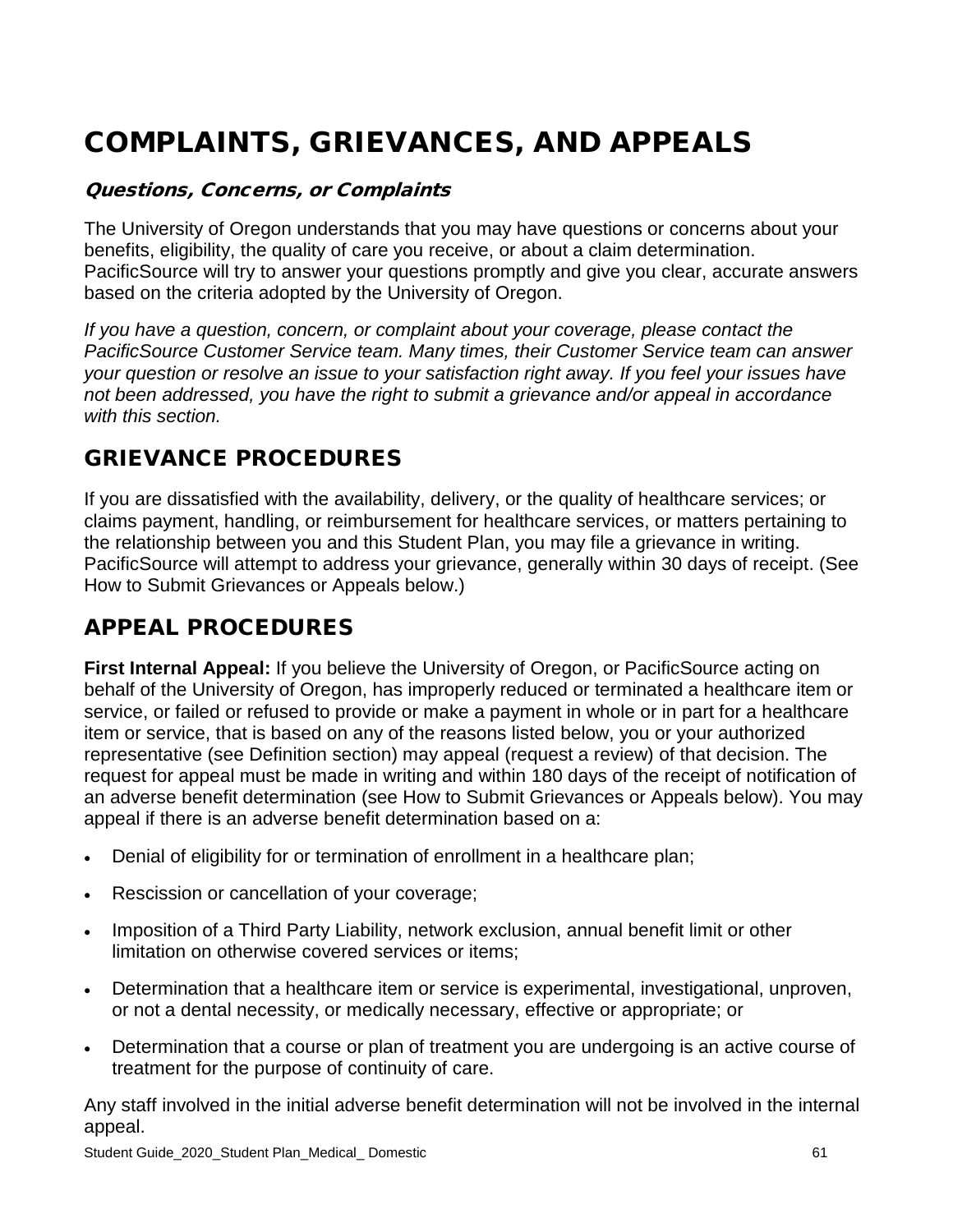You or your authorized representative may submit additional comments, documents, records and other materials relating to the adverse benefit determination that is the subject of the appeal. If an authorized representative is filing on your behalf, your appeal is not considered to be filed until such time as PacificSource has received the 'Authorization to Use or Disclose PHI' and the 'Designation of Authorized Representative' forms.

You may receive continued coverage under this Student Plan for otherwise covered services pending the conclusion of the internal appeals process. If this Student Plan makes payment for any service or item on your behalf that is later determined not to be a covered service or item, you will be expected to reimburse this Student Plan for the non-covered service or item.

**Request for Expedited Response:** If there is a clinical urgency to do so, you or your authorized representative may request in writing or orally, an expedited response to an internal or external review of an adverse benefit determination. To qualify for an expedited response, your attending physician must attest to the fact that the time period for making a non-urgent benefit determination could seriously jeopardize your life or health or your ability to regain maximum function or would subject you to severe pain that cannot be adequately managed without the healthcare service or treatment that is the subject of the request. If your appeal qualifies for an expedited review and would also qualify for external review (See External Independent Review below) you may request that the internal and external reviews be performed at the same time.

**External Independent Review:** If your dispute with this Student Plan relates to an adverse benefit determination that a course or plan of treatment is not medically necessary; is experimental, investigational, or unproven; is not an active course of treatment for purposes of continuity of care; or is not delivered in an appropriate healthcare setting and with the appropriate level of care, you or your authorized representative may request an external review by an independent review organization (see How to Submit Grievances or Appeals below).

Your request for an independent review must be made within 180 days of the date of the internal appeal response. External independent review is available at no cost to you, but is generally only available when coverage has been denied for the reasons stated above and only after all internal grievance levels are exhausted. This Student Plan will pay for any cost associated with the external independent review.

### Timelines for Responding to Appeals

You will be afforded one level of internal appeal and, if applicable to your case, an external review. PacificSource will acknowledge receipt of an appeal no later than seven days after receipt. A decision in response to the appeal will be made within 30 days after receiving your request to appeal.

The above time frames do not apply if the period is too long to accommodate the clinical urgency of a situation, or if you do not reasonably cooperate, or if circumstances beyond your or PacificSource's control prevent either party from complying with the time frame. In the case of a delay, the party unable to comply must give notice of delay, including the specific circumstances, to the other party.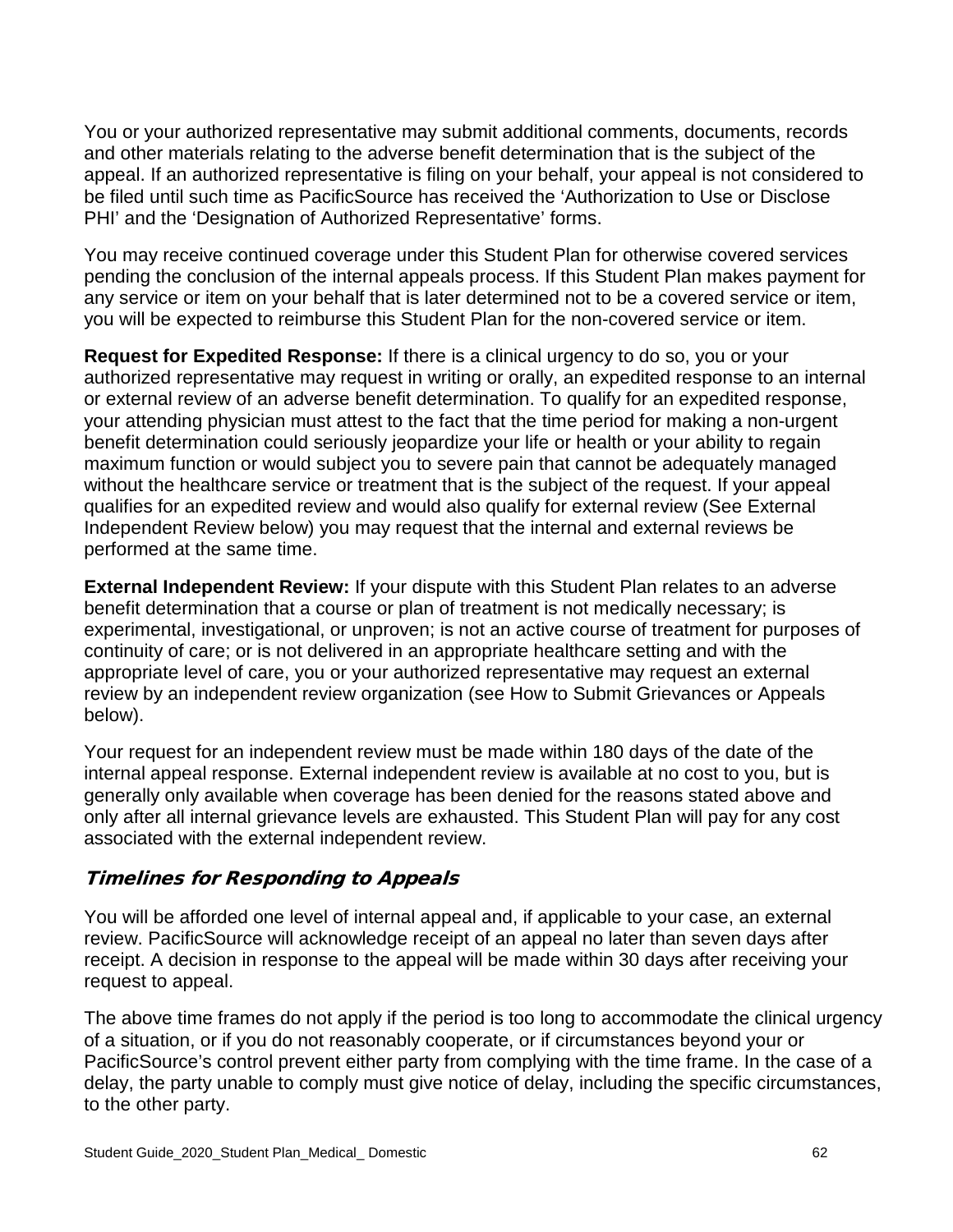### Information Available with Regard to an Adverse Benefit Determination

The final adverse benefit determination will include:

- A reference to the specific internal rule or guideline PacificSource used in the adverse benefit determination; and
- An explanation of the scientific or clinical judgment for the adverse benefit determination, if the adverse benefit determination is based on medical or dental necessity, experimental, investigational, or unproven treatment, or a similar exclusion.

Upon request, PacificSource will provide you with any additional documents, records or information that is relevant to the adverse benefit determination.

## HOW TO SUBMIT GRIEVANCES OR APPEALS

Before submitting a grievance or appeal, we suggest you contact PacificSource's Customer Service team with your concerns. You can reach them by phone or email using the contact information found on the first page of this student guide. Issues can often be resolved at this level. Otherwise, you may file a grievance or appeal by contacting:

- **First Level Appeal Writing to:** 
	- PacificSource Health Plans
	- Attn: Grievance Review
	- PO Box 7068
	- Springfield, OR 97475-0068

**Emailing** [studenthealth@pacificsource.com,](mailto:studenthealth@pacificsource.com) with 'Grievance' as the subject

• **Faxing** (541) 225-3628

If you are unsure of what to say or how to prepare a grievance, please contact PacificSource's Customer Service team. They will help you through the grievance process and answer any questions you have.

### Assistance Outside this Student Plan or PacificSource

You have the right to file a complaint or seek other assistance from the Division of Financial Regulation. Assistance is available:

- By calling (503) 947-7984 or the toll-free message line at (888) 877-4894
- By writing to:
	- Division of Financial Regulation
	- Consumer Advocacy Unit
	- PO Box 14480
	- Salem, OR 97309-0405
- Through their website at **[DFR.InsuranceHelp@oregon.gov](mailto:DFR.InsuranceHelp@oregon.gov)**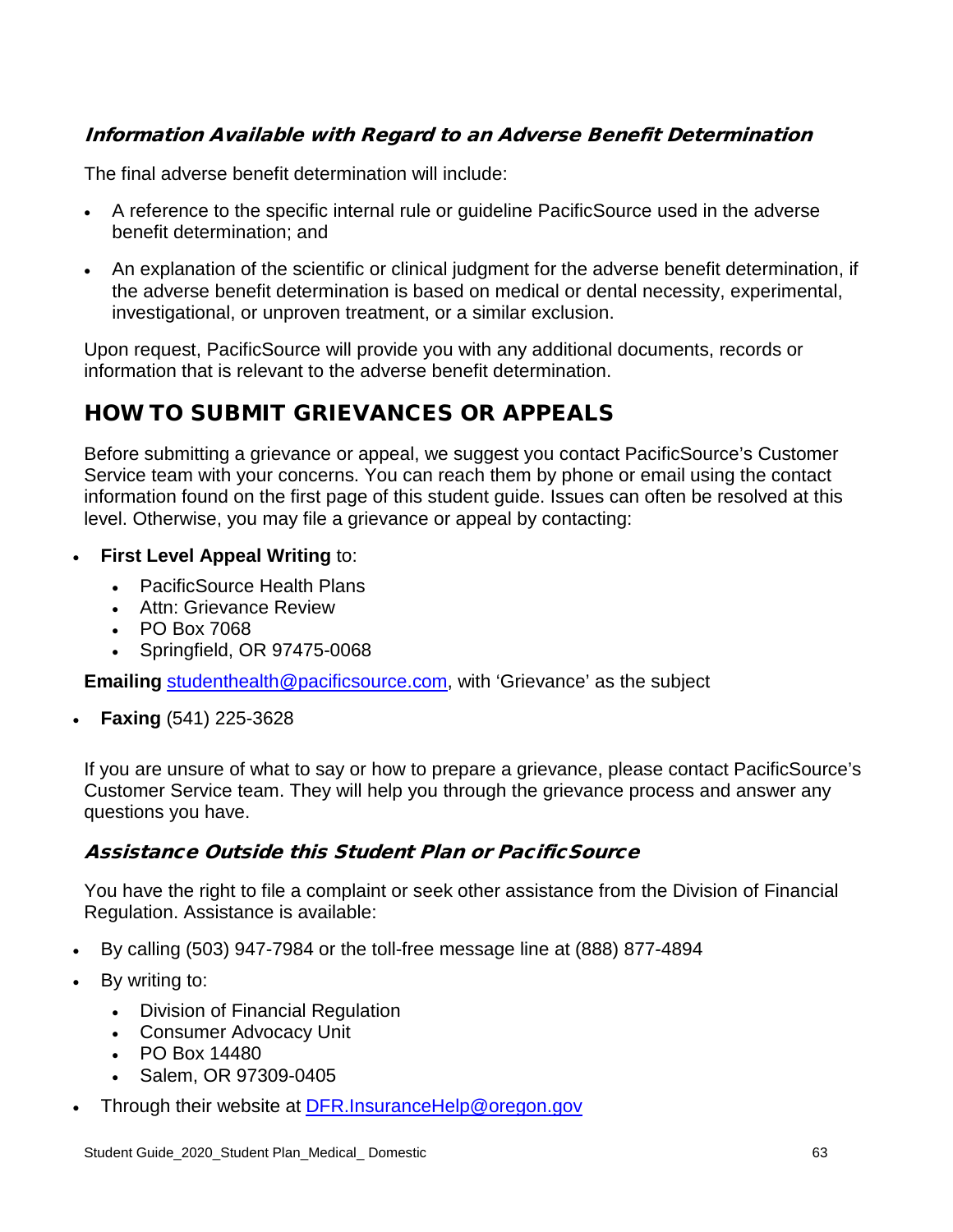### Or by email at cp.ins@oregon.gov

# RESOURCES FOR INFORMATION AND ASSISTANCE

### Assistance in Other Languages

Student Plan members who do not speak English may contact PacificSource's Customer Service team for assistance. PacificSource can usually arrange for a multilingual staff member or interpreter to speak with them in their native language.

### Information Available from the University of Oregon and PacificSource

This Student Plan makes the following written information available to you free of charge. You may contact PacificSource's Customer Service team to request any of the following:

- A directory of in-network healthcare providers under this Student Plan;
- Information about the drug list (also known as a formulary);
- A copy of the annual report on complaints and appeals;
- A description (consistent with risk-sharing information required by the Centers for Medicare and Medicaid Services, formerly known as Health Care Financing Administration), of any risk-sharing arrangements this Student Plan or PacificSource has with providers;
- A description of this Student Plan and/or PacificSource's efforts to monitor and improve the quality of health services;
- Information about how PacificSource check the credentials of their network providers, and how you can obtain the names and qualifications of your healthcare providers;
- Information about PacificSource's preauthorization and utilization review procedures; or
- Information about any healthcare plan offered by PacificSource.

### Information Available from the Division of Financial Regulation about **PacificSource**

The following consumer information is available from the Division of Financial Regulation:

- The results of all publicly available accreditation surveys;
- A summary of their health promotion and disease prevention activities;
- An annual summary of grievances and appeals against PacificSource;
- An annual summary of their utilization review policies;
- An annual summary of their quality assessment activities; and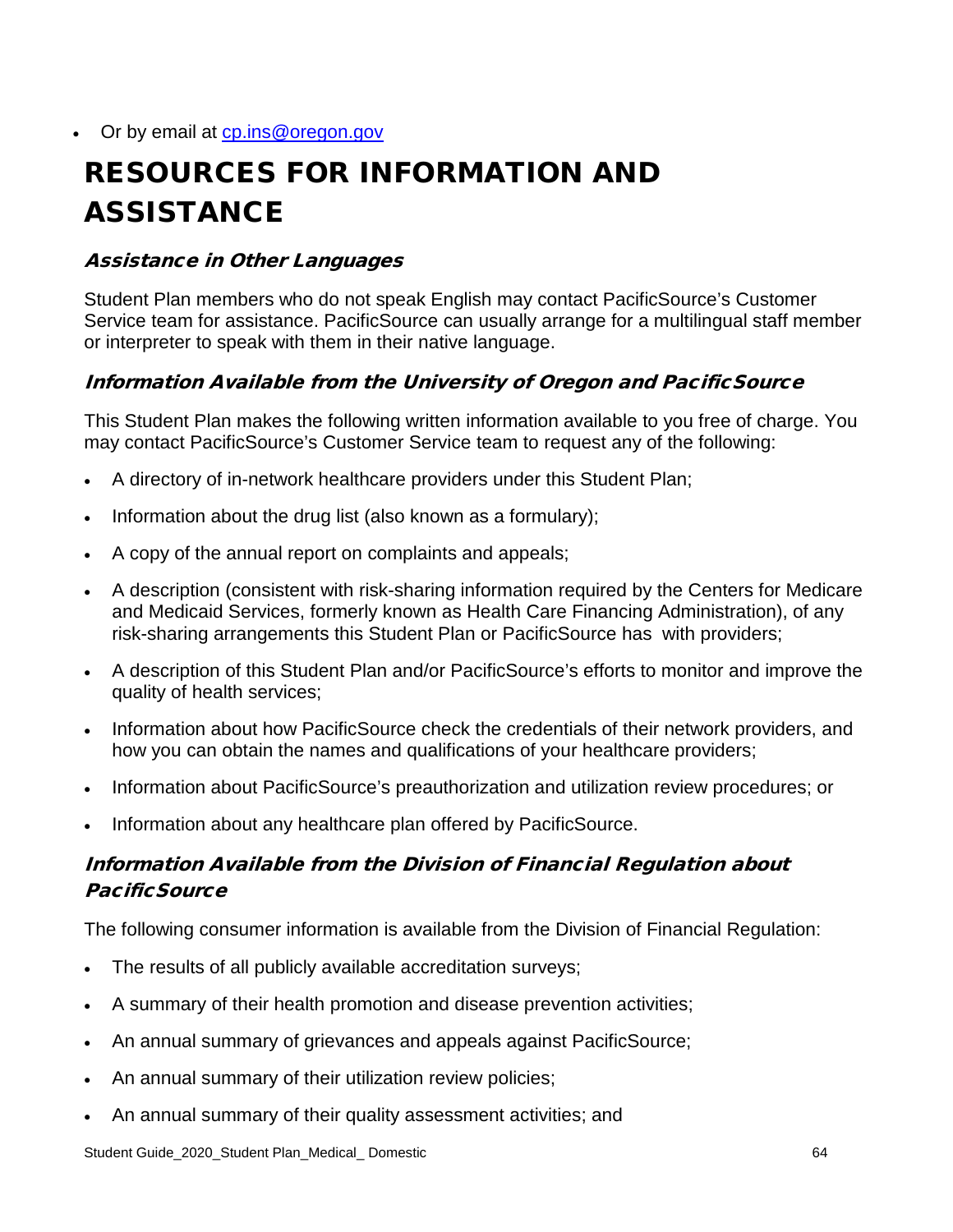• An annual summary of the scope of their provider network and accessibility of healthcare services.

You can request this information by contacting the Division of Financial Regulation:

- By calling (503) 947-7984 or the toll-free message line at (888) 877-4894
- By writing to:
	- Division of Financial Regulation
	- Consumer Advocacy Unit
	- PO Box 14480
	- Salem, OR 97309-0405
- Through their website at *[dfr.oregon.gov.](file://gruyere/Data/SBA_Operations/Updated%20PSA%20desktops/PSA_Pdx/0%20ASO%20Documents%20Do%20Not%20Use%20or%20Move%20Folder/Client%20Folders/University%20of%20Oregon/2019%20PD/dfr.oregon.gov)*
- Or by email at [DFR.InsuranceHelp@oregon.gov](mailto:DFR.InsuranceHelp@oregon.gov)

## RIGHTS AND RESPONSIBILITIES

*This Student Plan and PacificSource are committed to providing you with the highest level of service in the industry. By respecting your rights and clearly explaining your responsibilities under this Student Plan, we will promote effective healthcare.* 

### Your Rights as a Member*:*

- You have a right to receive information about this Student Plan and PacificSource, our services, our providers, and your rights and responsibilities.
- You have a right to expect clear explanations of this Student Plan benefits and exclusions.
- You have a right to be treated with respect and dignity.
- You have a right to impartial access to healthcare without regard to race, religion, gender, national origin, or disability.
- You have a right to honest discussion of appropriate or medically necessary treatment options. You are entitled to discuss those options regardless of how much the treatment costs or if it is covered by this Student Plan.
- You have a right to the confidential protection of your healthcare records and personal information.
- You have a right to voice complaints about this Student Plan or the care you receive, and to appeal decisions you believe are wrong.
- You have a right to participate with your healthcare provider in decision-making regarding your care.
- You have a right to know why any tests, procedures, or treatments are performed and any risks involved.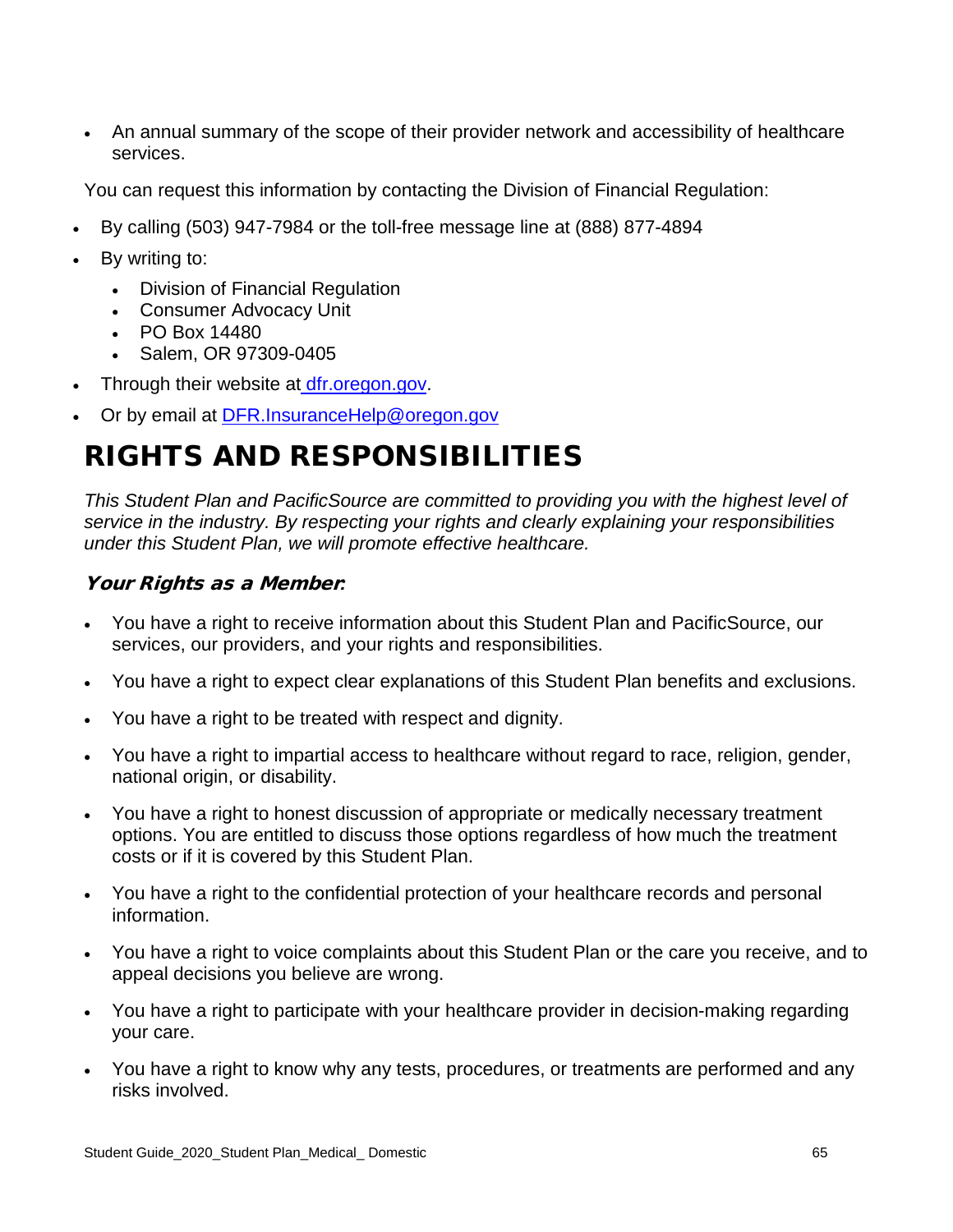- You have a right to refuse treatment and be informed of any possible medical consequences.
- You have a right to refuse to sign any consent form you do not fully understand, or cross out any part you do not want applied to your care.
- You have a right to change your mind about treatment you previously agreed to.

### Your Responsibilities as a Member:

- You are responsible for reading this student guide and all other communications from this Student Plan and PacificSource, and for understanding this Student Plan's benefits. You are responsible for contacting PacificSource Customer Service if anything is unclear to you.
- You are responsible for making sure your in-network provider obtains preauthorization for any services that require it before you are treated.
- You are responsible for providing the University of Oregon and PacificSource with all the information required to provide benefits under this Student Plan.
- You are responsible for giving your healthcare provider complete health information to help accurately diagnose and treat you.
- You are responsible for telling your providers you are covered by this Student Plan and showing your member ID card when you receive care.
- You are responsible for being on time for appointments, and calling your provider ahead of time if you need to cancel.
- You are responsible for any fees the provider charges for late cancellations or 'no shows'.
- You are responsible for contacting the University of Oregon or PacificSource if you believe you are not receiving adequate care.
- You are responsible for supplying information to the extent possible that this Student Plan or PacificSource needs in order to administer your benefits or your medical providers need in order to provide care.
- You are responsible for following plans and instructions for care that you have agreed to with your doctors.
- You are responsible for understanding your health problems and participating in developing mutually agreed upon goals, to the degree possible.

## PRIVACY AND CONFIDENTIALITY

This Student Plan and PacificSource have strict policies in place to protect the confidentiality of your personal information, including your healthcare records. Your personal information is only available to the University of Oregon and PacificSource staff members who need that information to do their jobs.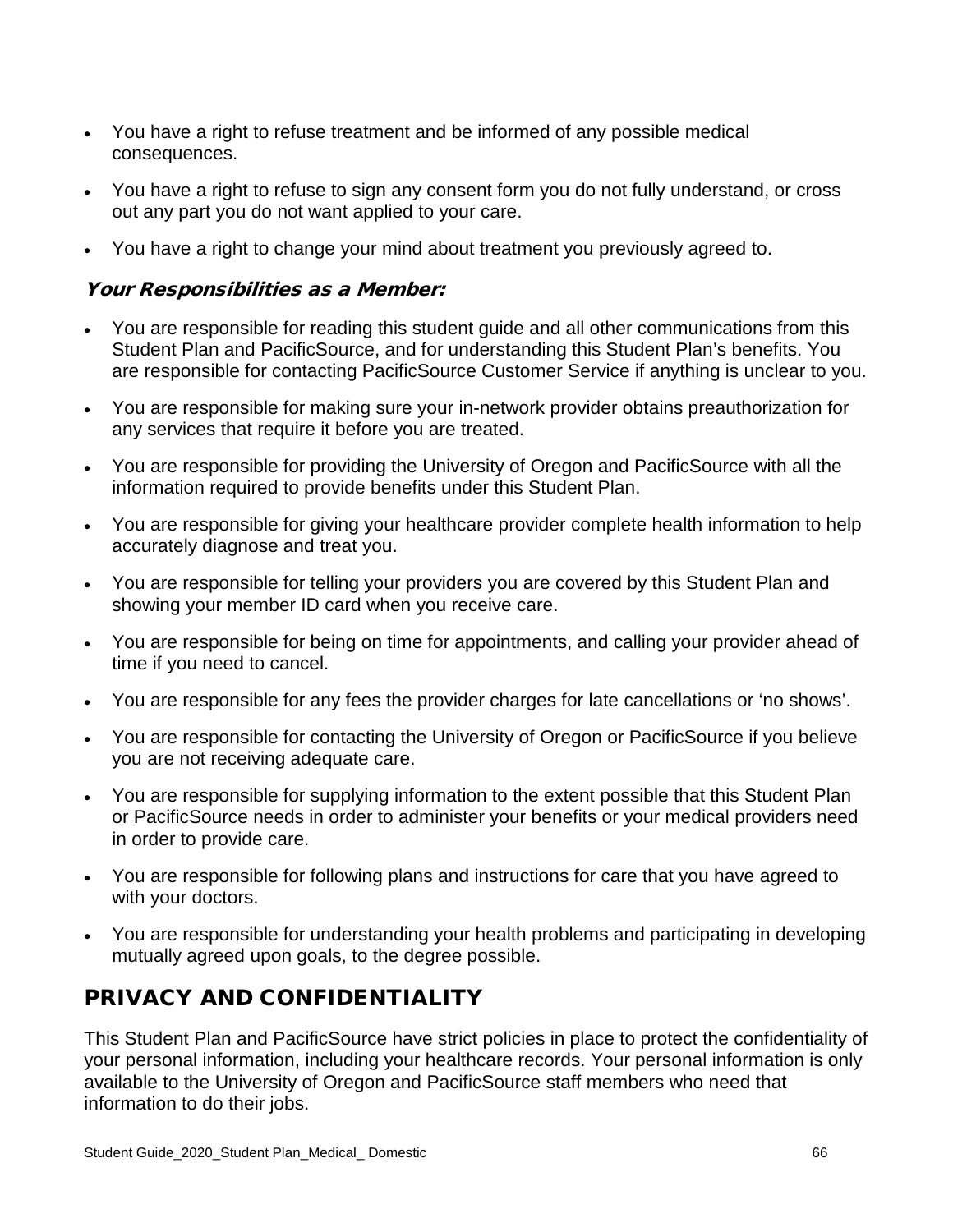Disclosure outside this Student Plan or PacificSource is allowed only when necessary to provide your coverage, or when otherwise allowed by law. Except when certain statutory exceptions apply, state law requires us to have written authorization from you (or your representative) before disclosing your personal information outside this Student Plan or PacificSource. An example of one exception is that PacificSource does not need written authorization to disclose information to a designee performing utilization management, quality assurance, or peer review on their behalf.

## PLAN ADMINISTRATION

### *Name of Plan:*

University of Oregon Student Health Benefits Plan

### *Name and Address:*

University of Oregon 1232 University of Oregon Eugene, OR 97403

### University of Oregon*'s Employer Identification / Tax Identification Number:*

464727800

### *Contract Year:*

UO Law Students: 8/10/2020 to 8/9/2021

UO Students (Undergraduate/Non-Law Graduate): 9/15/2020 to 9/14/2021

### *Type of Plan:*

Student Health Plan (self-insured)

### *Type of Administration:*

This Student Plan is administered by the employees of the University of Oregon and under an administrative services agreement with a third-party administrator. *Name and Address of Third Party Administrator:*

PacificSource Health Plans P.O. Box 7068 Springfield, OR 97475-0068 Phone: (888) 977-9299 Fax: (541) 684-5264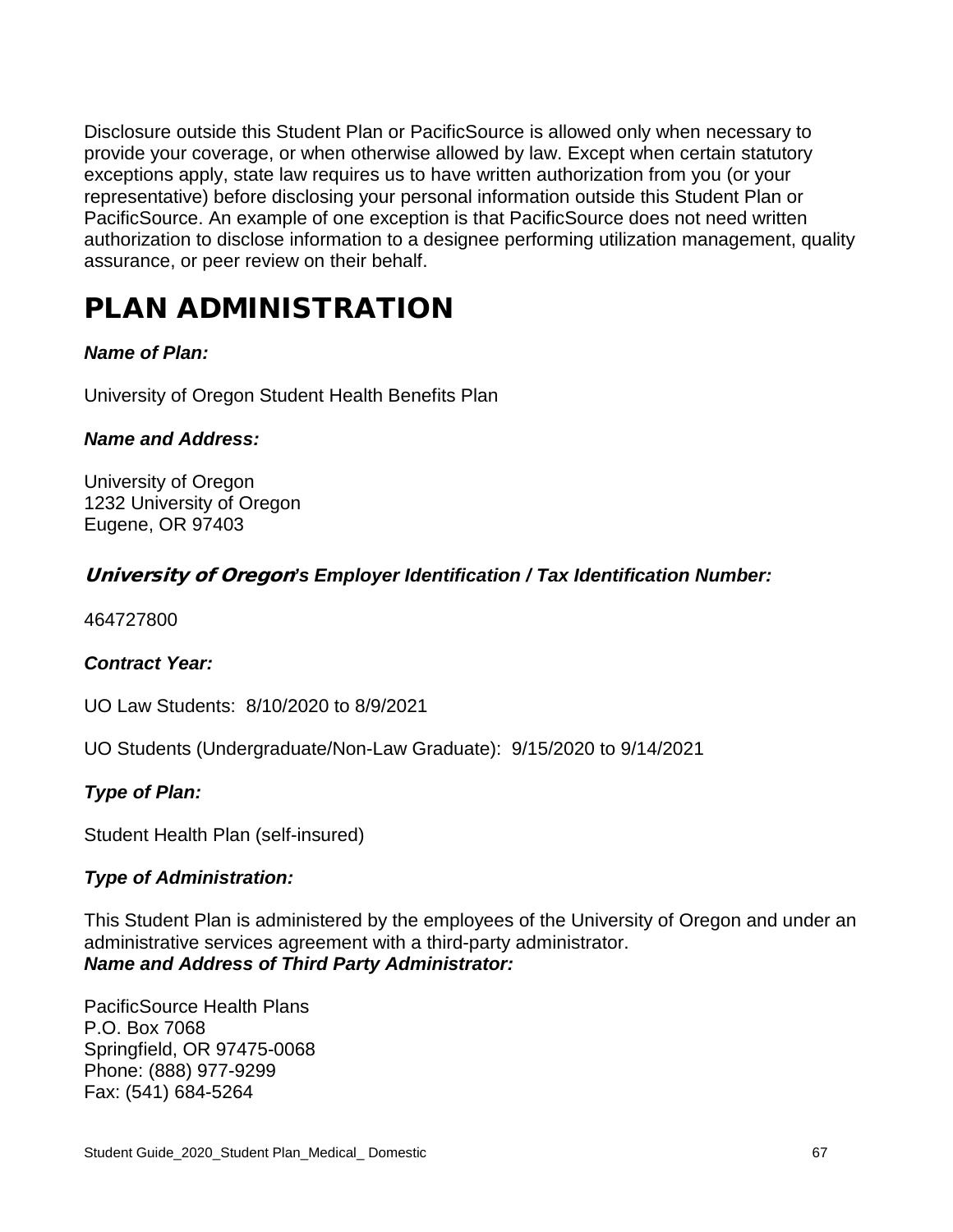### *Name and Address of Designated Agent for Service of Legal Process:*

Office of General Counsel 219 Johnson Hall 1226 University of Oregon Eugene, OR 97403-1226

### *Funding Method and Contributions:*

This Student Plan is self-insured, meaning that benefits are paid from the general assets and/or trust funds of the University of Oregon and are not guaranteed under an insurance policy or contract. The cost of this Student Plan is paid with contributions by the University of Oregon and participating students. The University of Oregon determines the amount of contributions to this Student Plan, based on estimates of claims and administration costs. The University of Oregon may purchase insurance coverage to guard against excess loss incurred by allowed claims under this Student Plan, but such coverage is not included as part of this Student Plan.

### Student Plan Changes

The terms, conditions, and benefits of this Student Plan may be changed from time to time. The following people have the authority to accept or approve changes or terminate this Student Plan:

- The University of Oregon's Student Health Advisory Group or other governing body; or
- Anyone authorized by the above people to take such action.

These persons are authorized to make changes to the Student Plan on behalf of the University of Oregon.

If this Student Plan terminates and the University of Oregon does not replace the coverage with another plan, the University of Oregon is required by law to advise you in writing of the termination.

### Legal Procedures

You may not take legal action against the University of Oregon or PacificSource to enforce any provision of this Student Plan until 60 days after your claim is properly submitted in accordance with established procedures. Also, you must exhaust this Student Plan's claims procedures, and grievance and appeals procedures, before filing benefits litigation. You may not take legal action against the University of Oregon or PacificSource more than three years after the deadline for claim submission has expired.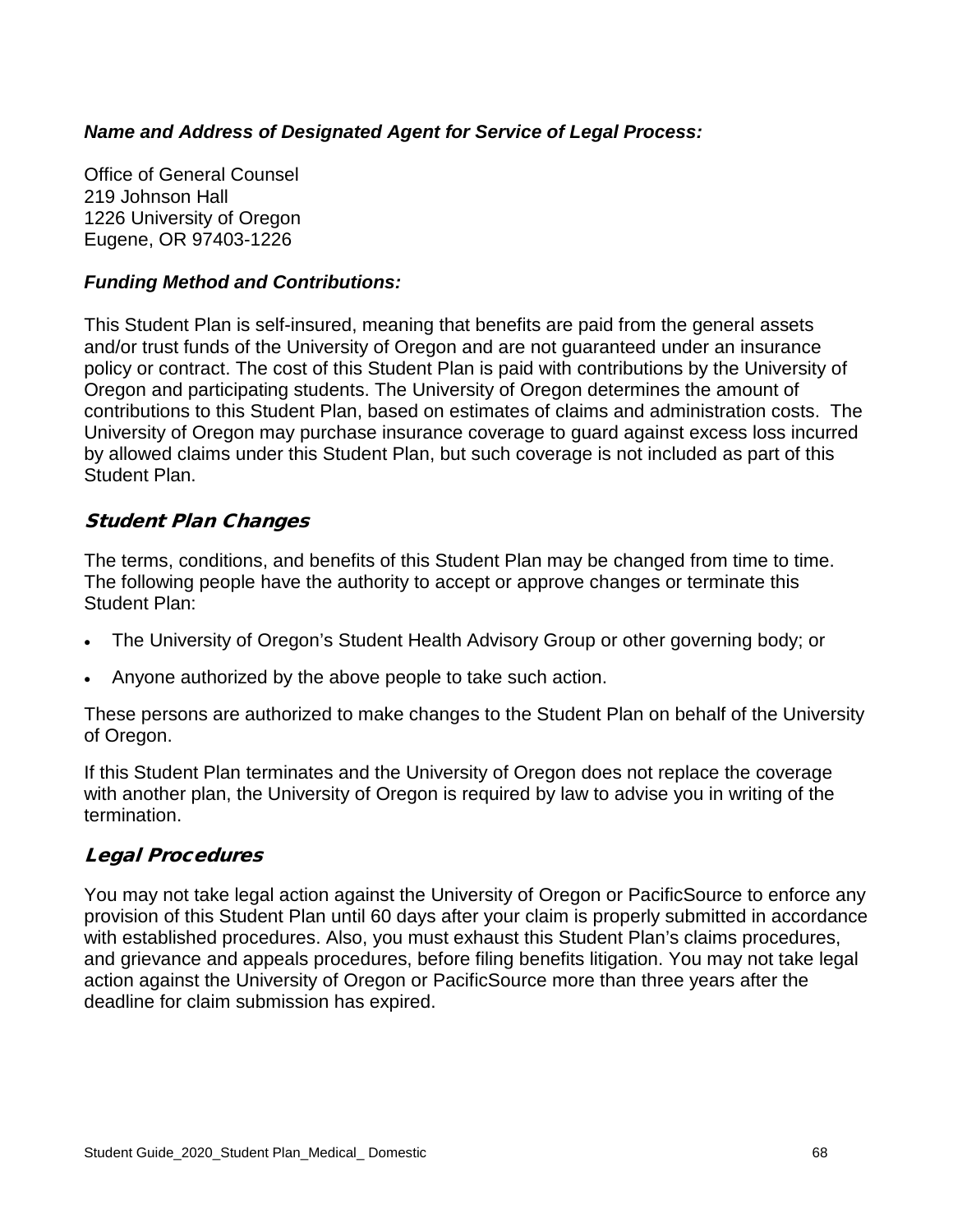## DEFINITIONS

*Wherever used in this Student Plan, the following definitions apply to the terms listed below, and the masculine includes the feminine and the singular includes the plural. Other terms are defined where they are first used in the text.*

**Abutment** is a tooth used to support a prosthetic device (bridges, partials or overdentures). With an implant, an abutment is a device placed on the implant that supports the implant crown.

**Accident** means an unforeseen or unexpected event causing injury that requires medical attention.

**Admitted** means any student who has gone through a formal admissions process to study at the University of Oregon in pursuit of a degree. This is verified by reference to the University of Oregon's Office of the Registrar's records indicating that the Student has a level code equal to 'UG', 'GR', or 'LW'.

**Advanced diagnostic imaging** means diagnostic examinations using CT scans, MRI's, PET scans, CATH labs, and nuclear cardiology studies.

**Adverse benefit determination** means the University of Oregon's denial, reduction, or termination of a healthcare item or service, or a failure or refusal to provide or to make a payment in whole or in part for a healthcare item or service that is based on this Student Plan's:

- Denial of eligibility for or termination of enrollment in a healthcare plan;
- Rescission or cancellation of a plan or coverage;
- Imposition of a Third Party Liability, network exclusion, annual benefit limit or other limitation on otherwise covered items or services;
- Determination that a healthcare item or service is experimental, investigational, unproven, or not dental necessity or medically necessary, effective, or appropriate; or
- Determination that a course or plan of treatment that a member is undergoing is an active course of treatment for purposes of continuity of care.

**Allowable fee** is the dollar amount established by PacificSource for reimbursement of charges for specific services or supplies provided by -out-of-network providers. PacificSource uses several sources to determine the allowable fee. Depending on the service or supply and the geographical area in which it is provided, the allowable fee may be based on data collected from the Centers for Medicare and Medicaid Services (CMS), contracted vendors, other nationally recognized databases, or PacificSource, as documented in PacificSource's payment policy.

An out-of-network provider may charge more than the limits established by the definition allowable fee. Charges that are eligible for reimbursement, but exceed the allowable fee, are the member's responsibility. For more information, see Out-of-network Providers section.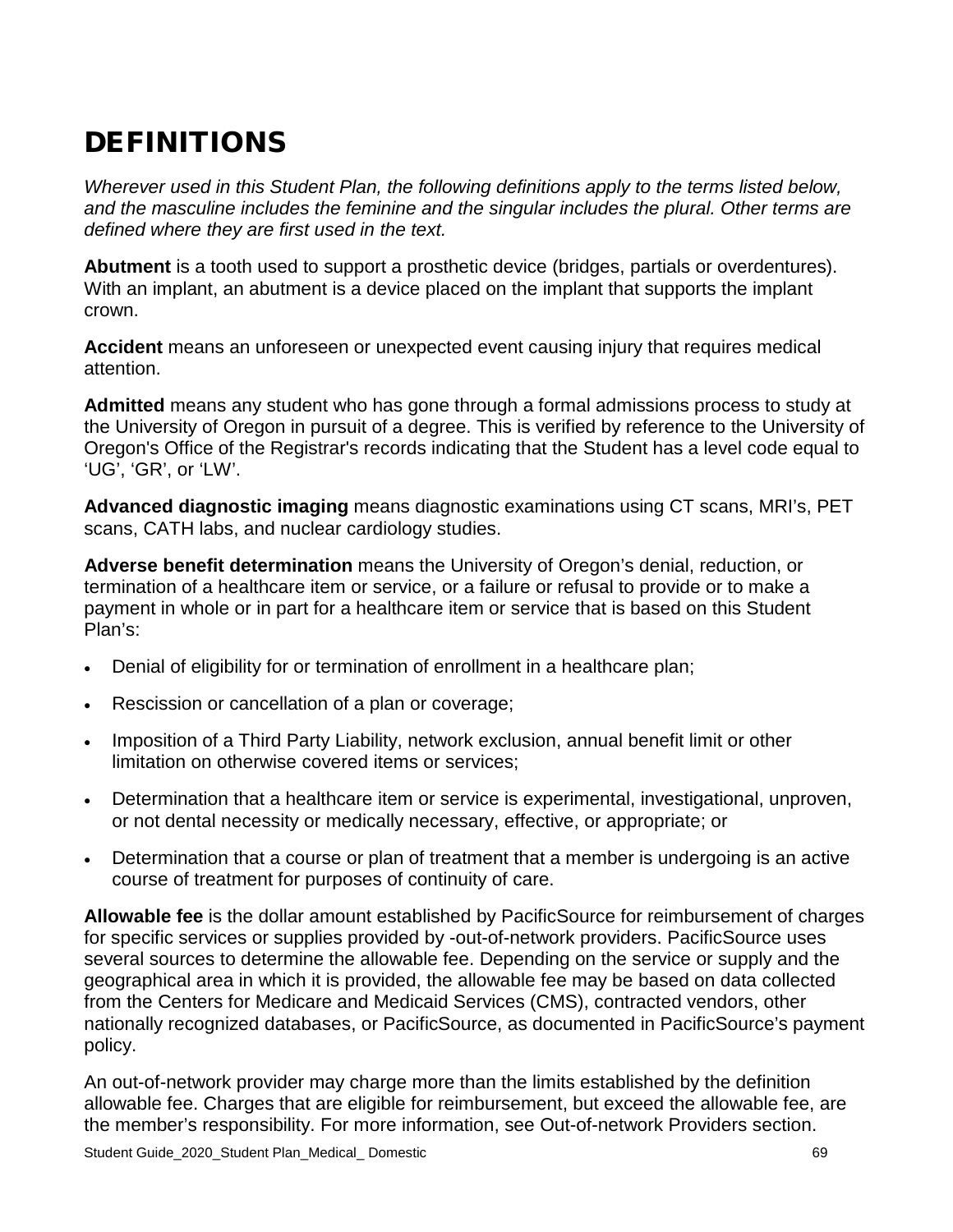**Alveolectomy** is the removal of bone from the socket of a tooth.

**Amalgam** is a silver-colored material used in restoring teeth.

**Ambulatory surgical center** means a facility licensed by the appropriate state or federal agency to perform surgical procedures on an outpatient basis.

**American English Institute (AEI) Student** means any AEI student who is studying on the UO campus, enrolled in at least 1 full term course that is subject to the Student Administrative Health Fee.

**Appeal** means a written or verbal request from a member or, if authorized by the member, the member's representative, to change a previous decision made by University of Oregon concerning:

- Access to healthcare benefits, including an adverse benefit determination made pursuant to utilization management;
- Claims payment, handling, or reimbursement for healthcare services;
- Rescissions of member's benefit coverage by University of Oregon; and
- Other matters as specifically required by law.

### **Approved clinical trials means Phase I, II, III, or IV clinical trials for the prevention, detection, or treatment of cancer or another life-threatening condition or disease, that are:**

- Funded by the National Institutes of Health, the Centers for Disease Control and Prevention, the Agency for Healthcare Research and Quality, the Centers for Medicare and Medicaid Services, the United States Department of Defense, or the United States Department of Veterans Affairs, or the Department of Energy;
- Supported by a center or cooperative group that is funded by the National Institutes of Health, the Centers for Disease Control and Prevention, the Agency for Healthcare Research and Quality, the Centers for Medicare and Medicaid Services, the United States Department of Defense, or the United States Department of Veterans Affairs;
- Conducted as an investigational new drug application, an investigational device exemption or a biologics license application subject to approval by the United States Food and Drug Administration; or
- Exempt by federal law from the requirement to submit an investigational new drug application to the United States Food and Drug Administration.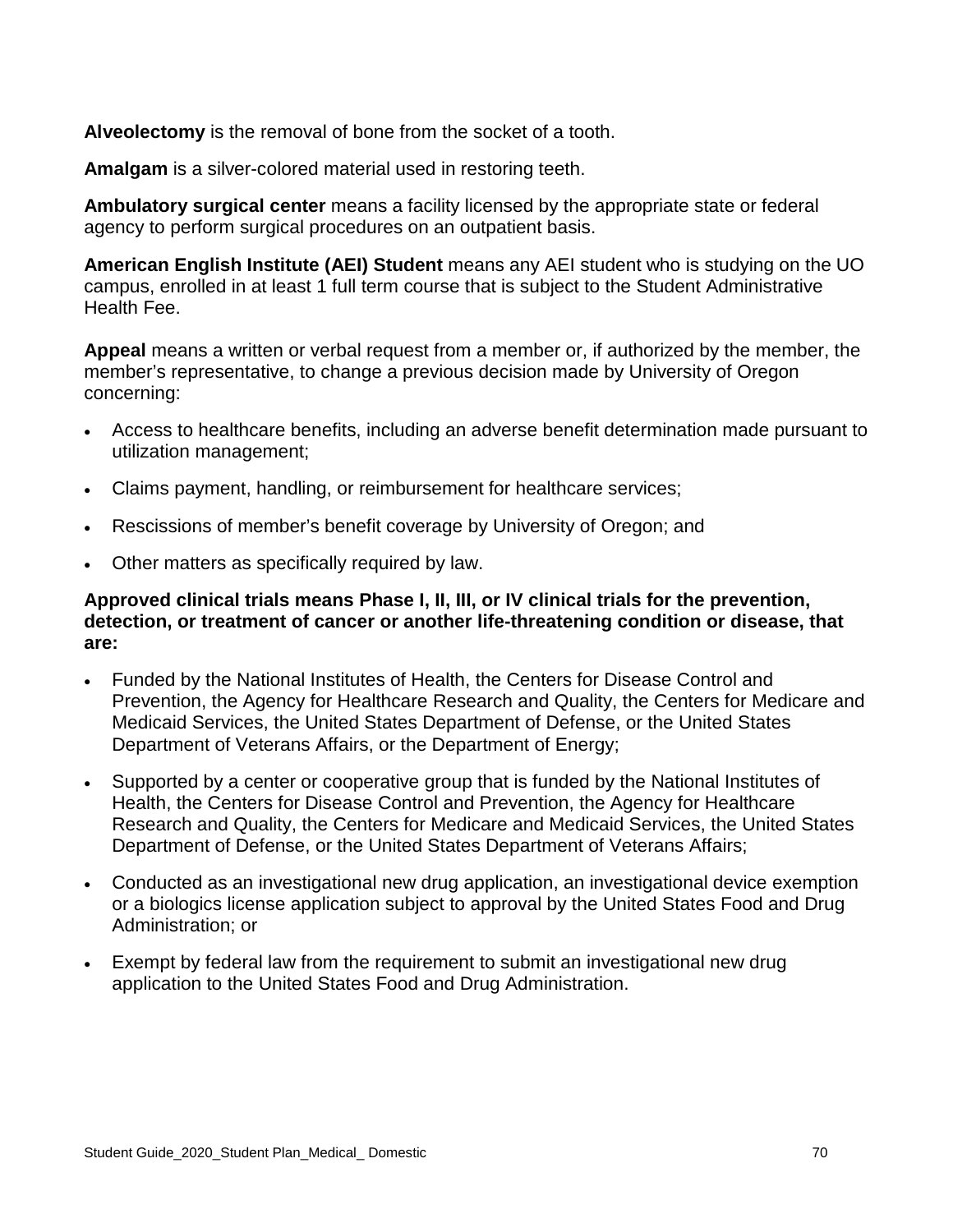**Authorized representative is an individual who by law or by the consent of a person may act on behalf of the person.** To designate an authorized representative you *must* complete and submit an 'Authorization to Use or Disclose PHI' form and a 'Designation of Authorized Representative' form, both of which are available at **PacificSource.com/uo**, and which will be supplied to you upon request. These completed forms must be submitted to PacificSource before PacificSource can recognize the authorized representative as acting on your behalf.

**Balance billing** means the difference between the out-of-network allowable fee and the provider's billed charge. Out-of-network providers may bill the member this amount unless otherwise stated in the Allowable Fee for Out-of-network Providers.

**Behavioral health assessment** means an evaluation by a behavioral health clinician, in person or using telemedicine, to determine a patient's need for immediate crisis stabilization.

**Behavioral health crisis** means a disruption in an individual's mental or emotional stability or functioning resulting in an urgent need for immediate outpatient treatment in an emergency department or admission to a hospital to prevent a serious deterioration in the individual's mental or physical health.

**Benefit determination** means the activity taken to determine or fulfill the responsibility for provisions under this Student Plan and provide reimbursement for healthcare in accordance with those provisions. Such activity may include:

- Eligibility and coverage determinations (including coordination of benefits), and adjudication or subrogation of healthcare claims;
- Review of healthcare services with respect to medical or dental necessity (including underlying criteria), coverage under this Student Plan, appropriateness of care, experimental, investigational, or unproven treatment, justification of charges; and
- Utilization review activities, including precertification and preauthorization of services and concurrent and retrospective review of services.

**Benefit Summary** is a summary of this Student Plan issued or applied for, not a contract of coverage that includes a list of principle benefits and coverages, and a statement of the limitations and exclusions contained in this Student Plan.

**Cardiac rehabilitation** refers to a comprehensive program that generally involves medical evaluation, prescribed exercise, and cardiac risk factor modification. Education, counseling, and behavioral interventions are sometimes used as well. Phase I refers to inpatient services that typically occur during hospitalization for heart attack or heart surgery. Phase II refers to a short-term outpatient program, usually involving ECG-monitored exercise. Phase III refers to a long-term program, usually at home or in a community-based facility, with little or no ECG monitoring.

**Cast restoration** includes crowns, inlays, onlays, and other restorations made to fit a patient's tooth that are made at a laboratory and cemented onto the tooth.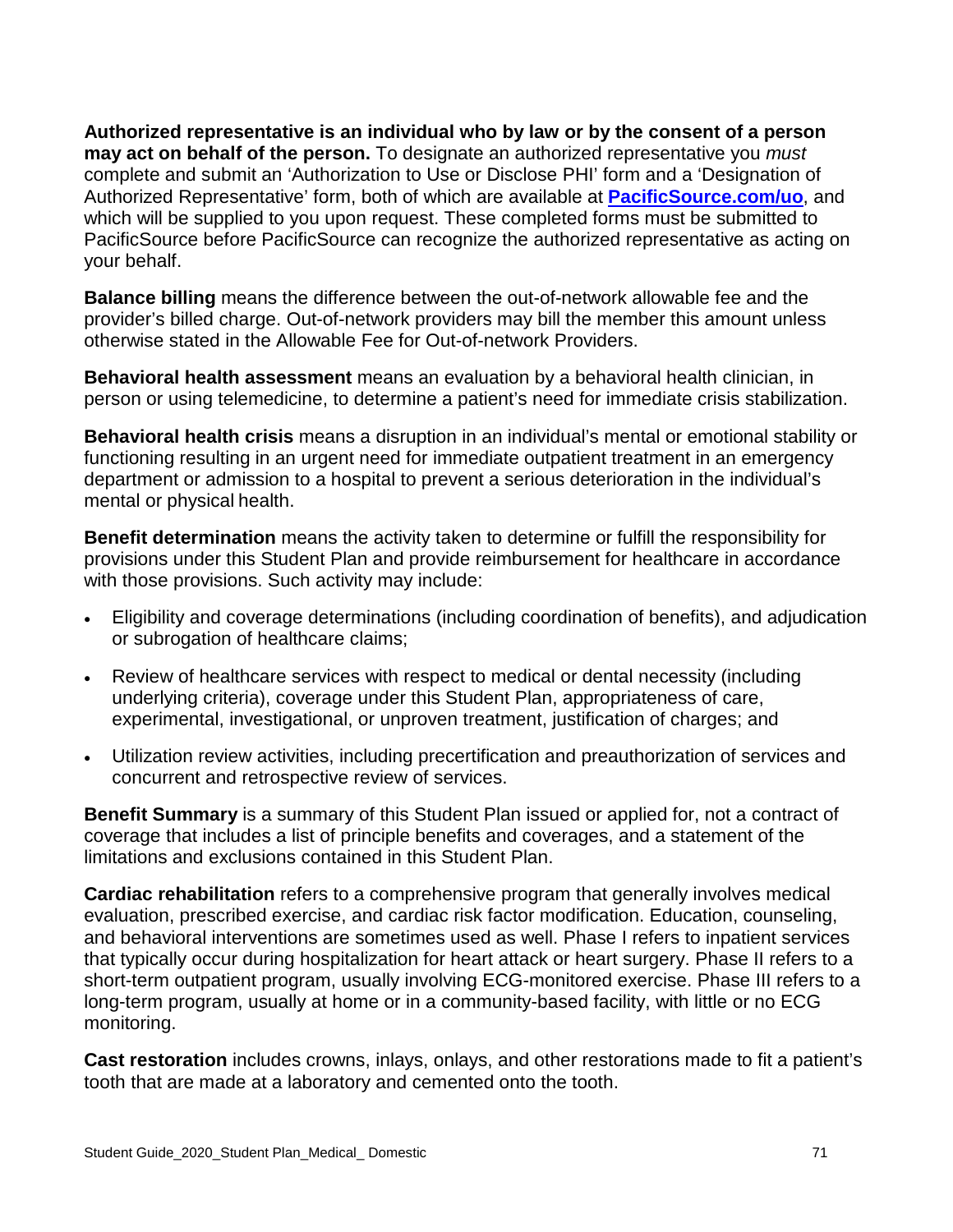**Clinical Related Injury** means any incident which exposes a covered person acting as a student in a clinical capacity, at the time of the incident, to sickness that requires testing and/or treatment. Incidents include, but are not limited to needle sticks, unprotected exposure to blood and body fluid, and unprotected exposure to highly contagious pathogens.

**Co-insurance** means a defined percentage of the allowable fee for covered services and supplies the member receives. It is the percentage the member is responsible for, not including co-pays and deductibles. The co-insurance amounts the member is responsible for are listed in the Benefit Summaries.

**Complaint** means an expression of dissatisfaction directly to University of Oregon or PacificSource that is about a specific problem encountered by a member, or about a benefit determination, or an agent acting on behalf of the University of Oregon or PacificSource. It includes a request for action to resolve the problem or change the benefit determination. The complaint does not include an inquiry.

**Compliance Deadline** means those dates identified as a "Compliance Deadline" in the tables included in the 'Becoming Eligible' section of this document.

**Composite resin** is a tooth-colored material used in restoring teeth.

**Congenital anomaly** means a condition existing at or from birth that is a significant deviation from the common form or function of the body, whether caused by a hereditary or developmental defect or disease. The term significant deviation is defined to be a deviation which impairs the function of the body and includes but is not limited to the conditions of cleft lip, cleft palate, webbed fingers or toes, sixth toes or fingers, or defects of metabolism and other conditions that are medically diagnosed to be congenital anomalies.

**Contract year** means a 12 month period beginning on the date this Student Plan is issued or the anniversary of the date this Student Plan was issued. If changes are made to this Student Plan on a date other than the anniversary of issuance, a new contract year may start on the date the changes become effective if so agreed by PacificSource and the University of Oregon. A contract year may or may not coincide with a calendar year.

**Contracted allowable fee** is an amount this Student Plan agrees to pay an in-network provider for a given service or supply through direct or indirect contract.

**Co-payment** (also referred to as 'co-pay') is a fixed, up-front dollar amount the member is required to pay for certain covered services. The co-pay applicable to a specific covered service is listed under that specific benefit in the Benefit Summary.

**Covered expense** is an expense for which benefits are payable under this Student Plan subject to applicable deductibles, co-payments, co-insurance, out-of-pocket limit, or other specific limitations.

**Creditable coverage** means a member's prior dental coverage that meets the following criteria:

• There was no more than a 63 day break between the last day of coverage under the previous plan and the first day of coverage under this Student Plan.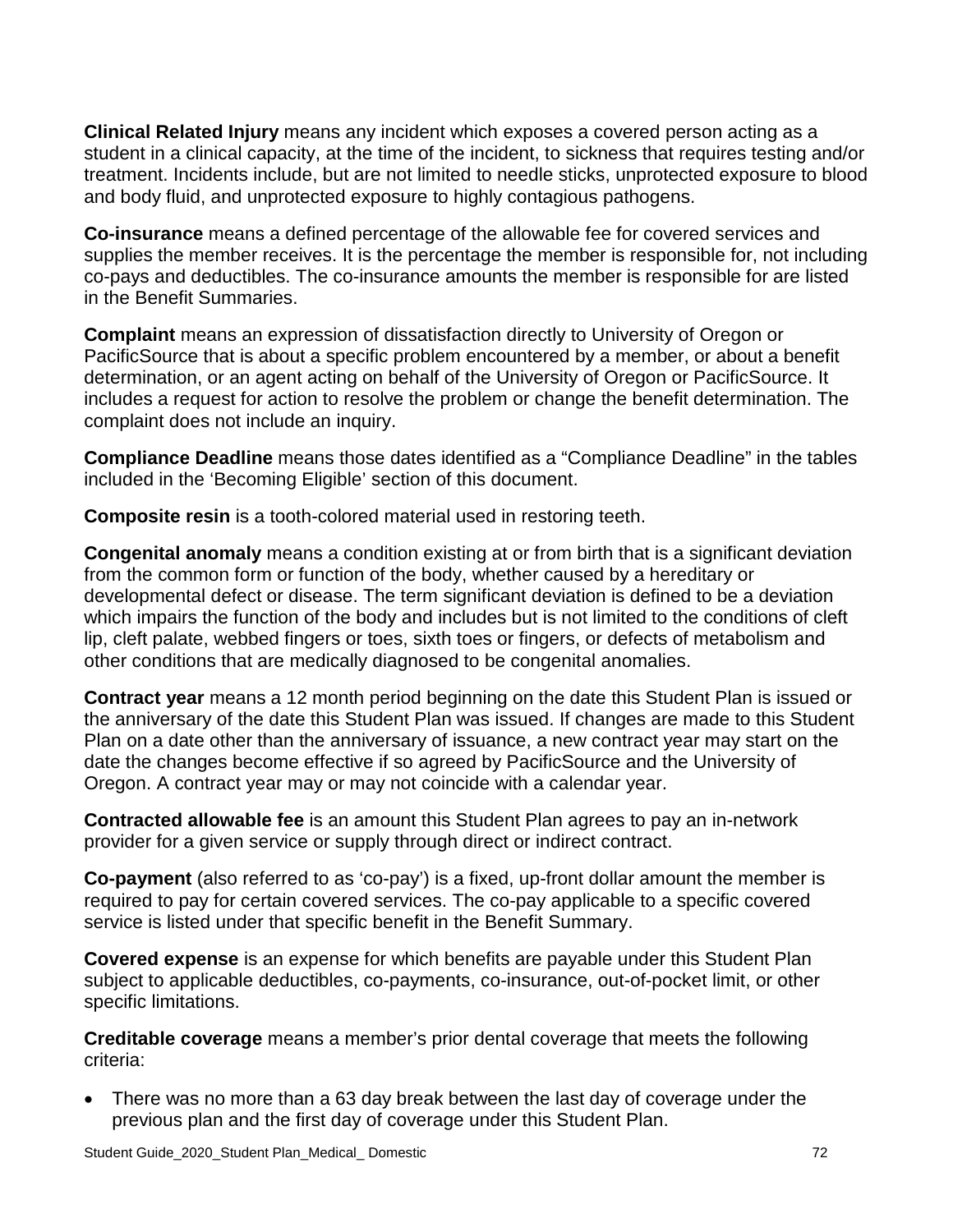• The prior coverage was one of the following types of insurance: group coverage (including Federal Employee Health Benefit Plans and Peace Corps), individual coverage (including student health plans), Medicaid, Medicare, TRICARE, Indian Health Service or tribal organization coverage, state high-risk pool coverage, and/or public health plans.

**Curettage** is the scraping and cleaning of the walls of a real or potential space, such as a gingival pocket or bone, to remove pathological material.

**Deductible** means the portion of the healthcare expense that must be paid by the member before the benefits of this Student Plan are applied. A plan may include more than one deductible.

**Dental emergency** means the sudden and unexpected onset of a condition, or exacerbation of an existing condition, requiring necessary care to control pain, swelling, or bleeding in or around the teeth and gums. Such emergency care must be provided within 48 hours following the onset of the emergency, and includes treatment for acute infection, pain, swelling, bleeding, or injury to natural teeth and oral structures. The emergency care does not include follow-up care such as, but not limited to, crowns, root canal therapy, or prosthetic benefits.

**Dental Provider or Dentist** means a licensed doctor of dental surgery (D.D.S.) or a licensed doctor of medical dentistry (D.M.D.).

**Dentally necessary** means those services and supplies that are required for diagnosis or treatment of illness or injury and that are:

- Consistent with the symptoms or diagnosis and treatment or prevention of the condition;
- Consistent with generally accepted standards of good dental practice, or expert consensus dentist opinion published in peer-reviewed dental literature, or the results of clinical outcome trials published in peer-reviewed dental literature;
- As likely to produce a significant positive outcome as, and no more likely to produce a negative outcome than, any other service or supply, both as to the disease or injury involved and the patient's overall health condition;
- Not for the convenience of the member or a provider of services or supplies; and
- The least costly of the alternative services or supplies that can be safely provided.

The fact that a dentist may recommend or approve a service or supply does not, of itself, make the charge a covered expense.

**Domestic Student** means any student who is Admitted to the University of Oregon and is not an International Exchange/Sponsored Student, American English Institute Student**,** or other student who has a visa type of J or F, or other legal non-immigrant status that is approved by the Division of Global Engagement.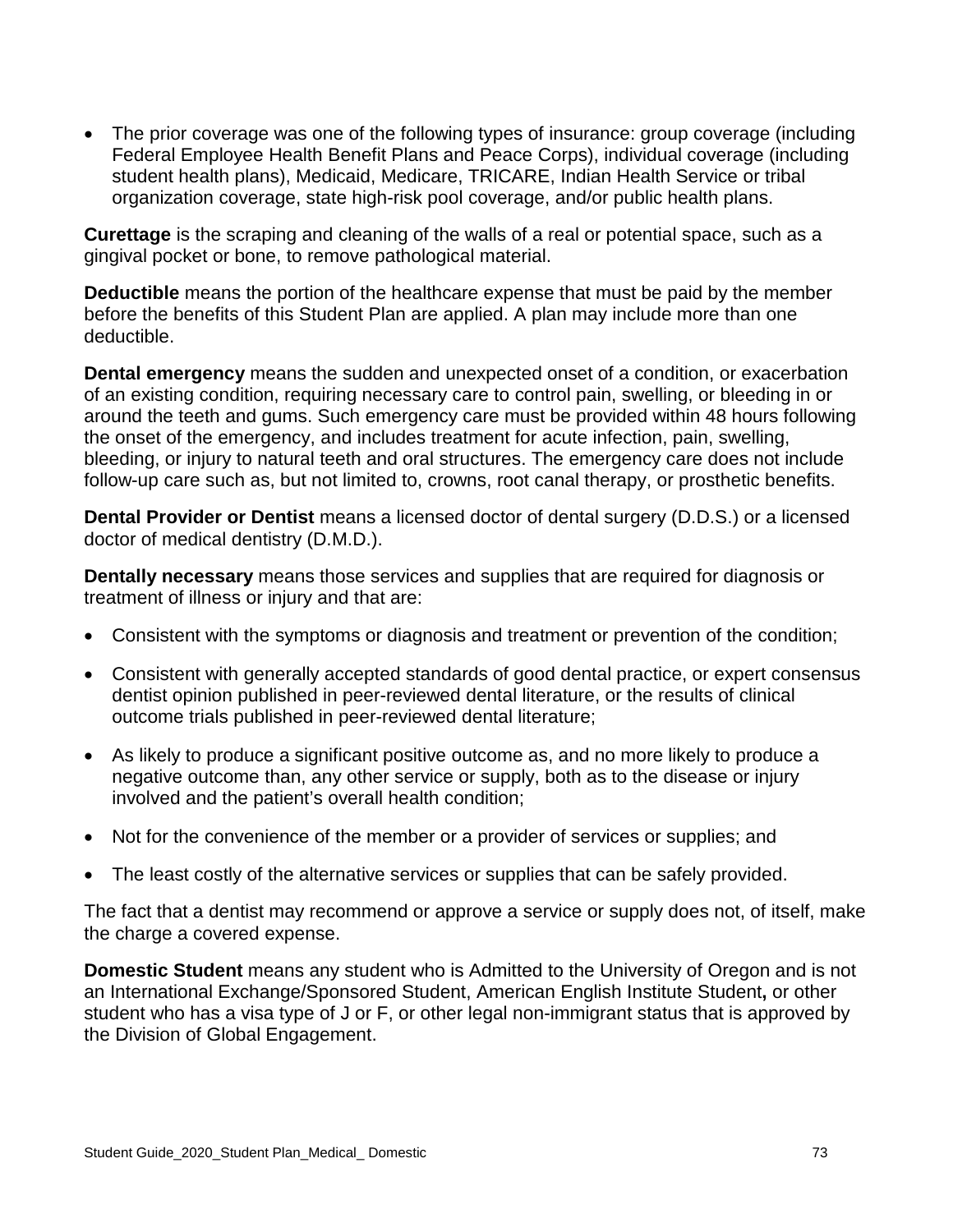**Drug List** (also known as a formulary) is a list of covered medications used to treat various medical conditions. PacificSource uses a variety of drug lists. Please refer to PacificSource.com/uo to determine which drug list applies to your coverage. The drug lists are developed and maintained by a committee of regional healthcare providers, including doctors, who are not employed by PacificSource. All PacificSource drug lists are available on the website, PacificSource.com/uo.

**Durable medical equipment** means equipment that can withstand repeated use; is primarily and customarily used to serve a medical purpose rather than convenience or comfort; is generally not useful to a person in the absence of an illness or injury; is appropriate for use in the home; and is prescribed by a physician. Examples of durable medical equipment include but are not limited to hospital beds, wheelchairs, crutches, canes, walkers, nebulizers, commodes, suction machines, traction equipment, respirators, TENS units, and hearing aids.

**Durable medical equipment supplier** means a PacificSource contracted provider or a provider that satisfies the criteria in the Medicare Qualify Standards for Suppliers of Durable Medical Equipment, Prosthetics, Orthotics, Supplies (DMEPOS) and Other Items and Services section.

**Elective surgery or procedure** refers to a surgery or procedure for a condition that does not require immediate attention and for which a delay would not have a substantial likelihood of adversely affecting the health of the patient.

**Eligible dental provider** means a dentist, oral surgeon, endodontist, orthodontist, periodontist, or pedodontist. Eligible provider may also include a denturist or dental hygienist to the extent that they operate within the scope of their license.

**Emergency medical condition** means a medical condition:

- That manifests itself by acute symptoms of sufficient severity, including severe pain that a prudent layperson possessing an average knowledge of health and medicine would reasonably expect that failure to receive immediate medical attention would:
	- Place the health of a person, or an unborn child in the case of a pregnant woman, in serious jeopardy;
	- Result in serious impairment to bodily functions; or
	- Result in serious dysfunction of any bodily organ or part.
- With respect to a pregnant woman who is having contractions, for which there is inadequate time to affect a safe transfer to another hospital before delivery or for which a transfer may pose a threat to the health or safety of the woman or the unborn child.
- That is a behavioral health crisis.

**Emergency medical screening exam** means the medical history, examination, ancillary tests, and medical determinations required to ascertain the nature and extent of an emergency medical condition.

Student Guide\_2020\_Student Plan\_Medical\_ Domestic 74 **Emergency services** means, with respect to an emergency medical condition: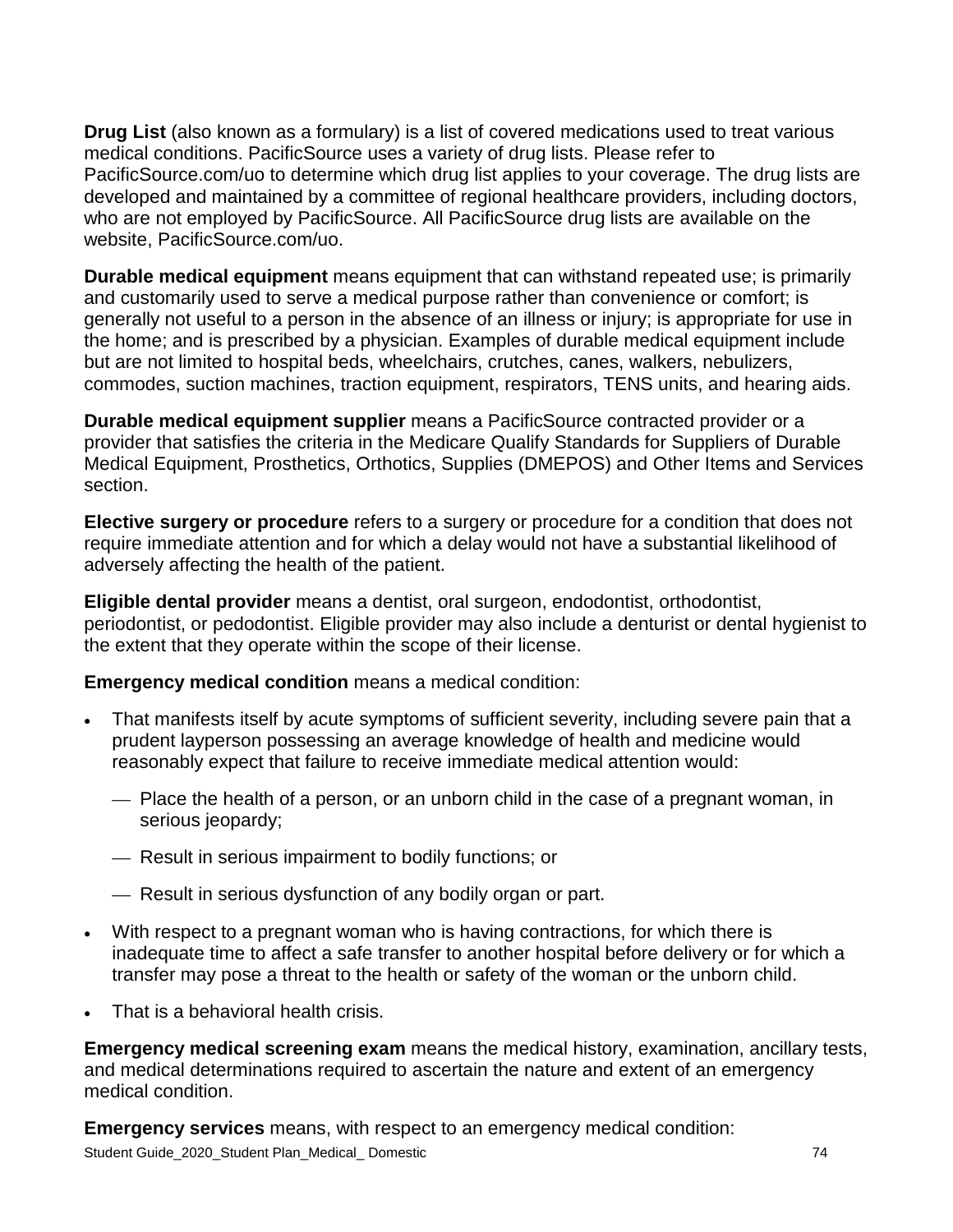- An emergency medical screening exam or behavioral health assessment that is within the capability of the emergency department of a hospital, including ancillary services routinely available to the emergency department to evaluate such emergency medical condition; and
- Such further medical examination and treatment as are required under 42 U.S.C. 1395dd to stabilize the patient to the extent the examination and treatment are within the capability of the staff and facilities available at a hospital.

**Essential health benefits** are services defined as such by the Secretary of the U.S. Department of Health and Human Services. Essential health benefits fall into the following categories:

- Ambulatory patient services;
- Emergency services;
- Hospitalization;
- Maternity and newborn care;
- Mental health and substance use disorder services, including behavioral health treatment;
- Prescription drugs;
- Rehabilitation and habilitation services and devices;
- Laboratory services;
- Preventive and wellness services and chronic disease management; and
- Pediatric services, including oral and vision care.

**Exclusion period** means a period during which specified conditions, treatments, or services are excluded from coverage.

**Experimental, investigational, or unproven procedures** means services, supplies, protocols, procedures, devices, chemotherapy, drugs or medicines, or the use thereof, that are experimental, investigational, or unproven for the diagnosis and treatment of illness, injury, or disease.

- Experimental, investigational, or unproven services and supplies include, but are not limited to, services, supplies, procedures, devices, chemotherapy, drugs or medicines, or the use thereof, which at the time they are rendered and for the purpose and in the manner they are being used:
	- Have not yet received full U.S. government agency required approval (for example, FDA) for other than experimental, investigational, unproven, or clinical testing;
	- Are not of generally accepted medical practice in this Student Plan's state of issue or as determined by medical advisors, medical associations, and/or technology resources;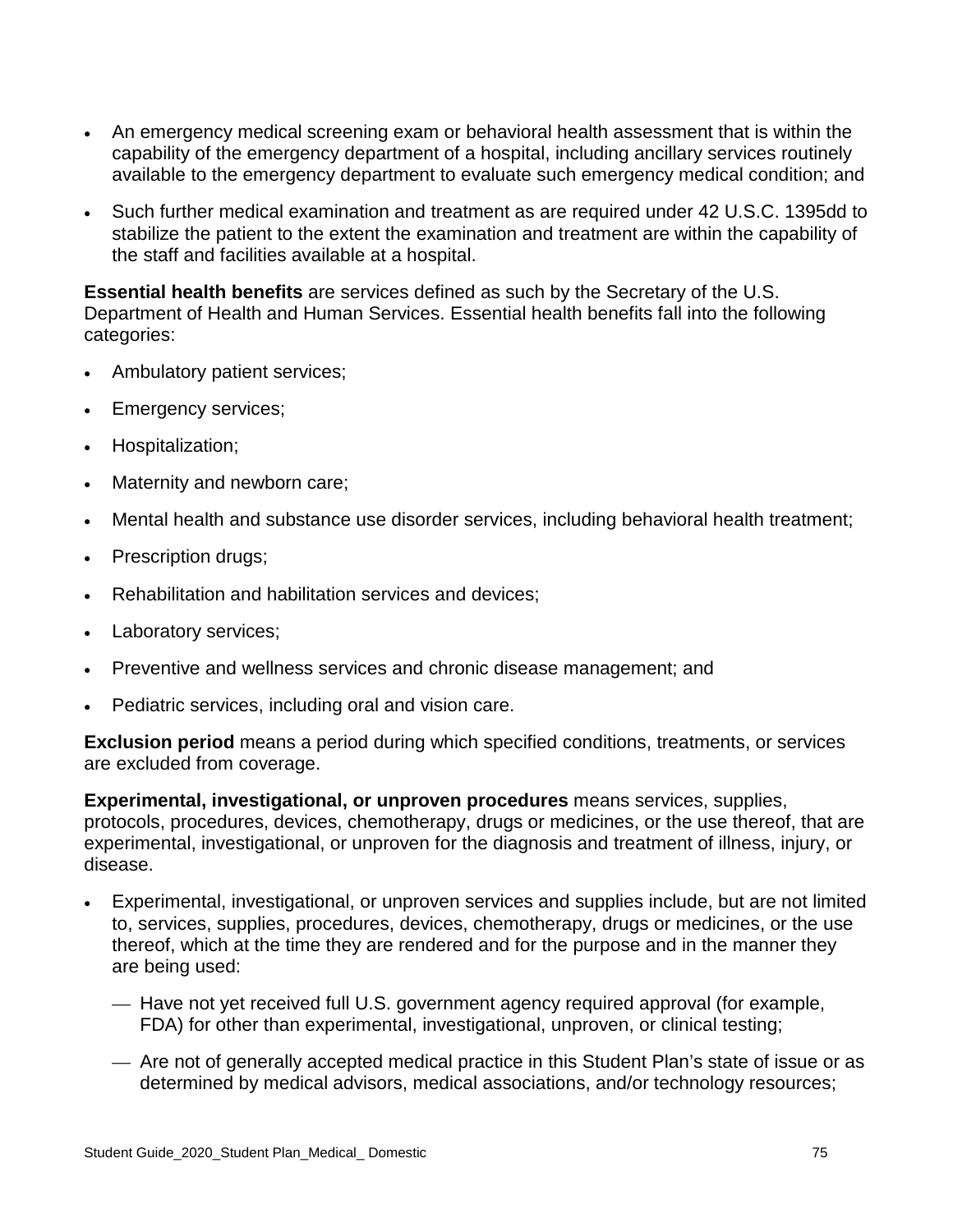- Are not approved for reimbursement by the Centers for Medicare and Medicaid Services;
- Are furnished in connection with medical or other research; or
- Are considered by any governmental agency or subdivision to be experimental, investigational, or unproven, not considered reasonable and necessary, or any similar finding.
- When making decisions about whether treatments are experimental, investigational, or unproven, the University of Oregon and PacificSource relies on the above resources as well as:
	- Expert opinions of specialists and other medical authorities;
	- Published articles in peer-reviewed medical literature;
	- External agencies whose role is the evaluation of new technologies and drugs; and
	- External review by an independent review organization.
- The following will be considered in making the determination whether the service is in an experimental, investigational, or unproven status:
	- Whether there is sufficient evidence to permit conclusions concerning the effect of the services on health outcomes;
	- Whether the scientific evidence demonstrates that the services improve health outcomes as much or more than established alternatives;
	- Whether the scientific evidence demonstrates that the services' beneficial effects outweigh any harmful effects; and
	- Whether any improved health outcomes from the services are attainable outside an investigational setting.

**External appeal or review** means the request by an appellant for an independent review organization to determine whether or not the internal appeal decisions are correct.

**Generic drugs are drugs that, under federal law, require a prescription by a licensed physician (M.D. or D.O.) or other licensed medical provider, and are not brand name medications.** By law, generic drugs must have the same active ingredients as the brand name medications and are subject to the same standards of their brand name counterparts. Generic drugs must be approved by the FDA through an Abbreviated New Drug Application and generally cannot be limited to a single manufacturer.

**Geographical area** – PacificSource has direct and indirect provider contracts to offer services to members in specific geographic regions. PacificSource also has an agreement with a nationwide provider network to offer services to members while traveling throughout the United States.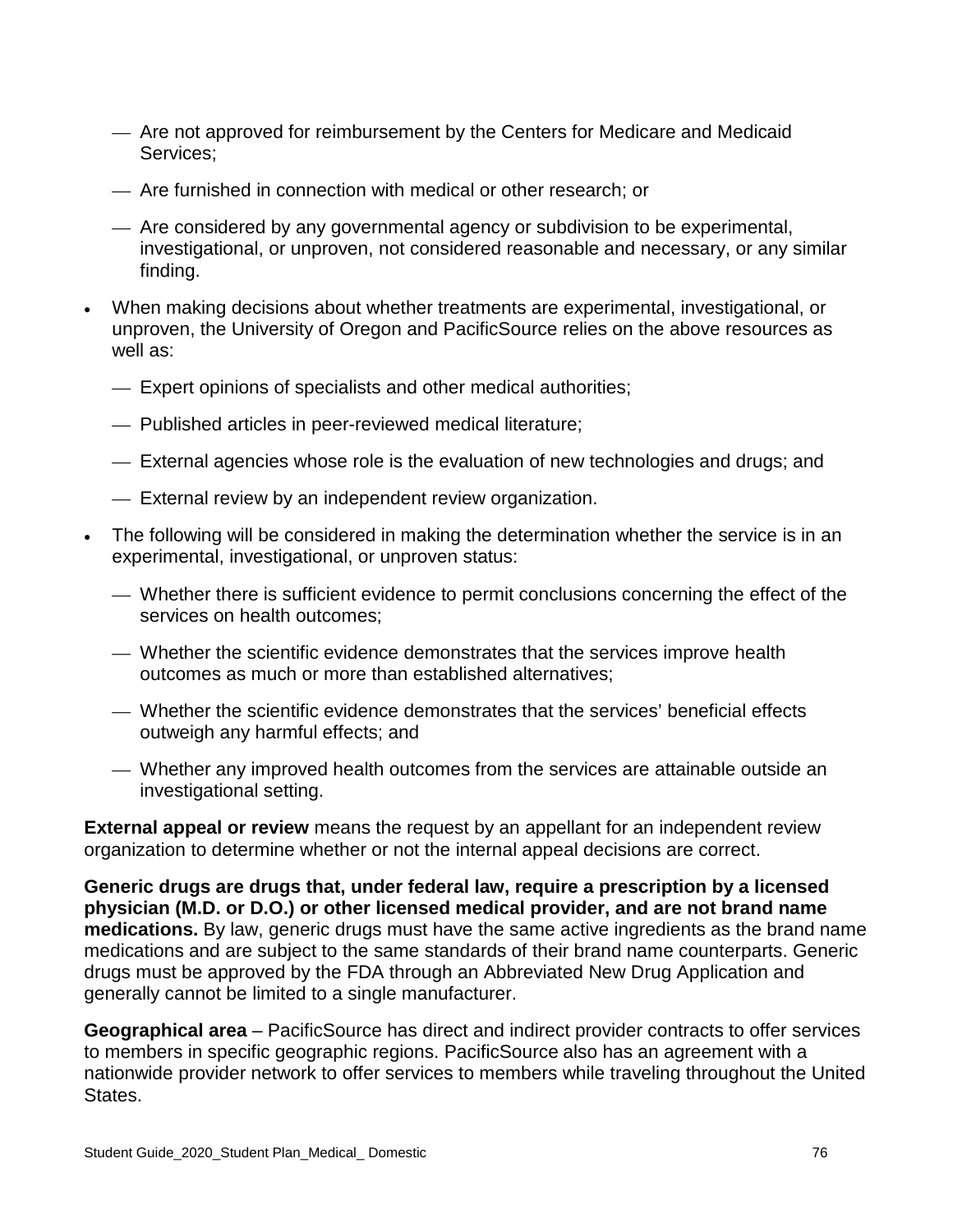**Global charge** means a lump sum charge for maternity care that includes prenatal care, labor and delivery, and post-delivery care. Ante partum services such as amniocentesis, cordocentesis, chorionic villus sampling, fetal stress test, fetal non-stress test, lab, radiology, maternal, and fetal echography are not considered part of global maternity services and are reimbursed separately.

### **Grievance** means:

- A written complaint submitted by a member or an authorized representative of a member regarding:
	- The availability, delivery, or quality of a healthcare service; or
	- Claims payment, handling, or reimbursement for healthcare services and, unless the member has not submitted a request for an internal appeal, the complaint is not disputing an adverse benefit determination.

**Habilitation services and devices** means healthcare services and devices that help a person keep, learn, or improve skills and functioning for daily living. Examples include therapy for a child who isn't walking or talking at the expected age. These services may include physical and occupational therapy, speech-language pathology, and other services or devices for people with disabilities in a variety of inpatient and/or outpatient settings.

**Hearing aid** means any non-disposable, wearable instrument or device designed to aid or compensate for impaired human hearing and any necessary ear mold, part, attachments, or accessory for the instrument or device, except batteries and cords.

**Hearing assistive technology systems** means devices used with or without hearing aids or cochlear implants to improve the ability of a user with hearing loss to hear in various listening situations, such as being located a distance from a speaker, in an environment with competing background noise or in a room with poor acoustics or reverberation.

**Home health care** means services provided by a licensed home health agency in the member's place of residence that is prescribed by the member's attending physician as part of a written plan of care. Services provided by home health care include:

- Nursing;
- Home health aide services;
- Physical therapy;
- Occupational therapy;
- Speech therapy;
- Hospice therapy;
- Medical supplies and equipment suitable for use in the home; and
- Medically necessary personal hygiene, grooming and dietary assistance.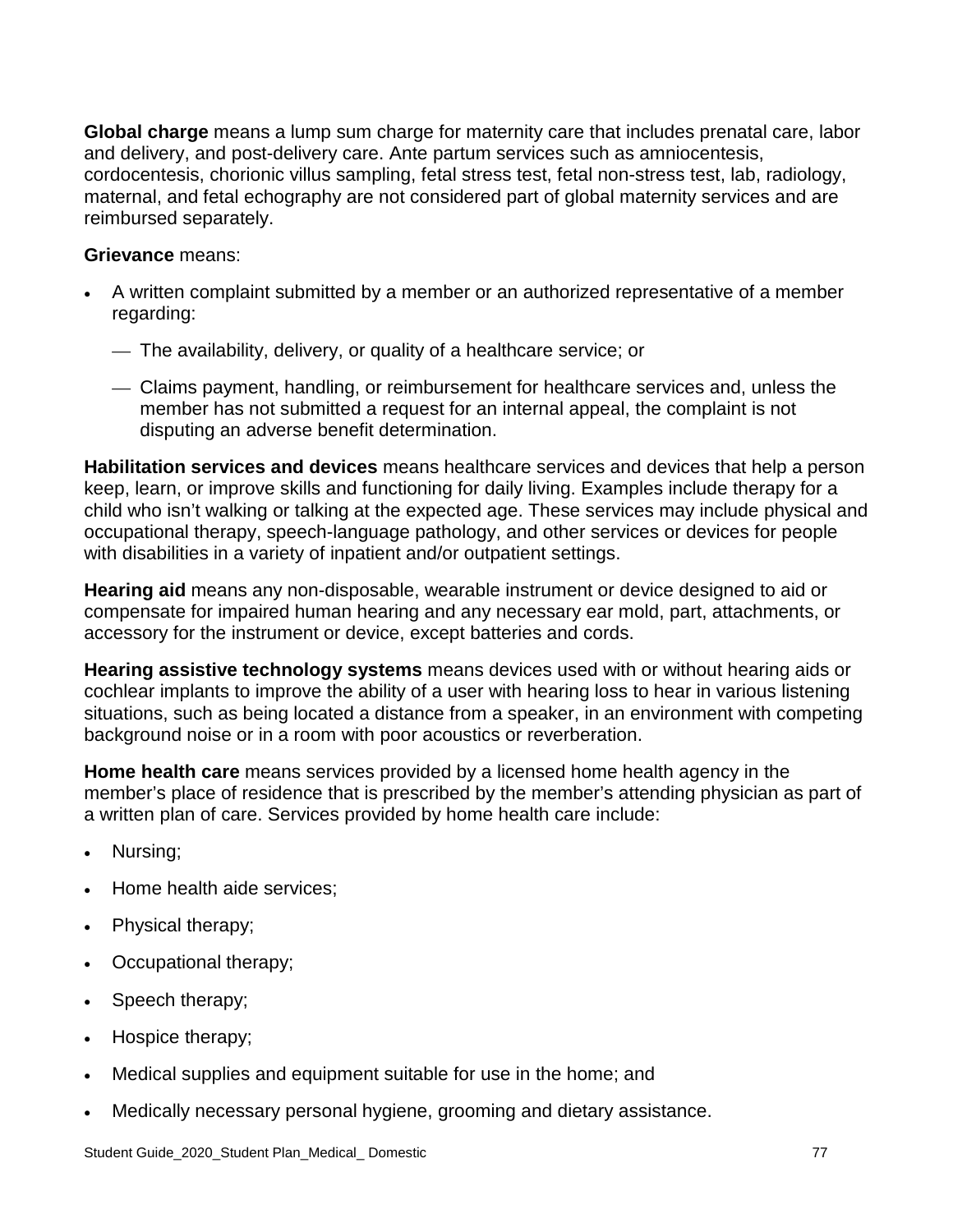**Homebound** means the ability to leave home only with great difficulty, with absences infrequently and of short duration. Infants and toddlers will not be considered homebound without medical documentation that clearly establishes the need for home skilled care. Lack of transportation is not considered sufficient medical criterion for establishing that a person is homebound.

**Hospital** means an institution licensed as a 'general hospital' or 'intermediate general hospital' by the appropriate state agency in the state in which it is located.

**Illness** includes a physical or mental condition that results in a covered expense. Physical illness is a disease or bodily disorder. Mental illness is a psychological disorder that results in pain or distress and substantial impairment of basic or normal functioning.

**In-network provider** means a physician, healthcare professional, dentist, oral surgeon, endodontist, orthodontist, periodontist, pedodontist, denturist, dental hygienist, hospital, medical facility, or supplier of medical supplies that directly or indirectly holds a provider contract or agreement with PacificSource.

**Incurred expense** means charges of a healthcare provider for services or supplies for which the member becomes obligated to pay. The expense of a service is incurred on the day the service is rendered, and the expense of a supply is incurred on the day the supply is delivered.

### **Infertility** means:

- Male: Low sperm counts or the inability to fertilize an egg; or
- Female: The inability to conceive or carry a pregnancy to 12 weeks.

**Injury** means bodily trauma or damage that is independent of disease or infirmity. The damage must be caused solely through external and accidental means and does not include muscular strain sustained while performing a physical activity. (For muscular strain, see definition of 'illness'.)

### **Inquiry means a written request for information or clarification about any subject matter related to this Student Plan.**

**Internal appeal** means a review by PacificSource of an adverse benefit determination made.

**International Exchange/Sponsored Student** means any student, degree or non-degree seeking, who is approved by the Division of Global Engagement as an exchange or sponsored student to engage in an approved academic program at the University of Oregon.

**Lifetime maximum or lifetime benefit** means the maximum benefit that will be provided toward the expenses incurred by any one person while the person is covered by this Student Plan. If any covered expense that includes a lifetime maximum benefit amount is deemed to be an 'essential health benefit' as determined by the Secretary of the U.S. Department of Health and Human Services, and such is determined to apply to this Student Plan, the lifetime maximum amount will not apply to that covered expense in accordance with the standards established by the Secretary.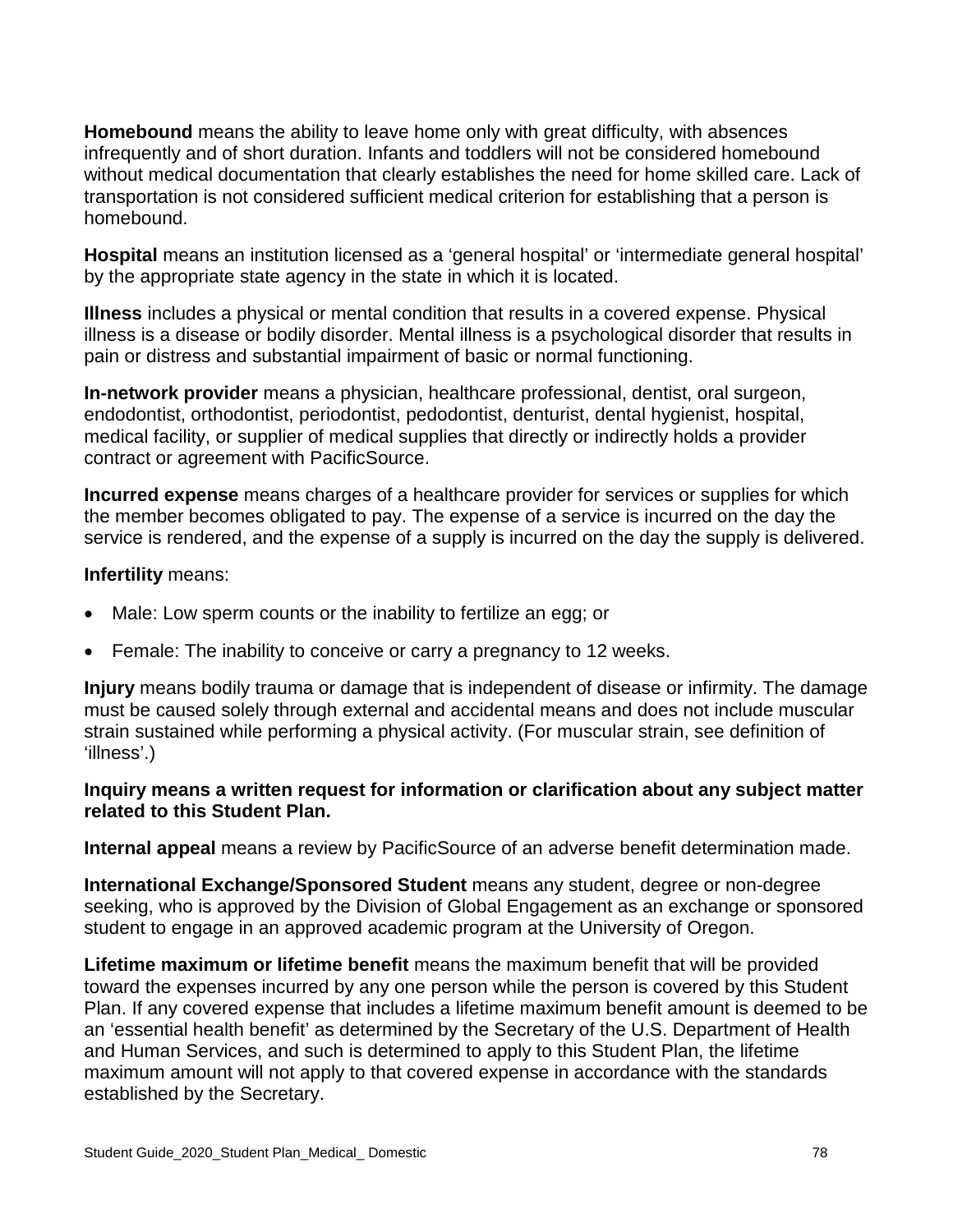**Mastectomy** is the surgical removal of all or part of a breast or a breast tumor suspected to be malignant.

**Medical supplies** means items of a disposable nature that may be essential to effectively carry out the care a physician has ordered for the treatment or diagnosis of an illness, injury, or disease. Examples of medical supplies include but are not limited to syringes and needles, splints and slings, ostomy supplies, sterile dressings, elastic stockings, enteral foods, drugs, or biologicals that must be put directly into the equipment in order to achieve the therapeutic benefit of the durable medical equipment or to assure the proper functioning of this equipment (for example, Albuterol for use in a nebulizer).

**Medically necessary** means those services and supplies that are required for diagnosis or treatment of illness, injury, or disease and that are:

- Consistent with the symptoms or diagnosis and treatment of the condition;
- Consistent with generally accepted standards of good medical practice in this Student Plan's state of issue, or expert consensus physician opinion published in peer-reviewed medical literature, or the results of clinical outcome trials published in peer-reviewed medical literature;
- As likely to produce a significant positive outcome as, and no more likely to produce a negative outcome than, any other service or supply, both as to the illness, injury, or disease involved and the patient's overall health condition;
- Not for the convenience of the member or a provider of services or supplies; and
- The least costly of the alternative services or supplies that can be safely provided. When specifically applied to a hospital inpatient, it further means that the services or supplies cannot be safely provided in other than a hospital inpatient setting without adversely affecting the patient's condition or the quality of medical care rendered.

Services and supplies intended to diagnose or screen for a medical condition in the absence of signs or symptoms, or of abnormalities on prior testing, including exposure to infectious or toxic materials or family history of genetic disease, are not considered medically necessary under this definition. (See Excluded Services – Screening tests.)

**Member** means a student covered under this Student Plan. In this Student Plan, member is also referred to as 'patient', 'member', or 'you'.

**Mental health and/or substance use disorder healthcare facility** means a corporate or governmental entity or other provider of services for the care and treatment of substance use disorders and/or mental or nervous conditions which is licensed or accredited by The Joint Commission or the Commission on Accreditation of Rehabilitation Facilities for the level of care which the facility provides.

**Mental health and/or substance use disorder healthcare program** means a particular type or level of service that is organizationally distinct within a mental health and/or substance use disorder healthcare facility.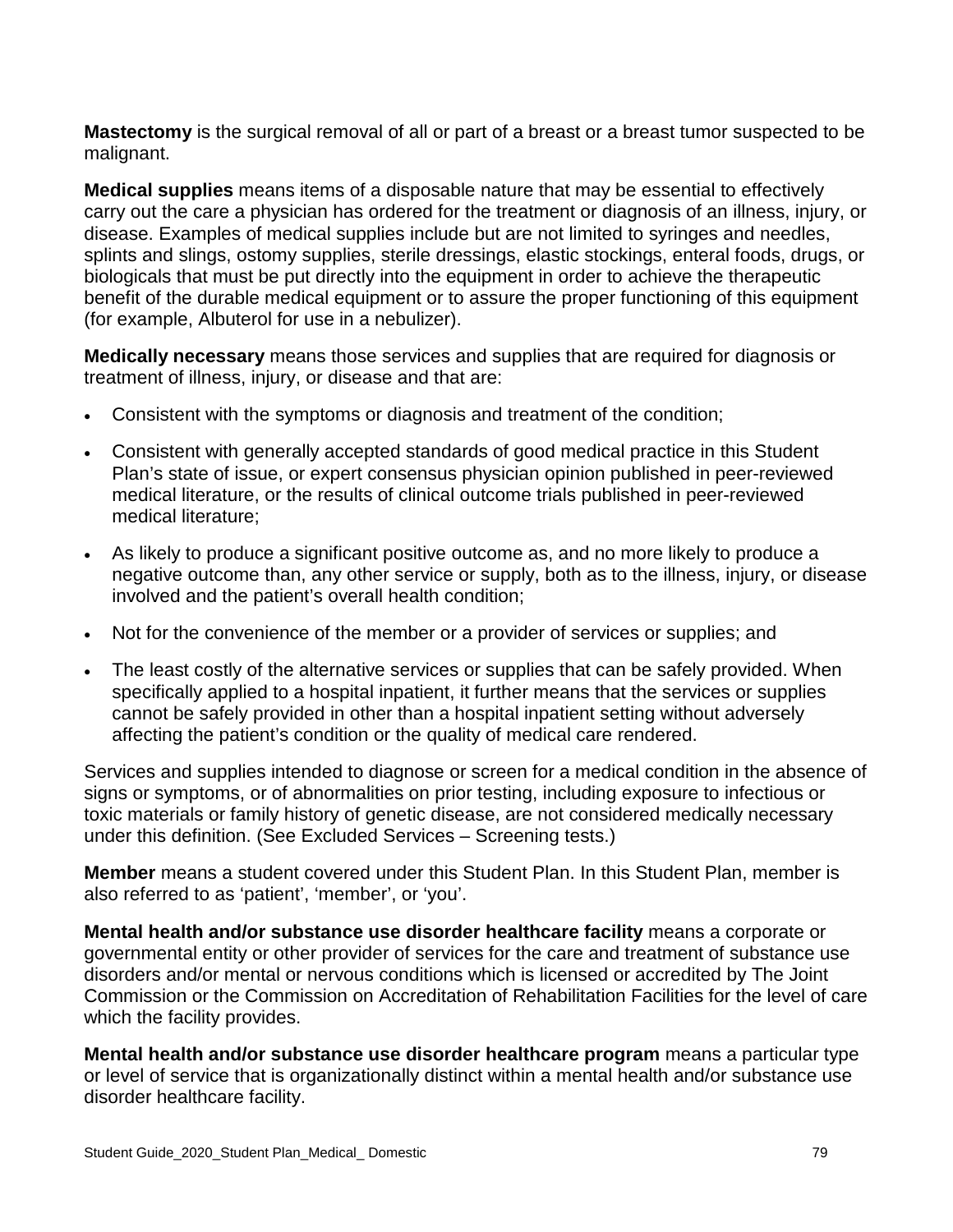**Mental health and/or substance use disorder healthcare provider** means a person or facility that has met the applicable credentialing requirements, is otherwise eligible to receive reimbursement under this Student Plan, and is:

- A healthcare facility;
- A residential program or facility where appropriately licensed or accredited by the Joint Commission on Accreditation of Hospitals or the Commission on Accreditation of Rehabilitation Facilities;
- A day or partial hospitalization program;
- An outpatient service; or
- An individual behavioral health or medical professional authorized for reimbursement under state law.

**Mental or nervous conditions** means all disorders defined in the 'Diagnostic and Statistical Manual of Mental Disorders, Fifth Edition (DSM-5)'.

**Orthotic devices** means rigid or semi-rigid devices supporting a weak or deformed leg, foot, arm, hand, back, neck, or restricting or eliminating motion in a diseased or injured leg, foot, arm, hand, back, or neck. Benefits for orthotic devices include orthopedic appliances or apparatus used to support, align, prevent, or correct deformities or to improve the function of movable parts of the body. An orthotic device differs from a prosthetic in that, rather than replacing a body part, it supports and/or rehabilitates existing body parts. Orthotic devices are usually customized for an individual's use and are not appropriate for anyone else. Examples of orthotic devices include but are not limited to Ankle Foot Orthosis (AFO), Knee Ankle Foot Orthosis (KAFO), Lumbosacral Orthosis (LSO), and foot orthotics.

**Out-of-network provider** is a provider of covered medical services or supplies that does not directly or indirectly hold a provider contract or agreement with PacificSource or the University of Oregon.

**Periapical x-ray** is an x-ray of the area encompassing or surrounding the tip of the root of a tooth.

**Periodontal maintenance** is a periodontal procedure for patients who have previously been treated for periodontal disease. In addition to cleaning the visible surfaces of the teeth (as in prophylaxis) surfaces below the gum-line are also cleaned. This is a more comprehensive service than a regular cleaning (prophylaxis).

**Periodontal scaling and root planing** means the removal of plaque and calculus deposits from the root surface under the gum line.

**Physical/occupational therapy** is comprised of the services provided by (or under the direction and supervision of) a licensed physical or occupational therapist. Physical/occupational therapy includes emphasis on examination, evaluation, and intervention to alleviate impairment and functional limitation and to prevent further impairment or disability.

Student Guide\_2020\_Student Plan\_Medical\_Domestic 80 and 80 and 80 and 80 and 80 and 80 and 80 and 80 and 80 and 80 and 80 and 80 and 80 and 80 and 80 and 80 and 80 and 80 and 80 and 80 and 80 and 80 and 80 and 80 and 80 an **Physician** means a state-licensed Doctor of Medicine (M.D.) or a Doctor of Osteopathy (D.O.).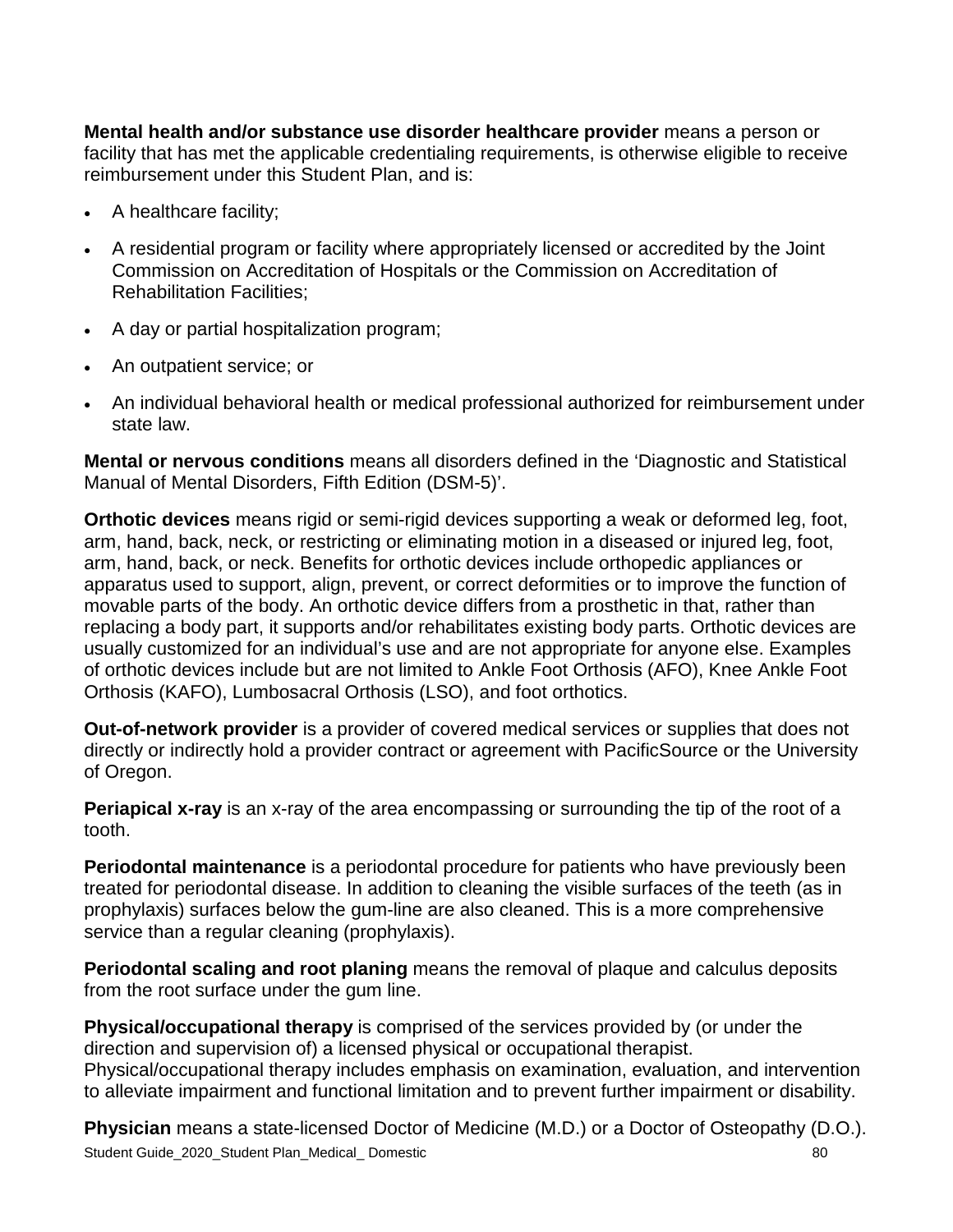**Physician assistant** is a person who is licensed by an appropriate state agency as a physician assistant.

**Plan Amendment** is a written attachment that amends, alters or supersedes any of the terms or conditions set forth in this student guide.

**Practitioner** means Doctor of Medicine (M.D.), Doctor of Osteopathy (D.O.), Doctor of Dental Surgery (D.D.S.), Doctor of Dental Medicine (D.M.D.), Doctor of Podiatry Medicine (D.P.M.), Doctor of Chiropractic (D.C.), Doctor of Optometry (O.D.), Licensed Nurse Practitioner (including Certified Nurse Midwife (C.N.M.) and Certified Registered Nurse Anesthetist (C.R.N.A.)), Registered Physical Therapist (R.P.T.), Speech Therapist, Occupational Therapist, Psychologist (Ph.D.), Licensed Clinical Social Worker (L.C.S.W.), Licensed Professional Counselor (L.P.C.), Licensed Marriage and Family Therapist (LMFT), Licensed Psychologist Associate (LPA), Physician Assistant (PA), Audiologist, Acupuncturist, Naturopathic Physician, and Licensed Massage Therapist, and Pharmacist.

**Prescription drugs** are drugs that, under federal law, require a prescription by a licensed physician (M.D. or D.O.) or other licensed medical provider.

**Preventive Care** means a program of healthcare designed for the prevention and/or reduction of illness by providing such services as regular physical examinations as defined in the Dictionary of Insurance Terms, Sixth Edition.

**Preventive list of drugs** are medications available for a reduced co-payment. The preventive list of drugs is developed by a team of PacificSource pharmacists and regional healthcare providers, including doctors, who are not employed by PacificSource.

**Prophylaxis** is a cleaning and polishing of all teeth.

**Prosthetic devices** (excluding dental) means artificial limb devices or appliances designed to replace, in whole or in part, an arm or a leg. Benefits for prosthetic devices include coverage of devices that replace all or part of an internal or external body organ, or replace all or part of the function of a permanently inoperative or malfunctioning internal or external organ, and are furnished on a physician's order. Examples of prosthetic devices include but are not limited to artificial limbs, cardiac pacemakers, prosthetic lenses, breast prosthesis (including mastectomy bras), and maxillofacial devices.

**Pulpotomy** is the removal of a portion of the pulp, including the diseased aspect, with the intent of maintaining the vitality of the remaining pulpal tissue by means of a therapeutic dressing.

**Radiographic Image** means any x-ray or computerized image of the teeth and jaws that provide information for detecting, diagnosing, and treating conditions that can threaten oral and general health. It includes cone beam x-rays, bitewing x-rays, single film x-rays, intraoral xrays, extraoral x-rays, panoramic x-rays, and cephalometric x-rays.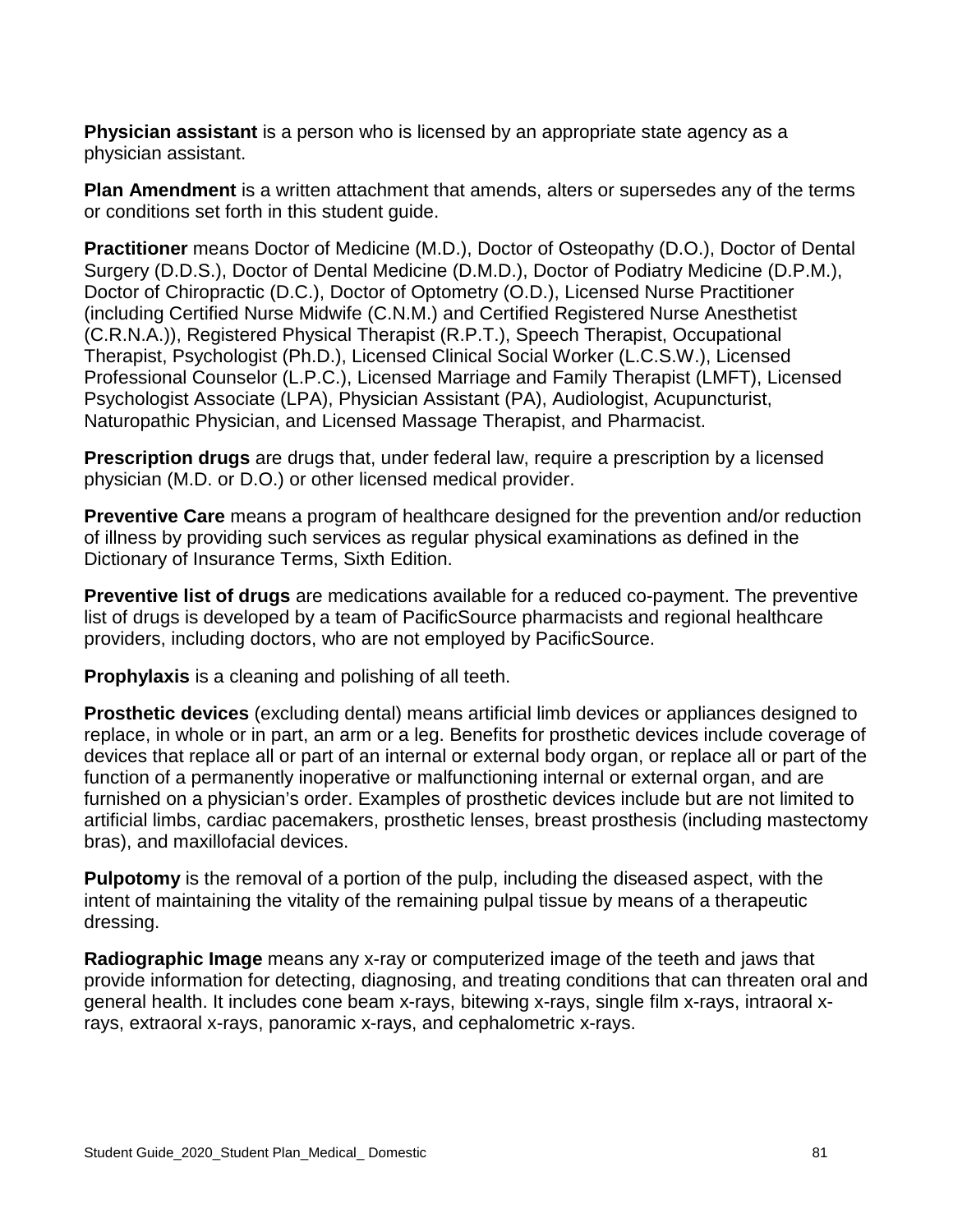**Rehabilitation services** means healthcare services and devices that help a person keep, get back, or improve skills and functioning for daily living to overcome or recover from an illness or diagnosis that is covered by this Student Plan. These services may include physical and occupational therapy, speech-language pathology, and other services for people with disabilities in a variety of inpatient and/or outpatient settings.

**Rescind or rescission** means to retroactively cancel or discontinue coverage under this healthcare plan for reasons other than failure to timely pay required contributions toward the cost of coverage.

**Restoration** is the treatment that repairs a broken or decayed tooth. Restorations include, but are not limited to, fillings and crowns.

**Routine costs of care** mean costs for medically necessary services or supplies covered by this Student Plan in the absence of a clinical trial. Routine costs of care do not include:

- The drug, device, or service being tested in the clinical trial unless the drug, device, or service would be covered for that indication by this Student Plan if provided outside of a clinical trial. If a member participating in an approved clinical trial has a consequential health condition directly caused by an approved clinical trial, services and associated costs are covered under this Student Plan as comparable services;
- Items or services required solely for the provisions of the drug, device, or service being tested in the clinical trial;
- Items or services required solely for the clinically appropriate monitoring of the drug, device, or service being tested in the clinical trial;
- Items or services that are provided solely to satisfy data collection and analysis needs and that are not used in the direct clinical management of the patient;
- Items or services customarily provided by a clinical trial sponsor free of charge to any participant in the clinical trial; or
- Items or services that are not covered by this Student Plan if provided outside of the clinical trial.

**Skilled nursing facility or convalescent home** means an institution that provides skilled nursing care under the supervision of a physician, provides 24 hour nursing service by or under the supervision of a registered nurse (R.N.), and maintains a daily record of each patient. Skilled nursing facilities must be licensed by an appropriate state agency and approved for payment of Medicare benefits to be eligible for reimbursement.

**Specialized treatment facility** means a facility that provides specialized short-term or longterm care. The term specialized treatment facility includes ambulatory surgical centers, birthing centers, substance use disorders day treatment facilities, hospice facilities, inpatient rehabilitation facilities, mental health and/or substance use disorders healthcare facilities, organ transplant facilities, psychiatric day treatment facilities, residential treatment facilities, skilled nursing facilities, substance use disorders treatment facilities, and urgent care treatment facilities.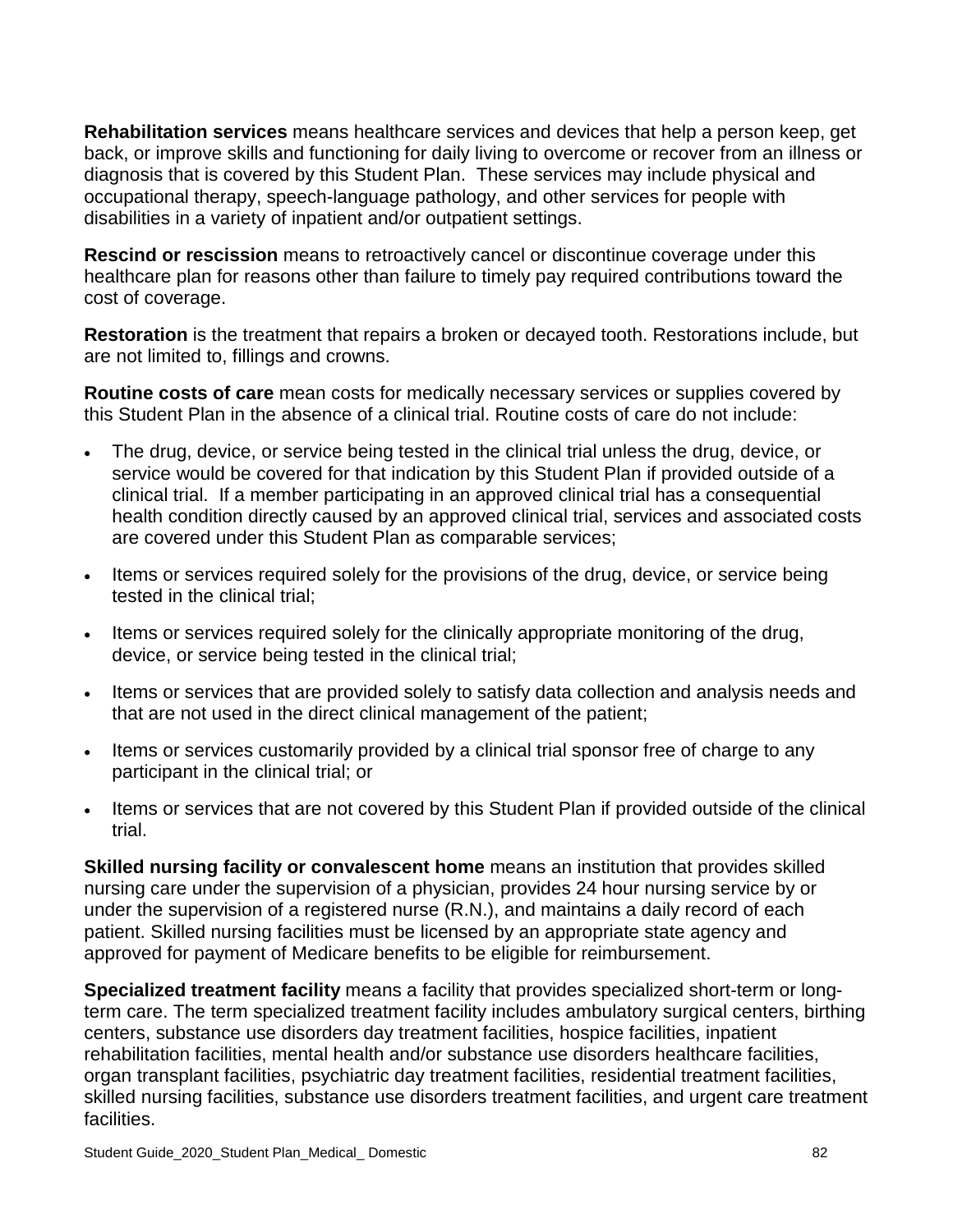**Specialty drugs** are high dollar oral, injectable, infused, or inhaled biotech medications prescribed for the treatment of chronic and/or genetic disorders with complex care issues that have to be managed. The major conditions these drugs treat include but are not limited to: cancer, HIV/AIDS, hemophilia, hepatitis C, multiple sclerosis, Crohn's disease, rheumatoid arthritis, and growth hormone deficiency.

**Specialty pharmacies** specialize in the distribution of specialty drugs and providing pharmacy care management services designed to assist patients in effectively managing their condition.

**Stabilize** means to provide medical treatment as necessary to ensure that, within reasonable medical probability, no material deterioration of an emergency medical condition is likely to occur during or to result from the transfer of the patient from a facility; and with respect to a pregnant woman who is in active labor, to perform the delivery, including the delivery of the placenta.

**Step therapy** means a program that requires the member to try lower-cost alternative medications (Step 1 drugs) before using more expensive medications (Step 2 or 3 drugs). The program will not cover a brand name, or second-line medication, until less expensive, firstline/generic medications have been tried first.

**Student** means an individual that meets the eligibility guidelines as defined in the 'Becoming Eligible' section of this document.

**Student Administrative Health Fee (SAHF)** means the mandatory health fee assessed by the University Health Center.

**Student Health Center** means the health center clinic on campus that provides services to students/members, many of which are covered by the University of Oregon's student health fee and are provided at no cost to the student /member.

**Student Plan** means the University of Oregon Student Health Benefits Plan explained in this Student Guide.

**Substance use disorder** means the addictive relationship with any drug or alcohol characterized by either a physical or psychological relationship, or both, that interferes with the individual's social, psychological, or physical adjustment to common problems on a recurring basis. Substance use disorder does not include addiction to, or dependency on, tobacco products or foods.

**Substance use disorder treatment facility** means a treatment facility that provides a program for the treatment of substance use disorders pursuant to a written treatment plan approved and monitored by a physician or addiction counselor licensed by the state; and is licensed or approved as a treatment center by the department of public health and human services, is licensed by the state where the facility is located.

**Surgical procedure** means any of the following listed operative procedures:

- Procedures accomplished by cutting or incision;
- Suturing of wounds;